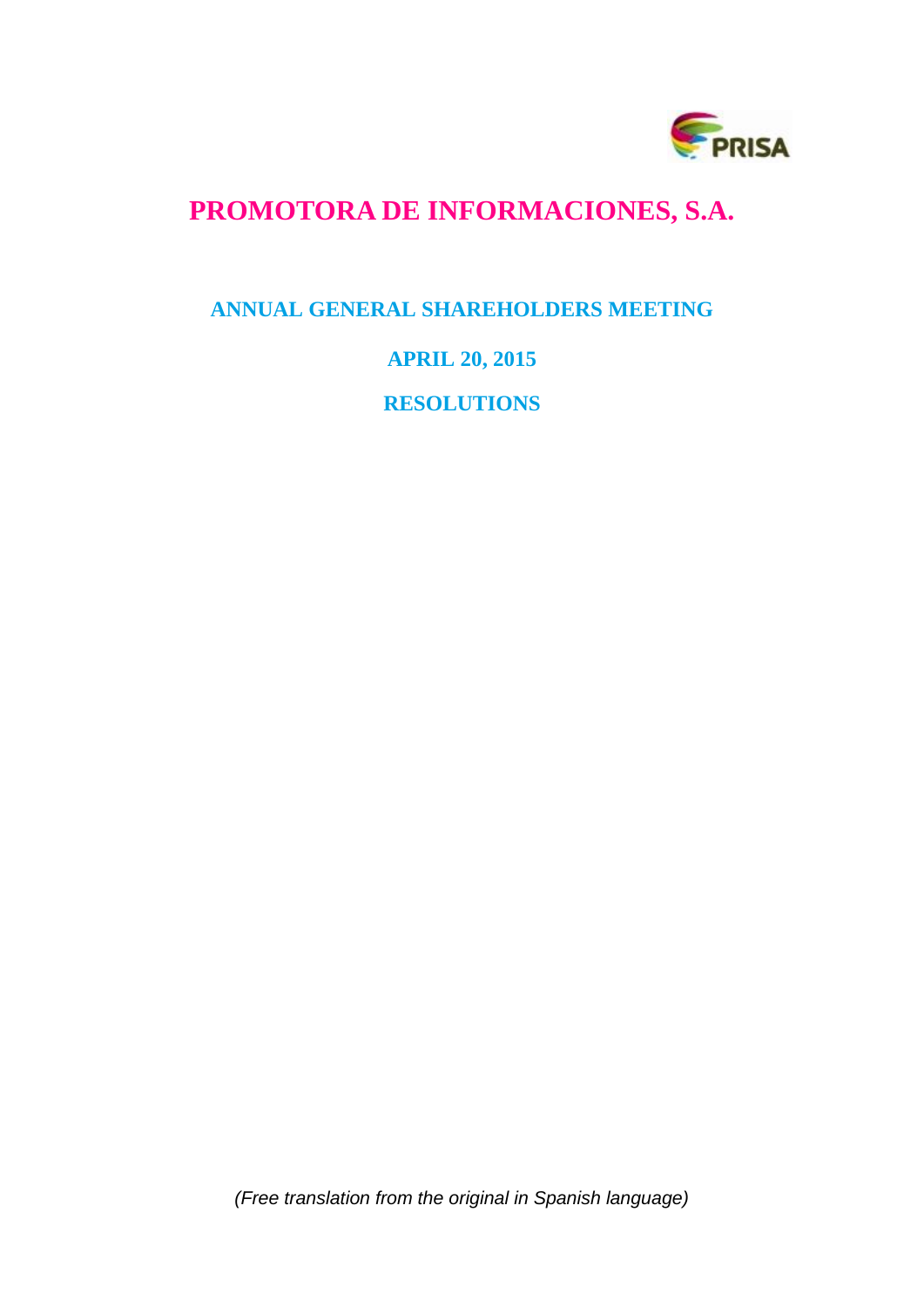### **ONE**

**Review and, if applicable, approval of the annual accounts (balance sheet, profit and loss account, statement of recognized income and expense, statement of changes in equity, of cash flow statement and notes to the financial statements) and management reports for both the company and the consolidated group for the 2014 financial year, and the proposed distribution of profits.**

a) To approve the Annual Accounts (Balance sheet, income statement, statement of recognized income and expense, statement of changes in equity, statement of cash flows and Notes to the Financial Statements) and Management Reports for both the Company and the Consolidated Group for the financial year ending December 31, 2014, as audited by the company's account auditors.

b) To approve the following distribution of profits (Euros 000):

| <b>Distribution basis-</b>    | 912,696 |
|-------------------------------|---------|
| Losses for the year           |         |
| Distribution-                 | 912,696 |
| To losses from previous years |         |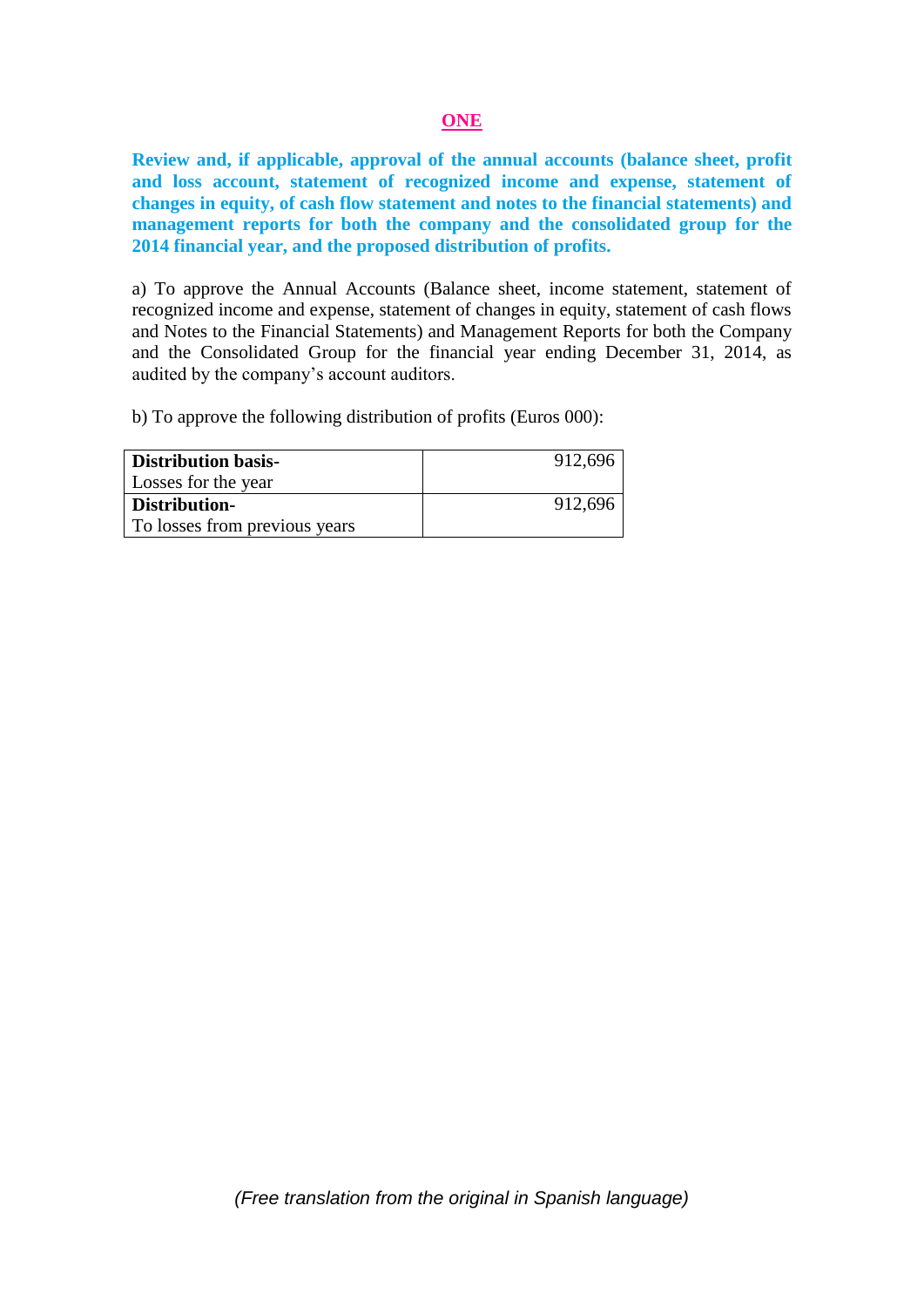# **TWO**

**Approval of the Board of Directors' management of the company in the 2014 financial year.**

To approve, without reservations, the Board of Directors' management of the company during the past year.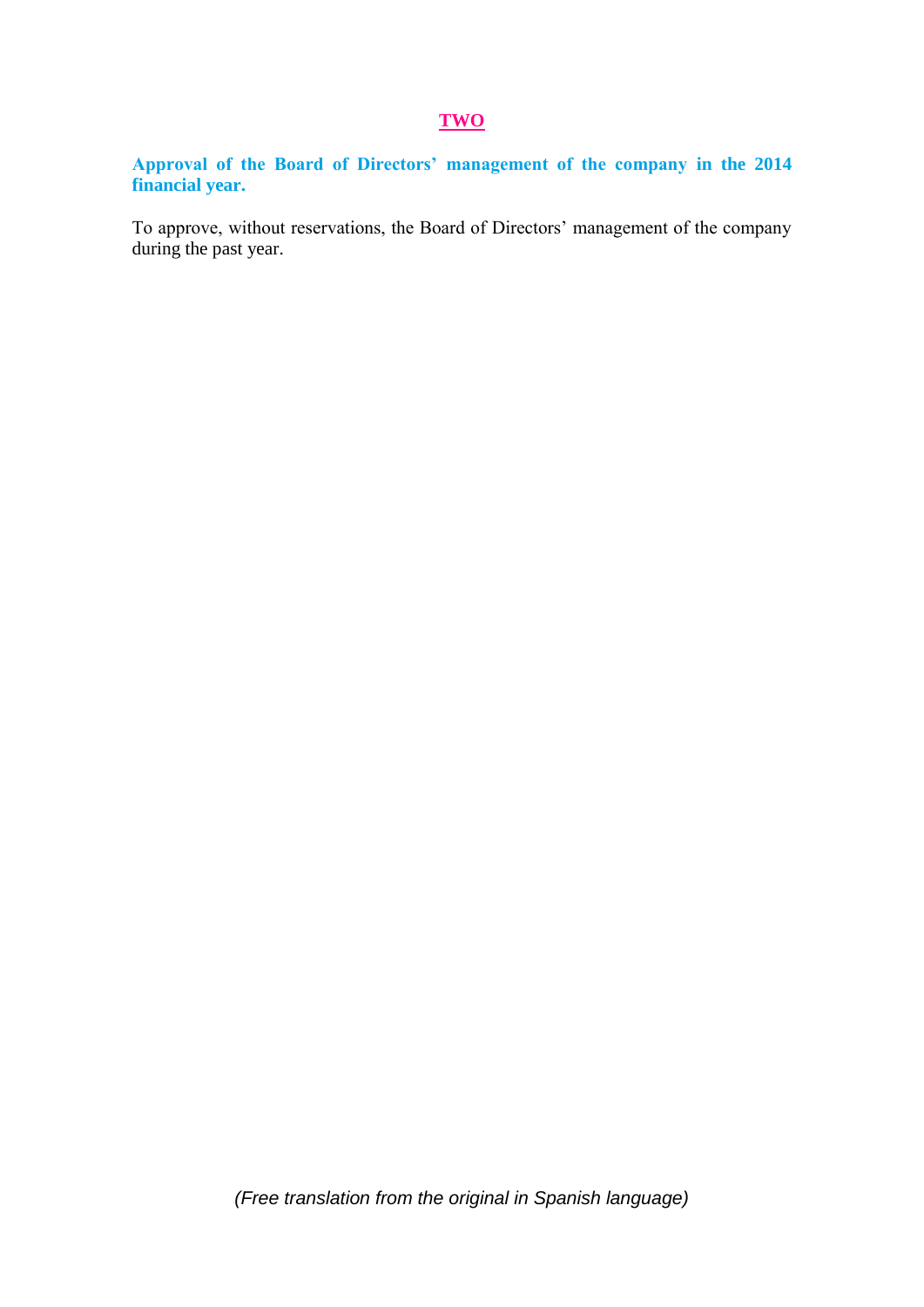### **THREE**

**Adoption of the necessary resolutions regarding the auditors of the company and its consolidated group for the 2015 financial year, pursuant to the provisions of Article 42 of the Commercial Code and Article 264 of the Companies Act.**

As provided in Article 264 of the Companies Act and Article 153 ff. of the Companies Register Regulation, to appoint DELOITTE, S.L., a Spanish company with registered offices in Madrid at Torre Picasso, Plaza Pablo Ruiz Picasso no. 1, 28020 Madrid, Tax ID No. recorded on the Madrid Companies Register on Page M-54414, Folio 188, Volume 13,650, Section 8, as the auditors of the Company and its consolidated group for the term of one (1) year, to audit the financial statements for the year ending December 31, 2015.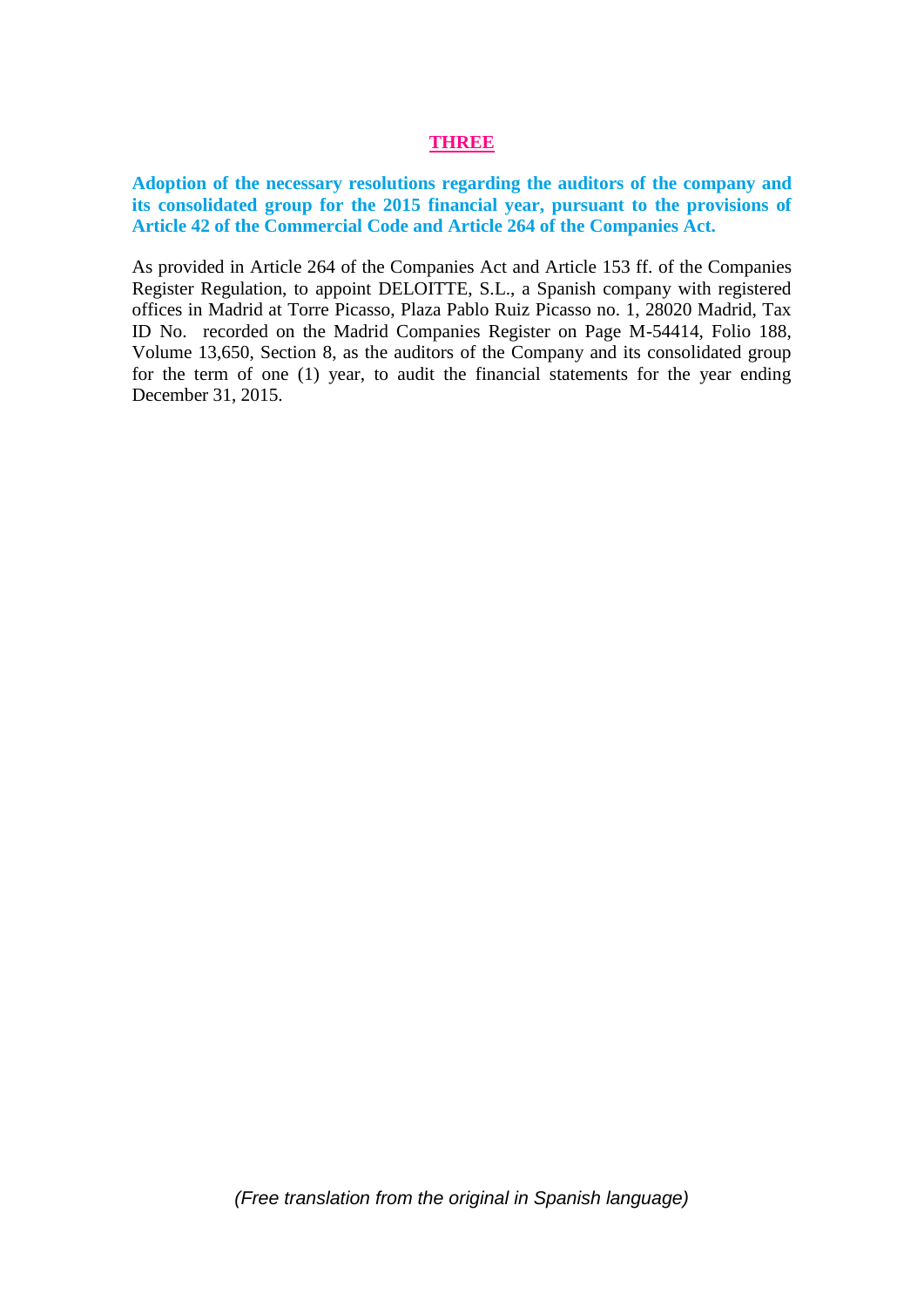# **FOUR**

# **Ratification of the appointment by cooptation and election of Director Mr Jose Luis Sainz Díaz.**

After having received the report of the Nomination and Compensation Committee, the Board of Directors proposes ratifying the Board's appointment by cooptation of Mr. Jose Luis Sainz Díaz made on July 22, 2014 to fill one of the vacancies in the Board resulting from the resignation of Mr. Nicolas Berggruen and, at proposal of the Corporate Governance Committee, to appoint him as executive director of the Company, pursuant to Article 529 *duodecies* of the Capital Companies Act.

It is resolved that the Board's appointment by cooptation of Mr. Jose Luis Sainz Díaz on July 22, 2014 be ratified and that he be reelected director of the Company for the legal term of four years, effective on the date this resolution is passed.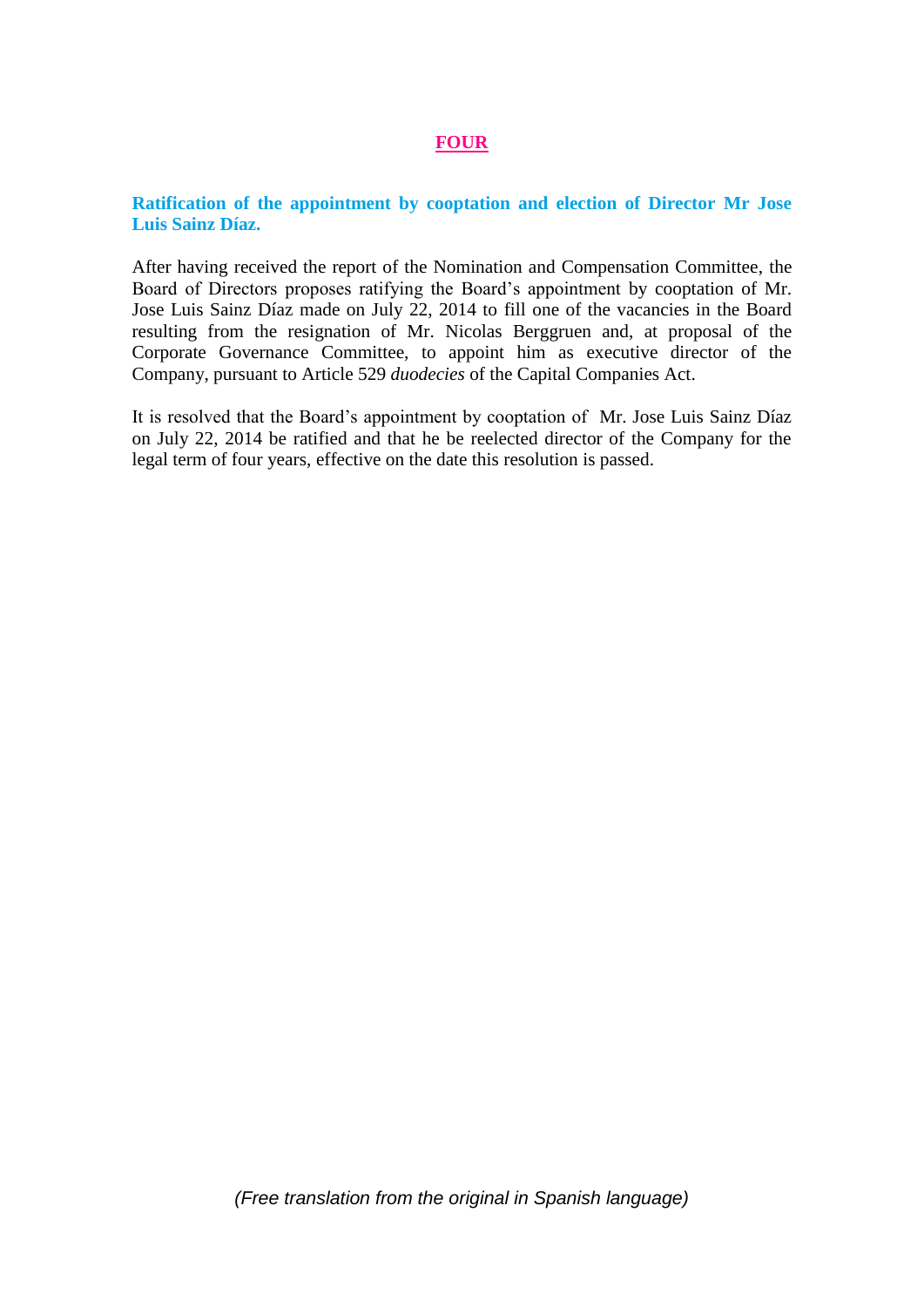# **FIVE**

**5- Amendment of the articles of the Bylaws set forth below to, as appropriate: (i) adapt them to the new wording of the Capital Companies Act given by Law 31/2014 of 3 December 2014; (ii) include certain measures in the area of good governance; and (iii) make some technical, formal, systematic or grammatical improvements.**

**5.1. Amendment of Articles 13, 14 and 15 ("General Meeting of Shareholders"), 17, 17 bis, 18, 20, 21, 21 bis, 21 ter, 21 quater, 22 and 23 ("The Board of Directors") to adapt them to the new wording of the Capital Companies Act.** 

- Renumbering of Article 13, which becomes Article 14, and adaptation of its wording to that of Article 495.2 of the Capital Companies Act, and replacement of the express reference to that provision with a general reference to the "Act".

- Renumbering of Article 14, which becomes Article 15, adaptation of its wording to the provisions of Article 519 of the Capital Companies Act, and removal of the provision relating to universal general meetings.

- Renumbering of Article 15, which becomes Article 16, and amendment of its wording in order to: (i) move the provisions relating to majorities for the adoption of resolutions to the following Article; (ii) remove the reference to universal general meetings; (iii) supplement it with regard to the representation requirements in accordance with the terms of Article 187 of the Capital Companies Act; and (iv) include the special cases relating to reinforced quorums for the establishment of meetings envisaged in Article 194 of the said Act.

- Renumbering of Article 17, which becomes Article 19, and amendment of its wording to reflect the provisions of Article 529 septies of the Capital Companies Act in relation to the majority required for the appointment of the Chairman when he has executive functions, the fact that the Independent Liaising Director is necessary when the Chairman has executive functions, the requirements for his appointment and his functions.

- Renumbering of Article 17 bis, which becomes Article 20, which refers to the law applicable from time to time in relation to the definitions of the categories of Directors.

- Renumbering of Article 18, which becomes Article 21, and amendment of its wording to reduce the term of office of Directors from five to four years, in accordance with the provisions of Article 529 undecies of the Capital Companies Act.

- Renumbering of Article 20, which becomes Article 23, and amendment of its wording to: (i) remove the list of specific powers of the Board; and (ii) include the provisions of Articles 233.1, 234.1 and 249 of the Capital Companies Act in relation to the Board of Directors' representative functions, and of Articles 249 bis, 529 ter and 529 nonies of the Capital Companies Act, in relation to powers that cannot be delegated and to the assessment of performance.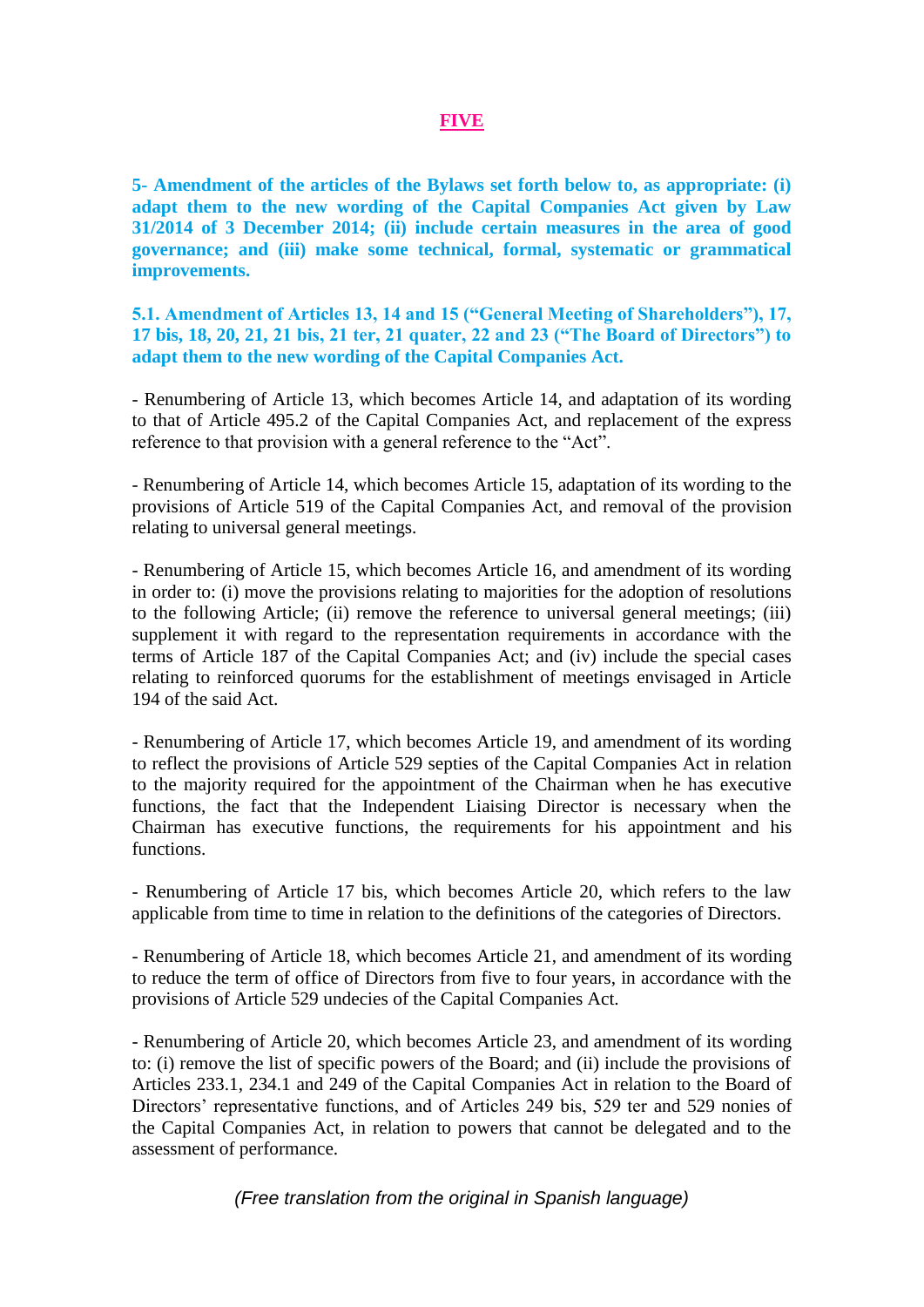- Renumbering of Article 21, which becomes Article 24, and amendment of its wording in order to: (i) include the Chairman of the Board's obligation to ensure that the Directors have the necessary information for the deliberation and adoption of resolutions sufficiently in advance, as established in Article 529 quinquies of the Capital Companies Act; and (ii) supplement the functions of the Secretary of the Board in accordance with Article 529 octies of the said Act.

- Renumbering of Article 21 bis, which becomes Article 25, and adaptation of its wording to the provisions on the composition of the Audit Committee set forth in Sections 1 and 2 of Article 529 quaterdecies of the Capital Companies Act.

- Renumbering of Article 21 ter, which becomes Article 26, and amendment of its wording in order to: (i) remove all references to the applicable law, as the establishment of this Committee is not compulsory; and (ii) include the same rules on composition as those applicable to the other Committees of the Board.

- Renumbering of Article 21 quater, which becomes Article 27, and adaptation of its wording to the provisions on the composition of the Appointment And Remuneration Committee set forth in Article 529 quindecies of the Capital Companies Act.

- Renumbering of Article 22, which becomes Article 28, and amendment of its wording in order to include Directors' duty to have, prior to Board meetings and sufficiently in advance, the necessary information for the deliberation and adoption of resolutions, in accordance with Article 529 quinquies of the Capital Companies Act, as well as to increase the minimum number of Directors that may request the holding of a Board meeting to one third of the members of the Board, removing the possibility of this being requested by the Delegated Commission or the Managing Director on their own.

- Renumbering of Article 23, which becomes Article 29, and amendment of its wording in order to: (i) include Directors' obligation to personally attend Board meetings and the provisions on granting proxies provided for in Article 529 quater of the Capital Companies Act; and (ii) replace the phrase "half plus one" with "majority" in relation to the valid establishment of Board meetings, and the phrase "majority" with "absolute majority" with regard to the adoption of resolutions, to adapt its wording to that of Articles 247.2 and 248.1 of the Capital Companies Act.

Articles 14, 15, 16, 19, 20, 21, 23, 24, 25, 26, 27, 28 and 29 will henceforth have the following wording:

# *"Article 14.- Kinds of Meetings.*

- *1. General Meetings of shareholders may be ordinary or extraordinary. They will be called and held in the manner determined by law, these Articles and the General Meeting Regulation. The holding of an annual Ordinary Meeting on the date resolved by the Board of Directors, within the term established by law, is mandatory.*
- *2. The Extraordinary General Meeting will meet when so resolved by the Board of Directors of the Company, or when so requested by a number of shareholders owning at least three percent (3%) of capital, in the request stating the matters to be considered at the meeting. In this case the Meeting must be called to be held within*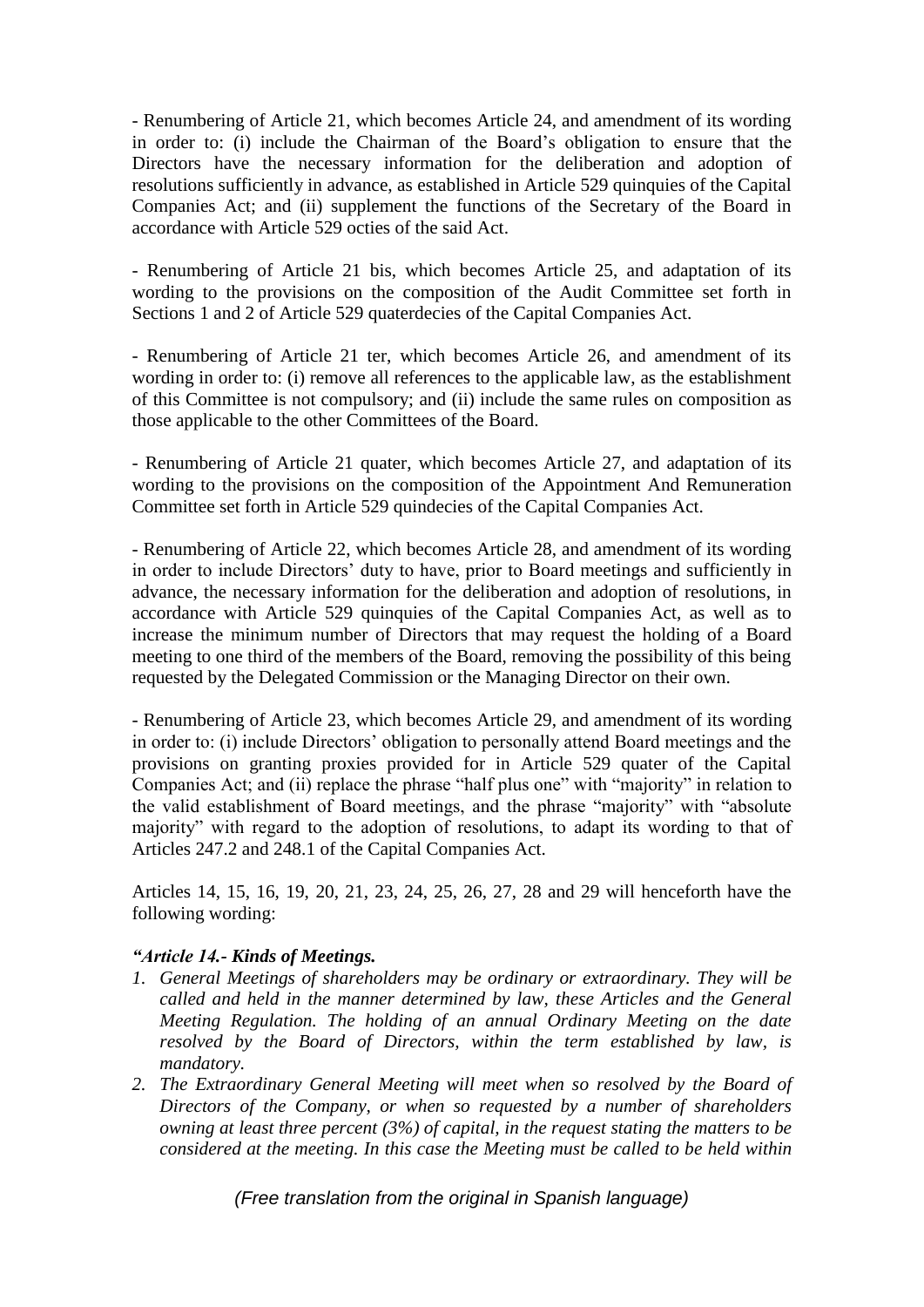*the two (2) months following the date of notarial demand on the administrators to call it, with the agenda necessarily to include the matters covered by the request."*

# *"Article 15.- Preparation of the General Meeting.*

- *1. Every General Meeting will be called at the time and in the manner determined by law, the Articles and the General Shareholders Meeting Regulation.*
- *2. The call will include references to the Company, the place, day and time of the meeting, the agenda including the matters to be considered, the position of the person or persons making the call and the other legally-required references.*
- *3. Shareholders representing at least three percent (3%) of capital may request the publication of a supplement to the call of the Ordinary General Meeting including one or more points on the agenda, provided that the new points are accompanied by a explanation or, if applicable, an explained proposed resolution. That right may in no case be exercised in respect of the call of an Extraordinary General Meeting. Exercise of this right must be by certifiable notice, which must be received at the registered office within the five (5) days following publication of the call. The supplement to the call must be published at least fifteen (15) days before the scheduled Meeting date.*
- *4. Shareholders representing at least three percent (3%) of capital may, within the same term as indicated in the preceding subsection, present supported proposed resolutions regarding matters already on or that should be on the agenda for the Meeting called. The Company will see to dissemination of these proposed resolutions and such documentation as may be attached thereto to the other shareholders, in accordance with the provisions of law and the General Meeting Regulation.*
- *5. The shareholders prior to or during the meeting may request such reports, documents and clarifications as they deem to be necessary, in accordance with the provisions of law."*

# *"Article 16.- Holding the General Meeting.*

- *1. Place. The place of holding the Meeting will be as designated in the call, outside or within the location of the registered office, on the day and at the time indicated.*
- *2. Attendance. All shareholders owning at least sixty (60) shares, registered in the corresponding book entry accounting records five (5) days in advance of the date of holding the Meeting, and holding the corresponding attendance card, may attend the General Meeting.*

*The Board of Directors will attend the General Meeting. The Chairman of the General Meeting may authorise attendance of any other person he deems to be appropriate; however the Meeting may revoke that authorisation.* 

*3. Proxies. Shareholders may grant proxies to another person, complying with the requirements and formalities imposed by these Articles of Association, by the General Meeting Regulation and by law. The proxy will be specific to the meeting in question. This requirement will not apply when the representative is the spouse, ascendant or descendent of the represented shareholder. Nor will it apply when the representative has a general power of attorney granted in a public document with authority to manage all property the represented shareholder has in the country. A proxy will evidenced in writing in any of the following documents, in all cases with a handwritten signature: (i) the attendance card issued by the custodians participating in Iberclear, (ii) a letter or (iii) the standard form made available by the Company for these purposes to the shareholders, and also may be granted by*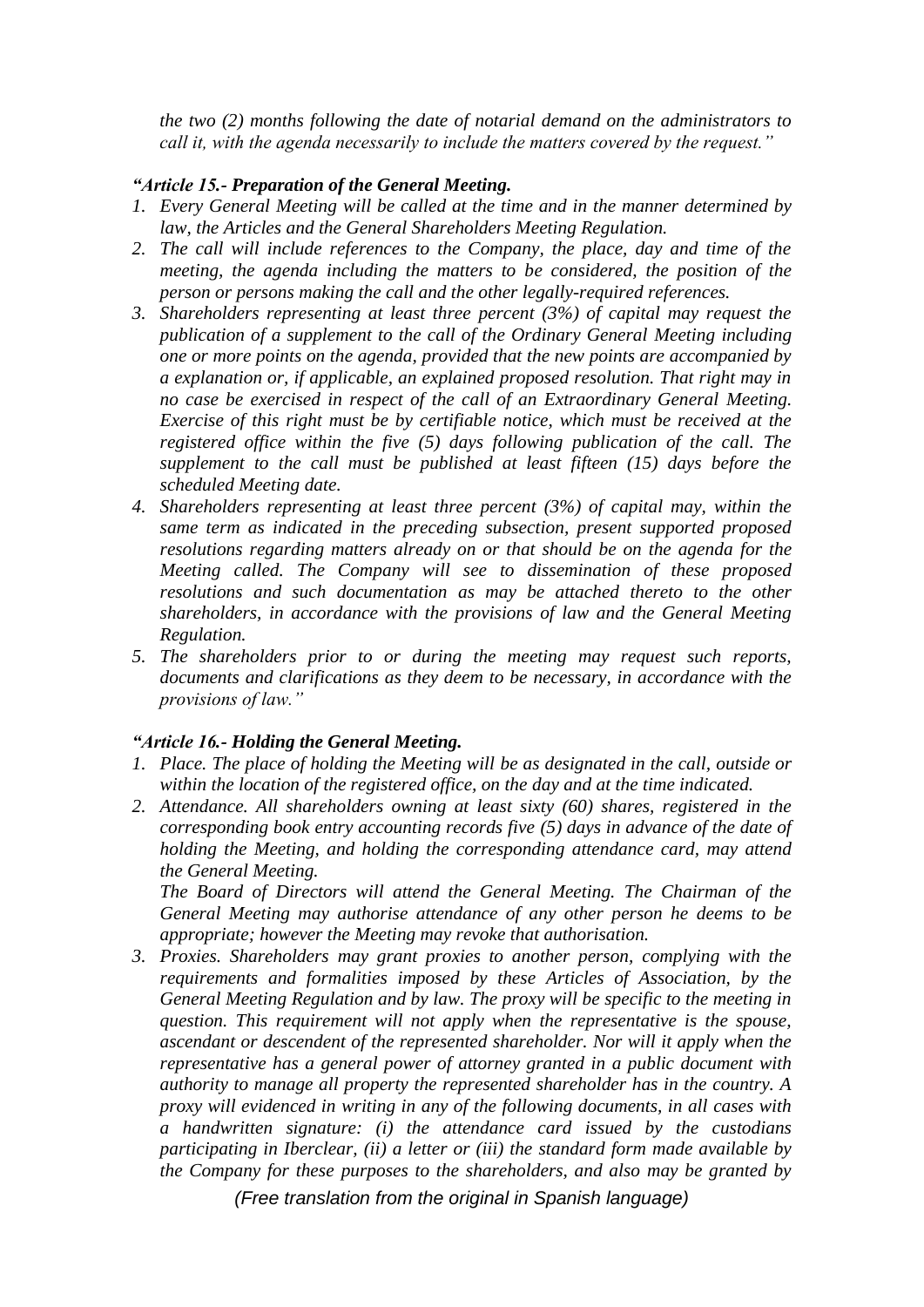*way of remote electronic means of communication. In the latter case the provisions for the voting using the aforesaid means will apply, to the extent not incompatible with the nature of the proxy.*

*The appointment of the representative by the shareholder and, if applicable, the revocation of that appointment, will be notified to the Company in the manner established in the General Meeting Regulation.* 

*4. Number of shareholders for quorum. Without prejudice to the provisions of law for special cases, the quorum for a General Shareholders Meeting on first call will be the presence, in person or by proxy, of shareholders holding at least twenty-five percent (25%) of the subscribed voting capital. On second call there will be a quorum for the Meeting whatever the capital in attendance.*

*Notwithstanding the provisions of the preceding paragraph, in order for the General Meeting to validly resolve on an increase or reduction of capital, or on any other amendment of the Articles of Association, on an issue of bonds, the disapplication or limitation of pre-emption rights in respect of new shares, transformation, merger splitup or bulk transfer of assets and liabilities, or relocation of the registered office outside of Spain, it will be necessary, on first call, for shareholders holding at least fifty percent (50%) of the subscribed voting capital to be present in person or by proxy. At second call, the presence of twenty five percent (25%) of said capital will be sufficient.*

*5. Chairman of Meeting: The Chairman of the Meeting will be the person, if any, specified by the Board of Directors. In the absence of a specific decision by the Board, the Meeting will be chaired by the Chairman of the Board of Directors. In his absence, if any, it will be chaired by the Vice Chairman, and in the absence of*  both, by the attending Director with greatest seniority in the position and, in the *absence of all of them, by the shareholder designated by the General Meeting.* 

*The Chairman will submit the items on the agenda to deliberation and manage the discussions so that the meeting is held in an orderly manner. To that end he will have the appropriate powers of order and discipline.* 

*The Chairman will be assisted by a Secretary, which will be the Secretary of the Board of Directors. In his absence, if any, the Deputy Secretary of the Board of Directors will act and, in his absence, the person designated by the Meeting.*

*The Meeting Officers will include the Chairman, the Secretary and the members of the Board of Directors in attendance.*

*6. Voting by mail or remote electronic means of communication. Votes on proposals on matters on the Agenda of any kind of General Meeting may be cast by shareholders by mail or remote electronic means of communication. The identity of the person voting must be assured, in accordance with the requirements established in the General Meeting Regulation. Votes by e-mail will be cast using a recognised electronic signature or other form that the Board of Directors concludes will be suitable to ensure the authenticity and identity of the shareholder exercising the voting right. The shareholders who vote using remote methods must be counted as being present for the purpose of establishing the quorum. Votes cast using these methods must be in the possession of the Company, at its headquarters, at least twenty-four (24) hours in advance of the time contemplated for holding the General Meeting on first call. Otherwise, the vote will be deemed not to have been cast. In the call for each General Meeting the Board of Directors may determine a shorter advance term.*

*The Board of Directors has authority to develop the foregoing provisions, establishing rules, resources and procedures consistent with the state of the art to*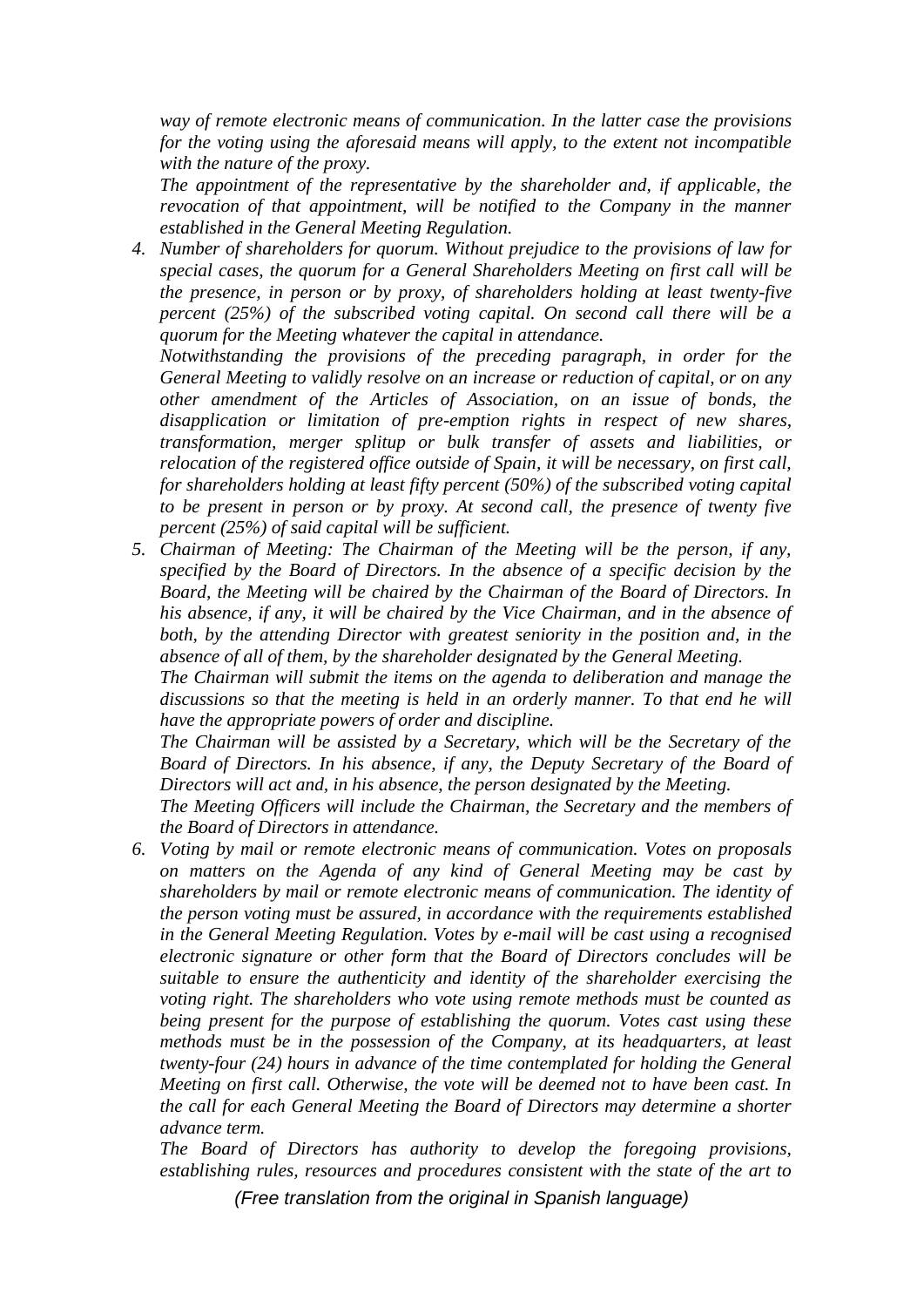*implement electronic voting and grant of proxies. In particular, the Board of Directors may, inter alia, regulate the use of alternative guarantees of electronic signatures for electronic voting.*

*The procedural rules adopted by the Board of Directors by virtue of the provisions of this section will be published on the Company's website.*

*7. Voting. The Chairman will give details of the voting, summarise the number of votes in favor of and against the proposed resolution submitted to the General Meeting and announce the result aloud.*

*The General Shareholders Meeting Regulation will establish the procedures and systems for counting votes on proposed resolutions."* 

# *"Article 19.- Nature, Number of Members and Positions.*

- *1. The Board of Directors is responsible for management, administration and representation of the Company, without prejudice to such authority as may correspond to the General Meeting in accordance with law and the Articles.*
- *2. The Board will be comprised of a minimum of three (3) and a maximum of seventeen (17) Directors, with the Meeting being responsible for their appointment and determination of their number. For that purpose, the Meeting may fix the number by express resolution, or indirectly by creating or not creating vacancies or appointing or not appointing new Directors, within the aforesaid minimum and maximum.*
- *3. From among its members, the Board will appoint a Chairman and, subject to the same condition, may appoint one or more Deputy Chairmen. From among its members it also may appoint a Delegated Commission or one or more Chief Executive Officers, to which it may give the power of representation, jointly and severally or jointly but not severally. It will also appoint a Secretary, who need not be a Director, and may appoint an Deputy Secretary, who also need not be a member of the Board.*
- *4. When the position of Chairman is to be held by an executive Director, the appointment of the Chairman will require the favorable vote of two thirds of the members of the Board of Directors.*
- *5. Also, if the Chairman is an executive Director, the Board of Directors, with the abstention of the executive Directors and on proposal of the Corporate Governance Committee, must appoint a Coordinating Director from among the independent Directors, who will be specifically empowered to request a call of the Board of Directors or inclusion of new points on the agenda for a Meeting already called, to coordinate and meet with the non-executive Directors and, if applicable, to lead the periodic evaluation of the Chairman of the Board of Directors.*
- *6. The Board of Directors will approve a Regulation to govern its organisation and functioning."*

# *"Article 20.- Kinds of Directors.*

- *1. The Board of Directors will be so comprised that proprietary and independent Directors represent a majority over executive Directors.*
- *2. For purposes of the provisions of the preceding section, the Company will adjust the classes of Directors to the definitions and criteria set forth by the applicable laws from time to time."*

# *"Article 21.- Term of Office.*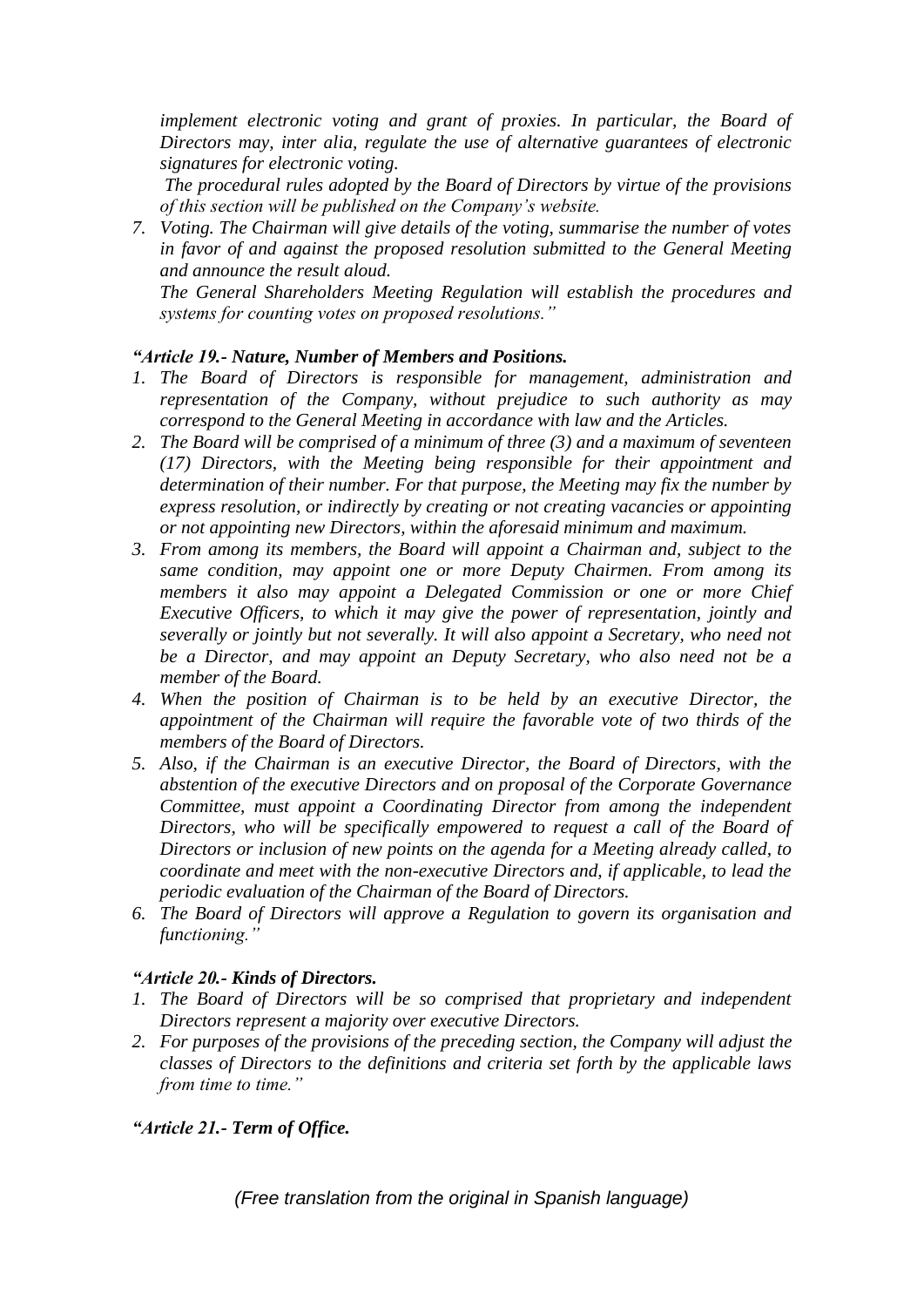*The term of a Director's office will be four (4) years. A Director may be a reelected indefinitely for terms of the same length".*

# *"Article 23.- Representation of Company.*

- *1. The management, administration and representation of the Company, judicially and extrajudicially, as regards all acts included within the corporate purpose, is the responsibility of the Board of Directors, which will act jointly, without prejudice to such delegations and powers of attorney as it may grant.*
- *2. Authority that is non-delegable by law or in accordance with these Articles may not be delegated. Nor may such authority as the General Meeting has given to the Board without express authorisation of delegation. In any event the Board of Directors of the Company will reserve the following for its review and exclusive decision:* 
	- *a) Determination of the general policies and strategies of the Company, in particular:*
		- *i) approval of the Strategic or Business Plan, as well as the annual budgets and management objectives;*
		- *ii) determination of investment and financing policy;*
		- iii) definition of the structure of the Group of companies of which the *Company is the controlling entity;*
		- *iv) determination of the corporate governance policy of the Company and the Group of which it is the controlling entity;*
		- *v) corporate social responsibility policy;*
		- *vi) the policy for management and control of risks, including tax risks, and supervision of the internal information and control systems;*
		- *vii) definition of the dividend policy; and*
		- *viii) determination of the tax strategy of the Company.*
	- *b) Approval of financial projections, as well as strategic alliances of the Company or its controlled companies, and the policy regarding treasury shares.*
	- *c) Supervision of effective functioning of the committees it has constituted and the actions of the delegated bodies and executives it has appointed.*
	- *d) Authorisation or waiver of the obligations deriving from the duty of loyalty.*
	- *e) Any proposed amendment of the Company's corporate purpose.*
	- *f) Its organisation and functioning and, in particular, approval and amendment of the Board of Directors Regulation.*
	- *g) Preparation of the annual accounts and their presentation to the General Meeting.*
	- *h) Approval of the financial information that listed companies must periodically disclose.*
	- *i) Making any kind of report required by law to the Board of Directors, provided that the matter covered by the report is nondelegable.*
	- *j) Appointment and removal of Managing Directors of the Company, delegation of authority, as well as establishment of the terms of their contracts.*
	- *k) Appointment and removal of the executives reporting directly to the Board or to any of its members, as well as establishment of the basic terms of their contracts, including their compensation.*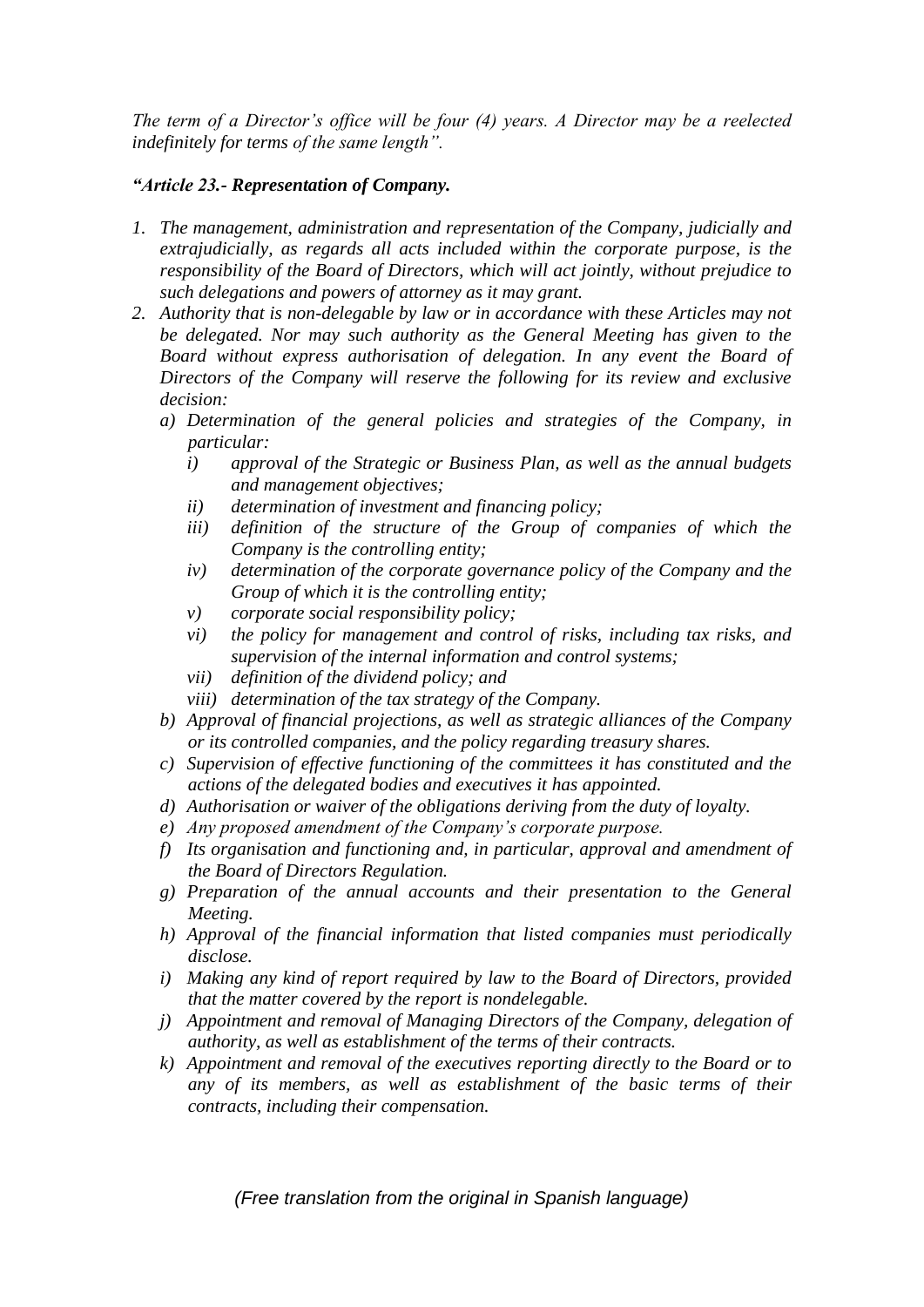- *l) Proposal of the general compensation policy, and decisions related to compensation of Directors, within the framework of the Articles and the compensation policy approved by the General Meeting.*
- *m) Calling general meetings and preparing the agenda and the proposed resolutions;*
- *n) Approval of investments or transactions of any kind that by reason of their high amount or special characteristics are strategic or pose a special tax risk for the Company or the investee or controlled companies in question, unless approval thereof corresponds to the General Meeting, inter alia including the assumption of financial risks or making of derivative financial commitments, including but not limited to loans, credits, guarantees or other security.*
- *o) Approval of the creation or acquisition of interests in special purpose vehicles or entities resident in countries or territories considered to be tax havens, and any other transactions or operations of a comparable nature the complexity of which might impair the transparency of the Company or its Group.*
- *p) Those resolutions related to mergers, splitups and any relevant decision having to do with the status of the Company as a listed company, unless approval thereof corresponds to the General Meeting.*
- *q) Approval, after a report from the Audit Committee, of related party transactions, on the terms contemplated in the Board Regulation.*
- *r) Annual evaluation of the functioning of the Board of Directors, the functioning of its Committees, and proposal, based on the results, of an action plan correcting detected deficiencies.*
- *s) Powers the General Meeting has delegated to the Board of Directors, unless expressly authorised by it to subdelegate them.*
- *3. Resolutions related to the matters indicated in 2.n) and 2.o) above, the amount of which is not more than ten million (10,000,000) euros, may be adopted by the Delegated Commission in cases of urgency, duly justified, and must be ratified at the first Board meeting held after adoption of the resolution".*

# *"Article 24.- Authority of Board Positions.*

- *1. Judicial and extrajudicial representation of the Company is held by the Chairman of the Board, as is the exercise of such functions, if any, as may be delegated to the Chairman by the Board of Directors. The Chairman, with the collaboration of the Secretary, also is responsible for ensuring that the Directors have the information necessary for deliberation and the adoption of resolutions, sufficiently in advance and in appropriate format, ensuring the good order of meetings of the Board, their call and review and oversight of all corporate resolutions, whatever the body from which they originate.*
- *2. Any substitution for the Chairman as regards the functioning of the Board of Directors in the event of temporary absence, temporary disability or express delegation by the Chairman is the responsibility of the Deputy Chairmen.*
- *3. The Secretary is responsible for entering a record of the conduct of meetings in the minute books and certifying their content and the resolutions adopted, retaining the documentation of the Board, seeing to it that the actions of the Board are consistent with applicable regulations and in accordance with the Articles and other internal rules, assisting the Chairman of the Board as appropriate."*

# *"Article 25.- Audit Committee.*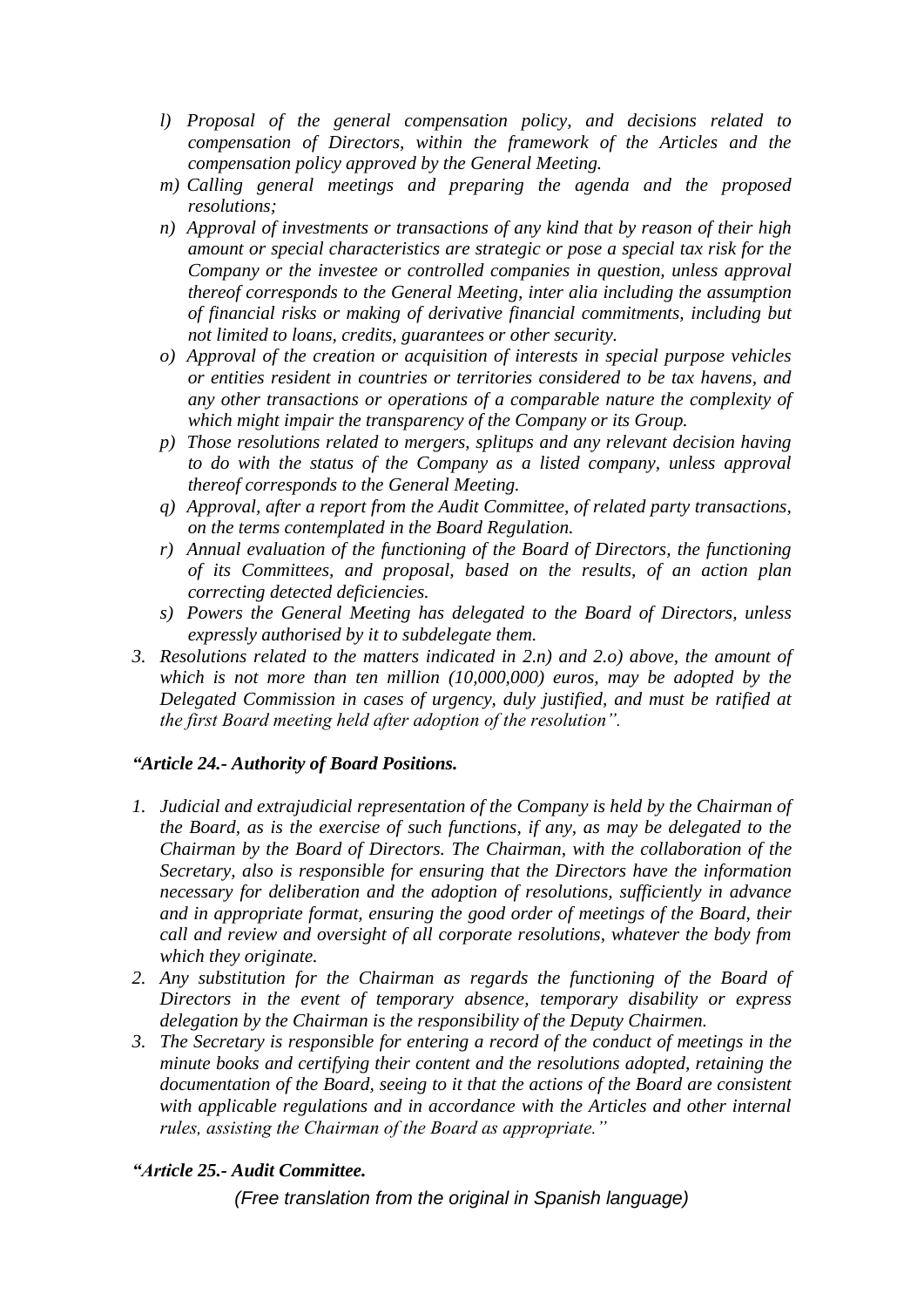- *1. The Board of Directors will establish an Audit Committee. The Audit Committee will have the functions corresponding to it pursuant to applicable law, the Articles and the Company's internal Regulations, without prejudice to any other function that may be given to it by the Board of Directors.*
- *2. The Audit Committee will be comprised of the number of Directors from time to time determined by the Board of Directors, with a minimum of three (3) and a maximum of five (5) members. All members of the Audit Committee will be non-executive Directors. They further must comply with the other requirements established by law. At least two (2) of the Audit Committee members will be independent, and at least one of them will be appointed considering his accounting and/or audit knowledge and experience.*

*The members of the Committee will be appointed by the Board of Directors on proposal of the Chairman, and will leave office when they do so in respect of their status as Directors, or when so resolved by the Board of Directors.*

- *3. The Chairman will be elected by the Board of Directors, from among the members of the Committee having the status of independent Directors, and further must satisfy the other legal requirements. The Chairman of the Committee must be replaced every four (4) years, and may be re-elected after one year elapses since he left office.*
- *4. The Secretary of the Board of Directors and, in his absence, the Deputy Secretary, will act as Secretary of this Committee. The Secretary will issue minutes of the meetings of the Committee on the terms set by the Board of Directors.*
- *5. The Committee will meet periodically based on need, and at least four (4) times per year, after call by its Chairman.*
- *6. The operating rules established by the Articles of Association in respect of the Board of Directors will apply to the Audit Committee, provided that they are compatible with the nature and functions of this Committee."*

# *"Article 26.- Corporate Governance Committee.*

- *1. The Board of Directors will establish a Corporate Governance Committee, which will have the functions corresponding to it under the Articles and the Company's internal Regulations, without prejudice to any other function that may be assigned to it by the Board of Directors.*
- *2. The Corporate Governance Committee will be comprised of a minimum of three (3) and a maximum of five (5) non-executive Directors, to be determined by resolution of the Board of Directors on proposal of its Chairman. At least two (2) of them must be independent Directors.*
- *3. The Corporate Governance Committee may require the attendance of the Company's Managing Director at its meetings.*
- *4. The members of the Corporate Governance Committee will leave office when they leave office as directors or when so resolved by the Board of Directors.*
- *5. The Chairman of the Committee will be elected by the Board of Directors from among those members of the Committee that are independent Directors.*
- *6. The Secretary of the Board of Directors and, in his absence, the Assistant Secretary, will act as Secretary of this Committee. The Secretary will issue minutes of the meetings of the Committee on the terms set by the Board of Directors.*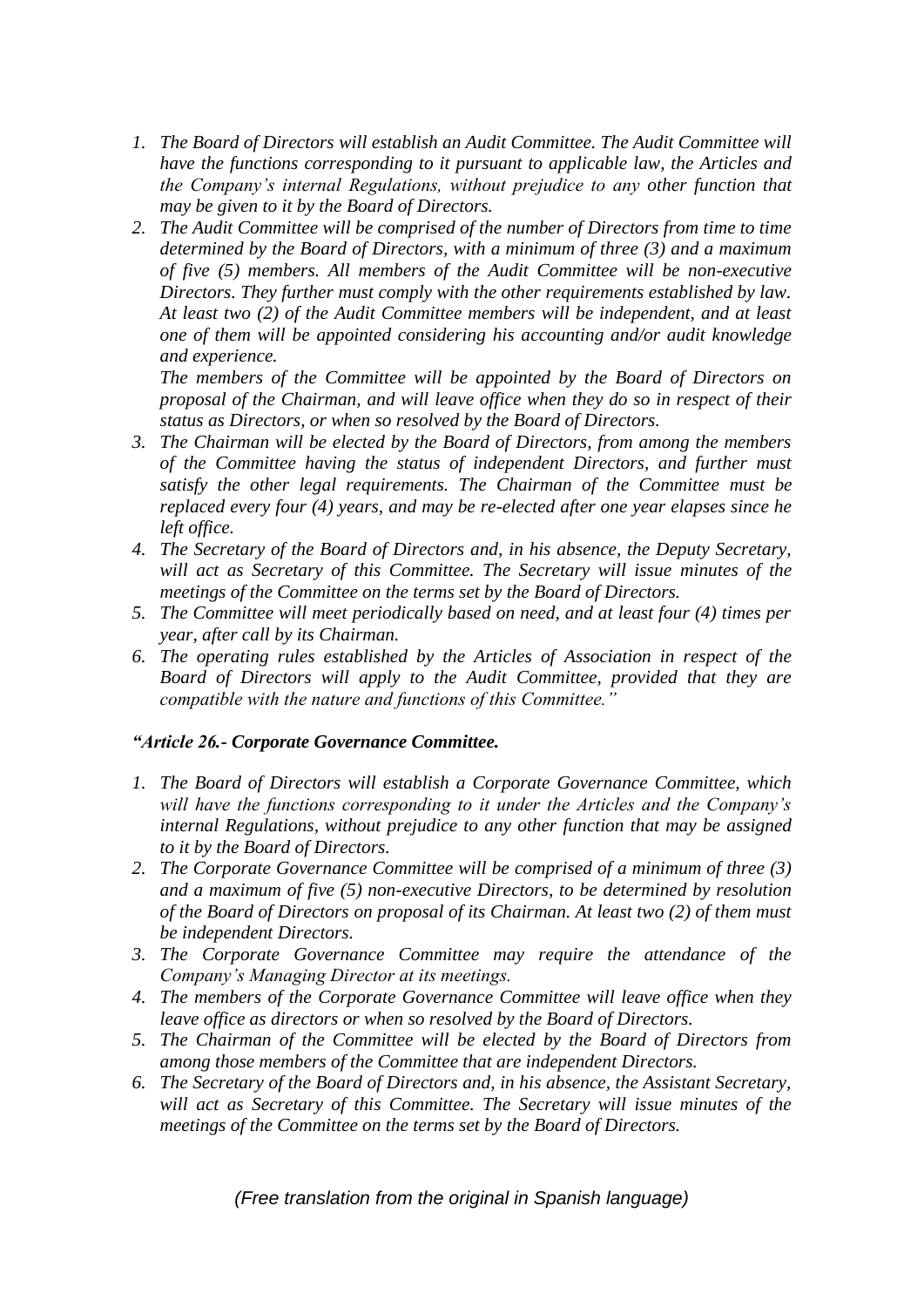*7. The operating rules established by the Articles of Association in respect of the Board of Directors will apply to the Committee, provided that they are compatible with the nature and functions of this Committee."*

# *"Article 27.- Appointment and Remuneration Committee.*

- *1. The Board of Directors will establish an Appointment and Remuneration Committee, which will have the functions legally corresponding to it under applicable law, the Articles and the Company's internal Regulations, without prejudice to any other function that may be assigned to it by the Board of Directors.*
- *2. The Appointment and Remuneration Committee will be comprised of a minimum of three (3) and a maximum of five (5) Directors. All members of the Committee will be non-executive Directors, to be determined by resolution of the Board of Directors on proposal of its Chairman. At least two (2) of the members of the Committee must be independent Directors.*
- *3. The Appointment and Remuneration Committee may require the attendance of the Company's Managing Director at its meetings.*
- *4. The members of the Appointment and Remuneration Committee will leave office when they leave office as directors or when so resolved by the Board of Directors.*
- *5. The Chairman of the Committee will be elected by the Board of Directors from among those members of the Committee that are independent Directors.*
- *6. The Secretary of the Board of Directors and, in his absence, the Assistant Secretary, will act as Secretary of this Committee. The Secretary will issue minutes of the meetings of the Committee on the terms set by the Board of Directors.*
- *7. The operating rules established by the Articles of Association in respect of the Board of Directors will apply to the Committee, provided that they are compatible with the nature and functions of this Committee."*

# *"Article 28.- Board Meetings.*

- *1. The Board will meet at least once each quarter, provided that the Chairman deems that to be appropriate or it is requested by a third of the members of the Board. In the latter two cases, the Chairman may not delay the sending of the call for more than five (5) days from the date the request is received.*
- *2. The Board will be called by the Chairman or the person acting as such, indicating the agenda, by fax, telegram, email or certified letter addressed to each and every one of the Directors, at least seven (7) days before the day set for the meeting of the Board.*

*In the discretion of the Chairman, and in cases of urgency, the Board may be called, indicating the matters to be dealt with, without applying the term indicated above.*

- *3. Directors comprising at least one third of the members of the Board may call it, indicating the agenda, to be held at the location of the registered office, if the Chairman, after a request to do so, without just cause has not made the call within a term of one month.*
- *4. The Directors, sufficiently in advance, must have the information necessary for deliberation and adoption of resolutions on the matters to be covered at the meeting, unless the Board of Directors meets or is called exceptionally by reason of urgency."*

# *"Article 29.- Quorum for Board Meetings.*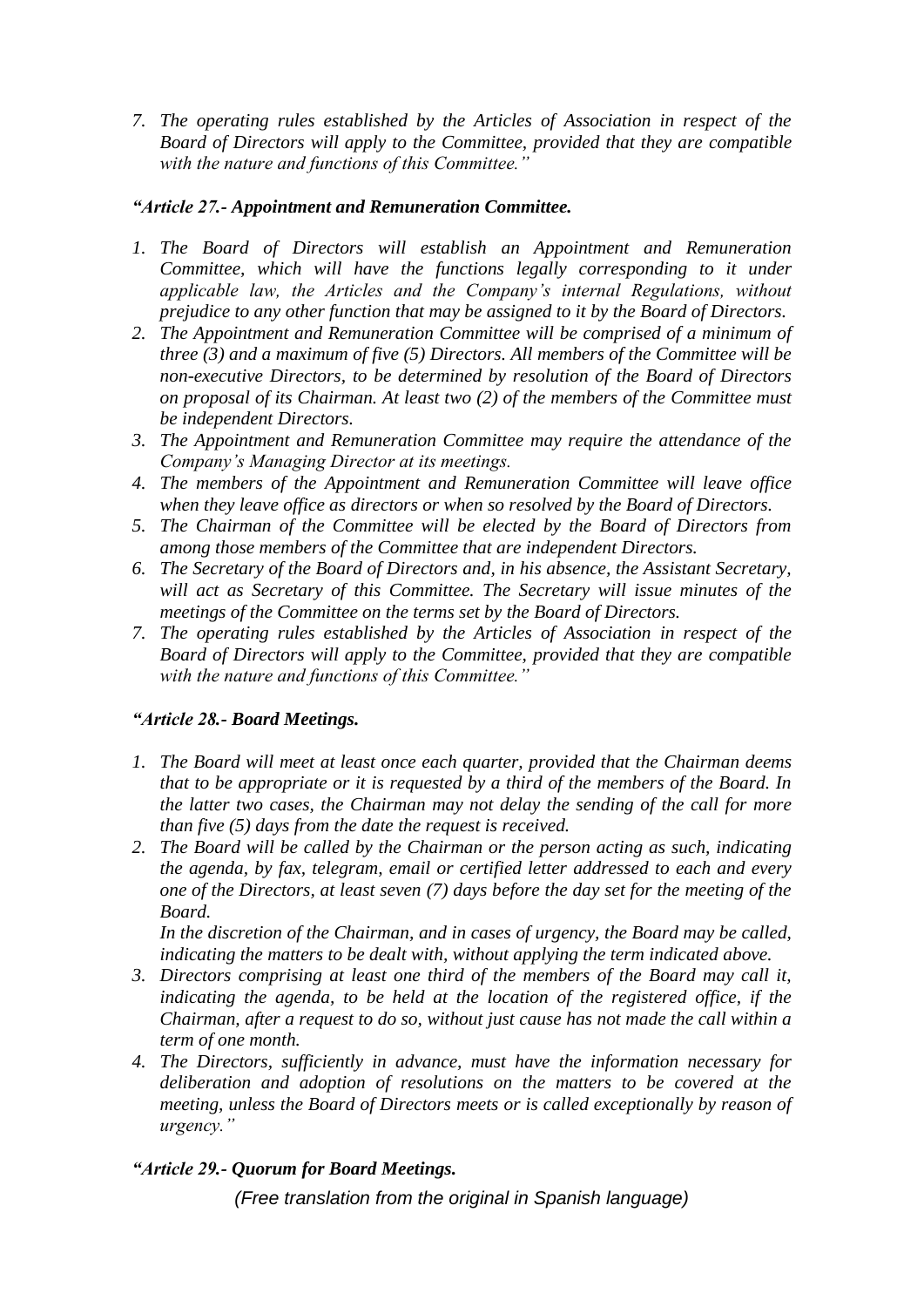- *1. The Board will be validly constituted when the majority of its members attend the meeting, in person or by proxy.*
- *2. Directors must attend meetings personally, preferably being physically present. However, if it is impossible for a Director to attend, the Director will grant a proxy to another Director. Non-executive Directors may do so only to another nonexecutive Director.*
- *3. Resolutions will be adopted by majority vote of those present. In the case of a tie the Chairman will have a casting vote.*
- *4. The Board may delegate approval of the minutes to two (2) Directors, who may be designated at the respective meeting."*

**5.2. Amendment of Article 12 relating to the powers of the General Meeting of Shareholders, in order to adapt it to the new wording of the Capital Companies Act and include the provision stating that the General Meeting may not issue instructions to the Board or submit to it for its authorisation any decisions regarding management matters.**

Renumbering of Article 12, which becomes Article 13, adapting its wording to that of Articles 160, 219.1 and 511 bis of the Capital Companies Act, and expressly including a provision stating that the General Meeting may not issue instructions to the Board of Directors or submit to it for its authorisation any decisions regarding management matters, pursuant to Article 161 of the Capital Companies Act.

Article 13 will henceforth have the following wording:

# *"Article 13.- Powers.*

- 1. *The General Shareholders Meeting is the supreme corporate authority. The General Meeting will decide on the matters attributed to it by these Articles of Association, its own Regulation or the law, in particular regarding the following:*
- *a) Approval of the annual accounts, consolidated annual accounts, corporate management and allocation of profits*
- *b) Determination of the number of members of the Board of Directors.*
- *c) Appointment and removal of Directors, as well as ratification of Directors appointed by co-option by the Board of Directors.*

*d) Appointment, reelection and removal of the Statutory Auditors, as well as the liquidators.*

- *e) Amendment of the Articles of Association.*
- *f) Increase and reduction of the company's capital.*
- *g) Disapplication or limitation of pre-emption rights.*
- *h) Issue of bonds and, in general, securities of any kind, including preferred shares.*
- *i) Transformation, merger, splitup or bulk transfer of assets and liabilities and transfer of the registered office abroad.*

*j) Acquisition, disposition or contribution to another company of essential assets, as well as transfer to subsidiary entities of essential activities up to that time undertaken by the Company, even if it maintains full ownership thereof.*

*k) Authorisation to the Board of Directors to increase capital, in accordance with law, and to issue bonds of any kind, and delegation to the Board of Directors of any other powers in accordance with law and the Articles.*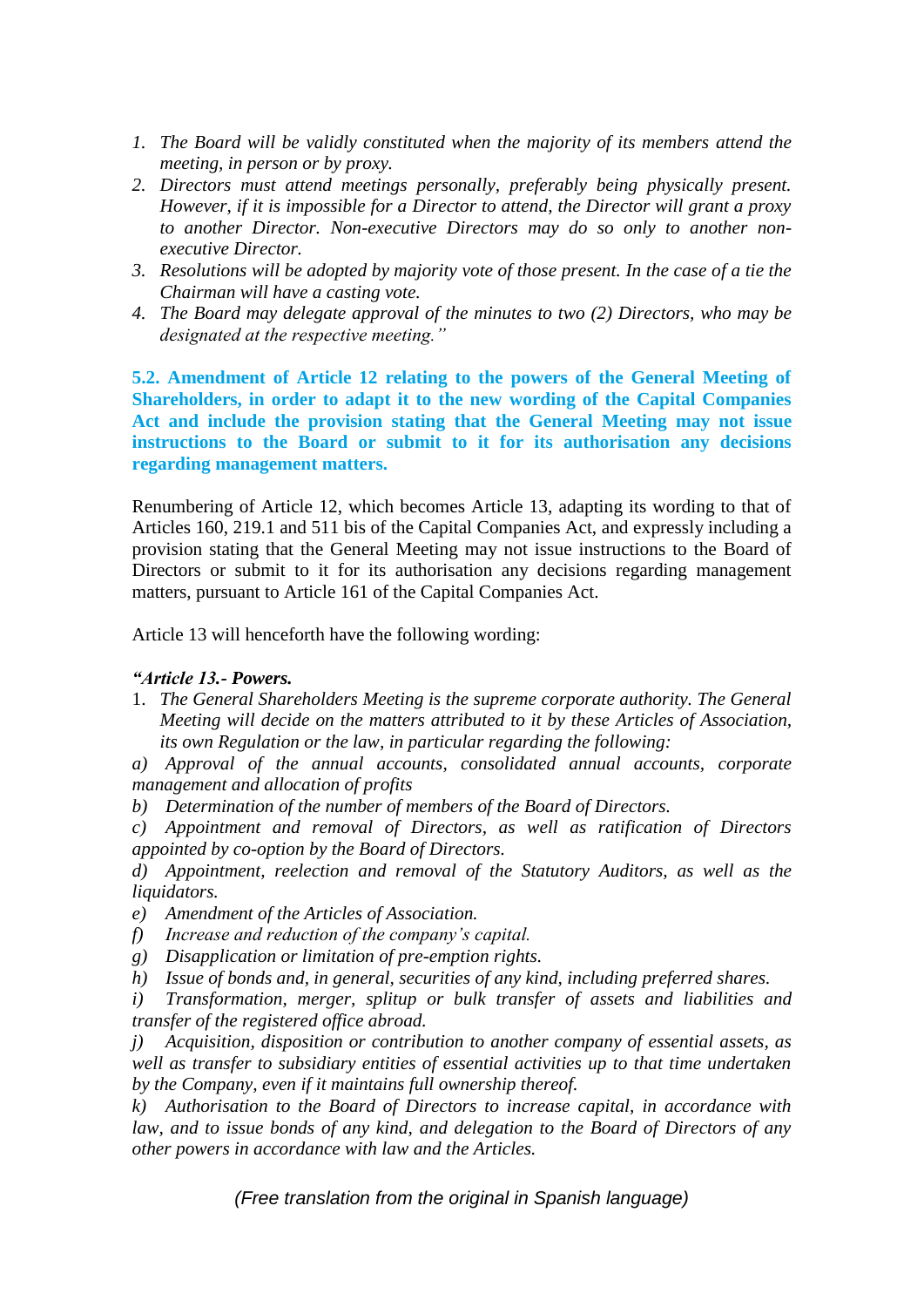*l) Approval and amendment of the General Meeting Regulation, subject to the provisions of law and the Articles.*

*m) Annual approval of compensation of the Board of Directors in accordance with article 22 of the Articles of Association.*

*n) Approval of the policy on compensation of Directors, in accordance with the provisions of applicable law and these Articles.*

*o) Authorisation of compensation of Directors consisting of the delivery of shares or options on shares or compensation indexed to the value of the shares.*

*p) Winding-up and liquidation of the Company, as well as transactions the effect of which is equivalent to that of liquidation of the Company.*

*q) Approval of the final liquidation balance sheet.*

*r) Exercise of any other competence attributed to it by law or the Articles and being apprised of or deciding regarding any other matter that the Board of Directors resolves is to be reported to or resolved by the Meeting because it is of special relevance to the interests of the company.*

2. *The Meeting may not give instructions to the Board of Directors or subject adoption by the Board of resolutions regarding management matters to its authorisation."*

**5.3. Amendment of Article 15 bis, relating to special resolutions of the General Meeting of Shareholders, to replace the requirement for a reinforced majority for the adoption of certain resolutions with the rules set forth in Article 201 of the Capital Companies Act and to remove the reference to Class B shares, which have ceased to exist.**

Renumbering of Article 15 bis, which becomes Article 17, and amendment of its wording in order to replace the previous statutory rules regarding the 69% reinforced majority requirement for the adoption of certain resolutions with the rules set forth in Article 201 of the Capital Companies Act, and removal of the reference to Class B shares which, following their mandatory conversion to ordinary shares, have ceased to exist.

Article 17 will henceforth have the following wording:

# *"Article 17.- Adoption of Resolutions.*

- *1. Each share with a right to vote present in person or by proxy at the General Meeting will be entitled to one vote.*
- *2. Corporate resolutions will be adopted by simple majority of the votes of shareholders present at the Meeting in person or by proxy, a resolution being understood to have been adopted when it obtains more favorable than unfavorable votes.*
- *3. Without prejudice to the provisions of law, the favorable vote of the absolute majority of the voting shares present in person or by proxy at the General Shareholders Meeting will be required if the capital present in person or by proxy is more than fifty percent (50%), or the favorable vote of two thirds of the capital present in person or by proxy at the Meeting when, on second call, shareholders are present that represent twenty-five percent (25%) or more of the subscribed voting capital without reaching fifty percent (50%), for approval of the following matters:*
	- *a) Articles amendments, including increase or reduction of capital, unless the law otherwise provides.*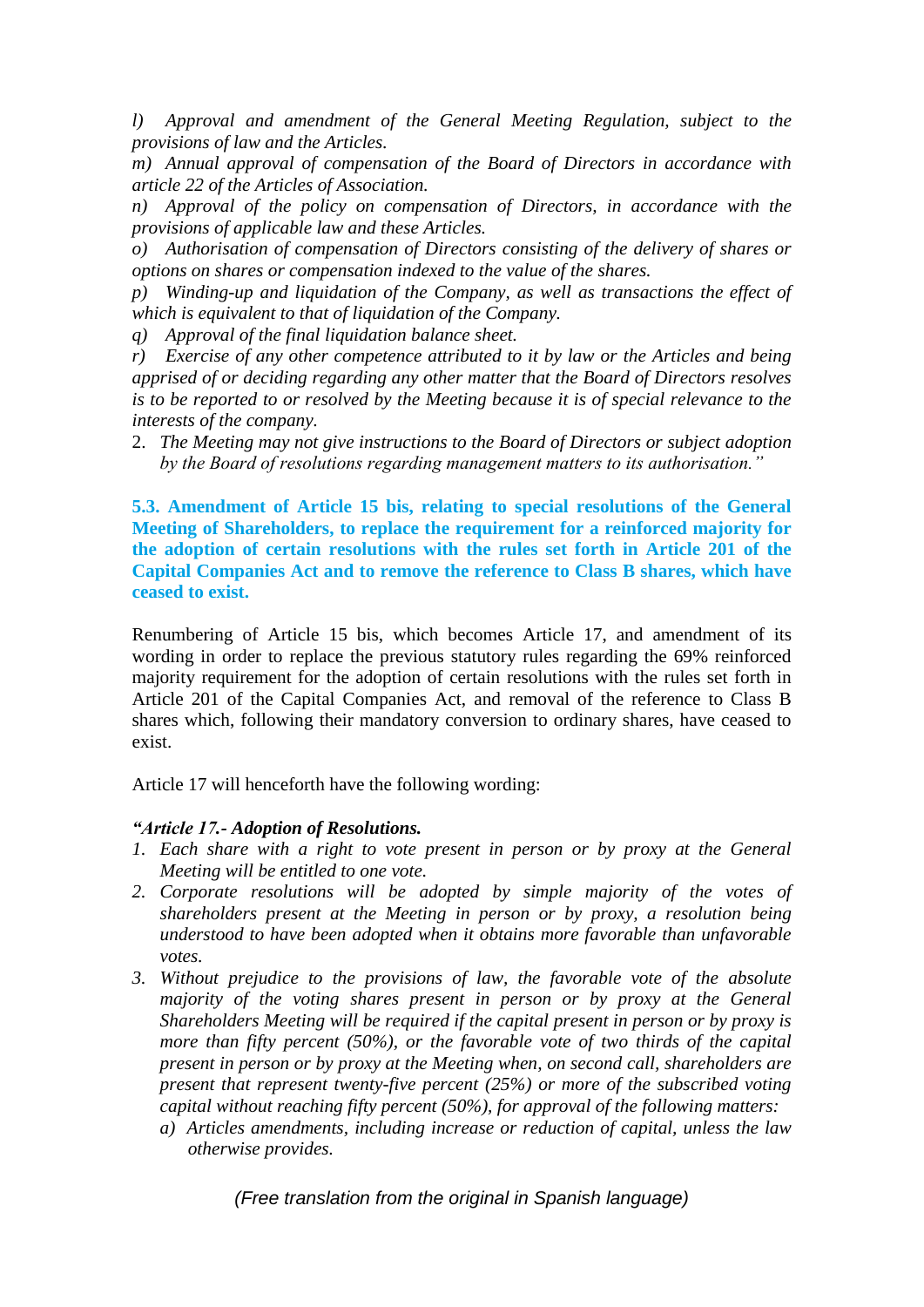- *b) Issuance of bonds.*
- *c) Transformation, merger or splitup in any of their forms, as well as bulk assignment of assets and liabilities and transfer of the Company's registered office abroad.*
- *d) Disapplication or limitation of pre-emption rights for new shares."*

# **5.4. Deletion of Articles 25 and 28 relating to directors' remuneration, and inclusion of their content in Article 19 ("Compensation of Directors"), which is amended for that purpose and for the purpose of adapting its wording to the Capital Companies Act.**

Renumbering of Article 19, which becomes Article 22, and amendment of its wording to include in a single Article all the provisions relating to Directors' remuneration, and inclusion of the contents of the current Articles 25 and 28 of the Articles of Association, which are deleted, and of Articles 217.3, 219, 249, 529 septdecies and 529 octodecies of the Capital Companies Act, as well as removal of the list of components of executive Directors' remuneration, as the changes to the Capital Companies Act expressly confer on the Board of Directors the power to establish such Directors' remuneration without the need to set it out in the Bylaws, notwithstanding that should be included and detailed in the remuneration policy of the company shall submit to the approval of the General Shareholders Meeting.

Article 22 will henceforth have the following wording:

# *"Article 22.- Compensation of Directors.*

- *1. The Directors may take any other position, with or without compensation, with the Company or any other company belonging to its Group, absent incompatibility, whether legal or found in the discretion of the Board.*
- *2. The compensation of Directors will consist of a fixed annual amount. The maximum amount of annual compensation of all Directors in their capacities as such must be approved by the General Meeting and will remain in effect until modification thereof is approved.*
- *3. The compensation of the various Directors may vary based on the positions, duties and responsibilities given to them, and their serving on Board Committees, and may be in addition to payment of meeting attendance fees.*
- *4. The Board will be responsible for fixing the exact amounts of the fees, as well as the individual compensation that each Director is to receive, in any case respecting the limits established by the General Meeting and the categories of compensation contemplated in these Articles.*
- *5. Without prejudice to the aforesaid compensation, the compensation of the Directors also may consist of the delivery of shares, or options on shares or compensation indexed to the value of the shares. Use of this form of compensation will require a resolution of the General Meeting stating, if applicable, the maximum number of shares that can be allocated to this compensation scheme in each financial year, the exercise price or the calculation system for the exercise price of the share options, the value of the shares taken by way of reference if applicable, and the term of duration of this compensation scheme.*
- *6. The Company will secure civil liability insurance for its Directors.*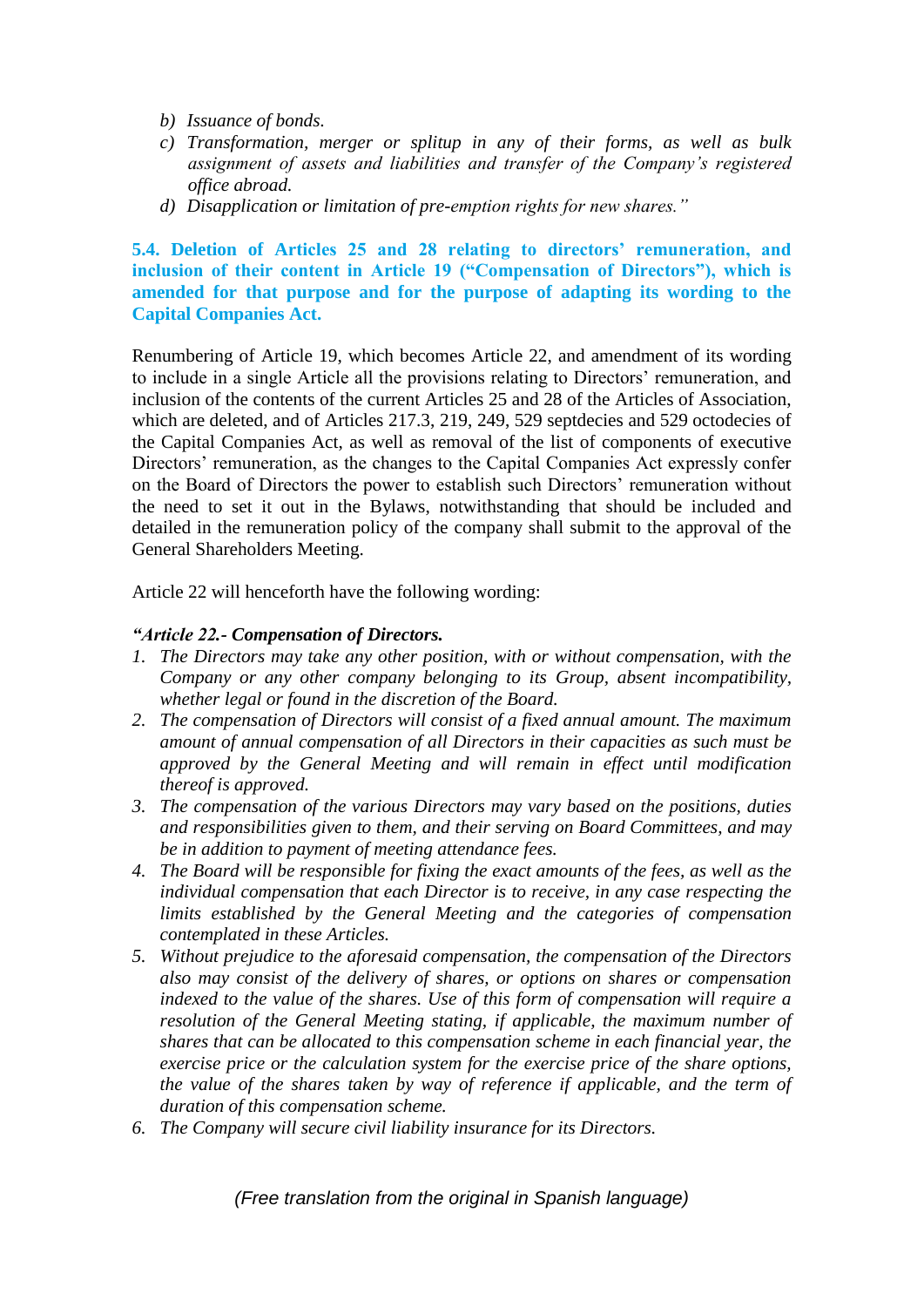*7. In addition, Directors who are assigned executive functions will be entitled to receive compensation for the performance of those functions, which will be determined by the Board of Directors in accordance with the provisions of the compensation policy for Directors approved by the General Meeting, and which will be included in a contract to be entered into by the Director and the Company, which must contain all categories in which the Director may obtain compensation for the performance of executive functions.*

*This contract must be approved in advance by the Board of Directors with the favorable vote of two thirds of its members, and must be attached as an annex to the minutes of the meeting. The affected Director must refrain from attendance, deliberation and participation in voting.*

*The contract must contain all references required by law and be consistent with the Company's compensation policy."*

**5.5. Amendment of Article 26 on replacements and appointments to the Board of Directors, in order to remove the requirement that a person can only be appointed to the Board by cooptation if he or she is a shareholder, in accordance with the Capital Companies Act.** 

Renumbering of Article 26, which becomes Article 31, adaptation of its wording to that of the proposed amendment of Article 24.2 of the Articles of Association, and removal of the requirement for a person who is appointed to the Board by cooptation to be a shareholder, in accordance with the provisions of Article 529 decies of the Capital Companies Act.

Article 31 will henceforth have the following wording:

# *"Article 31.- Replacements and Appointments.*

- *1. In the event of temporary absence, temporary disability of the Chairman, or express delegation from the Chairman, the Deputy Chairman, if any, will assume the functions of the Chairman. Otherwise they will be assumed by the Director designated by the Board. Under the same circumstances as regards the Secretary, its functions will be assumed by the Deputy Secretary, if any, and in the absence thereof, the Director designated by the Board. In the minutes prepared the replaced position will be stated, adding the word "interim", and the reason for acting on an interim basis.*
- *2. Vacancies occurring on the Board may be filled temporarily by the persons the Board appoints by co-option, until the next General Meeting."*

**5.6. Amendment of Articles 1, 3, 4 and 5 (relating to "General Provisions"); Articles 6, 7, 8 and 9 (relating to "Share Capital and Shares"); Article 11 ("Bodies"); Article 16 ("Implementation of Corporate Resolutions"); Articles 29 bis and 29 ter ("Annual Corporate Governance Report and Website"); Articles 32, 33 and 34 ("The Company's Financial and Administrative Regime"); Articles 35, 36 and 38 (relating to "Winding Up and Liquidation"); and Article 39 ("Referral to the Act"), in order to make technical, formal, systematic or grammatical improvements.**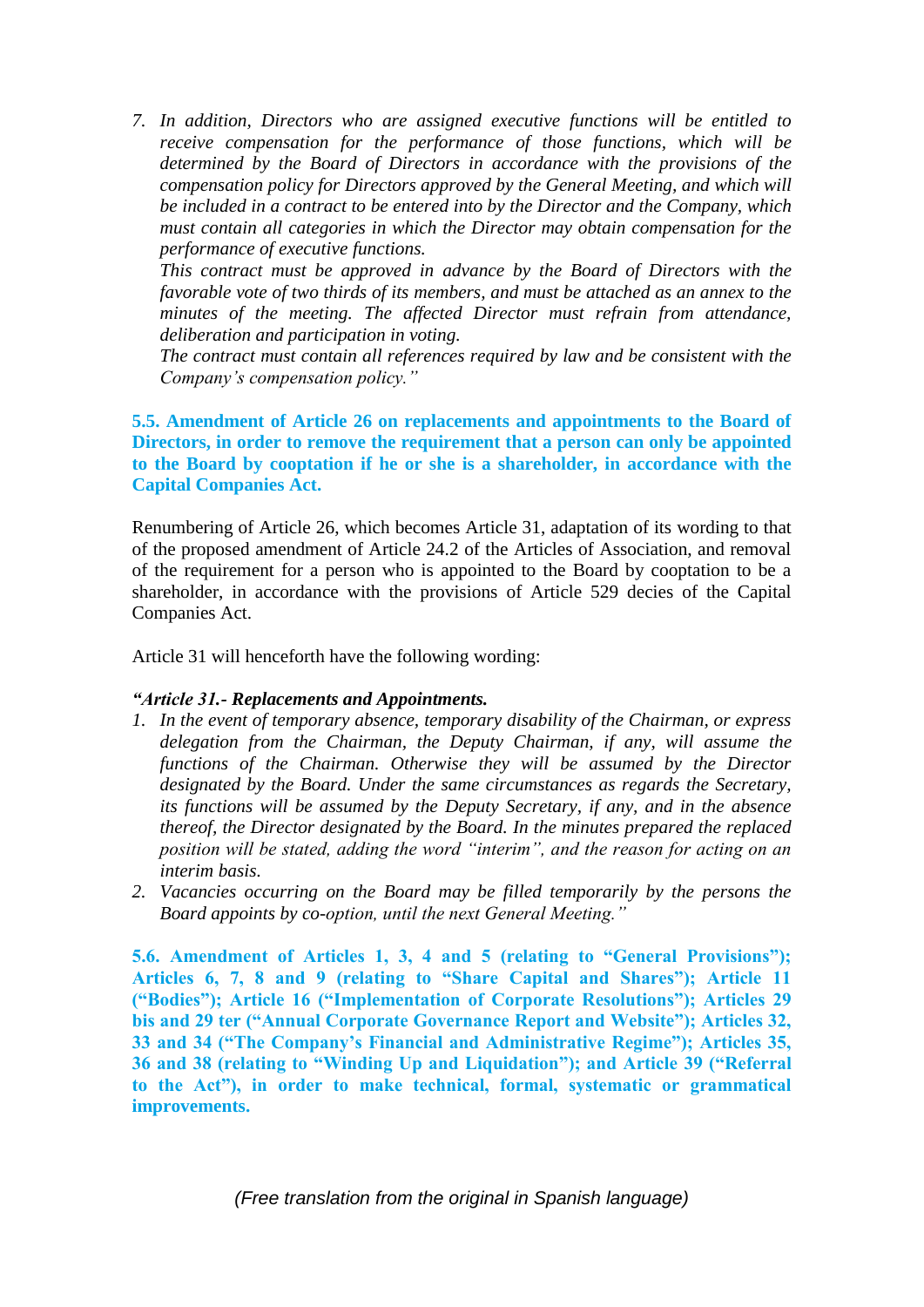- Amendment of the wording of Articles 1 and 8 to replace the references to specific rules and provisions with a general reference to the laws or regulations applicable from time to time.

- Adaptation of the wording of Article 4 to that of Article 285.2 of the Capital Companies Act in relation to the acknowledgement of the Board of Directors' power to change the registered office within the same municipality.

- Amendment of the wording of Articles 3, 5 and 34 in order to make purely technical improvements. Article 34 is also renumbered and becomes Article 40.

- Amendment of Article 6 to remove the reference to Class A shares because, following the mandatory conversion of non-voting Class B shares, there is only one class of ordinary shares.

- Listing of the paragraphs of Article 7.

- Renumbering of Articles 9, 11 and 33, which become Articles 10, 12 and 39, respectively, and amendment of their wording in order to replace all references to the "Management Board" contained in those Articles with references to the "Board of Directors", on the basis that, under Article 529 bis of the Capital Companies Act, the management board of listed companies must in any event take the form of a Board of Directors, and to replace all references to specific rules and provisions with general references to the laws or regulations applicable from time to time.

- Renumbering of Articles 16, 29 bis, 29 ter, 32, 35, 38 and 39, which become, respectively, Articles 18, 34, 35, 38, 41, 44 and 45, and amendment of their wording to replace all references to specific rules and provisions with general references to the Act or to the laws or regulations applicable from time to time.

- Renumbering of Article 36, which becomes Article 42, and removal from its wording of the requirement for the number of liquidators to be an odd number, which was removed from Article 376 of the Capital Companies Act by Law 25/2011 of 1 August 2011.

The new wording of Articles 1, 3, 4, 5, 6, 7, 8, 10, 12, 18, 34, 35, 38, 39, 40, 41, 42, 44 and 45 will be as follows:

# *"Article 1.- Name and Applicable Law.*

*The name of the Company is Promotora de Informaciones, S.A. (hereinafter "PRISA" or the "Company"). It is governed by the legal or regulatory provisions applicable from time to time and by these Articles."*

# *"Article 3.- Duration of Company.*

*The Company commenced operations from the time of execution of the public deed of establishment. Its duration will be indefinite. If the law for commencement of any of the operations enumerated in the preceding article requires obtaining an administrative licence, registration in a public registry, or satisfaction of any other requirement, the Company may not initiate the aforesaid specific activity until the requirement has been satisfied."*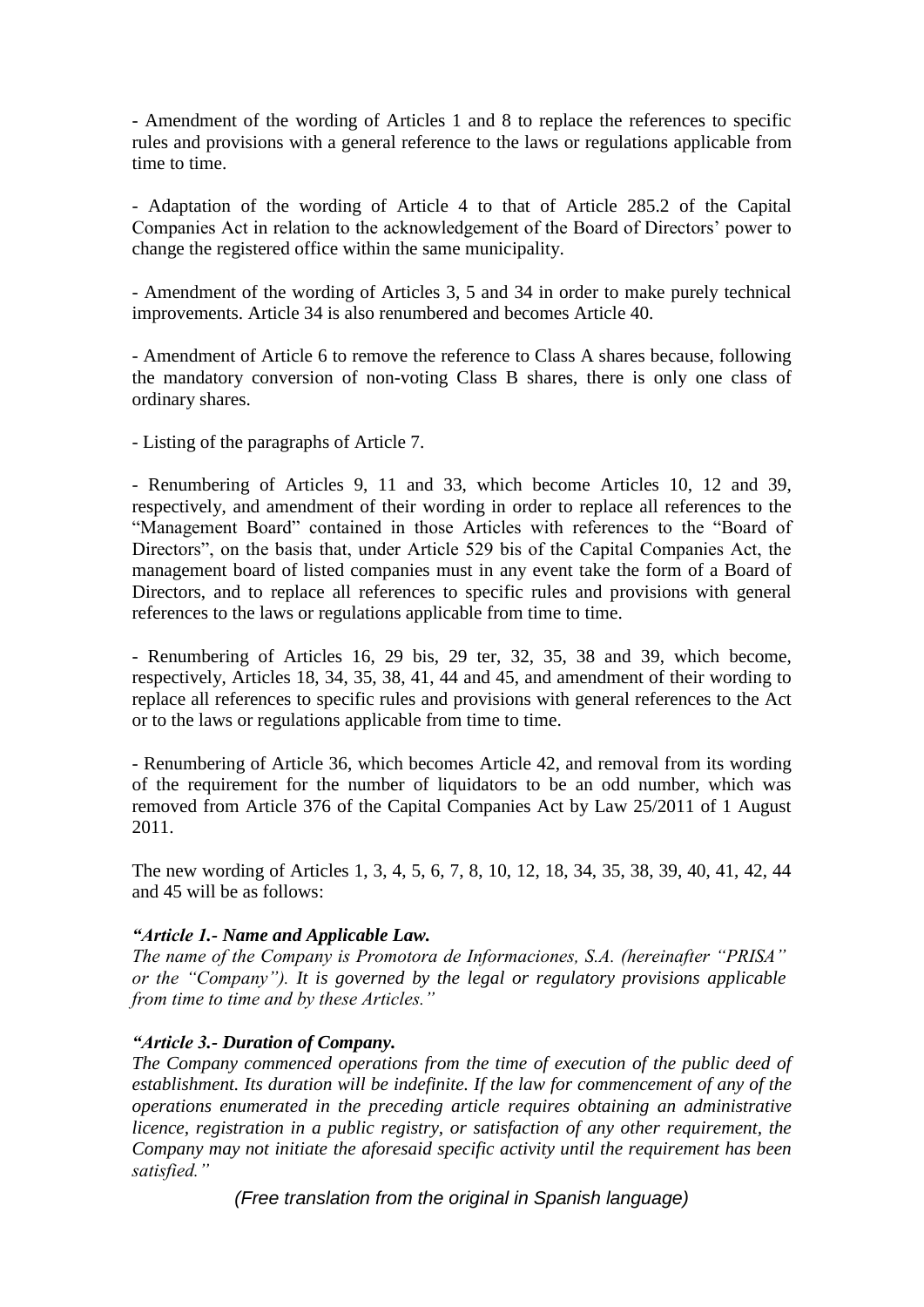# *"Article 4.- Nationality and Registered Office.*

*The Company is of Spanish nationality and has its registered office in Madrid at Gran Vía, no 32. The Board of Directors is the body having competence to establish, close or transfer such branches, agencies or offices as it may deem to be appropriate, and to change the registered office within the same municipality."*

# *"Article 5.- Submission to Jurisdiction*

*For all such disputed questions as may arise between the Company and the shareholders by reason of corporate matters, both the Company and the shareholders, waiving their own forums, expressly submit to the judicial forum for the location of the registered office of the Company, except in those cases in which another forum is legally imposed."*

# *"Article 6.- Share Capital.*

- 1. *The capital is 215,807,875.30 €. It is represented by 2,158,078,753 ordinary shares, all of the same class and series, having a nominal value of TEN CENTS ON THE EURO (* $\epsilon$ *0.10) each, consecutively numbered from 1 to 2,158,078,753.*
- 2. *The capital is totally subscribed and paid up.*
- 3. *The Company may issue various classes of shares. Each class may have a different nominal value. Where more than one series of shares is created within the same class, all the shares making up a series will have the same nominal value."*

# *"Article 7.- Representation of Shares.*

- 1. *The shares are represented by book entries and exist as such by virtue of their registration in the corresponding accounting records, which will reflect the matters set forth in the deed of issuance and whether or not they are fully paid up.*
- 2. *Standing to exercise the rights of a shareholder, if applicable including transfer, is obtained by registration in the book entry records, which establishes a presumption of lawful ownership and entitles the registered holder to demand that the Company recognise it as a shareholder. Such standing may be demonstrated by showing the appropriate certificates, issued by the entity responsible for the book entry records.*
- 3. *If the Company confers any benefit on the one presumed to have standing, it will be released from the corresponding obligation, even if that person is not the actual owner of the share, provided that it does so in good faith and without gross negligence.*
- 4. *If the person or entity appearing as having standing from the entries in the accounting records has said standing by virtue of a fiduciary relationship or another of a comparable nature, the Company may require it to disclose the identity of the actual owners of the shares, as well as the acts of transfer and encumbrance thereof."*

# *"Article 8.- Non-Voting Shares.*

- 1. *The Company may issue non-voting shares for a nominal amount of no more than one half of paid-up capital. The legal scheme for non-voting shares will be as set forth in the applicable regulations, the Articles of Association and the resolution of the Board ordering the issue thereof.*
- 2. *The holders of non-voting shares will be entitled to receive the annual minimum dividend established in the issue resolution. Once the minimum dividend is declared, the owners of non-voting shares will be entitled to the same dividend as that payable*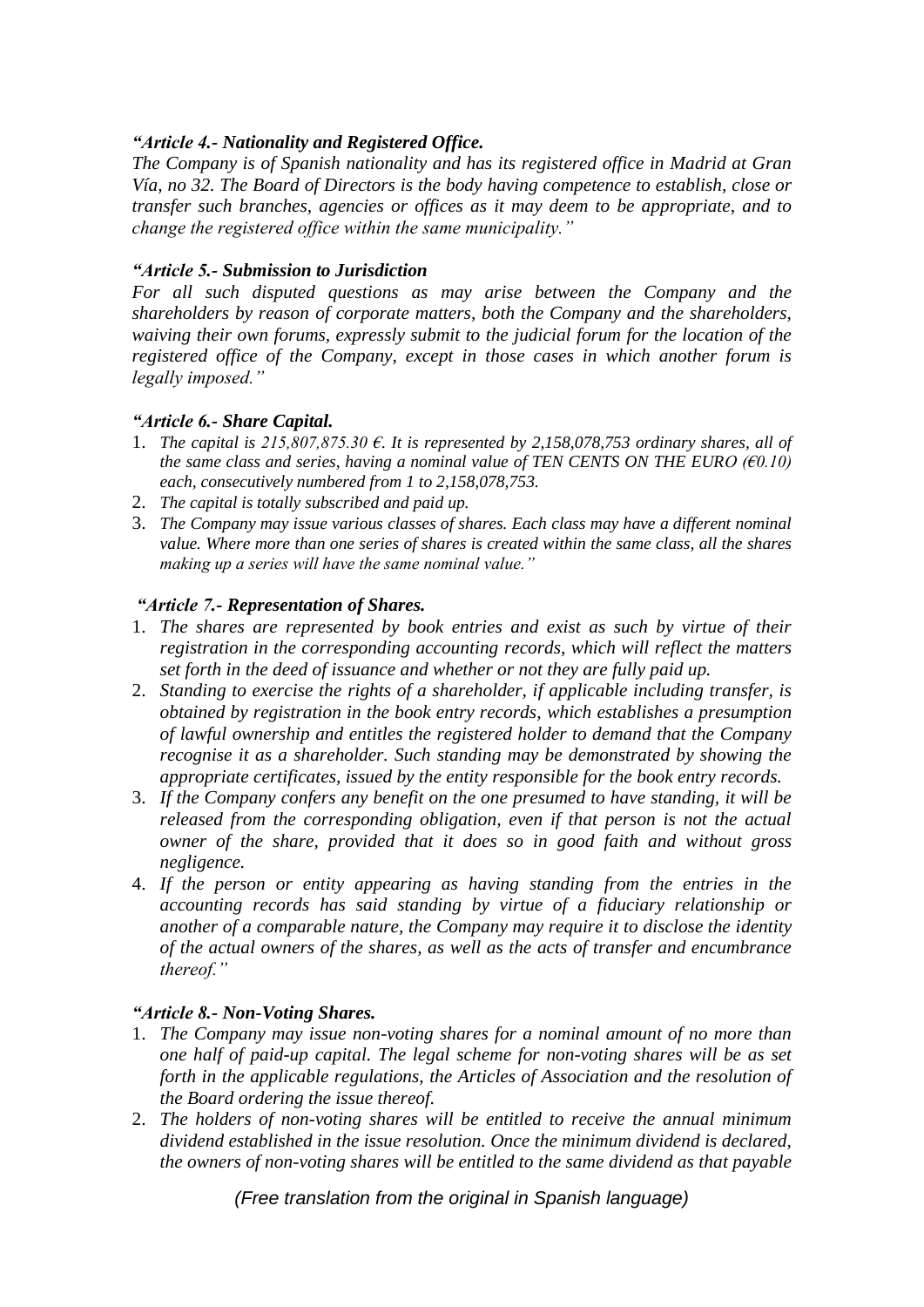*on the ordinary shares. If there are distributable profits, the Company will be required to declare the minimum dividend referred to above.* 

- 3. *The non-voting shares will enjoy pre-emption rights on the same terms as voting shares. However, that right may be disapplied in accordance with the provisions of applicable law and these Articles.*
- 4. *Subsequent issues of non-voting shares will require approval, by separate vote or special Meeting, of the existing non-voting shareholders.*
- 5. *Until that minimum dividend has been paid, non-voting shares will have the same rights as ordinary shares and, in any event, maintain their economic advantages.*
- 6. *The General Meeting may issue non-voting shares convertible at a fixed rate (determined or determinable) or a variable rate. The issue resolution will determine whether the authority to convert or exchange lies in the shareholders and/or the Company or, if applicable, the conversion will occur on a mandatory basis at a given time."*

# *"Article 10.- Issue, Subscription and Payment for Shares.*

- 1. *The General Shareholders Meeting, complying with the legal requirements, may resolve to increase capital by issuing new shares or increasing the nominal value of those already existing. The General Shareholders Meeting will determine the terms and conditions of each new issue and the Board of Directors will have the authority necessary to implement the adopted resolutions, with the greatest breadth of discretion within the legal framework and the conditions established by the Meeting. If they have not been fixed by the Meeting, the Board of Directors may determine the form and the maximum term, which may not exceed five (5) years, in which pending payments on account of paid up capital, if any, are to be made, in accordance with law. In capital increases with issue of new shares, ordinary or preferred, against cash contributions, the shareholders, within the term given by the Board of Directors of the Company, which will not be less than fifteen (15) days after publication of the notice of the offer of subscription of the new issue in the Official Gazette of the Commercial Registry, will have a pre-emption right, proportional as legally provided, unless that right was disapplied in accordance with applicable regulations.*
- 2. *The General Meeting, satisfying the requirements established for amendment of the Articles of Association, may delegate the legally contemplated authority regarding capital increases to the Board of Directors."*

# *"Article 12.- Bodies.*

*The Company will be governed by the General Shareholders Meeting and administered and represented by the Board of Directors."*

# *"Article 18.- Implementation of Corporate Resolutions.*

- *1. Competence. The Board of Directors will be responsible for implementation of all resolutions of the Meeting, without prejudice to such delegations or grants of powers of attorney as it may make in accordance with these Articles.*
- *2. Drafting and Approval of Minutes. The minutes of the Meeting may be drafted and approved in the manner determined in the applicable regulations, and signed by the Chairman and the Secretary. If the Meeting is held with the presence of a notary requested to prepare minutes by the Board of Directors, as provided by law, the notarial minutes will be deemed to be minutes of the Board, approval thereof therefore not being required."*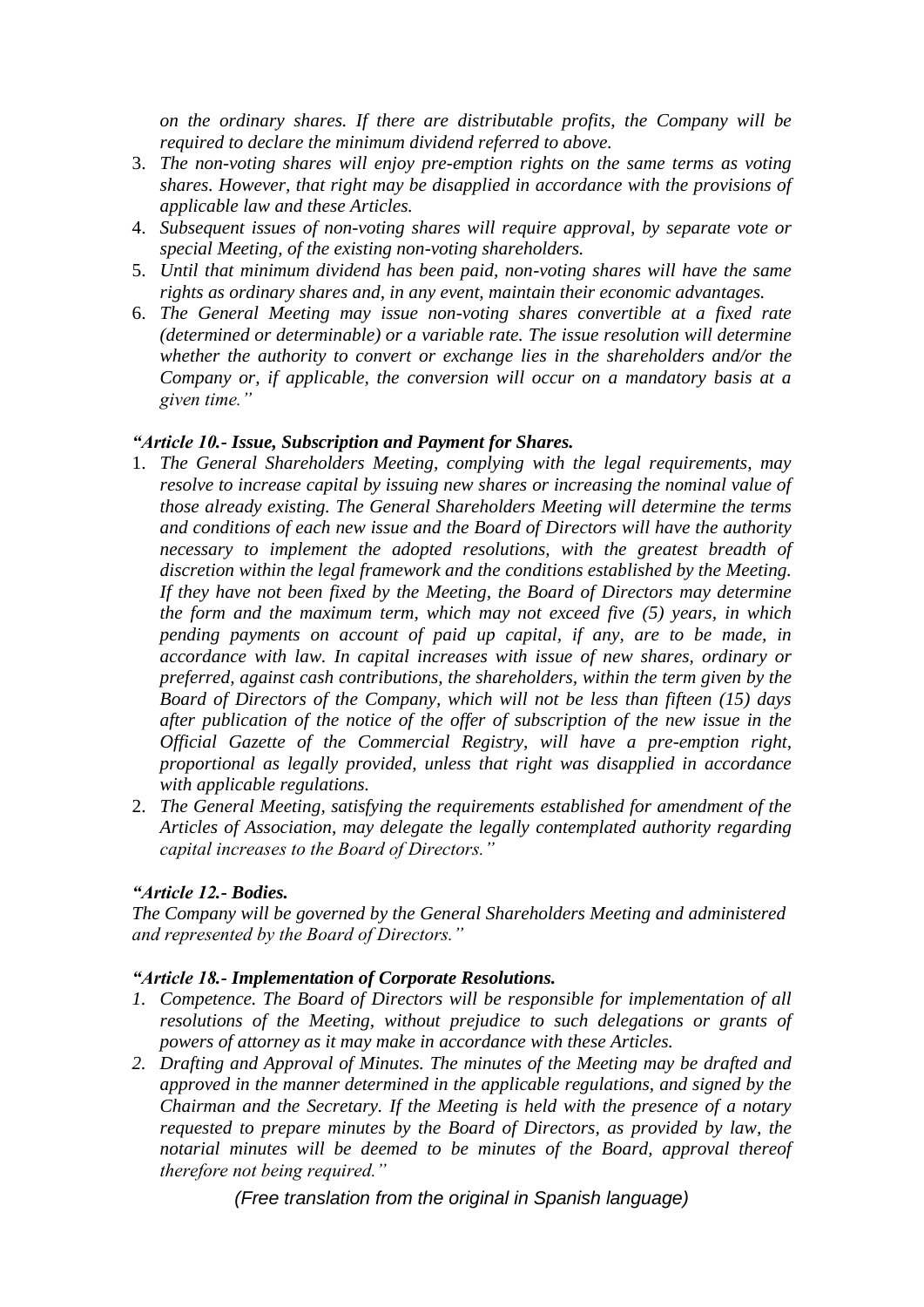# *"Article 34.- Annual Corporate Governance Report.*

- *1. The Board of Directors, after a report from the Corporate Governance Committee, annually will approve a corporate governance annual report of the Company, covering the matters legally contemplated together with such others as it deems to be appropriate.*
- *2. The annual corporate governance report will be approved prior to publication of the notice of call of the ordinary General Meeting of the Company for the financial year in question, and will be made available to the shareholders together with the other documentation of the General Meeting.*
- *3. In addition, the annual corporate governance report will be publicised as required in the regulations applicable from time to time."*

# *"Article 35.- Website.*

*The Company will maintain a website for the information of shareholders and investors [\(www.prisa.com\)](http://www.prisa.com/) on which the documents and information contemplated by law will be included, and at least the following:*

- *a) The current Articles of Association.*
- *b) The General Shareholders Meeting Regulation.*
- *c) The Board of Directors Regulation.*
- *d) The annual financial report and other financial reports the Company regularly publishes and disseminates.*
- *e) The Internal Code for conduct on the securities markets.*
- *f) The corporate governance reports.*
- *g) The documents related to Ordinary and Extraordinary General Meetings, with information regarding the agenda, proposals made by the Board of Directors, and any other relevant information that may be needed by shareholders to cast their votes, as well as any other documentation required by applicable legislation.*
- *h) The information regarding the conduct of General Meetings, in particular regarding attendance at the General Meeting at the time it was held, resolutions adopted stating the number of votes cast and the sense thereof for each of the proposals on the Agenda.*
- *i) The communications channels existing between the Company and the shareholders, in particular the pertinent explanations regarding exercise of the shareholders' information right, indicating the postal and e-mail addresses to which the shareholders may address them.*
- *j) The resources and procedures for granting proxies for the General Meeting.*
- *k) The resources and procedures for exercising remote voting, if applicable including those established to evidence attendance and voting by remote means at General Meetings.*
- *l) The material disclosures made to the National Securities Market Commission."*

# *"Article 38.- Allocation of Profits.*

- *1. The General Meeting will decide upon the allocation of the profits for the financial year, in accordance with the approved Balance Sheet.*
- *2. After covering the requirements established by law or the Articles, dividends may only be paid out of the profit for the financial year or unrestricted reserves, if net book value is not and will not become, as a result of the distribution, less than the company's capital.*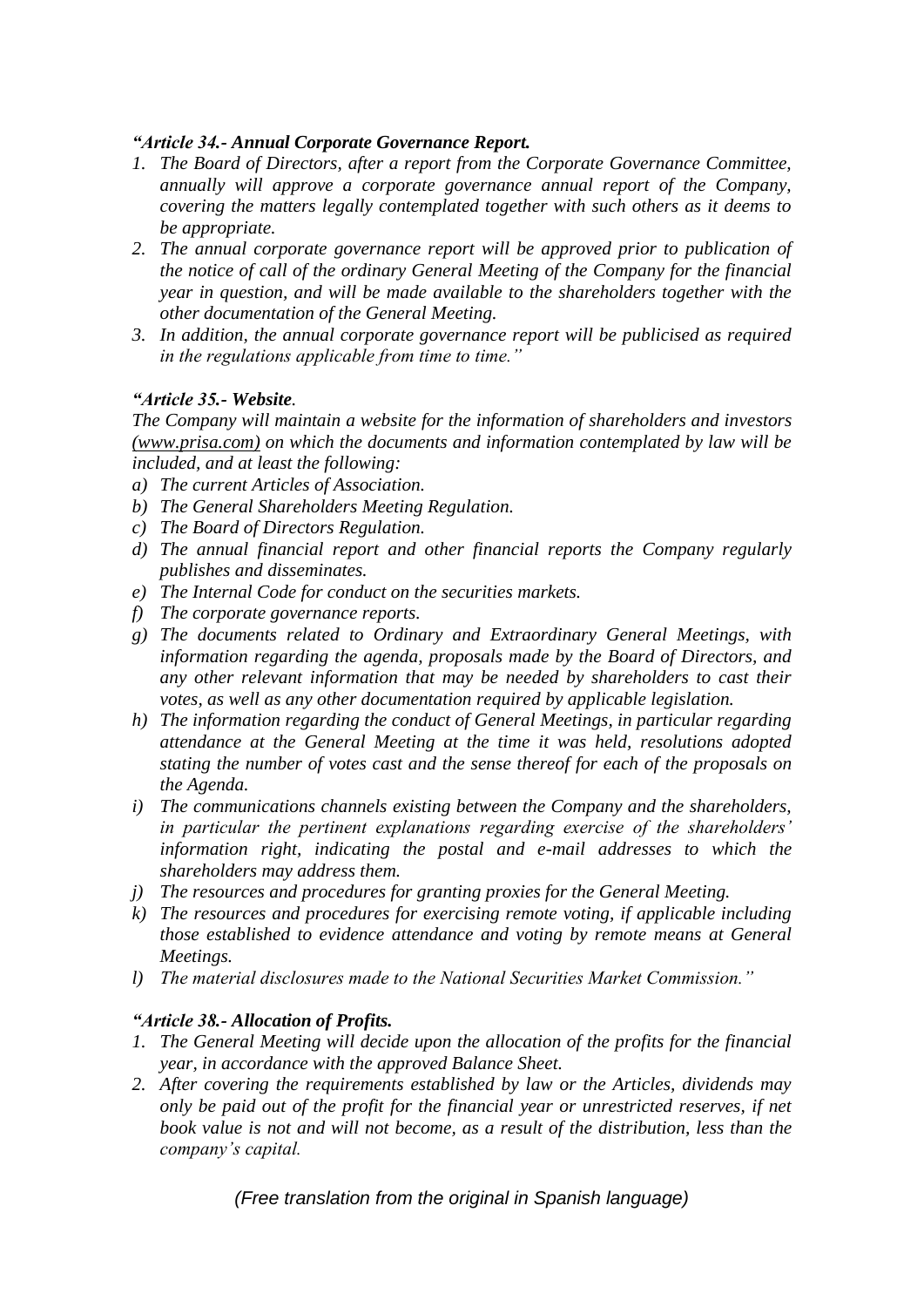*When there are losses from previous financial years causing the value of the net assets of the Company to be less than the company's capital, the profit will be used to offset these losses.* 

*In addition, profits may not be distributed unless the unrestricted reserves are at least equal to the amount of research and development expenses recorded under assets on the balance sheet.*

In any event, an unrestricted reserve must be set aside equal to the goodwill *recorded under assets in the balance sheet. For this purpose, a part of the profit representing at least five percent (5%) of the said goodwill figure will be allocated. If there are no profits, or if they are insufficient, unrestricted reserves will be used.*

*3. The legal reserve will be constituted in accordance with the provisions of law. Another reserve also will be constituted by subtracting at least ten percent (10%) from profits, after reduction by taxes, until establishing a fund equivalent to at least twenty percent (20%) but not more than fifty percent (50%) of paid up capital to cover such allocations as may be resolved by the General Meeting. The General Meeting in addition may establish such voluntary reserves as it deems to be appropriate."*

# *"Article 39.- Distribution of Profits.*

- *1. If there are distributable profits, the Company is required to resolve to distribute a minimum dividend if there are non-voting shares in accordance with the provisions of law or these Articles.*
- *2. The net profits obtained by the Company in each financial year will be distributed among the shareholders in proportion to their shares, after covering the corporate obligations, the legal, articles and voluntary reserves, if any, and the emoluments of the Board of Directors, without prejudice to the provisions of section 1 above. The General Meeting will determine the time and form of payment in the resolution to distribute dividends. The Board of Directors may resolve to distribute amounts on account of dividends, with the limitations and requirements established by law."*

# *"Article 40.- Prescription of Dividends.*

*Dividends for a financial year not received by a shareholder within five (5) years after the date indicated for payment will prescribe in favor of the Company."*

# *"Article 41.- Winding Up of Company.*

- *1. The winding up of the Company will occur in the cases indicated by law.*
- *2. If the Company is to be wound up because the Company's assets have been reduced to an amount less than half of capital, the winding up may be avoided by way of a resolution to increase or reduce capital, in accordance with the provisions of law."*

# *"Article 42.- Form of Liquidation.*

- *1. The General Shareholders Meeting having resolved to wind up the Company, the General Shareholders Meeting, on proposal of the Board, will open the liquidation period and appoint one or more liquidators, fixing the powers thereof. This appointment extinguishes the powers of the Board.*
- *2. The General Meeting during the liquidation period will retain the same authority as during the normal life of the Company. In particular it will have the authority to approve accounts and the final liquidation balance sheet."*

# *"Article 44.- Liquidation Rules.*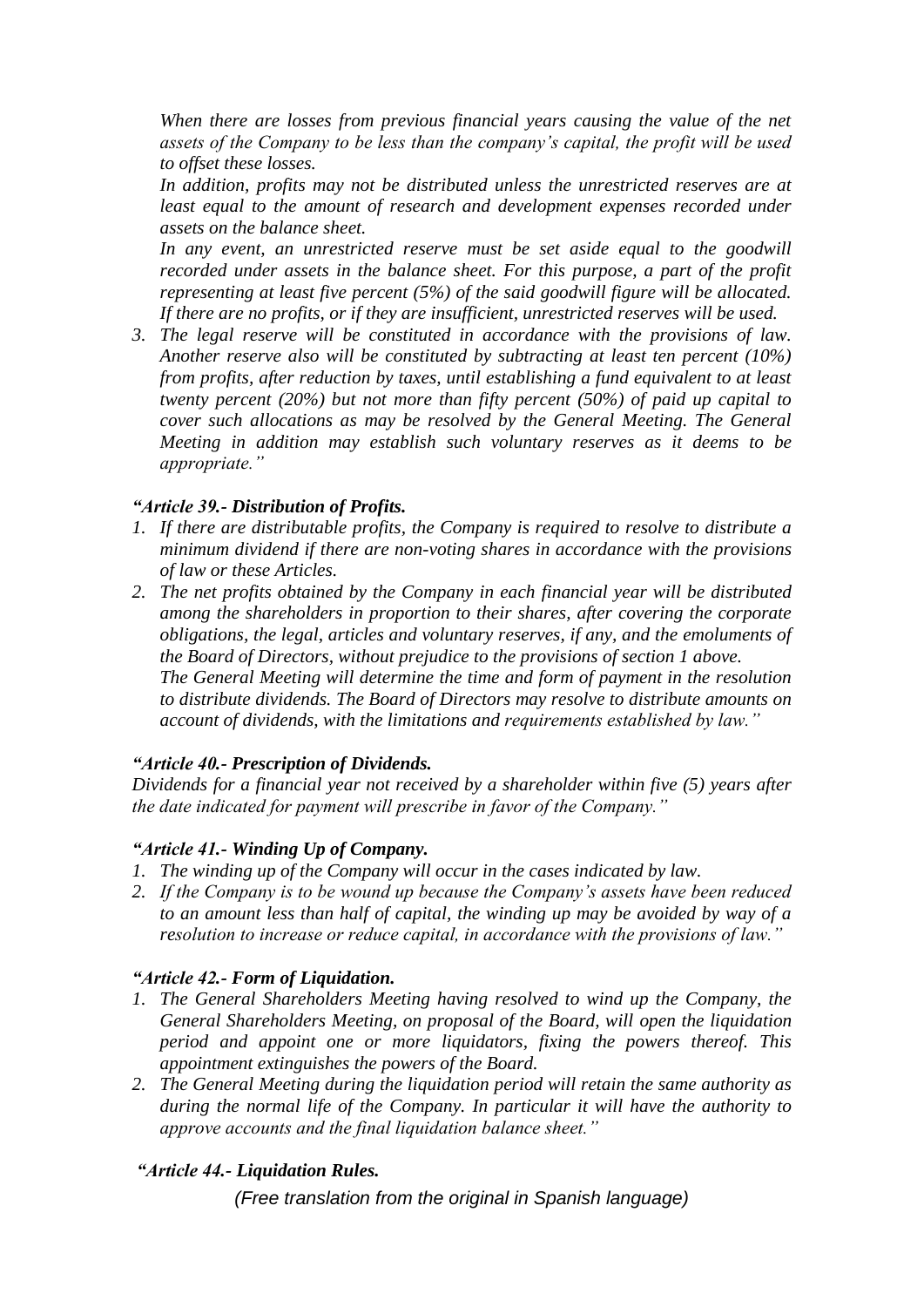- *1. Without prejudice to the provisions of law, on a general basis all shares (ordinary and non-voting) will be entitled to the same liquidation share, if any exists.*
- *2. Notwithstanding the foregoing, the holders of non-voting shares will, on the terms set forth from time to time by applicable law, be entitled to receive repayment of the paid-up value, before any amount is distributed to the other shares in the event of liquidation of the Company, if the liquidation share of all shares is less than the paid-up value of the non-voting shares.*
- *3. Otherwise the provisions of law regarding the matter will apply."*

### *"Article 45.- Remittance to Law*

*For all matters not contemplated in these Articles the provisions of regulations applicable from time to time will be observed and applied."*

# **5.7. Renumbering of the articles and approval of a consolidated text of the Bylaws as a result of the above amendments.**

- Renumbering of Articles 8 bis, 10, 24, 27, 29, 30, 31 and 37, which become, respectively, Articles, 9, 11, 30, 32, 33, 36, 37 and 43, all of them with the previous wording.

- Approval of the following consolidated text of the Articles of Association, solely for the purposes of including the Articles that have been amended pursuant to the above resolutions and so that all the provisions of the Bylaws are included in a single public instrument:

### **ARTICLES OF ASSOCIATION PROMOTORA DE INFORMACIONES, S.A. \_\_\_\_\_\_\_\_\_\_\_\_\_\_\_\_\_\_\_\_\_\_\_\_\_\_\_\_\_\_\_\_\_\_\_\_\_\_\_\_\_\_\_\_\_\_\_\_\_\_\_\_\_\_\_\_\_\_\_\_\_\_\_\_\_\_\_\_\_\_\_\_\_**

#### **CHAPTER I GENERAL PROVISIONS**

#### **Article 1.- Name and Applicable Law.**

The name of the Company is Promotora de Informaciones, S.A. (hereinafter "**PRISA**" or the "**Company**"). It is governed by the legal or regulatory provisions applicable from time to time and by these Articles.

### **Article 2.- Purpose.**

- 1. The purpose of the Company is:
	- a) The management and exploitation of all kinds of information and social communications media, its own or those of others, whatever the technical medium, inter alia including the publication of printed newspapers.
	- b) The promotion, planning and implementation, on its own behalf or on behalf of others, directly or through third parties, of all kinds of communications, industrial, commercial or services projects, businesses or undertakings.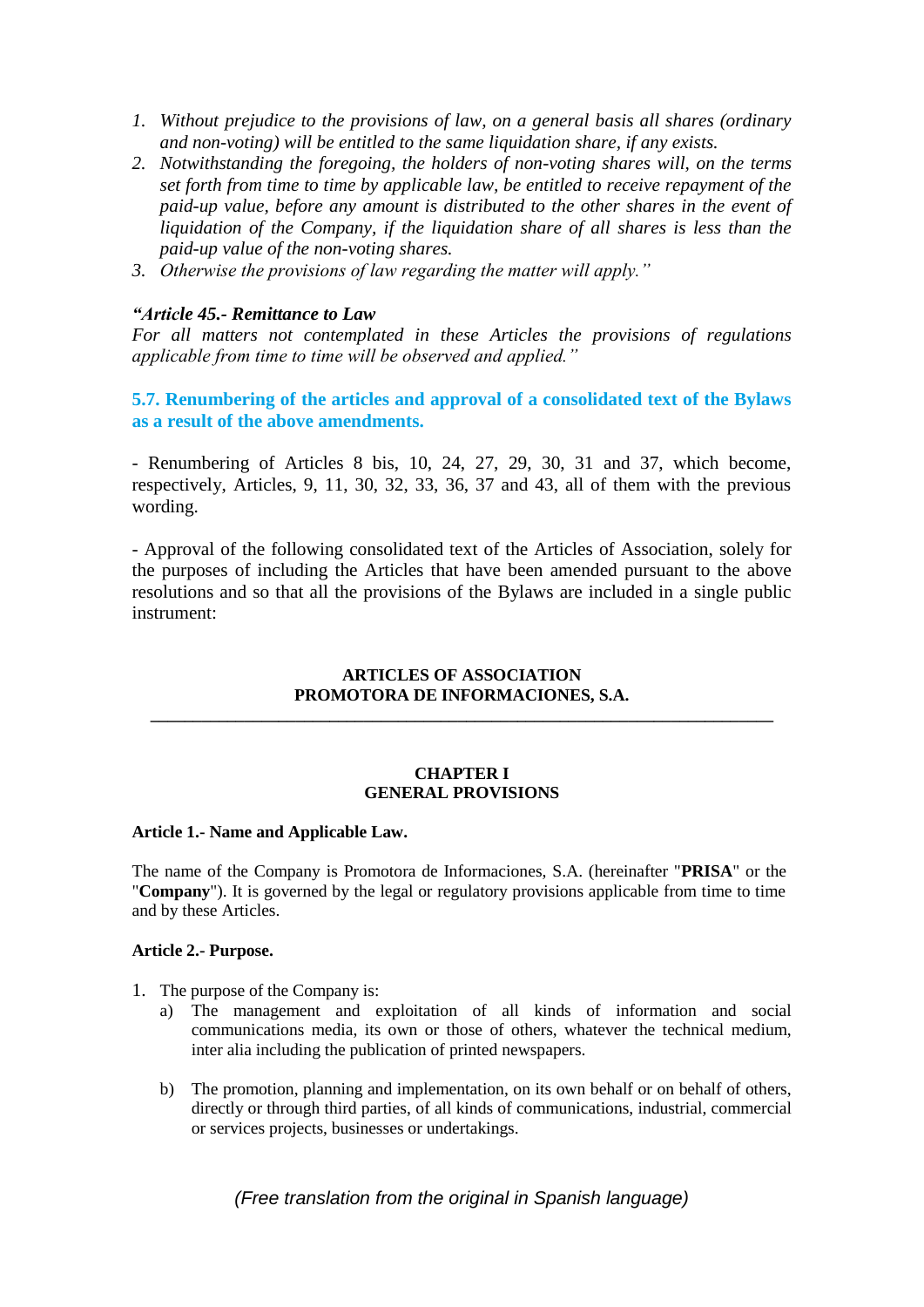- c) The constitution of companies, participation, even majority participation, in existing companies, and association with third parties in operations and businesses, by way of collaboration formulas.
- d) The acquisition, direct or indirect holding, exploitation by way of lease or otherwise and disposition of all kinds of assets, personal and real properties and rights.
- e) The engagement and rendering of consulting services, acquisitions and management of third party interests, whether by way of brokerage, representation or any other manner of collaboration, for its own account or for the account of others.
- f) Acting in the capital and money markets by way of management thereof, purchase and sale of fixed income, equity or any other kind of securities, on its own behalf.
- 2. The described activities are understood to refer to companies and undertakings, operations or businesses, domestic or foreign, complying with the respective legal rules.
- 3. The activities comprising the corporate purpose may be undertaken by the Company, in whole or in part, indirectly by way of interests in other companies having an analogous purpose.

### **Article 3.- Duration of Company.**

The Company commenced operations from the time of execution of the public deed of establishment. Its duration will be indefinite. If the law for commencement of any of the operations enumerated in the preceding article requires obtaining an administrative licence, registration in a public registry, or satisfaction of any other requirement, the Company may not initiate the aforesaid specific activity until the requirement has been satisfied.

### **Article 4.- Nationality and Registered Office.**

The Company is of Spanish nationality and has its registered office in Madrid at Gran Vía, no 32. The Board of Directors is the body having competence to establish, close or transfer such branches, agencies or offices as it may deem to be appropriate, and to change the registered office within the same municipality.

### **Article 5.- Submission to Jurisdiction**

For all such disputed questions as may arise between the Company and the shareholders by reason of corporate matters, both the Company and the shareholders, waiving their own forums, expressly submit to the judicial forum for the location of the registered office of the Company, except in those cases in which another forum is legally imposed.

# **CHAPTER II**

# **CAPITAL AND SHARES**

### **Article 6.- Share Capital.**

- 1. The capital is 215,807,875.30  $\epsilon$ . It is represented by 2,158,078,753 ordinary shares, all of the same class and series, having a nominal value of TEN CENTS ON THE EURO ( $\epsilon$ 0.10) each, consecutively numbered from 1 to 2,158,078,753.
- 2. The capital is totally subscribed and paid up.
- 3. The Company may issue various classes of shares. Each class may have a different nominal value. Where more than one series of shares is created within the same class, all the shares making up a series will have the same nominal value.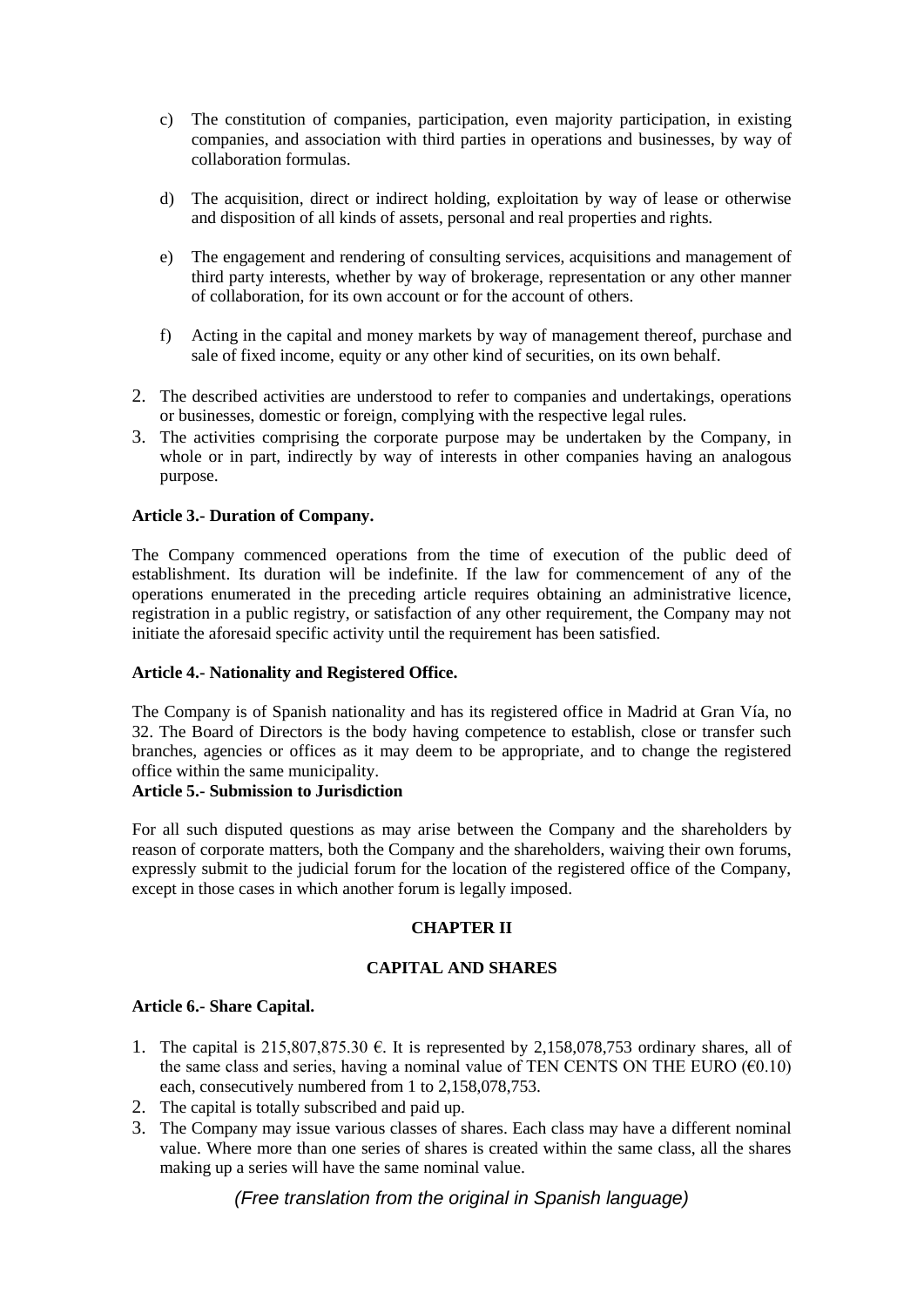### **Article 7.- Representation of Shares.**

- 1. The shares are represented by book entries and exist as such by virtue of their registration in the corresponding accounting records, which will reflect the matters set forth in the deed of issuance and whether or not they are fully paid up.
- 2. Standing to exercise the rights of a shareholder, if applicable including transfer, is obtained by registration in the book entry records, which establishes a presumption of lawful ownership and entitles the registered holder to demand that the Company recognise it as a shareholder. Such standing may be demonstrated by showing the appropriate certificates, issued by the entity responsible for the book entry records.
- 3. If the Company confers any benefit on the one presumed to have standing, it will be released from the corresponding obligation, even if that person is not the actual owner of the share, provided that it does so in good faith and without gross negligence.
- 4. If the person or entity appearing as having standing from the entries in the accounting records has said standing by virtue of a fiduciary relationship or another of a comparable nature, the Company may require it to disclose the identity of the actual owners of the shares, as well as the acts of transfer and encumbrance thereof.

# **Article 8.- Non-Voting Shares.**

- 1. The Company may issue non-voting shares for a nominal amount of no more than one half of paid-up capital. The legal scheme for non-voting shares will be as set forth in the applicable regulations, the Articles of Association and the resolution of the Board ordering the issue thereof.
- 2. The holders of non-voting shares will be entitled to receive the annual minimum dividend established in the issue resolution. Once the minimum dividend is declared, the owners of non-voting shares will be entitled to the same dividend as that payable on the ordinary shares. If there are distributable profits, the Company will be required to declare the minimum dividend referred to above.
- 3. The non-voting shares will enjoy pre-emption rights on the same terms as voting shares. However, that right may be disapplied in accordance with the provisions of applicable law and these Articles.
- 4. Subsequent issues of non-voting shares will require approval, by separate vote or special Meeting, of the existing non-voting shareholders.
- 5. Until that minimum dividend has been paid, non-voting shares will have the same rights as ordinary shares and, in any event, maintain their economic advantages.
- 6. The General Meeting may issue non-voting shares convertible at a fixed rate (determined or determinable) or a variable rate. The issue resolution will determine whether the authority to convert or exchange lies in the shareholders and/or the Company or, if applicable, the conversion will occur on a mandatory basis at a given time.

### **Article 9.- Redeemable Shares**.

The Company may issue redeemable shares for a nominal value not greater than a quarter of the share capital and in compliance with other legally established requirements.

### **Article 10.- Issue, Subscription and Payment for Shares.**

*(Free translation from the original in Spanish language)* 1. The General Shareholders Meeting, complying with the legal requirements, may resolve to increase capital by issuing new shares or increasing the nominal value of those already existing. The General Shareholders Meeting will determine the terms and conditions of each new issue and the Board of Directors will have the authority necessary to implement the adopted resolutions, with the greatest breadth of discretion within the legal framework and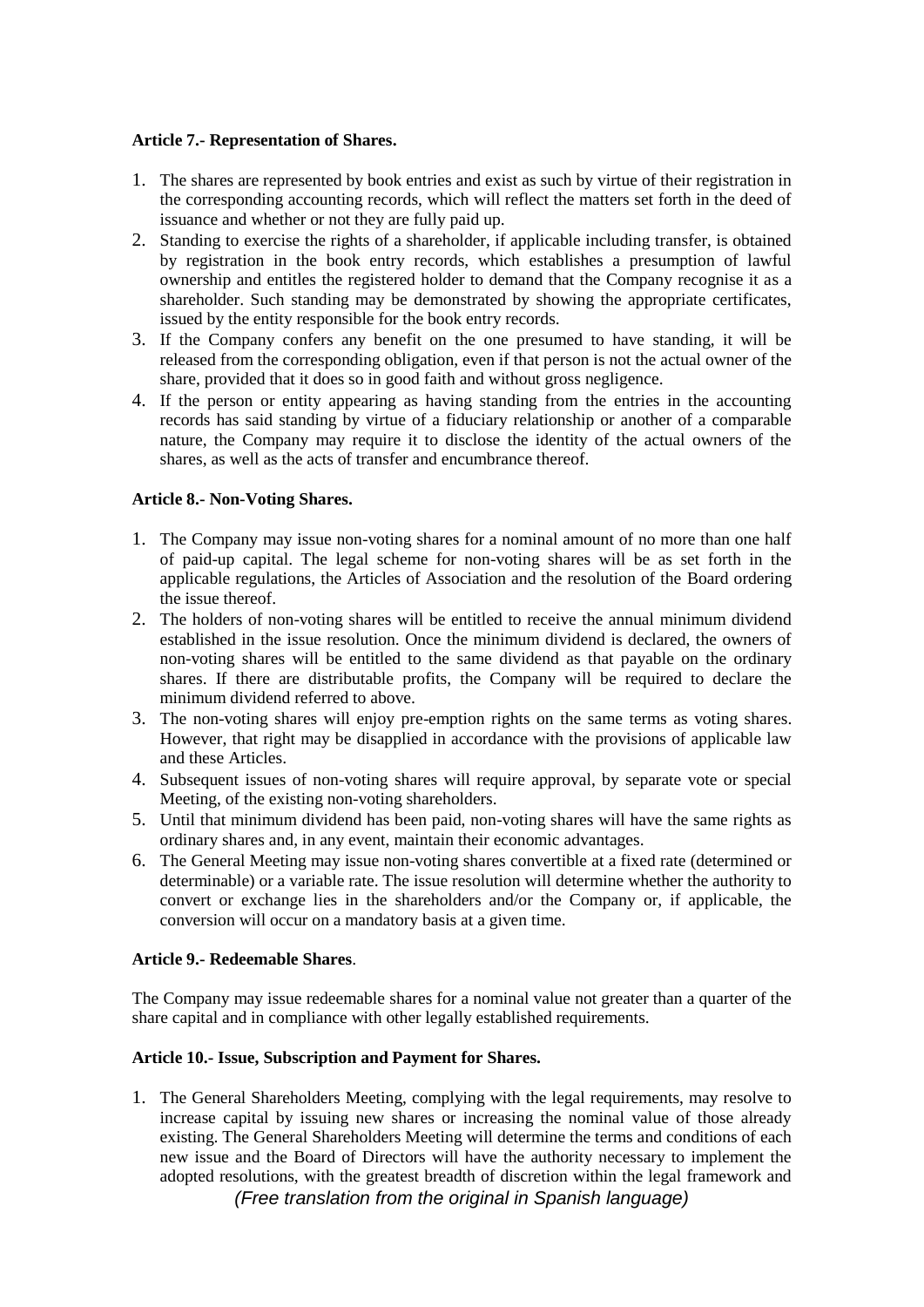the conditions established by the Meeting. If they have not been fixed by the Meeting, the Board of Directors may determine the form and the maximum term, which may not exceed five (5) years, in which pending payments on account of paid up capital, if any, are to be made, in accordance with law. In capital increases with issue of new shares, ordinary or preferred, against cash contributions, the shareholders, within the term given by the Board of Directors of the Company, which will not be less than fifteen (15) days after publication of the notice of the offer of subscription of the new issue in the Official Gazette of the Commercial Registry, will have a pre-emption right, proportional as legally provided, unless that right was disapplied in accordance with applicable regulations.

2. The General Meeting, satisfying the requirements established for amendment of the Articles of Association, may delegate the legally contemplated authority regarding capital increases to the Board of Directors.

### **Article 11.- Free Transferability of Shares.**

The shares of the Company will be freely transferable by any legal means.

### **CHAPTER III**

### **GOVERNANCE, ADMINISTRATION AND REPRESENTATION OF THE COMPANY**

### **Article 12.- Bodies.**

The Company will be governed by the General Shareholders Meeting and administered and represented by the Board of Directors.

### **GENERAL SHAREHOLDERS MEETING**

### **Article 13.- Powers.**

- 1. The General Shareholders Meeting is the supreme corporate authority. The General Meeting will decide on the matters attributed to it by these Articles of Association, its own Regulation or the law, in particular regarding the following:
- a) Approval of the annual accounts, consolidated annual accounts, corporate management and allocation of profits.
- b) Determination of the number of members of the Board of Directors.
- c) Appointment and removal of Directors, as well as ratification of Directors appointed by cooption by the Board of Directors.
- d) Appointment, reelection and removal of the Statutory Auditors, as well as the liquidators.
- e) Amendment of the Articles of Association.
- f) Increase and reduction of the company's capital.
- g) Disapplication or limitation of pre-emption rights.
- h) Issue of bonds and, in general, securities of any kind, including preferred shares.
- i) Transformation, merger, splitup or bulk transfer of assets and liabilities and transfer of the registered office abroad.
- j) Acquisition, disposition or contribution to another company of essential assets, as well as transfer to subsidiary entities of essential activities up to that time undertaken by the Company, even if it maintains full ownership thereof.
- k) Authorisation to the Board of Directors to increase capital, in accordance with law, and to issue bonds of any kind, and delegation to the Board of Directors of any other powers in accordance with law and the Articles.
- l) Approval and amendment of the General Meeting Regulation, subject to the provisions of law and the Articles.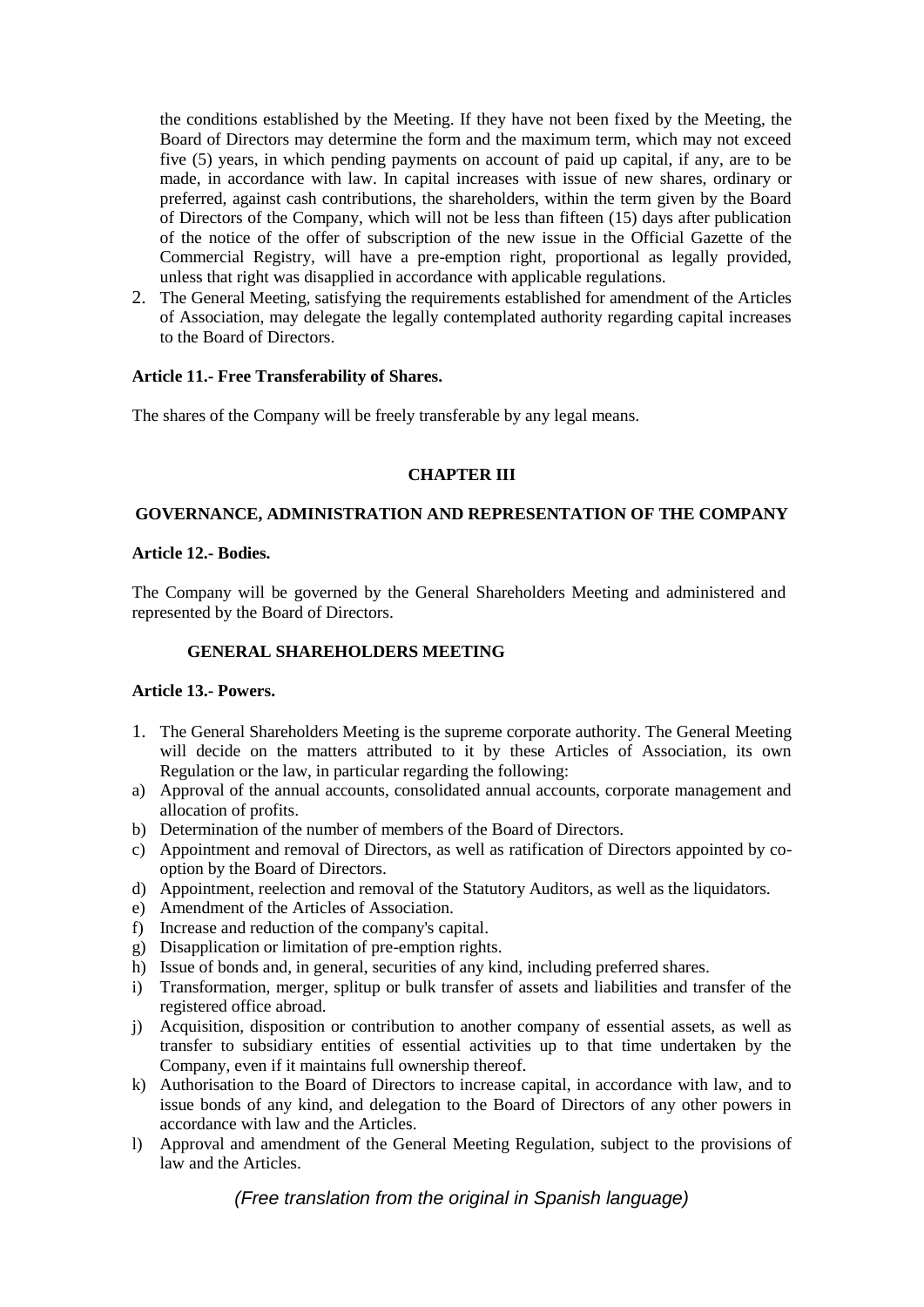- m) Annual approval of compensation of the Board of Directors in accordance with article 22 of the Articles of Association.
- n) Approval of the policy on compensation of Directors, in accordance with the provisions of applicable law and these Articles.
- o) Authorisation of compensation of Directors consisting of the delivery of shares or options on shares or compensation indexed to the value of the shares.
- p) Winding-up and liquidation of the Company, as well as transactions the effect of which is equivalent to that of liquidation of the Company.
- q) Approval of the final liquidation balance sheet.
- r) Exercise of any other competence attributed to it by law or the Articles and being apprised of or deciding regarding any other matter that the Board of Directors resolves is to be reported to or resolved by the Meeting because it is of special relevance to the interests of the company.
- 3. The Meeting may not give instructions to the Board of Directors or subject adoption by the Board of resolutions regarding management matters to its authorisation.

### **Article 14.- Kinds of Meetings.**

- 1. General Meetings of shareholders may be ordinary or extraordinary. They will be called and held in the manner determined by law, these Articles and the General Meeting Regulation. The holding of an annual Ordinary Meeting on the date resolved by the Board of Directors, within the term established by law, is mandatory.
- 2. The Extraordinary General Meeting will meet when so resolved by the Board of Directors of the Company, or when so requested by a number of shareholders owning at least three percent (3%) of capital, in the request stating the matters to be considered at the meeting. In this case the Meeting must be called to be held within the two (2) months following the date of notarial demand on the administrators to call it, with the agenda necessarily to include the matters covered by the request.

# **Article 15.- Preparation of the General Meeting.**

- 1. Every General Meeting will be called at the time and in the manner determined by law, the Articles and the General Shareholders Meeting Regulation.
- 2. The call will include references to the Company, the place, day and time of the meeting, the agenda including the matters to be considered, the position of the person or persons making the call and the other legally-required references.
- 3. Shareholders representing at least three percent (3%) of capital may request the publication of a supplement to the call of the Ordinary General Meeting including one or more points on the agenda, provided that the new points are accompanied by a explanation or, if applicable, an explained proposed resolution. That right may in no case be exercised in respect of the call of an Extraordinary General Meeting. Exercise of this right must be by certifiable notice, which must be received at the registered office within the five (5) days following publication of the call. The supplement to the call must be published at least fifteen (15) days before the scheduled Meeting date.
- 4. Shareholders representing at least three percent (3%) of capital may, within the same term as indicated in the preceding subsection, present supported proposed resolutions regarding matters already on or that should be on the agenda for the Meeting called. The Company will see to dissemination of these proposed resolutions and such documentation as may be attached thereto to the other shareholders, in accordance with the provisions of law and the General Meeting Regulation.
- 5. The shareholders prior to or during the meeting may request such reports, documents and clarifications as they deem to be necessary, in accordance with the provisions of law.

# **Article 16.- Holding the General Meeting.**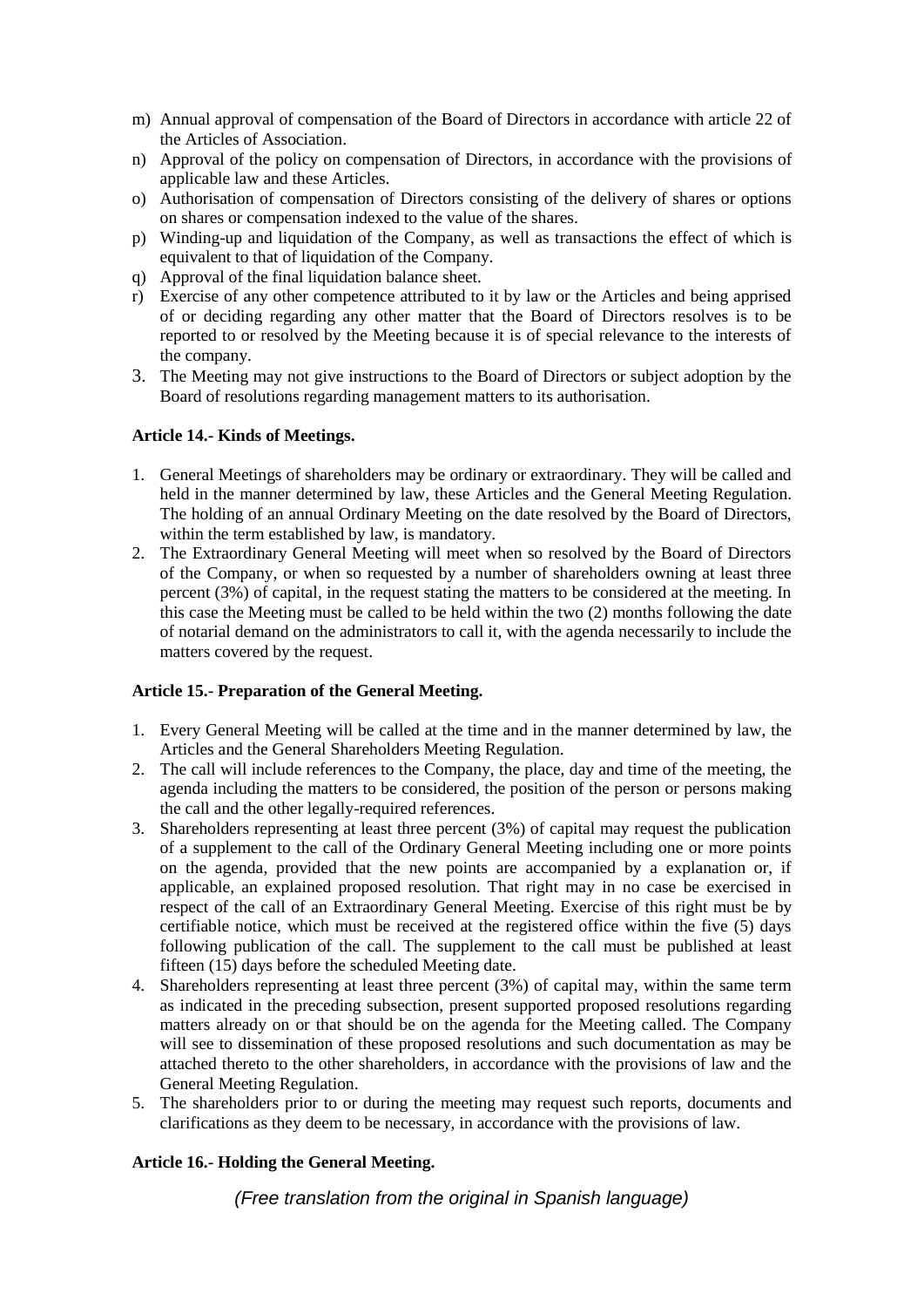- 1. Place. The place of holding the Meeting will be as designated in the call, outside or within the location of the registered office, on the day and at the time indicated.
- 2. Attendance. All shareholders owning at least sixty (60) shares, registered in the corresponding book entry accounting records five (5) days in advance of the date of holding the Meeting, and holding the corresponding attendance card, may attend the General Meeting.
- 3. The Board of Directors will attend the General Meeting. The Chairman of the General Meeting may authorise attendance of any other person he deems to be appropriate; however the Meeting may revoke that authorisation.
- 4. Proxies. Shareholders may grant proxies to another person, complying with the requirements and formalities imposed by these Articles of Association, by the General Meeting Regulation and by law. The proxy will be specific to the meeting in question. This requirement will not apply when the representative is the spouse, ascendant or descendent of the represented shareholder. Nor will it apply when the representative has a general power of attorney granted in a public document with authority to manage all property the represented shareholder has in the country. A proxy will evidenced in writing in any of the following documents, in all cases with a handwritten signature: (i) the attendance card issued by the custodians participating in Iberclear, (ii) a letter or (iii) the standard form made available by the Company for these purposes to the shareholders, and also may be granted by way of remote electronic means of communication. In the latter case the provisions for the voting using the aforesaid means will apply, to the extent not incompatible with the nature of the proxy.
- 5. The appointment of the representative by the shareholder and, if applicable, the revocation of that appointment, will be notified to the Company in the manner established in the General Meeting Regulation.
- 6. Number of shareholders for quorum. Without prejudice to the provisions of law for special cases, the quorum for a General Shareholders Meeting on first call will be the presence, in person or by proxy, of shareholders holding at least twenty-five percent (25%) of the subscribed voting capital. On second call there will be a quorum for the Meeting whatever the capital in attendance.
- 7. Notwithstanding the provisions of the preceding paragraph, in order for the General Meeting to validly resolve on an increase or reduction of capital, or on any other amendment of the Articles of Association, on an issue of bonds, the disapplication or limitation of pre-emption rights in respect of new shares, transformation, merger splitup or bulk transfer of assets and liabilities, or relocation of the registered office outside of Spain, it will be necessary, on first call, for shareholders holding at least fifty percent (50%) of the subscribed voting capital to be present in person or by proxy. At second call, the presence of twenty five percent (25%) of said capital will be sufficient.
- 8. Chairman of Meeting: The Chairman of the Meeting will be the person, if any, specified by the Board of Directors. In the absence of a specific decision by the Board, the Meeting will be chaired by the Chairman of the Board of Directors. In his absence, if any, it will be chaired by the Vice Chairman, and in the absence of both, by the attending Director with greatest seniority in the position and, in the absence of all of them, by the shareholder designated by the General Meeting.
- 9. The Chairman will submit the items on the agenda to deliberation and manage the discussions so that the meeting is held in an orderly manner. To that end he will have the appropriate powers of order and discipline.
- 10. The Chairman will be assisted by a Secretary, which will be the Secretary of the Board of Directors. In his absence, if any, the Deputy Secretary of the Board of Directors will act and, in his absence, the person designated by the Meeting.
- 11. The Meeting Officers will include the Chairman, the Secretary and the members of the Board of Directors in attendance.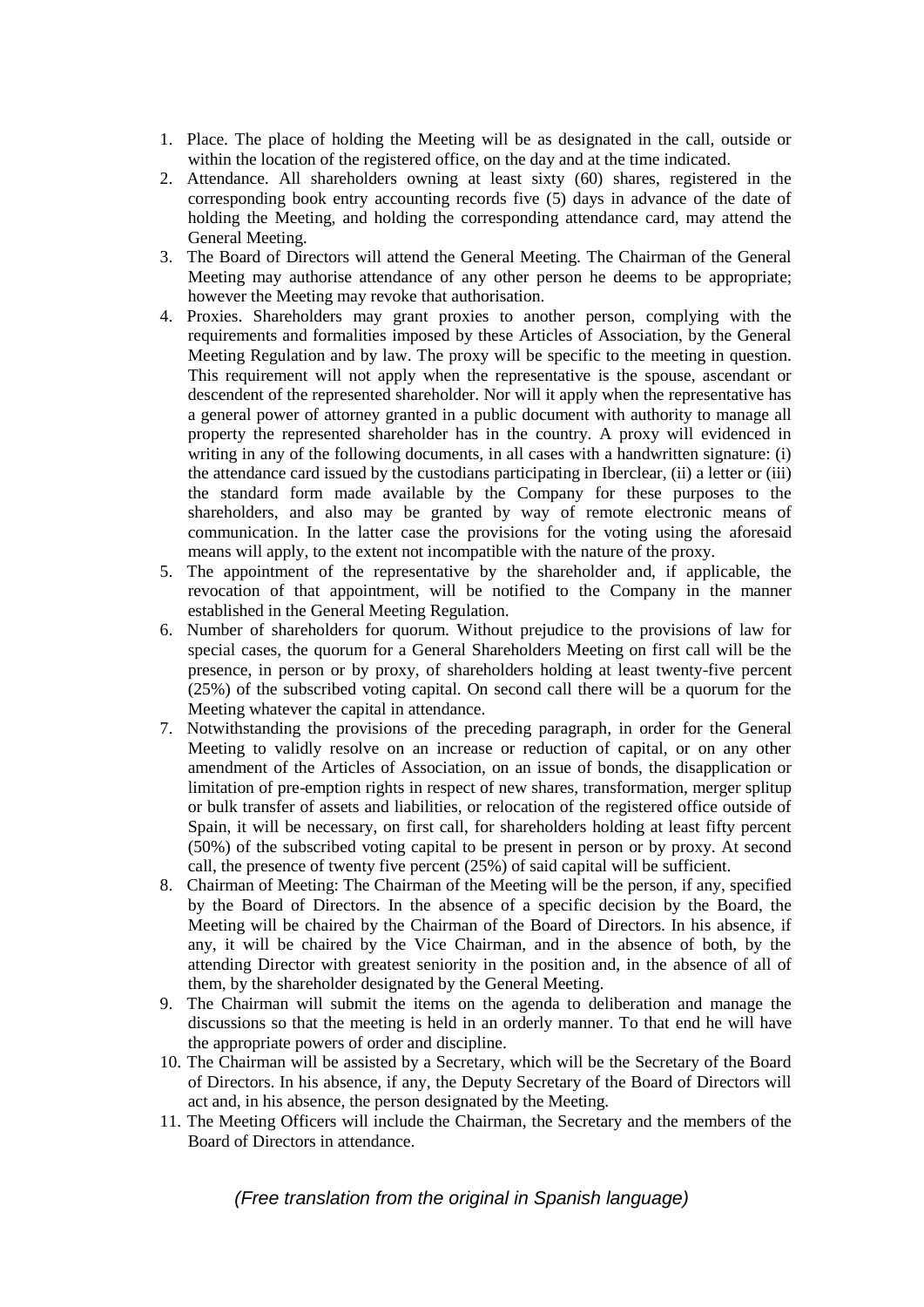- 12. Voting by mail or remote electronic means of communication. Votes on proposals on matters on the Agenda of any kind of General Meeting may be cast by shareholders by mail or remote electronic means of communication. The identity of the person voting must be assured, in accordance with the requirements established in the General Meeting Regulation. Votes by e-mail will be cast using a recognised electronic signature or other form that the Board of Directors concludes will be suitable to ensure the authenticity and identity of the shareholder exercising the voting right. The shareholders who vote using remote methods must be counted as being present for the purpose of establishing the quorum. Votes cast using these methods must be in the possession of the Company, at its headquarters, at least twenty-four (24) hours in advance of the time contemplated for holding the General Meeting on first call. Otherwise, the vote will be deemed not to have been cast. In the call for each General Meeting the Board of Directors may determine a shorter advance term.
- 13. The Board of Directors has authority to develop the foregoing provisions, establishing rules, resources and procedures consistent with the state of the art to implement electronic voting and grant of proxies. In particular, the Board of Directors may, inter alia, regulate the use of alternative guarantees of electronic signatures for electronic voting.
- 14. The procedural rules adopted by the Board of Directors by virtue of the provisions of this section will be published on the Company's website.
- 15. Voting. The Chairman will give details of the voting, summarise the number of votes in favor of and against the proposed resolution submitted to the General Meeting and announce the result aloud.
- 16. The General Shareholders Meeting Regulation will establish the procedures and systems for counting votes on proposed resolutions.

### **Article 17.- Adoption of Resolutions.**

- 1. Each share with a right to vote present in person or by proxy at the General Meeting will be entitled to one vote.
- 2. Corporate resolutions will be adopted by simple majority of the votes of shareholders present at the Meeting in person or by proxy, a resolution being understood to have been adopted when it obtains more favorable than unfavorable votes.
- 3. Without prejudice to the provisions of law, the favorable vote of the absolute majority of the voting shares present in person or by proxy at the General Shareholders Meeting will be required if the capital present in person or by proxy is more than fifty percent (50%), or the favorable vote of two thirds of the capital present in person or by proxy at the Meeting when, on second call, shareholders are present that represent twenty-five percent (25%) or more of the subscribed voting capital without reaching fifty percent (50%), for approval of the following matters:
	- a. Articles amendments, including increase or reduction of capital, unless the law otherwise provides.
	- b. Issuance of bonds.
	- c. Transformation, merger or splitup in any of their forms, as well as bulk assignment of assets and liabilities and transfer of the Company's registered office abroad.
	- d. Disapplication or limitation of pre-emption rights for new shares.

### **Article 18.- Implementation of Corporate Resolutions.**

- 1. Competence. The Board of Directors will be responsible for implementation of all resolutions of the Meeting, without prejudice to such delegations or grants of powers of attorney as it may make in accordance with these Articles.
- 2. Drafting and Approval of Minutes. The minutes of the Meeting may be drafted and approved in the manner determined in the applicable regulations, and signed by the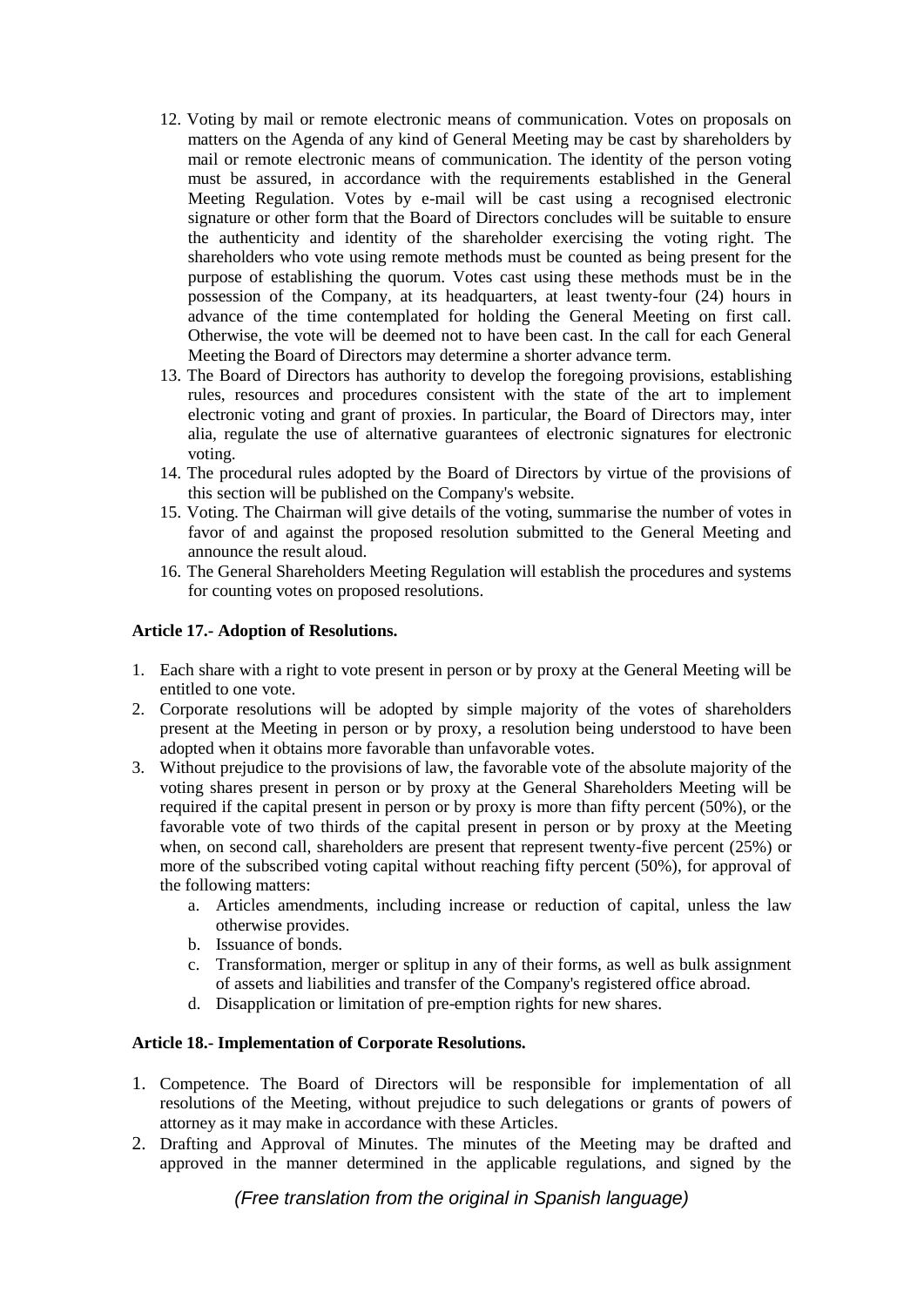Chairman and the Secretary. If the Meeting is held with the presence of a notary requested to prepare minutes by the Board of Directors, as provided by law, the notarial minutes will be deemed to be minutes of the Board, approval thereof therefore not being required.

### **BOARD OF DIRECTORS**

### **Article 19.- Nature, Number of Members and Positions.**

- 1. The Board of Directors is responsible for management, administration and representation of the Company, without prejudice to such authority as may correspond to the General Meeting in accordance with law and the Articles.
- 2. The Board will be comprised of a minimum of three (3) and a maximum of seventeen (17) Directors, with the Meeting being responsible for their appointment and determination of their number. For that purpose, the Meeting may fix the number by express resolution, or indirectly by creating or not creating vacancies or appointing or not appointing new Directors, within the aforesaid minimum and maximum.
- 3. From among its members, the Board will appoint a Chairman and, subject to the same condition, may appoint one or more Deputy Chairmen. From among its members it also may appoint a Delegated Commission or one or more Chief Executive Officers, to which it may give the power of representation, jointly and severally or jointly but not severally. It will also appoint a Secretary, who need not be a Director, and may appoint an Deputy Secretary, who also need not be a member of the Board.

When the position of Chairman is to be held by an executive Director, the appointment of the Chairman will require the favorable vote of two thirds of the members of the Board of Directors.

- 4. Also, if the Chairman is an executive Director, the Board of Directors, with the abstention of the executive Directors and on proposal of the Corporate Governance Committee, must appoint a Coordinating Director from among the independent Directors, who will be specifically empowered to request a call of the Board of Directors or inclusion of new points on the agenda for a Meeting already called, to coordinate and meet with the non-executive Directors and, if applicable, to lead the periodic evaluation of the Chairman of the Board of Directors.
- 5. The Board of Directors will approve a Regulation to govern its organisation and functioning.

### **Article 20.- Kinds of Directors.**

- 1. The Board of Directors will be so comprised that proprietary and independent Directors represent a majority over executive Directors.
- 2. For purposes of the provisions of the preceding section, the Company will adjust the clases of Directors to the definitions and criteria set forth by the applicable laws from time to time .

### **Article 21.- Term of Office.**

The term of a Director's office will be four (4) years. A Director may be a reelected indefinitely for terms of the same length.

### **Article 22.- Compensation of Directors.**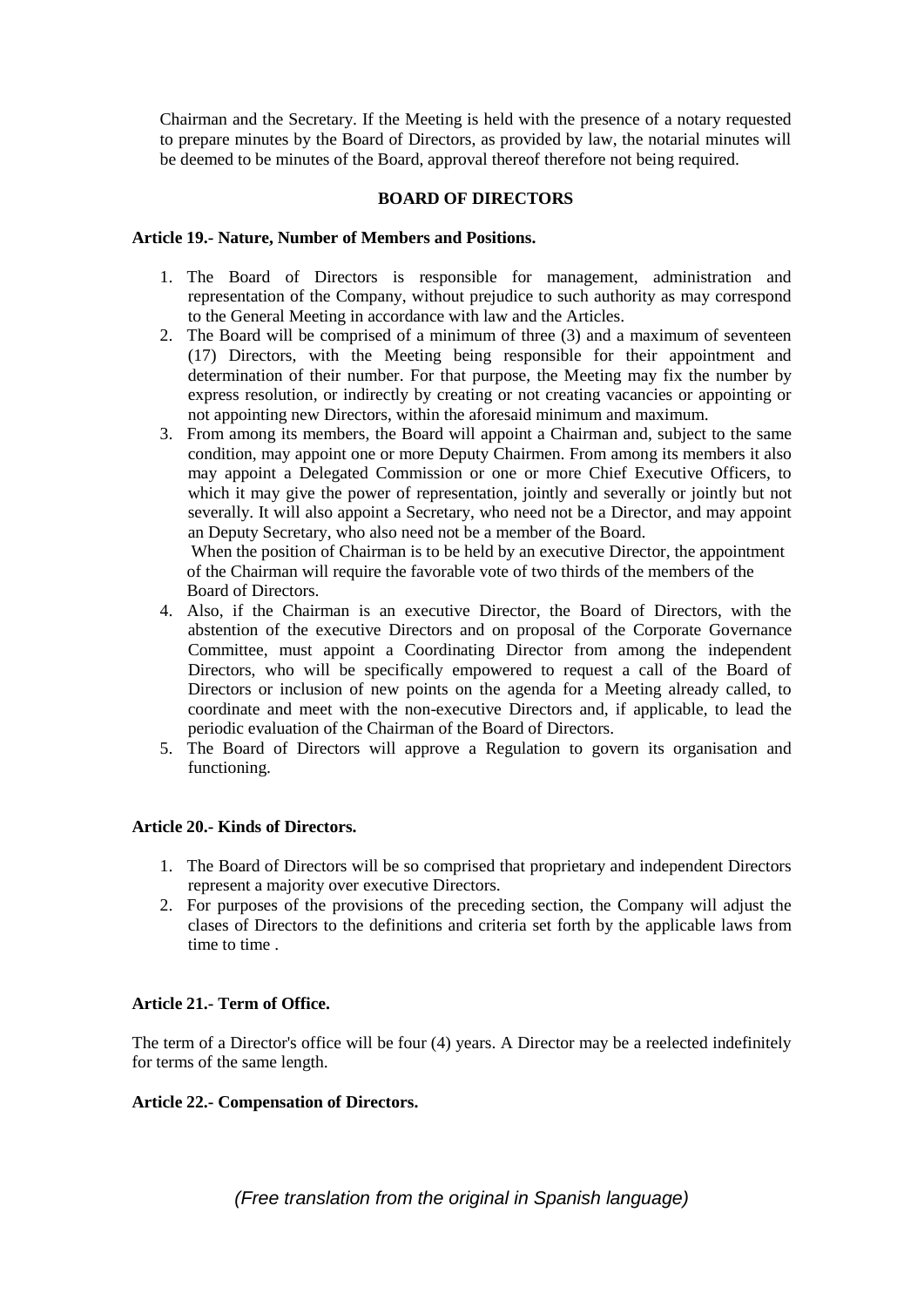- 1. The Directors may take any other position, with or without compensation, with the Company or any other company belonging to its Group, absent incompatibility, whether legal or found in the discretion of the Board.
- 2. The compensation of Directors will consist of a fixed annual amount. The maximum amount of annual compensation of all Directors in their capacities as such must be approved by the General Meeting and will remain in effect until modification thereof is approved.
- 3. The compensation of the various Directors may vary based on the positions, duties and responsibilities given to them, and their serving on Board Committees, and may be in addition to payment of meeting attendance fees.
- 4. The Board will be responsible for fixing the exact amounts of the fees, as well as the individual compensation that each Director is to receive, in any case respecting the limits established by the General Meeting and the categories of compensation contemplated in these Articles.
- 5. Without prejudice to the aforesaid compensation, the compensation of the Directors also may consist of the delivery of shares, or options on shares or compensation indexed to the value of the shares. Use of this form of compensation will require a resolution of the General Meeting stating, if applicable, the maximum number of shares that can be allocated to this compensation scheme in each financial year, the exercise price or the calculation system for the exercise price of the share options, the value of the shares taken by way of reference if applicable, and the term of duration of this compensation scheme.
- 6. The Company will secure civil liability insurance for its Directors.
- 7. In addition, Directors who are assigned executive functions will be entitled to receive compensation for the performance of those functions, which will be determined by the Board of Directors in accordance with the provisions of the compensation policy for Directors approved by the General Meeting, and which will be included in a contract to be entered into by the Director and the Company, which must contain all categories in which the Director may obtain compensation for the performance of executive functions.

This contract must be approved in advance by the Board of Directors with the favorable vote of two thirds of its members, and must be attached as an annex to the minutes of the meeting. The affected Director must refrain from attendance, deliberation and participation in voting.

The contract must contain all references required by law and be consistent with the Company's compensation policy.

# **Article 23.- Representation of Company.**

- 1. The management, administration and representation of the Company, judicially and extrajudicially, as regards all acts included within the corporate purpose, is the responsibility of the Board of Directors, which will act jointly, without prejudice to such delegations and powers of attorney as it may grant.
- 2. Authority that is non-delegable by law or in accordance with these Articles may not be delegated. Nor may such authority as the General Meeting has given to the Board without express authorisation of delegation. In any event the Board of Directors of the Company will reserve the following for its review and exclusive decision:
	- a) Determination of the general policies and strategies of the Company, in particular:
	- i. approval of the Strategic or Business Plan, as well as the annual budgets and management objectives;
	- ii. determination of investment and financing policy;
	- iii. definition of the structure of the Group of companies of which the Company is the controlling entity;
	- iv. determination of the corporate governance policy of the Company and the Group of which it is the controlling entity;
	- v. corporate social responsibility policy;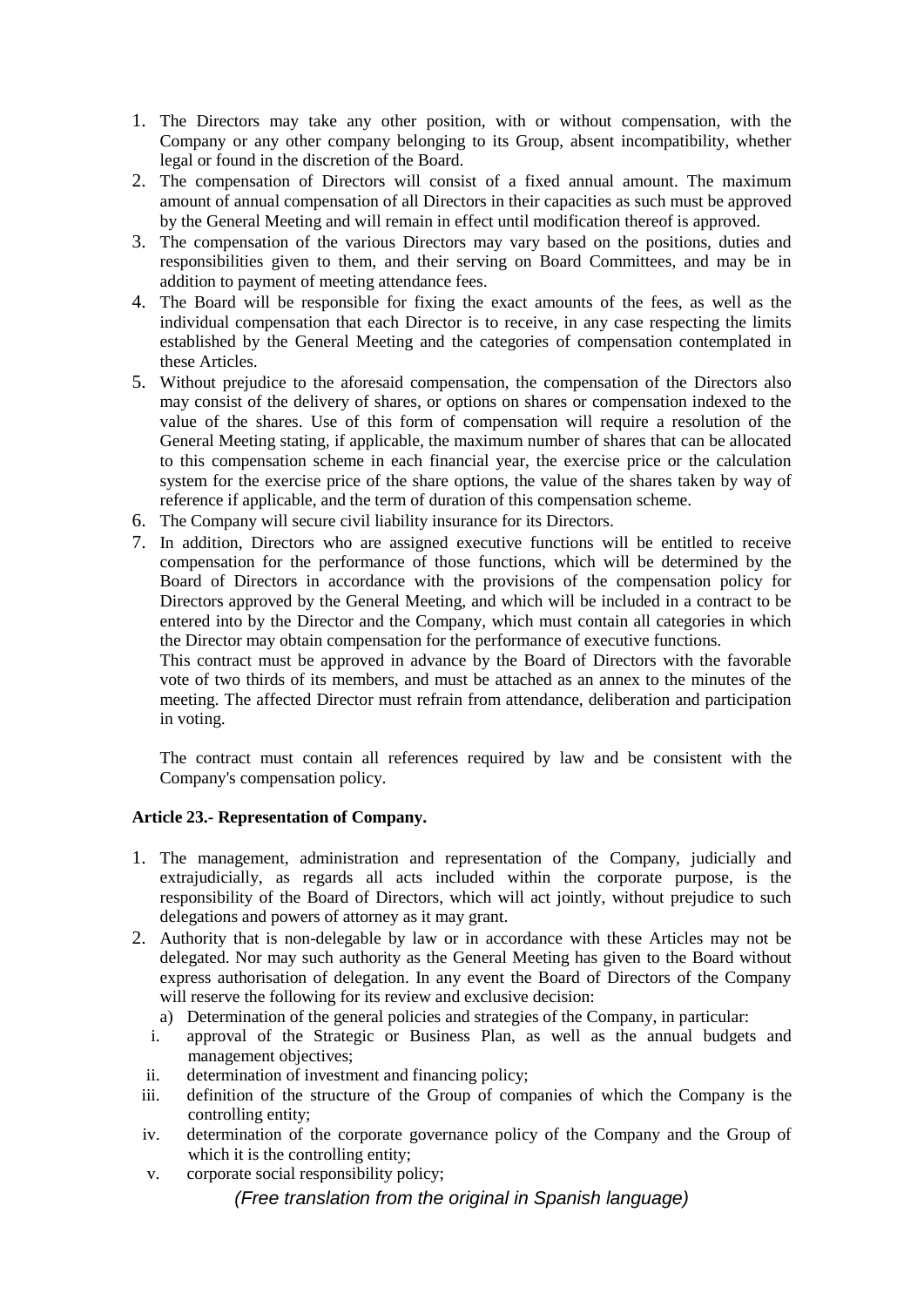- vi. the policy for management and control of risks, including tax risks, and supervision of the internal information and control systems;
- vii. definition of the dividend policy; and
- viii. determination of the tax strategy of the Company.
	- b) Approval of financial projections, as well as strategic alliances of the Company or its controlled companies, and the policy regarding treasury shares.
	- c) Supervision of effective functioning of the committees it has constituted and the actions of the delegated bodies and executives it has appointed.
	- d) Authorisation or waiver of the obligations deriving from the duty of loyalty.
	- e) Any proposed amendment of the Company's corporate purpose.
	- f) Its organisation and functioning and, in particular, approval and amendment of the Board of Directors Regulation.
	- g) Preparation of the annual accounts and their presentation to the General Meeting.
	- h) Approval of the financial information that listed companies must periodically disclose.
	- i) Making any kind of report required by law to the Board of Directors, provided that the matter covered by the report is nondelegable.
	- j) Appointment and removal of Managing Directors of the Company, delegation of authority, as well as establishment of the terms of their contracts.
	- k) Appointment and removal of the executives reporting directly to the Board or to any of its members, as well as establishment of the basic terms of their contracts, including their compensation.
	- l) Proposal of the general compensation policy, and decisions related to compensation of Directors, within the framework of the Articles and the compensation policy approved by the General Meeting.
	- m) Calling general meetings and preparing the agenda and the proposed resolutions;
	- n) Approval of investments or transactions of any kind that by reason of their high amount or special characteristics are strategic or pose a special tax risk for the Company or the investee or controlled companies in question, unless approval thereof corresponds to the General Meeting, inter alia including the assumption of financial risks or making of derivative financial commitments, including but not limited to loans, credits, guarantees or other security..
	- o) Approval of the creation or acquisition of interests in special purpose vehicles or entities resident in countries or territories considered to be tax havens, and any other transactions or operations of a comparable nature the complexity of which might impair the transparency of the Company or its Group.
	- p) Those resolutions related to mergers, splitups and any relevant decision having to do with the status of the Company as a listed company, unless approval thereof corresponds to the General Meeting.
	- q) Approval, after a report from the Audit Committee, of related party transactions, on the terms contemplated in the Board Regulation.
	- r) Annual evaluation of the functioning of the Board of Directors, the functioning of its Committees, and proposal, based on the results, of an action plan correcting detected deficiencies.
	- s) Powers the General Meeting has delegated to the Board of Directors, unless expressly authorised by it to subdelegate them.
- 3. Resolutions related to the matters indicated in 2.n) and 2.o) above, the amount of which is not more than ten million (10,000,000) euros, may be adopted by the Delegated Commission in cases of urgency, duly justified, and must be ratified at the first Board meeting held after adoption of the resolution.

### **Article 24.- Authority of Board Positions.**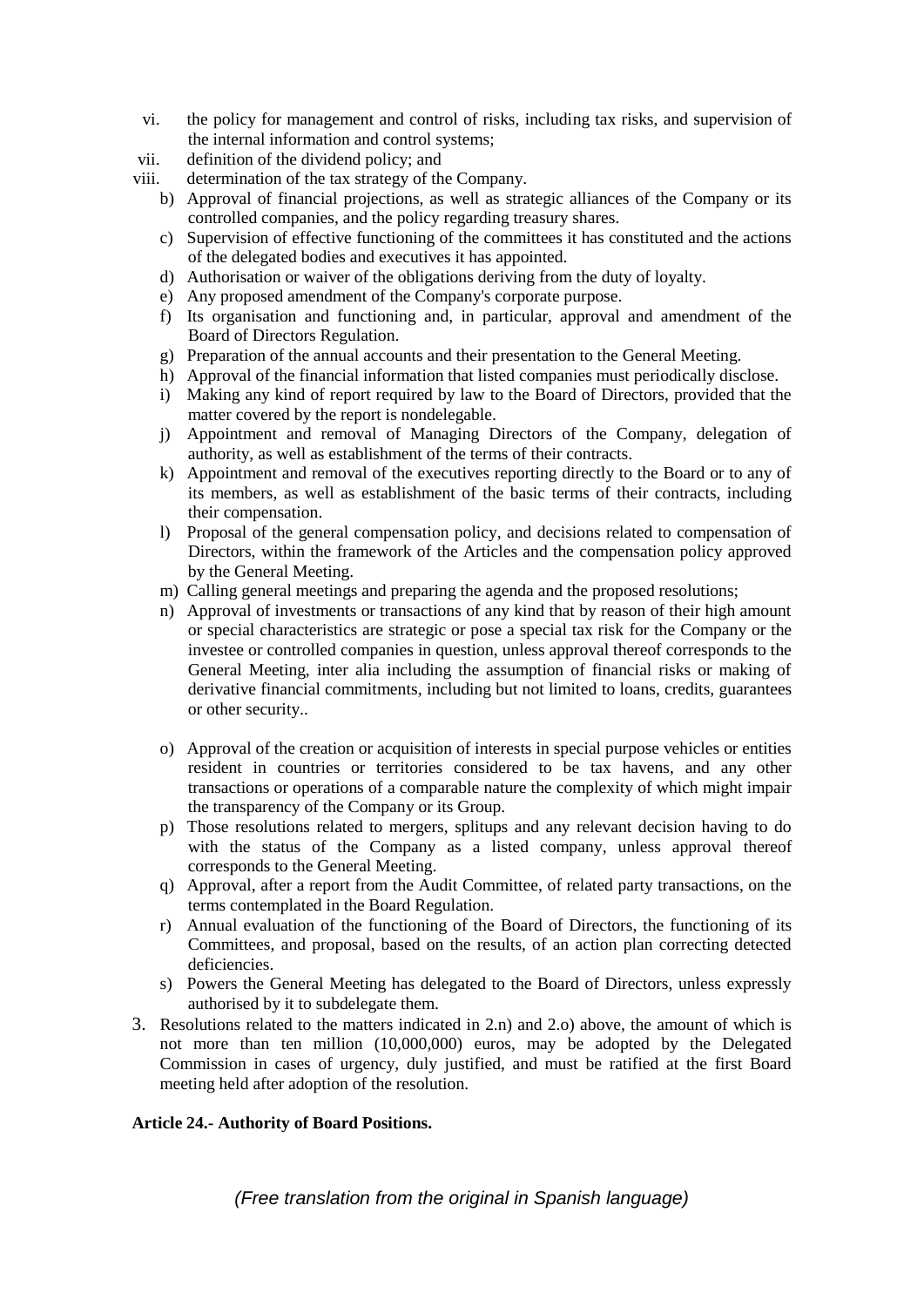- 1. Judicial and extrajudicial representation of the Company is held by the Chairman of the Board, as is the exercise of such functions, if any, as may be delegated to the Chairman by the Board of Directors. The Chairman, with the collaboration of the Secretary, also is responsible for ensuring that the Directors have the information necessary for deliberation and the adoption of resolutions, sufficiently in advance and in appropriate format, ensuring the good order of meetings of the Board, their call and review and oversight of all corporate resolutions, whatever the body from which they originate.
- 2. Any substitution for the Chairman as regards the functioning of the Board of Directors in the event of temporary absence, temporary disability or express delegation by the Chairman is the responsibility of the Deputy Chairmen.
- 3. The Secretary is responsible for entering a record of the conduct of meetings in the minute books and certifying their content and the resolutions adopted, retaining the documentation of the Board, seeing to it that the actions of the Board are consistent with applicable regulations and in accordance with the Articles and other internal rules, assisting the Chairman of the Board as appropriate.

# **Article 25.- Audit Committee.**

- 1. The Board of Directors will establish an Audit Committee. The Audit Committee will have the functions corresponding to it pursuant to applicable law, the Articles and the Company's internal Regulations, without prejudice to any other function that may be given to it by the Board of Directors.
- 2. The Audit Committee will be comprised of the number of Directors from time to time determined by the Board of Directors, with a minimum of three (3) and a maximum of five (5) members. All members of the Audit Committee will be non-executive Directors. They further must comply with the other requirements established by law. At least two (2) of the Audit Committee members will be independent, and at least one of them will be appointed considering his accounting and/or audit knowledge and experience.

The members of the Committee will be appointed by the Board of Directors on proposal of the Chairman, and will leave office when they do so in respect of their status as Directors, or when so resolved by the Board of Directors.

- 3. The Chairman will be elected by the Board of Directors, from among the members of the Committee having the status of independent Directors, and further must satisfy the other legal requirements. The Chairman of the Committee must be replaced every four (4) years, and may be re-elected after one year elapses since he left office.
- 4. The Secretary of the Board of Directors and, in his absence, the Deputy Secretary, will act as Secretary of this Committee. The Secretary will issue minutes of the meetings of the Committee on the terms set by the Board of Directors.
- 5. The Committee will meet periodically based on need, and at least four (4) times per year, after call by its Chairman.
- 6. The operating rules established by the Articles of Association in respect of the Board of Directors will apply to the Audit Committee, provided that they are compatible with the nature and functions of this Committee.

### **Article 26.- Corporate Governance Committee.**

- 1. The Board of Directors will establish a Corporate Governance Committee, which will have the functions corresponding to it under the Articles and the Company's internal Regulations, without prejudice to any other function that may be assigned to it by the Board of Directors.
- 2. The Corporate Governance Committee will be comprised of a minimum of three (3) and a maximum of five (5) non-executive Directors, to be determined by resolution of the Board of Directors on proposal of its Chairman. At least two (2) of them must be independent Directors.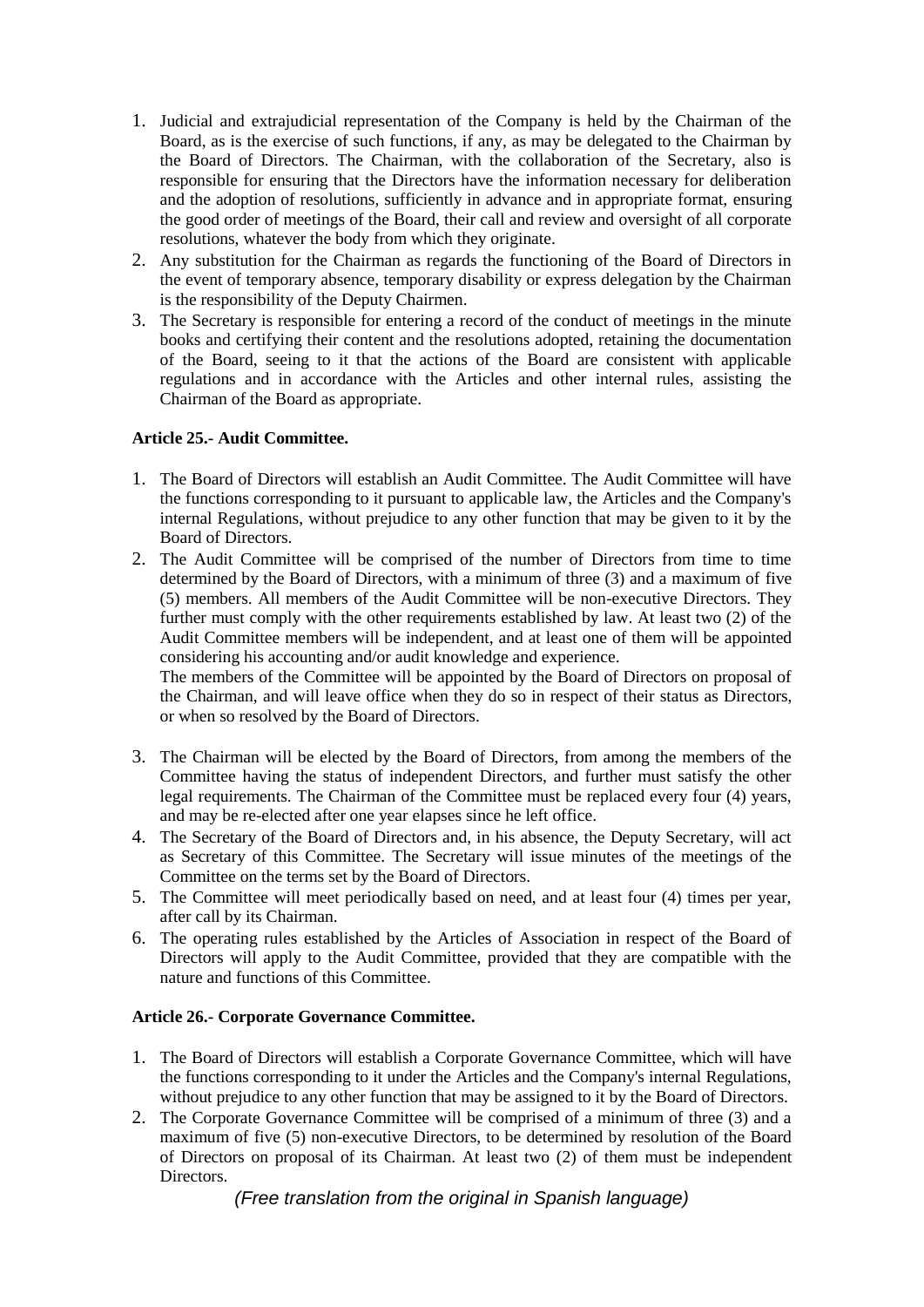- 3. The Corporate Governance Committee may require the attendance of the Company's Managing Director at its meetings.
- 4. The members of the Corporate Governance Committee will leave office when they leave office as directors or when so resolved by the Board of Directors.
- 5. The Chairman of the Committee will be elected by the Board of Directors from among those members of the Committee that are independent Directors.
- 6. The Secretary of the Board of Directors and, in his absence, the Assistant Secretary, will act as Secretary of this Committee. The Secretary will issue minutes of the meetings of the Committee on the terms set by the Board of Directors.
- 7. The operating rules established by the Articles of Association in respect of the Board of Directors will apply to the Committee, provided that they are compatible with the nature and functions of this Committee.

### **Article 27.- Appointment and Remuneration Committee.**

- 1. The Board of Directors will establish an Appointment and Remuneration Committee, which will have the functions legally corresponding to it under applicable law, the Articles and the Company's internal Regulations, without prejudice to any other function that may be assigned to it by the Board of Directors.
- 2. The Appointment and Remuneration Committee will be comprised of a minimum of three (3) and a maximum of five (5) Directors. All members of the Committee will be nonexecutive Directors, to be determined by resolution of the Board of Directors on proposal of its Chairman. At least two (2) of the members of the Committee must be independent Directors.
- 3. The Appointment and Remuneration Committee may require the attendance of the Company's Managing Director at its meetings.
- 4. The members of the Appointment and Remuneration Committee will leave office when they leave office as directors or when so resolved by the Board of Directors.
- 5. The Chairman of the Committee will be elected by the Board of Directors from among those members of the Committee that are independent Directors.
- 6. The Secretary of the Board of Directors and, in his absence, the Assistant Secretary, will act as Secretary of this Committee. The Secretary will issue minutes of the meetings of the Committee on the terms set by the Board of Directors.
- 7. The operating rules established by the Articles of Association in respect of the Board of Directors will apply to the Committee, provided that they are compatible with the nature and functions of this Committee.

### **Article 28.- Board Meetings.**

- 1. The Board will meet at least once each quarter, provided that the Chairman deems that to be appropriate or it is requested by a third of the members of the Board. In the latter two cases, the Chairman may not delay the sending of the call for more than five (5) days from the date the request is received.
- 2. The Board will be called by the Chairman or the person acting as such, indicating the agenda, by fax, telegram, email or certified letter addressed to each and every one of the Directors, at least seven (7) days before the day set for the meeting of the Board. In the discretion of the Chairman, and in cases of urgency, the Board may be called, indicating the matters to be dealt with, without applying the term indicated above.
- 3. Directors comprising at least one third of the members of the Board may call it, indicating the agenda, to be held at the location of the registered office, if the Chairman, after a request to do so, without just cause has not made the call within a term of one month.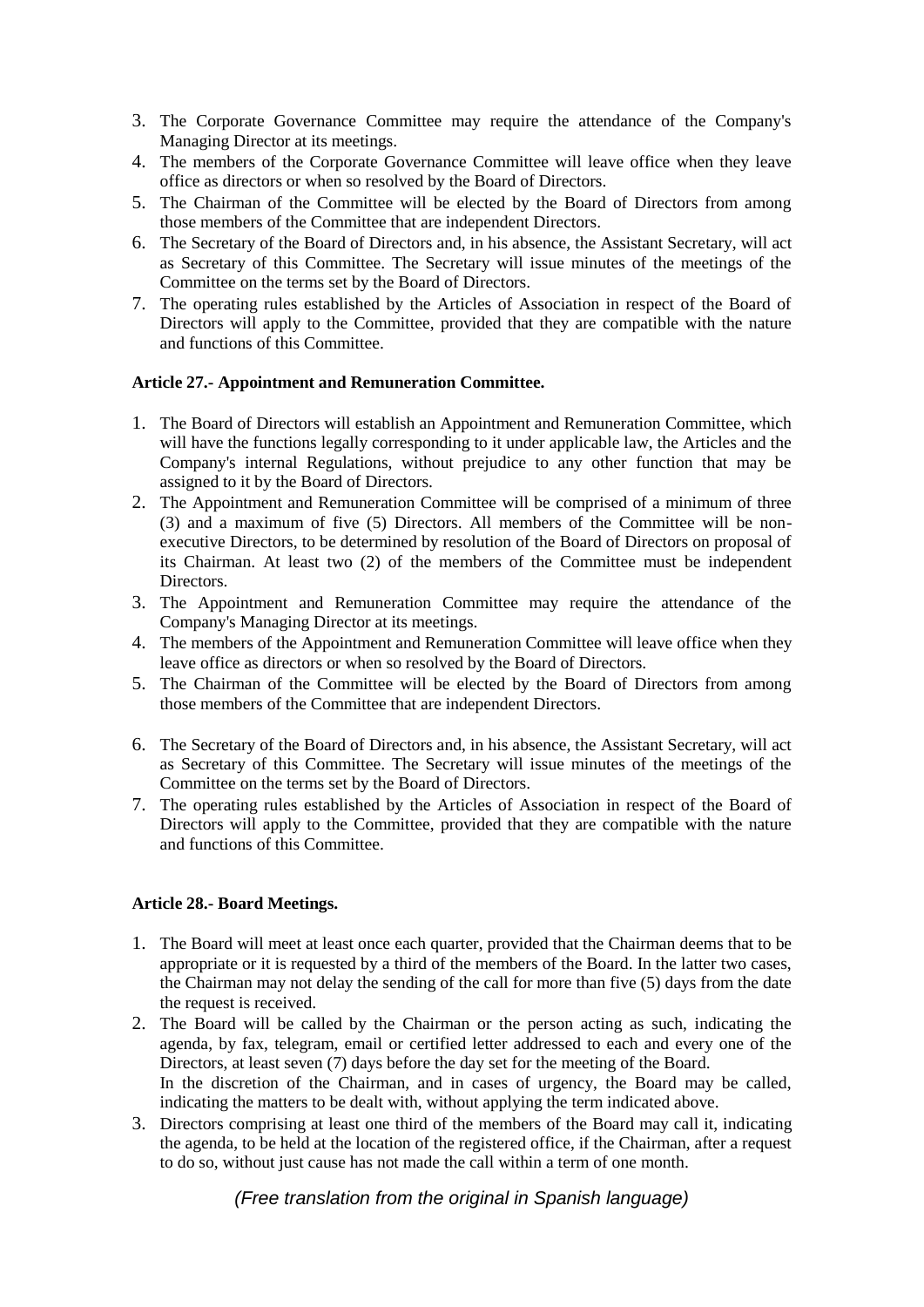4. The Directors, sufficiently in advance, must have the information necessary for deliberation and adoption of resolutions on the matters to be covered at the meeting, unless the Board of Directors meets or is called exceptionally by reason of urgency.

### **Article 29.- Quorum for Board Meetings.**

- 1. The Board will be validly constituted when the majority of its members attend the meeting, in person or by proxy.
- 2. Directors must attend meetings personally, preferably being physically present. However, if it is impossible for a Director to attend, the Director will grant a proxy to another Director. Non-executive Directors may do so only to another non-executive Director.
- 3. Resolutions will be adopted by majority vote of those present. In the case of a tie the Chairman will have a casting vote.
- 4. The Board may delegate approval of the minutes to two (2) Directors, who may be designated at the respective meeting.

### **Article 30.- Minute Book.**

The resolutions of the Board will be entered in a Minute Book, which will be signed by the Chairman and the secretary or those replacing them. Certifications will be issued by the Secretary with the approval of the Chairman.

### **Article 31.- Replacements and Appointments.**

- 1. In the event of temporary absence, temporary disability of the Chairman, or express delegation from the Chairman, the Deputy Chairman, if any, will assume the functions of the Chairman. Otherwise they will be assumed by the Director designated by the Board. Under the same circumstances as regards the Secretary, its functions will be assumed by the Deputy Secretary, if any, and in the absence thereof, the Director designated by the Board. In the minutes prepared the replaced position will be stated, adding the word "interim", and the reason for acting on an interim basis.
- 2. Vacancies occurring on the Board may be filled temporarily by the persons the Board appoints by co-option, until the next General Meeting.

### **Article 32.- Removal and Termination.**

In addition to the legal grounds for termination, Directors will leave their positions by revocation of their appointments by the General Meeting or by their own resignation.

### **OTHER ATTORNEYS IN FACT**

### **Article 33.- Attorneys in Fact for Specific Matters.**

The Board may grant powers of attorney for specific matters to other persons, in this regard executing the corresponding deeds of power of attorney.

# **D. ANNUAL CORPORATE GOVERNANCE REPORT AND WEBSITE**

### **Article 34.- Annual Corporate Governance Report.**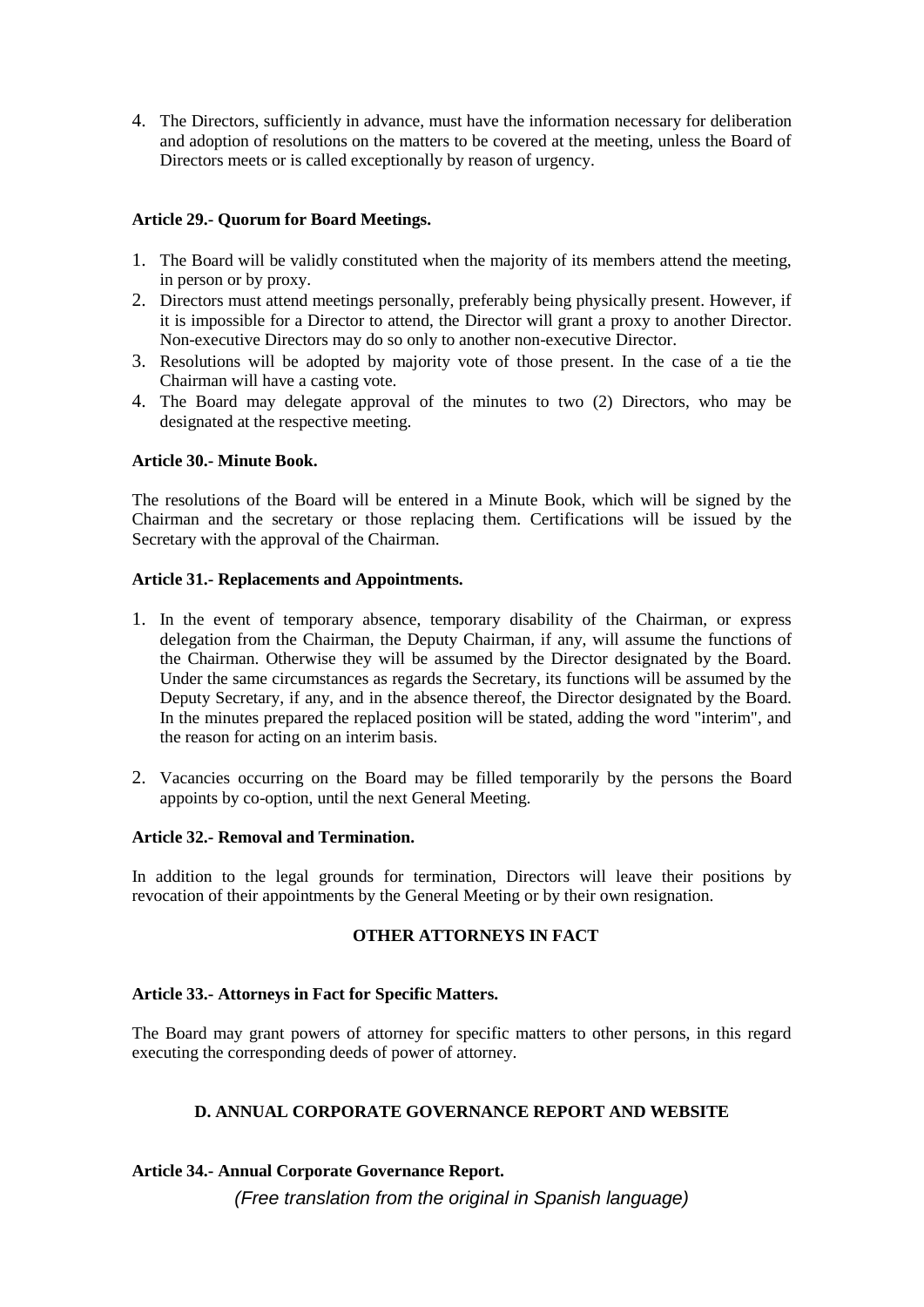- 1. The Board of Directors, after a report from the Corporate Governance Committee, annually will approve a corporate governance annual report of the Company, covering the matters legally contemplated together with such others as it deems to be appropriate.
- 2. The annual corporate governance report will be approved prior to publication of the notice of call of the ordinary General Meeting of the Company for the financial year in question, and will be made available to the shareholders together with the other documentation of the General Meeting.
- 3. In addition, the annual corporate governance report will be publicised as required in the regulations applicable from time to time.

#### **Article 35.- Website**.

The Company will maintain a website for the information of shareholders and investors [\(www.prisa.com\)](http://www.prisa.com/) on which the documents and information contemplated by law will be included, and at least the following:

- a) The current Articles of Association.
- b) The General Shareholders Meeting Regulation.
- c) The Board of Directors Regulation.
- d) The annual financial report and other financial reports the Company regularly publishes and disseminates.
- e) The Internal Code for conduct on the securities markets.
- f) The corporate governance reports.
- g) The documents related to Ordinary and Extraordinary General Meetings, with information regarding the agenda, proposals made by the Board of Directors, and any other relevant information that may be needed by shareholders to cast their votes, as well as any other documentation required by applicable legislation.
- h) The information regarding the conduct of General Meetings, in particular regarding attendance at the General Meeting at the time it was held, resolutions adopted stating the number of votes cast and the sense thereof for each of the proposals on the Agenda.
- i) The communications channels existing between the Company and the shareholders, in particular the pertinent explanations regarding exercise of the shareholders' information right, indicating the postal and e-mail addresses to which the shareholders may address them.
- j) The resources and procedures for granting proxies for the General Meeting.
- k) The resources and procedures for exercising remote voting, if applicable including those established to evidence attendance and voting by remote means at General Meetings.
- l) The material disclosures made to the National Securities Market Commission.

## **CHAPTER IV**

## **THE COMPANY'S ECONOMIC AND ADMINISTRATIVE SCHEME**

#### **Article 36.- Financial Year.**

The financial year begins on the first of January and ends on 31 December.

#### **Article 37.- Annual Accounts and Statutory Auditors.**

1. The Board of Directors, within the term established by law, will prepare the Annual Accounts, the Management Report and the Proposal for Allocation of Profits and, if applicable, the consolidated Accounts and Management Report.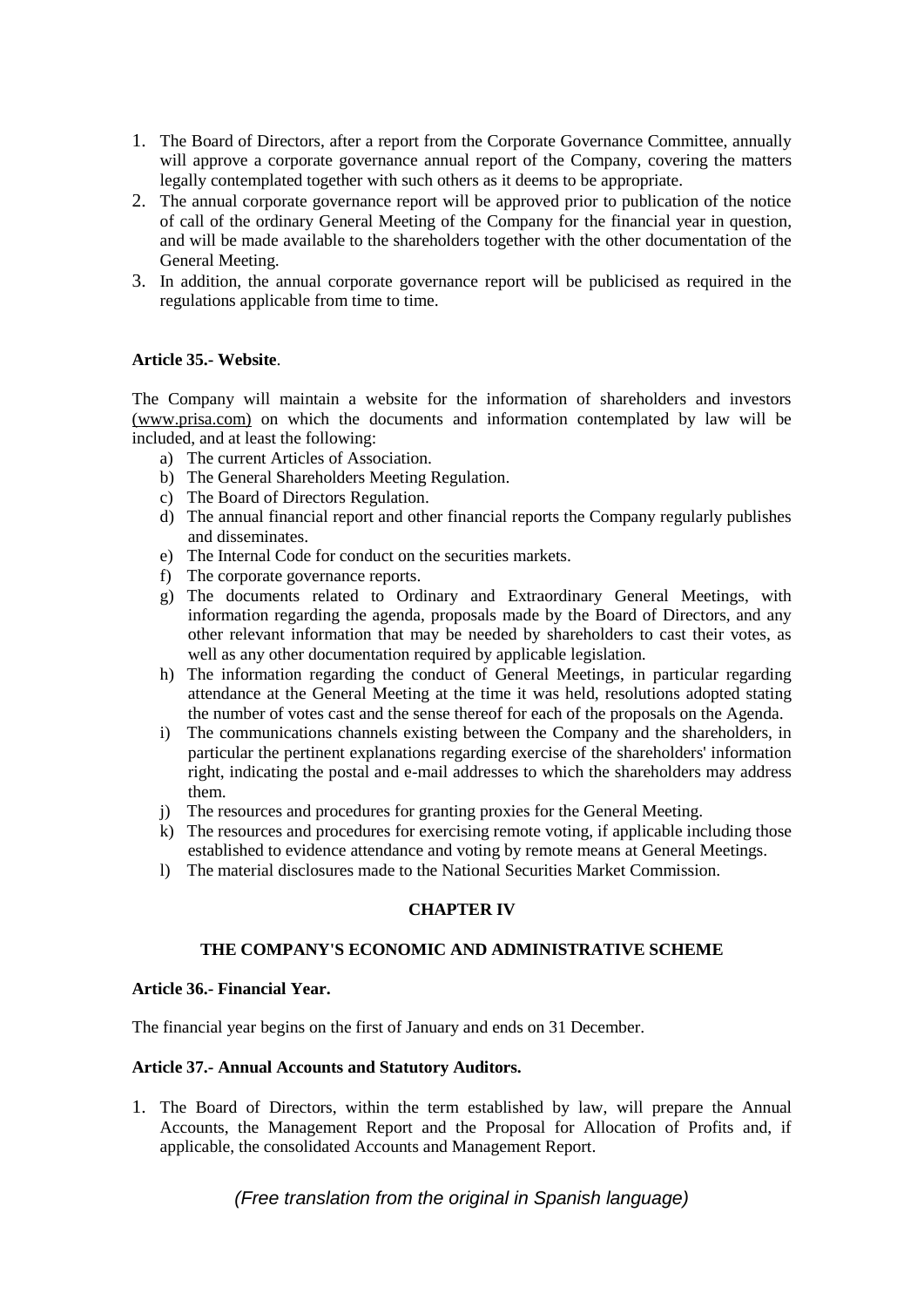2. The Company's Annual Accounts and Management Report, as well as the consolidated Annual Accounts and Management Report, must be reviewed by the Statutory Auditors.

#### **Article 38.- Allocation of Profits.**

- 1. The General Meeting will decide upon the allocation of the profits for the financial year, in accordance with the approved Balance Sheet.
- 2. After covering the requirements established by law or the Articles, dividends may only be paid out of the profit for the financial year or unrestricted reserves, if net book value is not and will not become, as a result of the distribution, less than the company's capital.

When there are losses from previous financial years causing the value of the net assets of the Company to be less than the company's capital, the profit will be used to offset these losses.

In addition, profits may not be distributed unless the unrestricted reserves are at least equal to the amount of research and development expenses recorded under assets on the balance sheet.

In any event, an unrestricted reserve must be set aside equal to the goodwill recorded under assets in the balance sheet. For this purpose, a part of the profit representing at least five percent (5%) of the said goodwill figure will be allocated. If there are no profits, or if they are insufficient, unrestricted reserves will be used.

3. The legal reserve will be constituted in accordance with the provisions of law. Another reserve also will be constituted by subtracting at least ten percent (10%) from profits, after reduction by taxes, until establishing a fund equivalent to at least twenty percent (20%) but not more than fifty percent (50%) of paid up capital to cover such allocations as may be resolved by the General Meeting. The General Meeting in addition may establish such voluntary reserves as it deems to be appropriate.

#### **Article 39.- Distribution of Profits.**

- 1. If there are distributable profits, the Company is required to resolve to distribute a minimum dividend if there are non-voting shares in accordance with the provisions of law or these Articles.
- 2. The net profits obtained by the Company in each financial year will be distributed among the shareholders in proportion to their shares, after covering the corporate obligations, the legal, articles and voluntary reserves, if any, and the emoluments of the Board of Directors, without prejudice to the provisions of section 1 above.
- 3. The General Meeting will determine the time and form of payment in the resolution to distribute dividends. The Board of Directors may resolve to distribute amounts on account of dividends, with the limitations and requirements established by law.

## **Article 40.- Prescription of Dividends.**

Dividends for a financial year not received by a shareholder within five (5) years after the date indicated for payment will prescribe in favor of the Company.

## **CHAPTER V**

## **WINDING UP AND LIQUIDATION**

#### **Article 41.- Winding Up of Company.**

1. The winding up of the Company will occur in the cases indicated by law.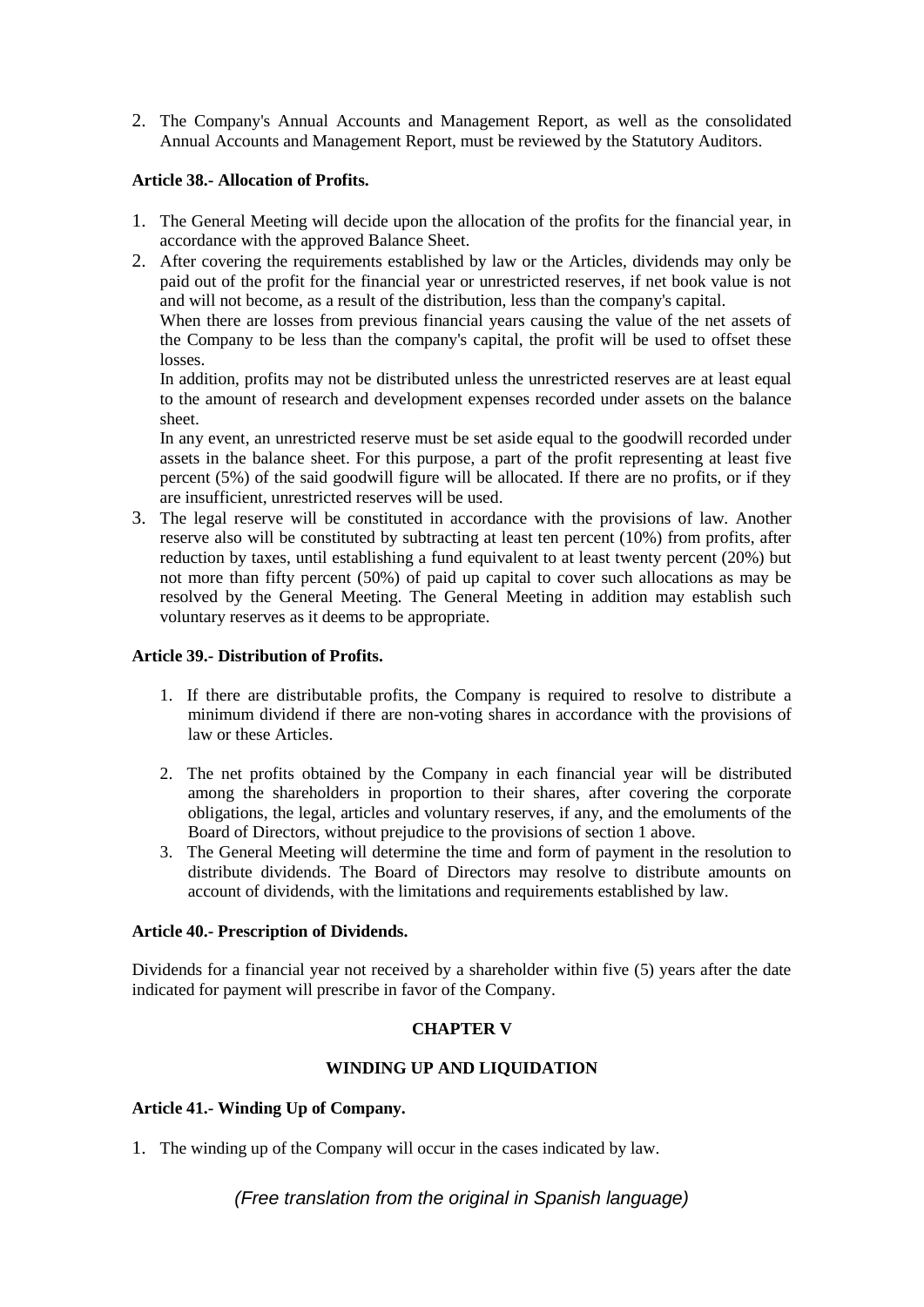2. If the Company is to be wound up because the Company's assets have been reduced to an amount less than half of capital, the winding up may be avoided by way of a resolution to increase or reduce capital, in accordance with the provisions of law.

#### **Article 42.- Form of Liquidation.**

- 1. The General Shareholders Meeting having resolved to wind up the Company, the General Shareholders Meeting, on proposal of the Board, will open the liquidation period and appoint one or more liquidators, fixing the powers thereof. This appointment extinguishes the powers of the Board.
- 2. The General Meeting during the liquidation period will retain the same authority as during the normal life of the Company. In particular it will have the authority to approve accounts and the final liquidation balance sheet.

#### **Article 43.- Compensation of Liquidators.**

The General Meeting, when providing for appointment of the liquidators, will determine the fees or compensation they are to receive for their management.

#### **Article 44.- Liquidation Rules.**

- 1. Without prejudice to the provisions of law, on a general basis all shares (ordinary and nonvoting) will be entitled to the same liquidation share, if any exists.
- 2. Notwithstanding the foregoing, the holders of non-voting shares will, on the terms set forth from time to time by applicable law, be entitled to receive repayment of the paid-up value, before any amount is distributed to the other shares in the event of liquidation of the Company, if the liquidation share of all shares is less than the paid-up value of the nonvoting shares.
- 3. Otherwise the provisions of law regarding the matter will apply.

#### **CHAPTER VI REMITTANCE TO LAW**

#### **Article 45.- Remittance to Law**

For all matters not contemplated in these Articles the provisions of regulations applicable from time to time will be observed and applied. Februar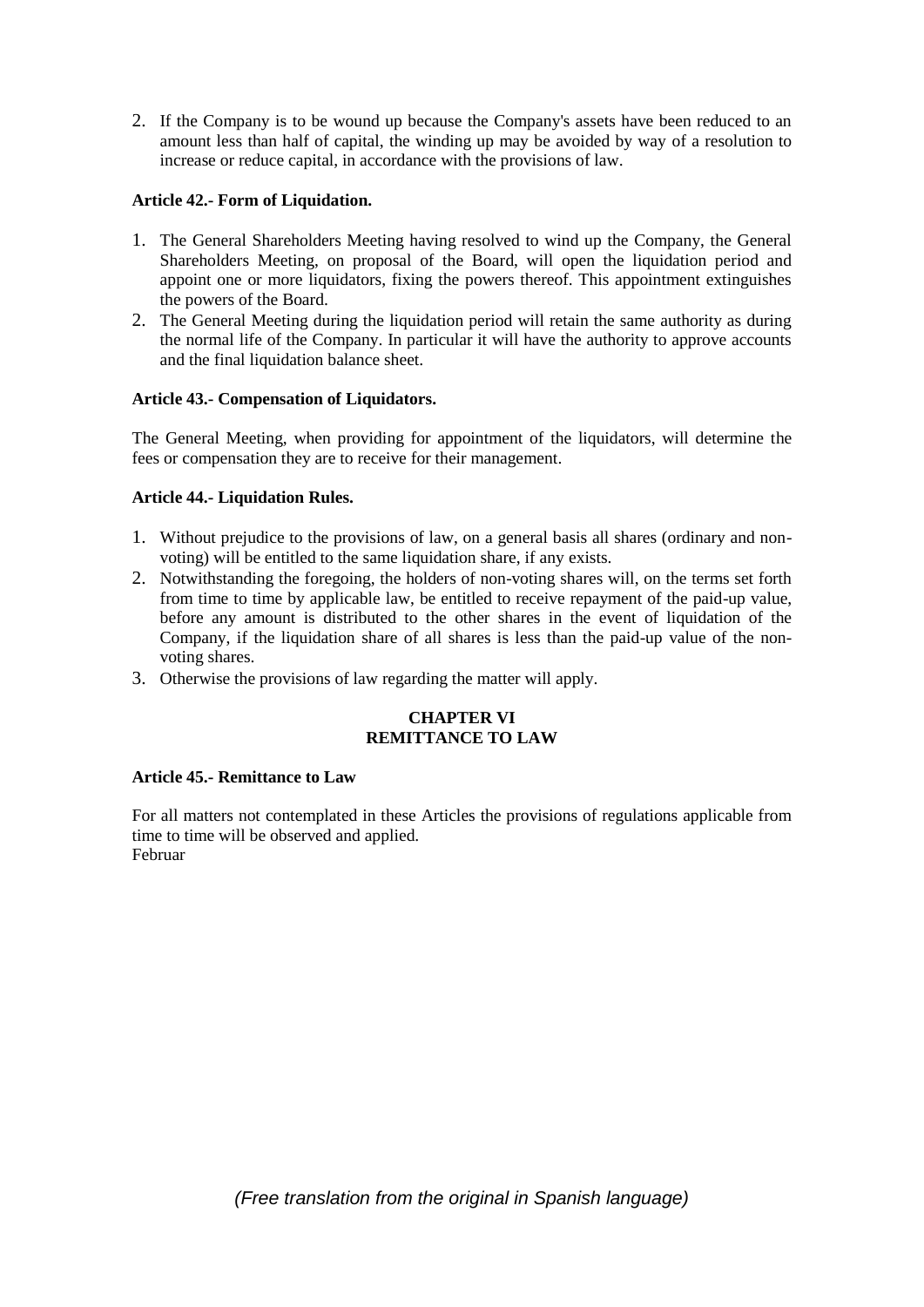**Amendment of the following articles of the General Shareholders Meeting Regulation to adapt them to the new wording of Capital Companies Act given by Act 31/2014 of 3 December 2014, and to make improvements and corrections of a purely technical, formal, systematic or grammatical nature: Article 1 (The General Meeting), Article 2 (Powers of the Board), Article 3 (Kinds of Meetings), Article 4 (Call), Article 5 (Publication of Call ), Article 6 (Shareholders' Right to Information Prior to Meeting), Article 7 ( Right of Attendance), Article 8 (Proxies), Article 9 ( Public Proxy Solicitation), Article 11 (Formal Requirements and Terms for Voting by Mail or Remote Electronic Means of Communication), Article 12 (Place of Meeting), Article 13 (Security and Logistics), Article 14 (Meeting Officers, Chairman and Secretary of the General Meeting), Article 15 (Required Presence of Notary), Article 17 (Quorum), Article 18 (Conduct of General Meeting), Article 19 ( Request for Information during General Meeting), Article 20 (Voting), Article 21 ( Scheme for Adoption of Resolutions), Article 23 ( Minutes of Meeting), Article 24 ( Publicity of Resolutions ), Article 25 (Dissemination of Meeting Regulation), Article 26 (Interpretation and Amendment), Article 27 (Approval and Effectiveness). Approval, if any, as a result of the above changes, a consolidated text of the General Shareholders Meeting Regulation.**

Amendment of the following articles of the General Shareholders Meeting Regulation, to adapt them to the new wording of the Capital Companies Act given by Act 31/2014 of 3 December 2014, and to make improvements and corrections of a purely technical, formal, systematic or grammatical nature, which shall read as follows:

## **Article 1. The General Meeting.**

The General Meeting is the supreme corporate authority. Its resolutions are binding on all shareholders.

## **Article 2. Powers of the Board.**

- 1. The following powers in particular are reserved to the General Meeting:
- a) Approval of the annual accounts, the consolidated annual accounts, corporate management and allocation of profits.
- b) Determination of the number of members of the Board of Directors.
- c) Appointment and removal of Directors, as well as ratification of the Directors appointed by the Board of Directors by way of co-option.
- d) Appointment, re-election and removal of the Statutory Auditors, as well as the liquidators.
- e) Amendment of the Articles of Association.
- f) Increase and reduction of the company's capital.
- g) Disapplication or limitation of pre-emption rights.
- h) Issuance of bonds and, in general, securities of any kind, including preferred shares.
- i) Transformation, merger, splitup or bulk transfer of assets and liabilities and transfer of the registered office abroad.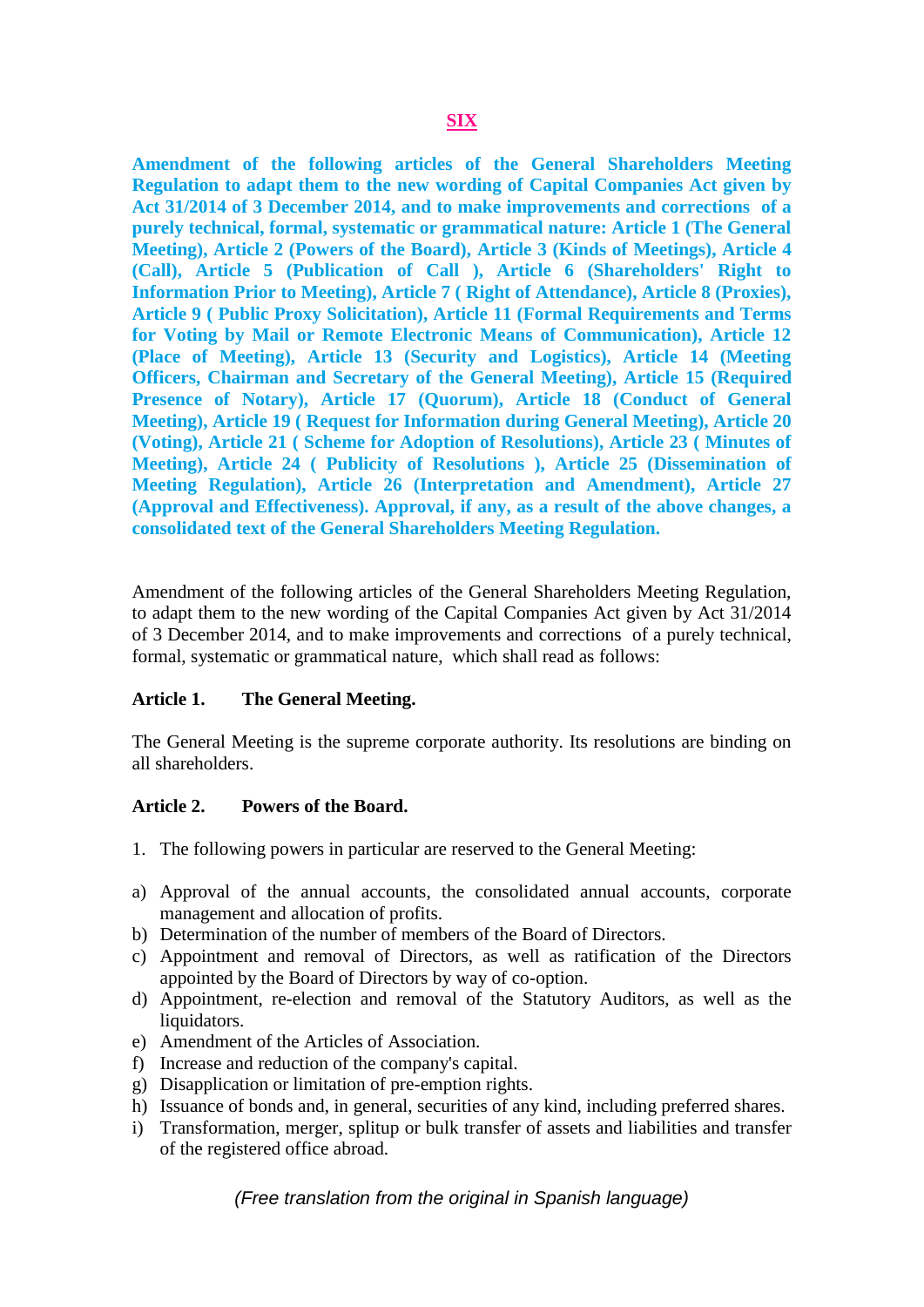- j) Acquisition, disposition or contribution to another company of essential assets, as well as transfer to subsidiaries of essential activities theretofore undertaken by the Company, even if it maintains full ownership thereof.
- k) Authorisation to the Board of Directors to increase capital, in accordance with law, and to issue bonds of any kind, and delegation to the Board of Directors of any other powers in accordance with law and the Articles.
- l) Approval and amendment of the General Meeting Regulation, subject to the provisions of law and the Articles.
- m) Annual approval of the compensation of the Board of Directors, in accordance with article 22 of the Articles of Association.
- n) Approval of the compensation policy for Directors, in accordance with the provisions of applicable legislation and the Articles.
- o) Authorisation of compensation of Directors consisting of delivery of shares or options on shares or compensation indexed to the value of the shares.
- p) Winding-up and liquidation of the Company, as well as transactions the effect of which is equivalent to that of liquidation of the Company.
- q) Approval of the final liquidation balance sheet.
- r) The exercise of any other authority given to it by law or the Articles and being advised of or deciding any other matter the Board of Directors resolves to report to or have decided by the Meeting because it is of special relevance to the interests of the company.
- 2. The Meeting may not give instructions to the Board of Directors or submit adoption by it of resolutions regarding management matters to authorisation of the Meeting.
- 3. The Board of Directors may interpret, correct, implement and develop the resolutions adopted by the General Meeting and appoint the persons that are to execute the corresponding public or private documents

# **Article 3. Kinds of Meetings**

- 1. General Shareholders' Meetings may be either Ordinary or Extraordinary.
- 2. The Ordinary General Meeting, which will necessarily meet within the first six months of each financial year, will be the one the purpose of which is, if applicable, to approve corporate management and the accounts for the preceding financial year and to resolve on allocation of profits, and to decide regarding any other matter appearing on the agenda.
- 3. The other Meetings held by the Company will be considered to be Extraordinary General Meetings.

# **Article 4. Call.**

1. The General Meetings will be called by the Board of Directors, which will establish the agenda therefor.

The Board of Directors must call the Ordinary Meeting on the terms contemplated by law, and the Extraordinary Meeting whenever it has been requested through a notary by a number of shareholders holding at least three percent (3%) of capital. Under such circumstances the Board of Directors will call the Meeting to be held within the two (2) months following the date it is requested to do so through a notary, advising of this circumstance in the notice calling it, and will prepare an agenda that necessarily will include the matters included in the request.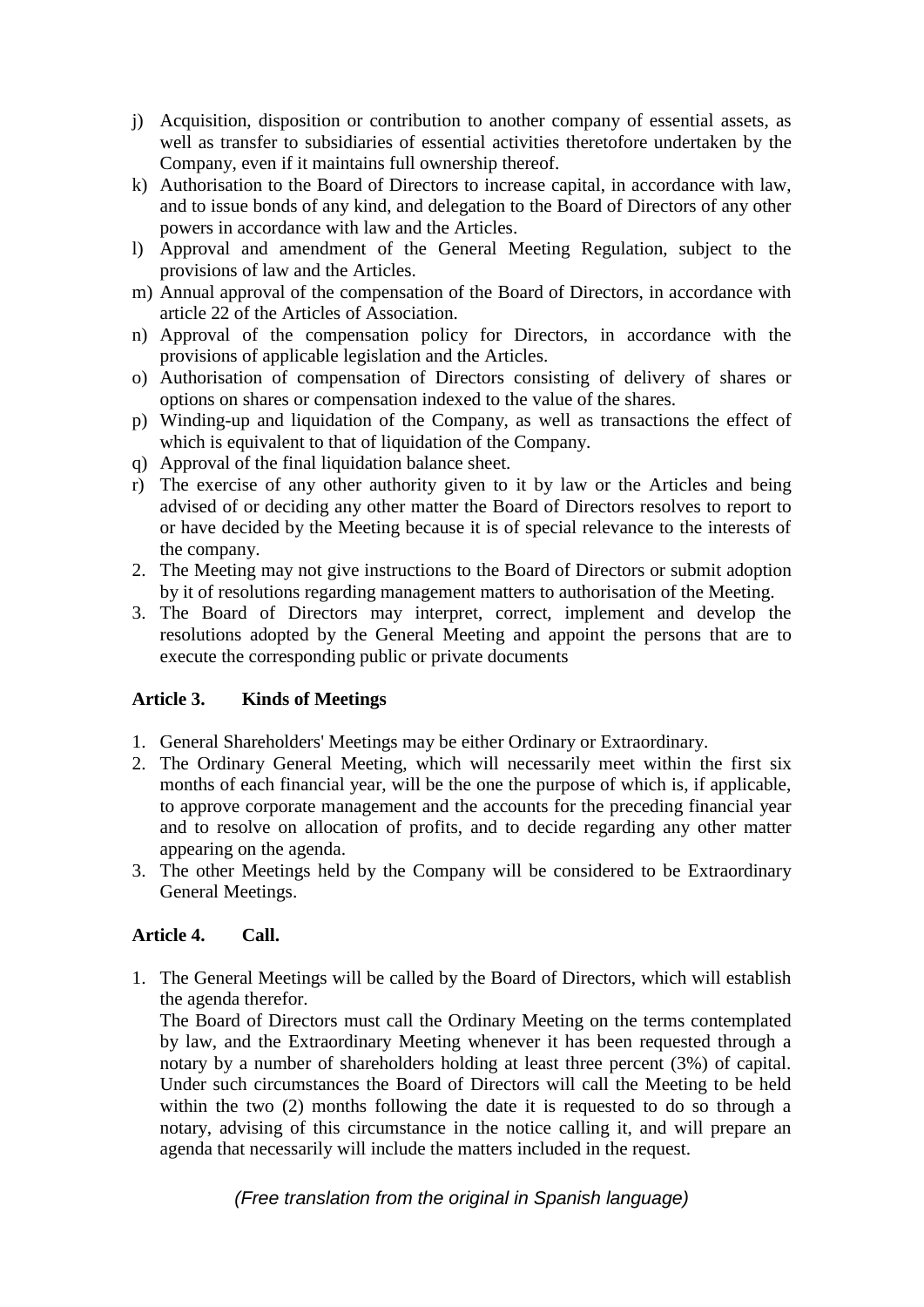2. If the Ordinary or Extraordinary General Meeting is not called within the prescribed term, as contemplated in the preceding point, it may be called by the commercial judge having jurisdiction over the registered office, on the terms contemplated by law.

# **Article 5. Publication of Call.**

1. The General Meetings, both Ordinary and Extraordinary, must be called by the Board of Directors by notice published in at least the following media: a) the Official Commercial Registry Gazette or one of the newspapers of broad circulation in Spain, b) the website of the National Securities Market Commission and c) the Company's website.

There must be a term of at least one month between the call and the date contemplated for holding the meeting. The date, if any, when the Meeting will be held on second call will be stated in the call. In this case, between the first and second meeting there must be a term of at least twenty-four (24) hours.

- 2. Shareholders representing at least three percent (3%) of capital may request the publication of a supplement to the call of the ordinary General Meeting, including one or more points on the agenda, provided that the new points are accompanied by an explanation or, if applicable, an explained proposed resolution. That right may in no case be exercised in respect of the call of Extraordinary General Meetings. Exercise of this right must be by certifiable notice, which must be received at the registered office within the five (5) days following publication of the call. The supplement to the call must be published at least fifteen (15) days before the scheduled Meeting date.
- 3. Shareholders representing at least three percent (3%) of capital may, within the same term as indicated in section 2 above, present supported proposed resolutions regarding matters already included or that should be included on the agenda for the Meeting called. The Company will see to dissemination of these proposed resolutions and such documentation as may be attached thereto to the other shareholders, in accordance with the provisions of article 6.6 of this Regulation.
- 4. The notice of call will state the name of the Company, the place, date and time of the meeting on first and, if applicable, on second call, the agenda for the meeting (which will include the matters to be considered), the position of the person or persons issuing the call, the date a shareholder must have shares registered in its name in order to be able to participate and vote in the General Meeting, and the other requirements imposed by law, the Articles and this Regulation.
- 5. The notice of call of the General Meeting will state the right of the shareholders to obtain, from the date of its publication, immediately and without charge, the documentation required by law and the Articles of Association, and the address of the Company's website on which the information will be available.

It also will include the necessary details on the Shareholder Services Office, indicating the telephone numbers, email address, offices and hours they are open.

In addition, the notice will contain clear and accurate information on the steps shareholders must take to participate and cast votes in the General Meeting, in particular including the matters contemplated in the applicable regulations regarding procedures for remote or proxy voting.

# **Article 6. Shareholders' Right to Information Prior to Meeting.**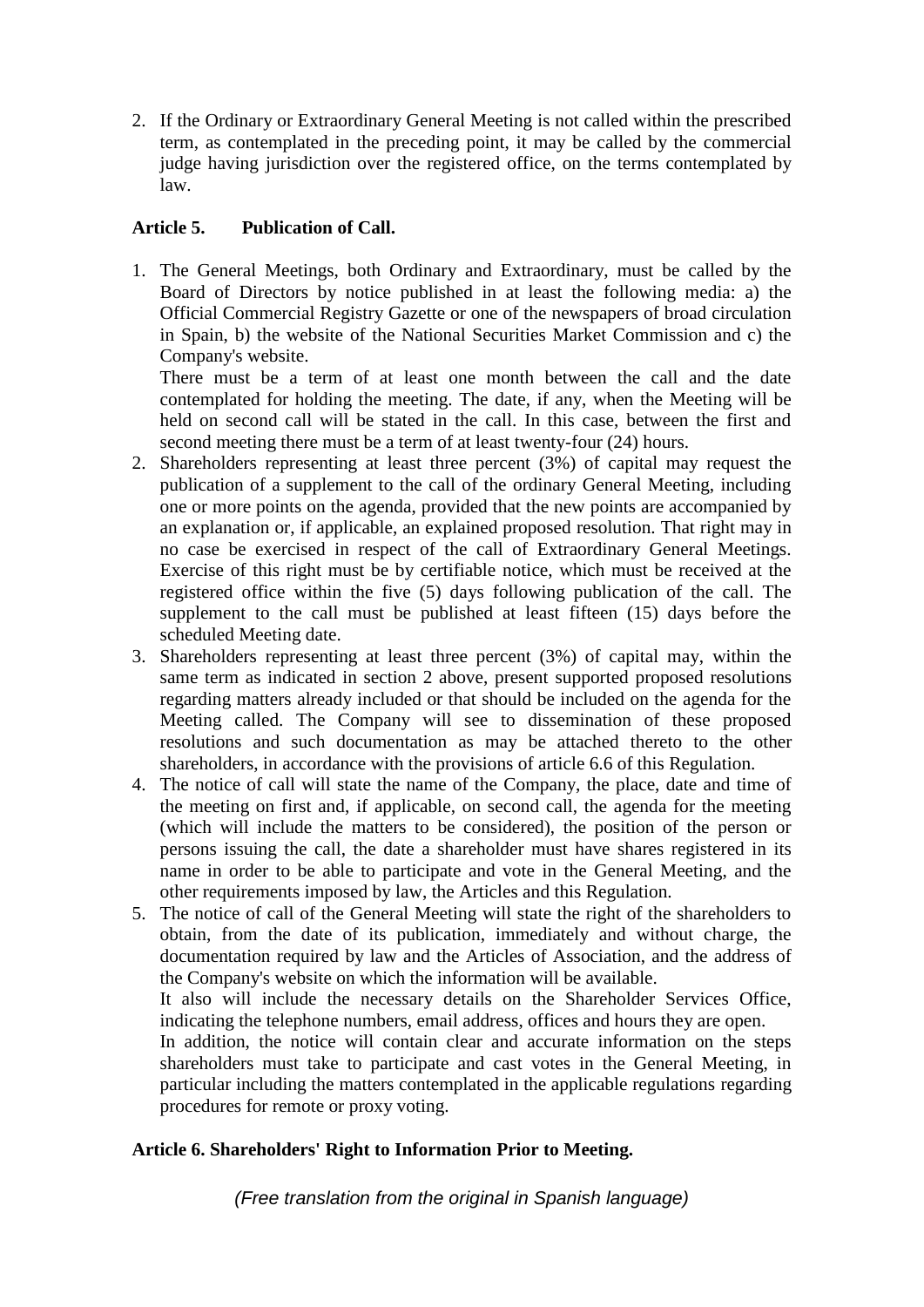1. The shareholders, in writing, until the fifth (5th) day prior to the day set for the Meeting, may request information or clarifications, or pose questions regarding the matters included on the agenda and the public information provided by the Company to the National Securities Market Commission since the holding of the most recent General Meeting, and regarding the auditor's report.

Valid requests for information or clarification or questions made in writing, and the Directors' answers provided in writing, will be included on the Company's website.

- 2. The information requested pursuant to the provisions of this article will be provided to the one requesting it by the Board of Directors or, by its delegation, by any of its members authorised to do so, by the Chief Executive Officer, by Its Secretary or by any employee or expert in the subject matter. The information will be provided in writing, within the term up to the day the General Meeting is held, through the Shareholder Services Office.
- 3. Nonetheless, the information requested may be denied in the cases contemplated in article 19.3 of this Regulation.
- 4. The person making the request must prove his identity in the case of a written request by means of a photocopy of his National Identity Document or Passport and, in the case of legal persons, a document that sufficiently proves his representative capacity.

In addition the person making the request must prove his status as a shareholder or provide sufficient details (number of shares, custodian, etc.) to allow verification by the Company.

- 5. If the right to information is exercised by way of electronic correspondence or other online means of communication, a procedure similar to the one contemplated in article 11.2 of this Regulation will be used and the identity of the shareholder will be shown subject to the same requirements as established in the aforesaid article 11.2.
- 6. From the date of publication of the notice of call until the General Meeting is held, the following will be included on the Company's website, without interruption, in addition to any other required documentation:
	- a) The notice of call.
	- b) The total number of shares and voting rights on the date of the call, broken down by classes of shares, if any.
	- c) The documents that must be presented to the General Meeting, in particular the reports of administrators, statutory auditors and independent experts.
	- d) The complete texts of the proposed resolutions regarding each and every one of the points on the agenda or, as regards those points that are of a merely informative nature, a report of the competent bodies, commenting on each of those points. To the extent they been received, proposed resolutions presented by shareholders also will be included.
	- e) In the event of appointment, ratification or re-election of members of the Board of Directors, the identity, résumé and category to which each of them belongs, as well as the required proposals and reports of the Appointment and Remuneration Committee. In the case of a legal person, the information must include information on the individual that is to be appointed for permanent exercise of the functions inherent in the position.
	- f) The forms that must be used for proxy and remote voting.

The documentation contemplated in a), c), d) and e) above also will be communicated to the National Securities Market Commission.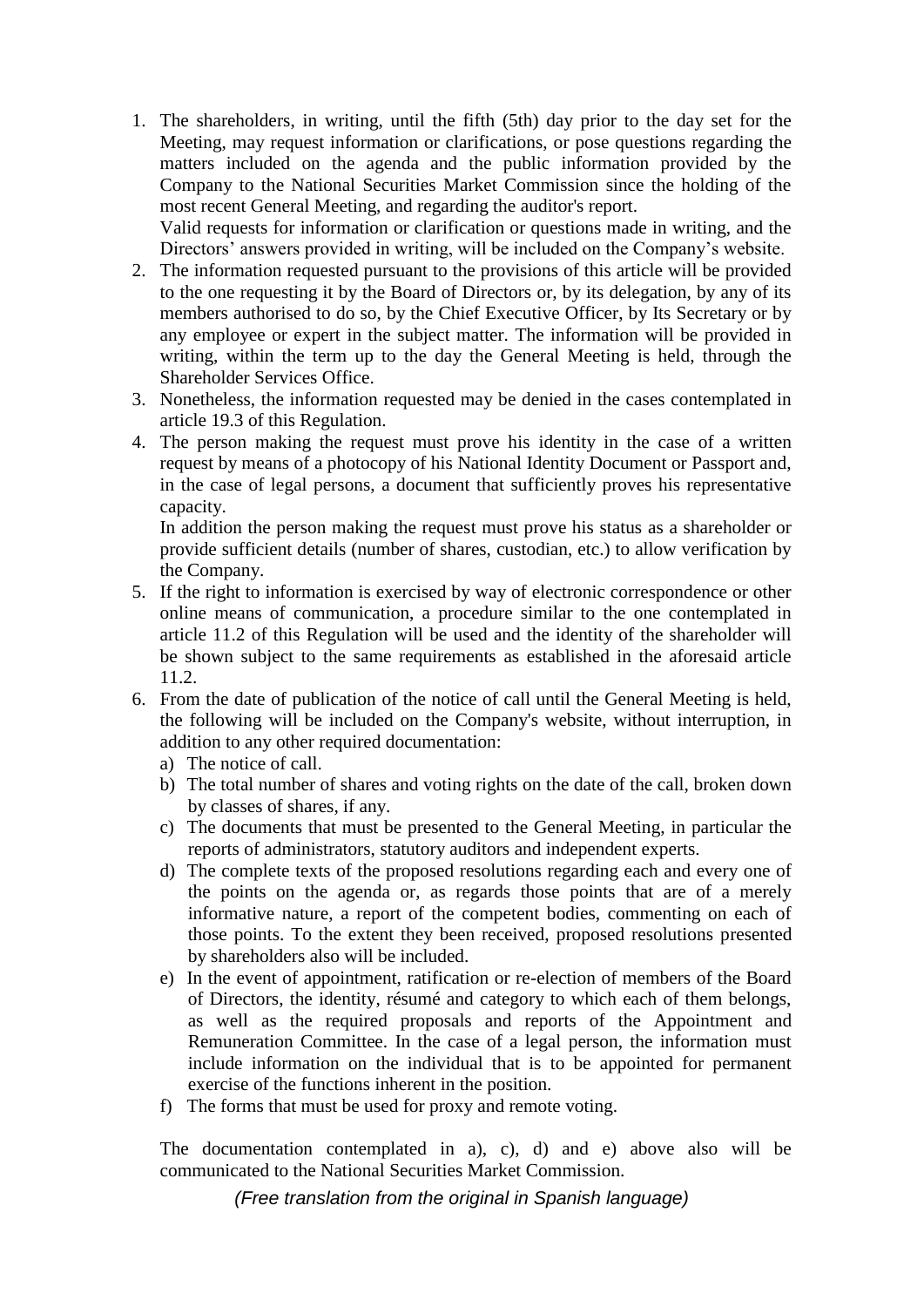The publication of the proposed resolutions will not exclude their modification prior to the General Meeting, if legally possible.

7. Upon call of the General Meeting, to the extent provided by applicable legislation, and on the terms upon which the legislation is technically and legally developed, on the Company's website there will be an Electronic Shareholder Forum, which may be accessed with the due guarantees by both individual shareholders and such voluntary associations as may be established, in order to facilitate their communication prior to the holding of General Meetings. Any supplementary proposals to the agenda announced in the notice of the general meeting may be posted on the Forum, together with requests for support for such proposals, initiatives to reach the percentage required to exercise statutory non-controlling shareholder rights and any offers or requests to act as a voluntary proxy. The Board of Directors of the Company will set the rules that from time to time will govern the functioning of the Forum established for the General Meeting, which will be publicised on the website.

# **Article 7. Right of Attendance.**

- 1. Those holding at least sixty (60) shares may attend General Shareholders Meetings, provided that, five (5) days prior to the day the meeting is to be held, they are registered in the corresponding books and remain so until the meeting is held. The holders of a smaller number of shares may group together to reach sixty (60) shares, appointing their representative.
- 2. To exercise the right of attendance, a shareholder must be previously authorised by way of the corresponding attendance card issued by any of the affiliated participants in Iberclear, or in any other manner permitted by applicable legislation.
- 3. The Board of Directors will attend the Meeting, and the Officers, Managers and Technicians of the Company and the companies in which it holds interests may attend, as may any other person whose attendance is authorised by the Chairman of the Meeting, without prejudice to the right of the Meeting to revoke that authorisation.

Nonetheless the attendance of the Board of Directors will not be required for the establishment of a quorum for the Meeting.

4. For purposes of showing the identity of the shareholders, or those validly representing them, at the entry to the premises where the General Meeting is held the National Identity Document or any other generally-accepted official document may be requested, together with presentation of the attendance card.

Legal persons will act through those legally representing them, , which representation must be evidenced.

# **Article 8. Proxies**

1. A shareholder may grant a proxy to another person. The proxy will be specific to the Meeting in question. A proxy will be evidenced in any of the following documents, in all cases with a handwritten signature: (i) the attendance card issued by the custodians participating in Iberclear, (ii) a letter or (iii) the standard form made available by the Company for these purposes to the shareholders.

The document evidencing the proxy must contain or attach the agenda.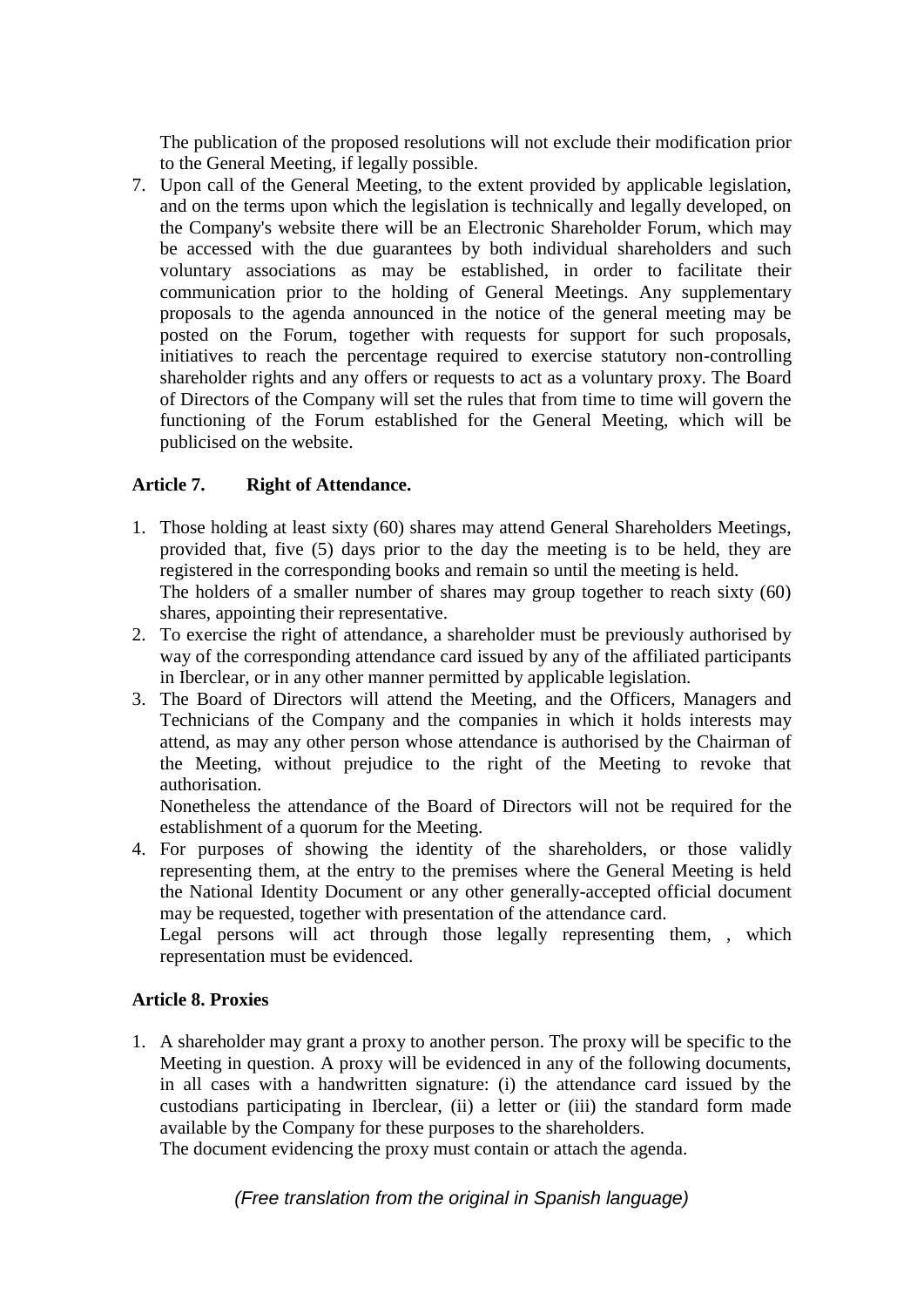- 2. When the representative is the spouse, ascendant or descendent of the represented shareholder, or when the representative has a general power of attorney granted in a public document with authority to manage all property the represented shareholder has in the country, it will not be necessary for the proxy to be granted specifically for a given Meeting, or for the proxy to be evidenced by a handwritten signature on one of the documents contemplated in the first section of this article. However, the representative must attach the attendance card issued by the custodian participants in Iberclear in favour of the represented shareholder.
- 3. If a proxy is extended in favour of the Board of Directors, or if the proxy does not state the name of the person to which the proxy is granted, it will be understood to have been granted to the Chairman of the Board of Directors, or, if applicable, to the person chairing the General Meeting.
- 4. If the represented shareholder has not given voting instructions, it will be understood that the representative may vote in the sense it deems to be most appropriate to the interests of the shareholder.
- 5. If the appointed representative is in a conflict of interests in voting on any of the proposals that, whether or not on the Agenda, are submitted for approval of the General Meeting, and the represented shareholder has not given precise voting instructions, the representative must refrain from voting on the matters that, having a conflict of interest, it is to vote on on behalf of the shareholder.

Without prejudice to the foregoing, if the designated representative is the Chairman of the Board or any member of the Board of Directors, is in a conflict of interests and has not received precise voting instructions, it will be replaced as representative by the Secretary of the Board of Directors.

If the Secretary also is in a conflict of interests, it must refrain from voting on the matters that, having a conflict of interest, it is to vote on on behalf of the shareholder.

- 6. A proxy granted to one who by law cannot act as such will not be valid or effective.
- 7. A proxy also may be granted by remote electronic means of communication. For this purpose the procedure contemplated in article 11.2 of this Regulation will be used, to the extent not incompatible with the nature of a proxy. The identity of the shareholder will be shown subject to the same requirements as established in the aforesaid article 11.2, with the term established in article 11.3 of this Regulation also being applicable to valid receipt of the proxy. For identification of the representative appointed by the shareholder, the identifying information required for such purposes must be entered in the electronic form.
- 8. Proxies are always revocable, and considered to be revoked by casting a remote vote or personal attendance at the Meeting by the represented shareholder.
- 9. The representative may represent more than one shareholder, with no limit regarding the number of shareholders represented. When a representative represents multiple shareholders, it may cast conflicting votes based on the instructions given by each shareholder.
- 10. In any event, the number of represented shares will be used in the calculation of a quorum for the Meeting.
- 11. The Board of Directors is authorised to develop the foregoing provisions, establishing the rules, resources and procedures appropriate to the state of the art to implement voting and grant of proxies using electronic means, if applicable in compliance with the rules issued in this regard and the Articles of Association.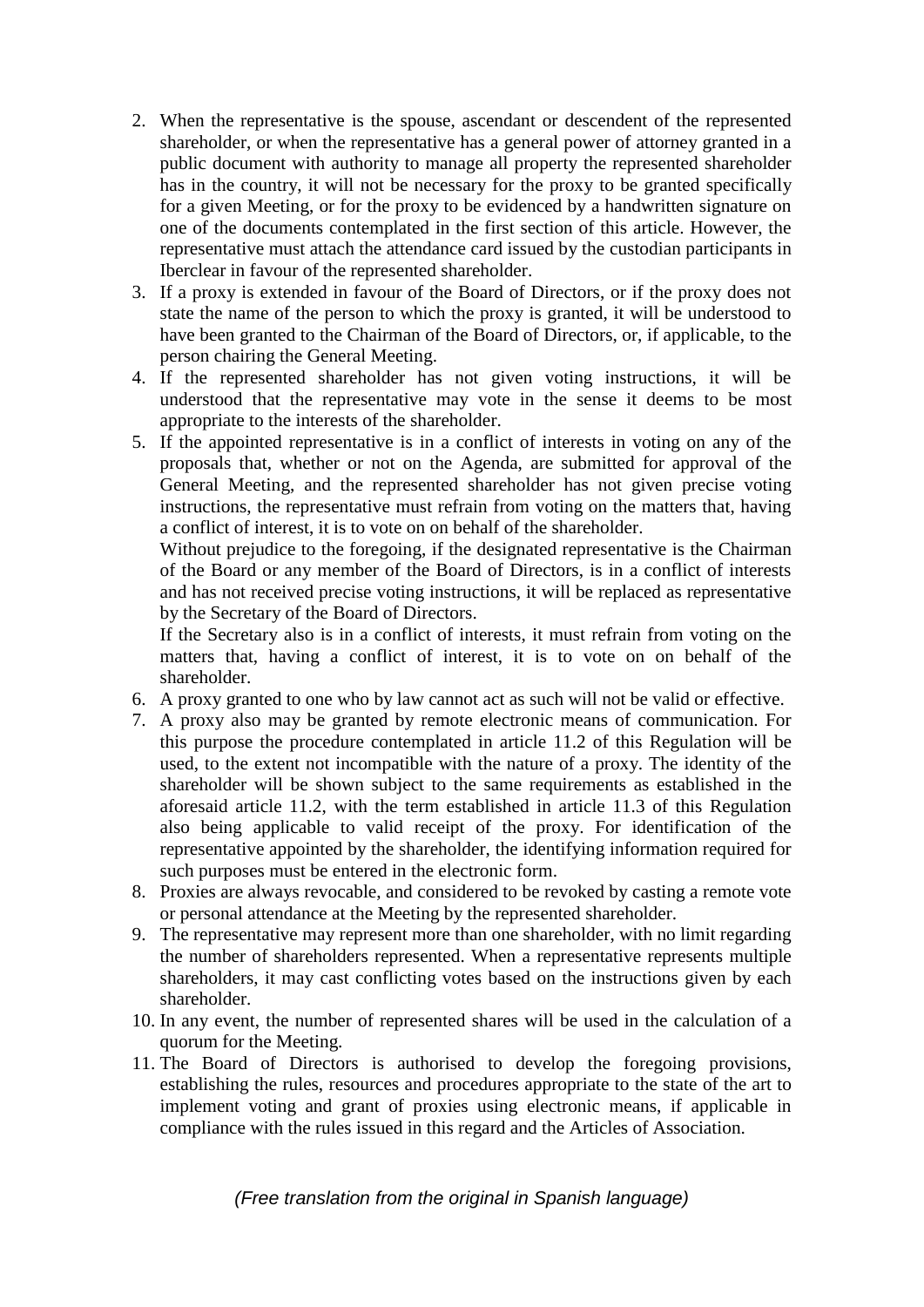In particular, the Board of Directors may (i) regulate the use of guarantees of electronic signatures for the grant of proxies by electronic correspondence and (ii) reduce the advance term established above for receipt by the Company of proxies granted by mail or email.

- 12. The Chairman and the Secretary of the General Meeting will have the broadest authority to accept the validity of the document or form of evidencing representation.
- 13. Also, entities having status as shareholders, by virtue of the share registry records, that act on behalf of multiple persons may, in any event, divide votes and exercise them in different senses, in compliance with differing voting instructions, if they have received them.

The intermediary entities referred to in the preceding paragraph may grant proxies to each of the indirect holders or the third parties designated by them, with no limitation on the number of proxies granted.

## **Article 9. Public Proxy Solicitation**

- 1. A public proxy solicitation in all cases must be made in accordance with the rules in effect from time to time.
- 2. In addition to complying with the duties provided for that purpose by law, if a proxy is granted in response to a public solicitation and the represented shareholder has not given voting instructions, it will be understood that the proxy (i) refers to all points on the Agenda for the General Meeting, (ii) requires a favourable vote on all resolutions proposed by the Board of Directors and (iii) also extends to such matters as may arise apart from the agenda, in respect of which the representative will vote in the sense it deems to be most appropriate to the interests of the shareholder. If the Director is in a conflict of interests in voting on any of the proposals, whether or not on the Agenda, the provisions of article 8.5 of this Regulation will apply.

In any event, a Director will be deemed to have a conflict of interests in respect of the following decisions:

- His appointment, re-election or ratification as a Director.
- His removal, withdrawal or dismissal as a Director.
- Exercise of the corporate action for liability against the Director.
- Approval or ratification, when applicable, of transactions of the Company with the Director in question, companies controlled thereby or persons representing or acting on behalf thereof.

## **Article 11. Formal Requirements and Terms for Voting by Mail or Remote Electronic Means of Communication.**

- 1. Voting by mail:
	- a) To cast votes by mail shareholders must complete and sign a standard form to be provided by the Company for these purposes, which will include the information necessary to evidence status as a shareholder, the signature of the shareholder being required to be attested by a notary or acknowledged by a custodian participating in Iberclear or shown by other means considered to be sufficient by the Board of Directors. In the case of legal persons, the form must be accompanied by the corresponding document sufficiently showing the representative capacity in which the signatory acts.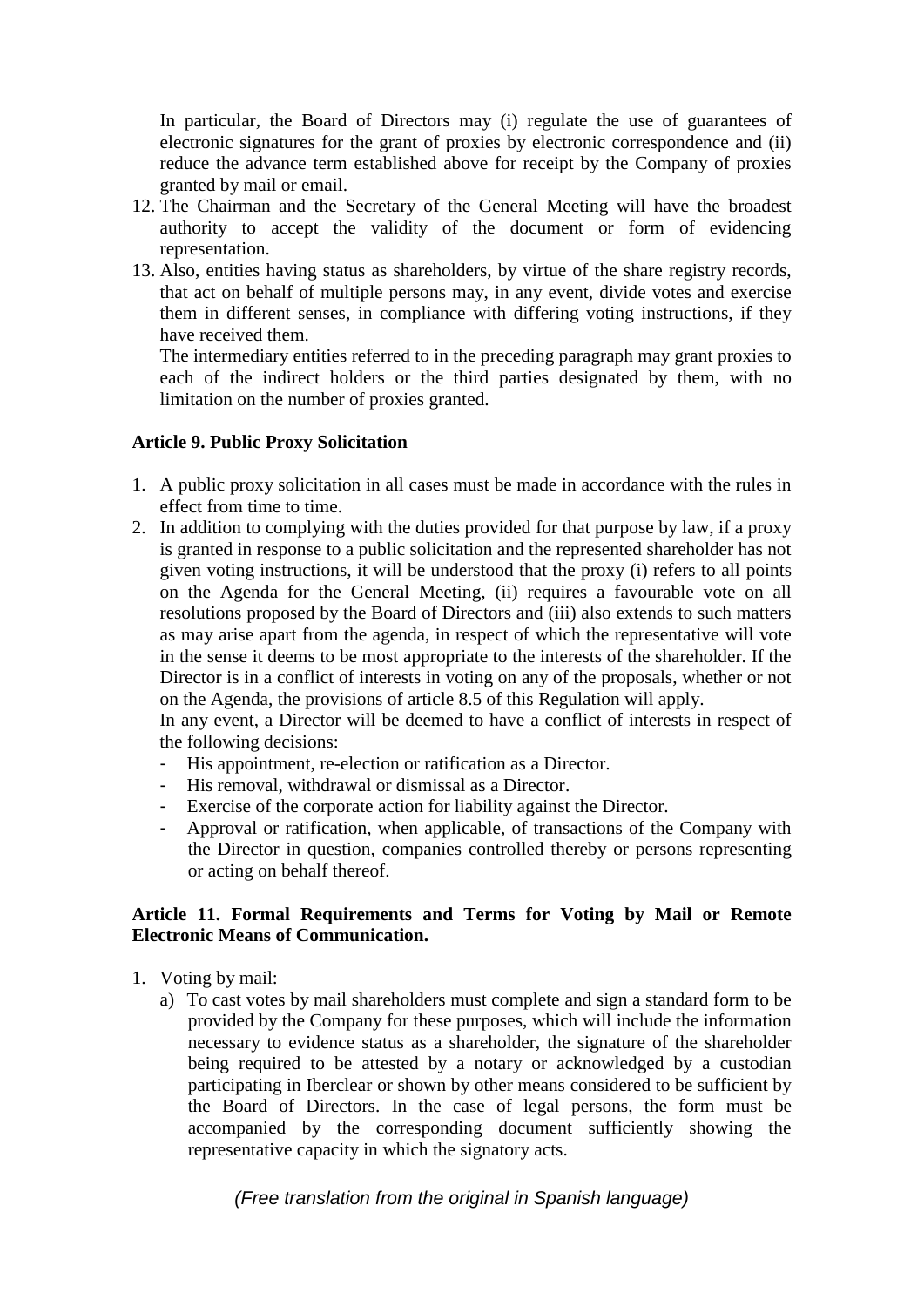- b) The form will be available on the Company's website from the date of publication of the notice of call of the General Meeting. Also, shareholders so wishing may, from the date of publication of the notice of call of the General Meeting, through the Shareholder Services Office, request that the aforesaid form be sent by mail.
- c) The shareholder must send the duly completed form to the Company, for processing and computation.
- 2. Voting by way of remote electronic means of communication:
	- a) To cast a vote by remote electronic means of communication, shareholders must complete a standard form to be provided by the Company for these purposes, which will include the information necessary to evidence status as a shareholder.
	- b) The form will be available on the Company's website from the date of publication of the notice of call of the General Meeting.
	- c) The shareholder must send the duly completed form to the Company, for processing and computation, by way of an electronic document that must include a recognised electronic signature, used by the shareholder, or another kind of electronic signature that the Board of Directors, based on the state of the art and the legal rules applicable from time to time, has declared to be sufficient by prior resolution adopted for that purpose, because it has adequate guarantees of authenticity and identification of the shareholder exercising its voting right.
- 3. A vote cast by any of the means contemplated in preceding sections 11.1 and 11.2 must be in the possession of the Company, at its headquarters, at least twenty-four (24) hours in advance of the time contemplated for holding the General Meeting on first call. Otherwise, the vote will be deemed not to have been cast. The Board of Directors in the call of each General Meeting may specify a shorter advance term.
- 4. It is the shareholder that must, if applicable, show that the vote was received by the Company within the indicated term and it complied with all requirements established for that purpose.
- 5. The casting by a shareholder of a remote vote will result in prior proxies issued by the shareholder being deemed to be revoked, and those granted subsequently being taken as not having been granted. A vote cast remotely will be of no effect if the shares the ownership of which gave the transferor voting rights are transferred, when that resulted in the appropriate registration in the accounting book entry record, at least five (5) days in advance of the holding of the Meeting, if the new holder of the shares exercises its voting right.
- 6. The Board of Directors is authorised to develop the foregoing provisions, establishing the rules, resources and procedures appropriate to the state of the art to implement voting and grant of proxies using electronic means, if applicable in compliance with the rules issued in this regard and the Articles of Association. In particular, the Board of Directors may (i) regulate the use of alternative guarantees of electronic signatures for the casting of electronic votes and (ii) reduce the advance term established above for receipt by the Company of votes cast by mail

or email.

- 7. In any event, the Board of Directors will adopt the measures necessary to avoid possible duplication and ensure that one voting or granting a proxy by mail or electronically is duly authorised to do so in accordance with the provisions of the Articles of Association and this Regulation.
- 8. The procedural rules adopted by the Board of Directors by virtue of the provisions of this section will be published on the Company's website.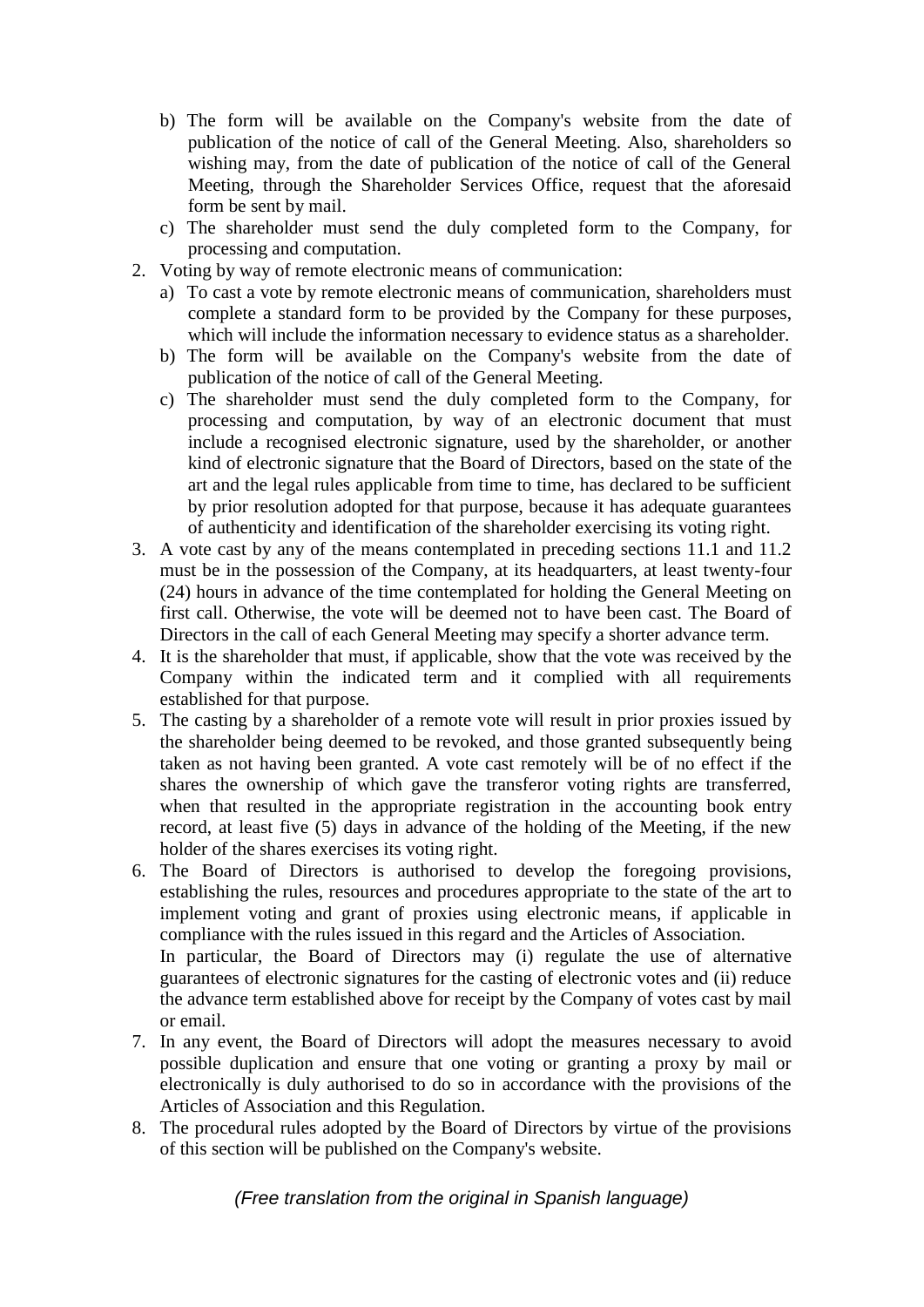# **Article 12. Place of Meeting.**

- 1. General Meetings will be held in the location where the Company has its registered office, or the place resolved by the Board of Directors as provided in the Articles of Association, in the place and on the date indicated in the call. Sessions of the General Meeting may be postponed for one or more consecutive days on proposal of the General Meeting Officers, or on request of a number of shareholders representing at least one fourth of capital, present at the Meeting.
- 2. By way of exception, if anything occurs that substantially changes the proper order of the General Meeting, or there are other extraordinary circumstances preventing normal conduct thereof, the Chairman of the Board may order suspension thereof for such time as may be necessary to re-establish conditions permitting its continuation. If such circumstances persist the Meeting Officers will propose postponement of the General Meeting to the following day, as contemplated in the preceding paragraph.

# **Article 13. Security and Logistics.**

- 1. To ensure security and order in the conduct of the General Meeting, surveillance and protection measures will be established, including systems for control of access and the measures required to guarantee security, good order and conduct of the meeting.
- 2. There may be provisions for direct retransmission of the Meeting, audio-visual recording thereof, presence of the media and, in general, such measures as may contribute to publicity of the General Meeting.

## **Article 14. Meeting Officers, Chairman and Secretary of the General Meeting.**

- 1. The General Meeting Officers will be the Chairman and the Secretary of the General Meeting, as well as any members of the Board of Directors who may be in attendance.
- 2. The General Meeting will be chaired by the person, if any, determined by the Board of Directors. In the absence of a specific decision by the Board, the Meeting will be chaired by the Chairman of the Board of Directors. In his absence, if any, it will be chaired by the Deputy Chairman, and in the absence of both, by the attending Director with greatest seniority in the position and, in the absence of all of them, by the shareholder in each case chosen by the shareholders attending the meeting.
- 3. The Secretary of the Board of Directors of the Company or, in his absence, if any, the Deputy Secretary of the Board of Directors and, in his absence, the person chosen by the shareholders attending the Meeting will act as Secretary of the General Meeting.
- 4. It is the duty of the Chairman to open the meeting when a quorum is present; direct the discussion and establish the order of speakers; terminate discussions when a matter is deemed to have been sufficiently discussed; set time limits for speeches and, optionally, bring the debate to an end in respect of the resolution in question; set the order of voting; decide any questions that may be raised about the agenda; and, in general, exercise the powers vested in the office of Chairman to ensure that the meeting is conducted in an orderly manner, where necessary interpreting the provisions of this Regulation, with the assistance of the Secretary.

# **Article 15. Required Presence of Notary**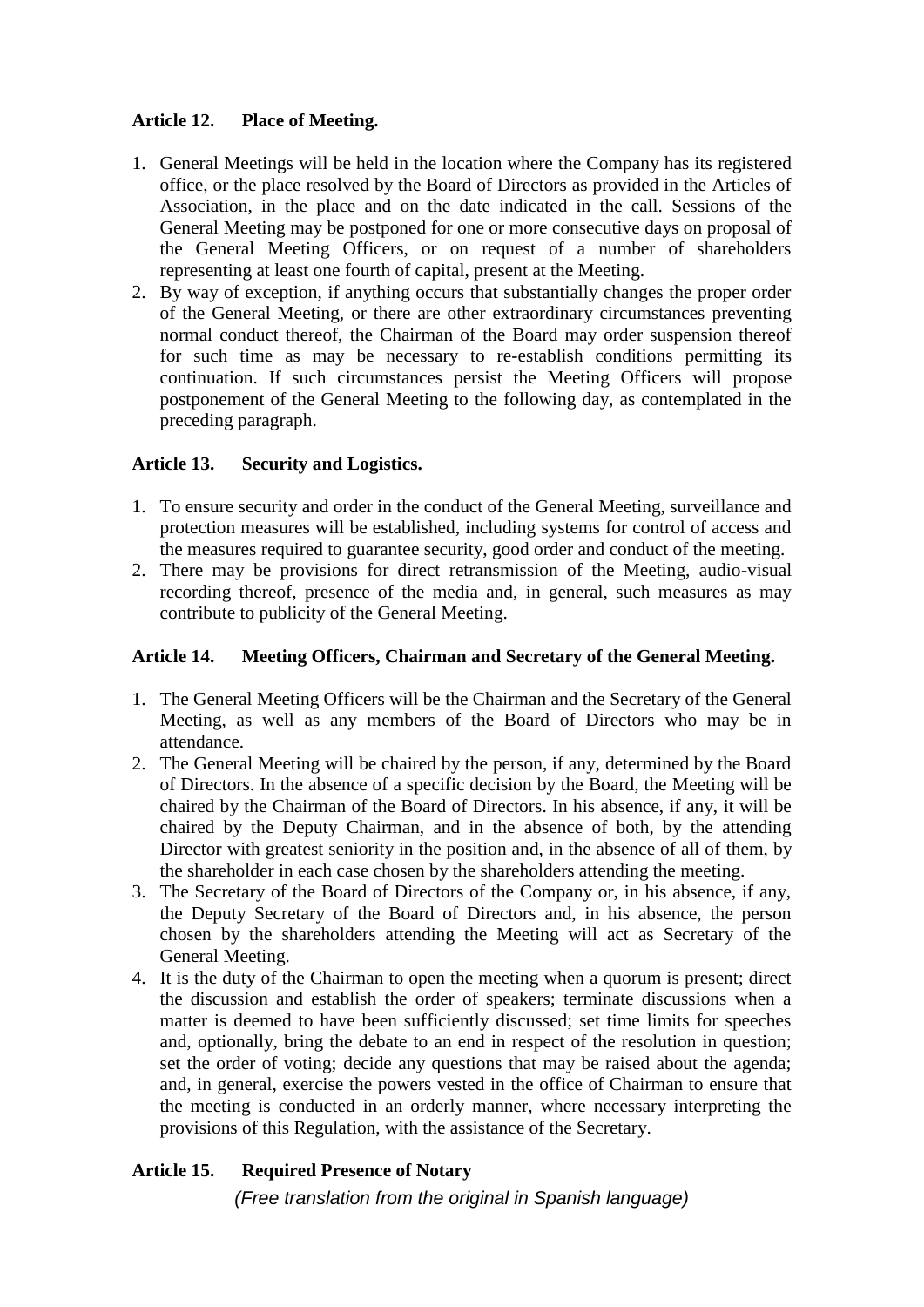- 1. The Board of Directors may require the presence of a notary to prepare the Minutes of the Meeting, and will be required to do so if, five (5) days in advance of the date set for holding the General Meeting shareholders representing at least one percent (1%) of capital so request.
- 2. When the Meeting is held without having required the presence of a notary, references made thereto in this Regulation will be understood to be made to the Secretary of the Board.

# **Article 16. List of Attendees**

1. At least a half-hour in advance of the time set in the call of the General Meeting, unless otherwise indicated in that notice, the shareholders and representatives will be given access to the facilities at the indicated place, in order for the Meeting organisation services to verify the attendance cards and proxies and, if applicable, the documents evidencing them.

2. Shareholders or their representatives who arrive late, once the doors have been closed, may enter the hall if the Company so decides, but under no circumstances may they be included in the attendance list nor may they vote.

3. The list of attendees will be prepared before commencing deliberation of matters on the agenda.

4. The Secretary of the General Meeting is responsible for preparing the list of attendees, subject to the judgment of the Chairman regarding recognition and admission of the shareholders to the General Meeting, as well as regarding admission of the votes cast by mail and electronic means and the representation of shareholders.

For preparation of the list, the Secretary of the Board will have the assistance of the organisation services of the Company.

5. The list of attendees will be made available to the shareholders so requesting at the beginning of the General Meeting.

6. The list of those attending will be attached to the minutes of the General Meeting, as an annex signed by the Secretary with the approval of the Chairman.

7. The list of those attending may also be prepared as a file or placed on computer media. In these cases, the media used will be stated in the minutes, and the sealed cover of the file or media will bear the relevant identification note signed by the Secretary with the approval of the Chairman.

# **Article 17. Quorum**

- 1. The quorum, on first call, for both Ordinary and Extraordinary General Meetings will be the presence in person or by proxy of shareholders holding at least twentyfive percent (25%) of the subscribed voting capital. On second call, the Meeting will be validly constituted whatever the percentage of capital in attendance.
- 2. The quorum, on first call, for resolutions of the Ordinary or Extraordinary General Meeting authorising the issue of bonds, increase or reduction of capital, transformation, merger, splitup or bulk assignment of assets and liabilities, transfer of domicile abroad, disapplication or limitation of pre-emption rights for new shares and, in general, any amendment of the Articles of Association, will be the presence in person or by proxy of shareholders owning at least fifty percent (50%) of the subscribed voting capital.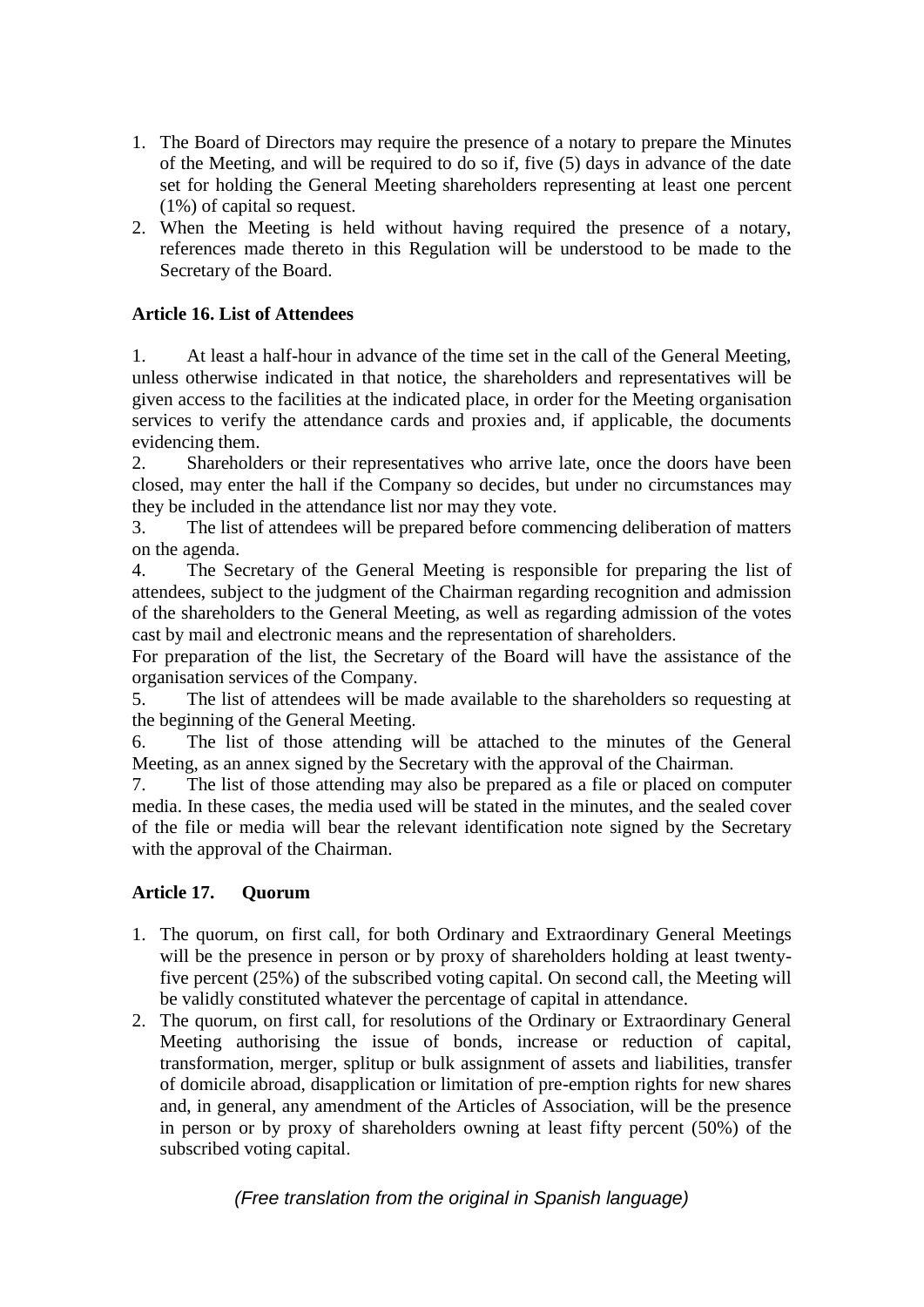On second call, the presence of twenty-five percent (25%) of the said capital will be sufficient.

- 3. If the required capital is not in attendance on first call, the Meeting will be held on second call.
- 4. Shareholders who cast remote votes will be treated for purposes of constitution of a quorum for the General Meeting as being present, this Regulation being applicable as regards the requirements and guarantees imposed for their validity.
- 5. For purposes of determining the quorum for the General Meeting as provided by law, treasury shares of the Company will be included within capital for purposes of calculating the amounts necessary for establishment of a quorum and adoption of resolutions, although the exercise of voting rights and other political rights incorporated in the treasury shares of the Company will be in suspense.
- 6. Before considering the agenda, the Secretary will report the number of shareholders in attendance, both in person and by proxy, the number of shares, the nominal amount of capital and the percentage thereof present in person and by proxy.
- 7. This information having been publicly disclosed, the Chairman will declare the General Shareholders Meeting to have been duly and validly constituted, on first or second call, as applicable.
- 8. Shareholders present may state to the notary, for due reflection in the minutes of the Meeting, any reservation or protest they may have regarding the quorum for the Meeting or the general details of the list of attendees that have been read in public.

# **Article 18. Conduct of General Meeting**

- 1. After such reports and communications to the Meeting as the Chair deems to be appropriate, presentations of shareholders regarding matters on the agenda will begin.
- 2. Shareholders wishing to speak at the Meeting will identify themselves to the notary or, at the direction of the notary, to the personnel assisting the notary, stating their names, the number of shares they hold and those they represent and the points of the agenda in respect of which they will speak. If they intend to request that their presentation be reflected literally in the minutes of the Meeting, they must deliver it in writing, at that time, to the notary, so that the notary will be in a position to check the shareholder's presentation against the written version when the presentation is made.
- 3. Once the Chairman or Secretary has the list of shareholders wishing to participate, and before the voting on the matters on the agenda, the presentations of shareholders will begin, with the shareholders appearing in the order in which they are called.
- 4. Considering the number of such requests and other circumstances, the Chairman will decide how much time to allocate to each speaker, each speaker being given the same amount of time.

The Chairman has the right to allow shareholders to speak beyond their allotted time or cut their presentations short; to take such measures or decisions as may be necessary in order to maintain or re-establish order at the General Meeting when participants flout the rules or abuse their rights; and, for the benefit of the General Meeting as a whole, even to ask unruly members to leave the premises and, if necessary, take the necessary steps to ensure that they do so.

# **Article 19. Request for Information during General Meeting**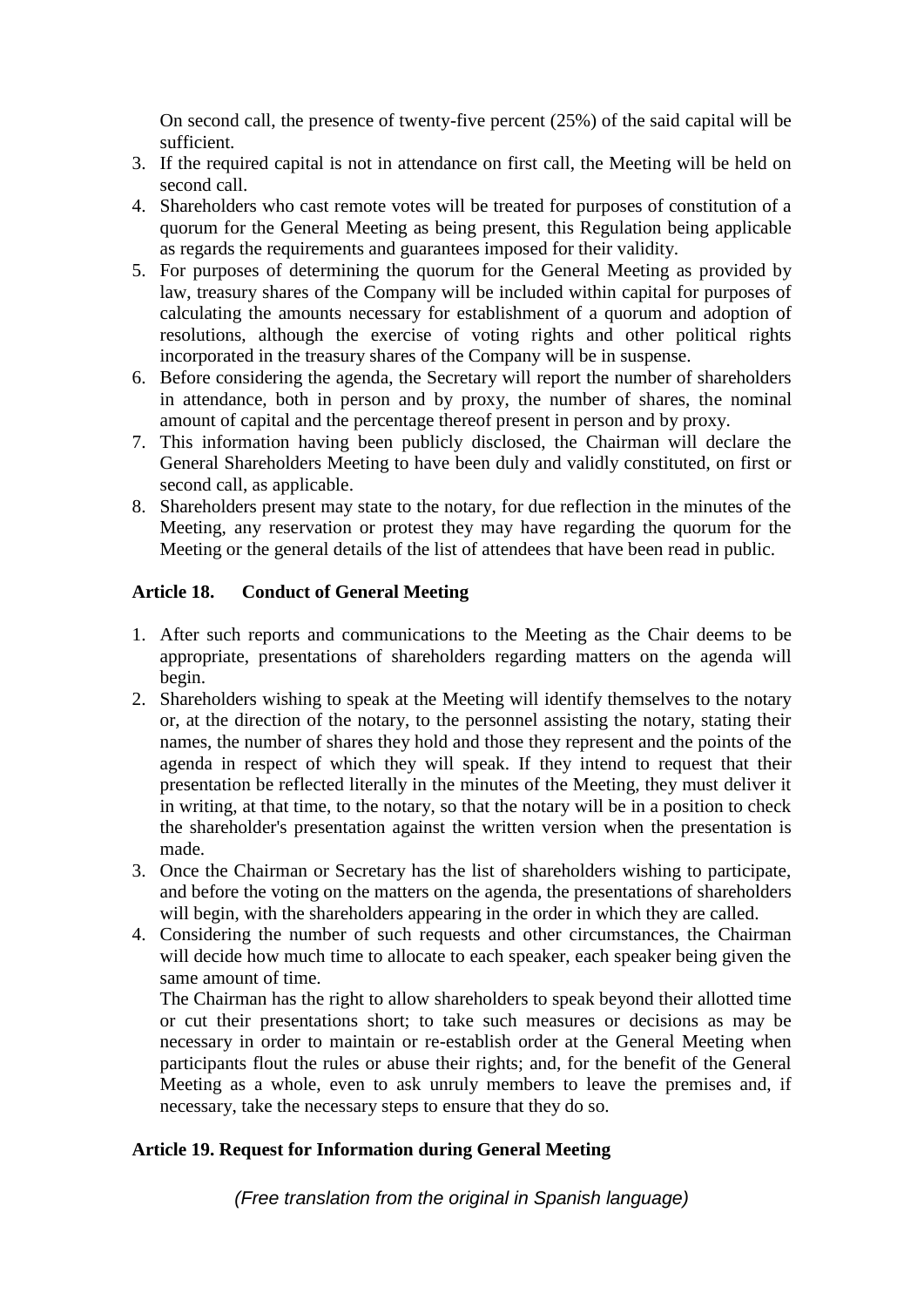- 1. When it is their turn to speak, shareholders may verbally request such information or clarifications as they deem to be appropriate regarding the matters on the agenda as well as on the information available to the public that has been provided by the company to the National Securities Market Commission since the last General Meeting, and on the auditor's report.
- 2. The administrators will be required to provide the requested information, unless it is not available at the Meeting, in which case the administrators will be required to provide the information in writing within the seven (7) days following the end of the Meeting, without prejudice to the provisions of the following section.
- 3. Information need not be delivered when it is not necessary for the protection of the rights of the shareholder, or there are objective reasons to believe that it could be used other than for corporate purposes, or its disclosure would harm the Company or related companies. The request for information may not be refused for this reason if it is supported by shareholders representing at least twenty-five per cent (25%) of capital.

Also, when, prior to the request, the information requested is available in a clear, express and direct manner to all shareholders on the Company's website in question and answer format, the administrators may limit their answer to remitting to the information provided in that format.

- 4. The information or clarification requested of members of the Board will be provided by the Chairman, by the Chief Executive Officer, by the Secretary or, on direction of the Chairman, by a Director, by the Chairman of the Audit Committee or by any employee or expert in the subject matter.
- 5. The Chairman will decide the order of responses to shareholders and whether they will be given after each presentation, or collectively after the last of the presentations. Shareholders have no right of reply, unless the Chairman grants it based on the importance of the matter.

# **Article 20. Voting**

- 1. Once all shareholder questions and comments have concluded and answers have been provided as contemplated in this Regulation, the shareholders will vote on the resolutions proposed on the matters on the agenda, and such others as are not required by law to be included thereon.
- 2. The reading of proposed resolutions by the Secretary of the Meeting may be dispensed with, resumed or provided in extracted form, in the discretion of the Chairman, absent express opposition of shareholders representing at least one percent (1%) of capital.
- 3. Full reading of proposals will however be necessary if the text thereof has not been made available to shareholders at least fifteen days before the date set for holding the Meeting, on the terms set forth in this Regulation.
- 4. If any of the proposals made available or provided to the shareholders was modified by the Board of Directors, the aforesaid modification must be read before voting on the proposal.
- 5. Those matters that are substantially independent of each other must be voted on separately. In any event, the following must be voted on separately:
	- a) the appointment, ratification, re-election or separation of each Director, and
	- b) when amending the Articles of Association, each section or group of articles that are independent of the others.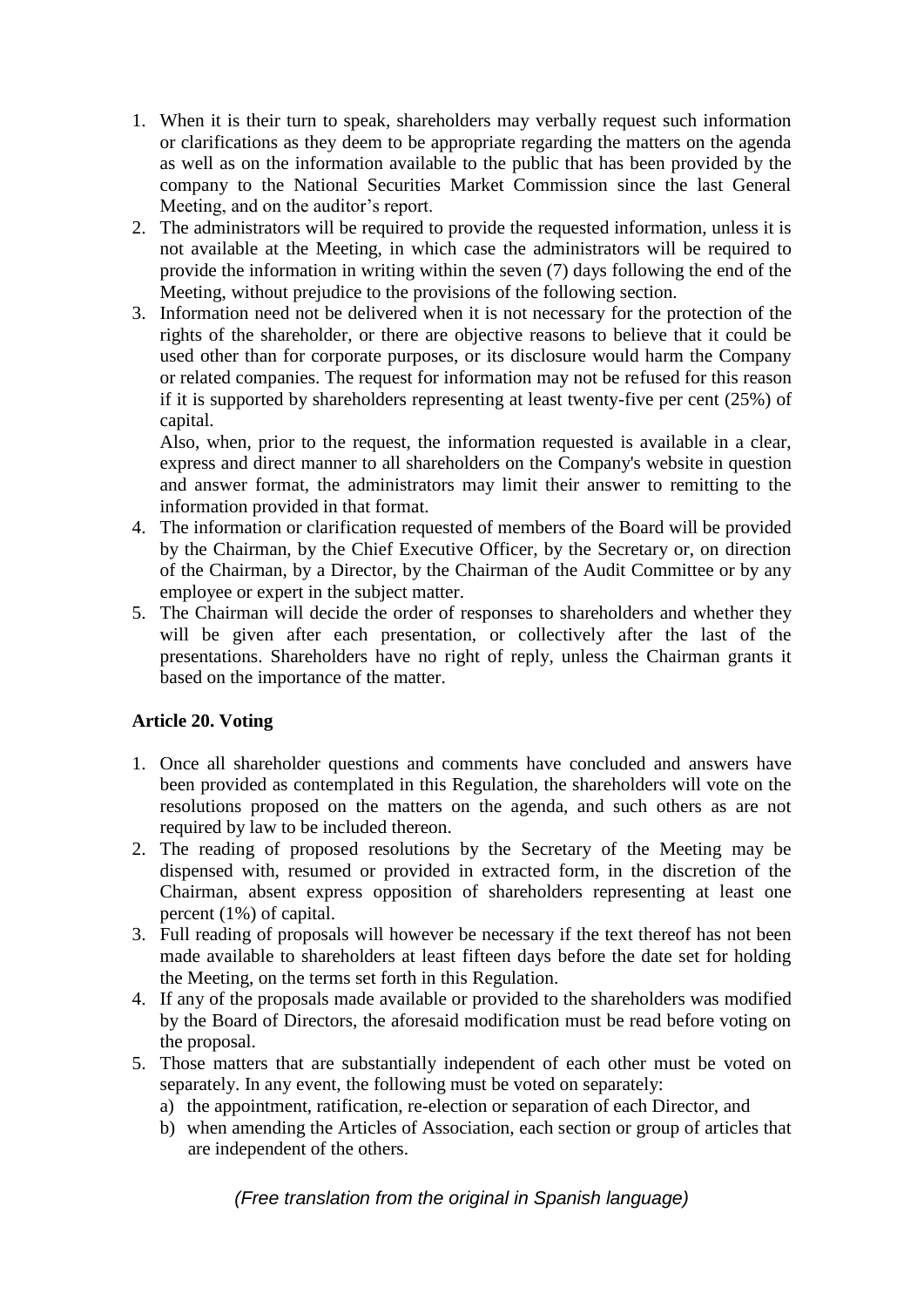- 6. The voting on proposals will be made, as regards votes cast at the Meeting, in accordance with the following procedure:
	- a) When dealing with resolutions proposed by the Board of Directors, regarding matters included on the agenda:
		- (i) the votes corresponding to all shares physically present at the Meeting and represented (absent other instructions from the represented shareholder), plus affirmative votes cast remotely will be treated as votes in favour of the proposal.
		- (ii) the votes corresponding to shares the holders of or representatives for which state that they vote against, by communication or statement of their vote to the notary at the Meeting, for reflection in the minutes, as well as negative votes cast remotely will be treated as votes against the proposal.
	- b) When dealing with resolutions proposed other than by the Board of Directors, on matters included on the agenda:
		- (i) the votes corresponding to all shares physically present at the Meeting and represented (absent other instructions from the represented shareholder), plus negative votes cast remotely will be treated as votes against the proposal.
		- (ii) the votes corresponding to shares the holders of or proxies for which state that they vote in favour, by communication or statement of their vote to the notary at the Meeting, for reflection in the minutes, plus affirmative votes cast remotely will be treated as votes in favour of the proposal.
	- c) In the case of proposed resolutions regarding matters not included on the agenda, the same scheme as established in b) above (excluding the reference to votes cast remotely) will be used.
- 7. Blank votes and abstentions also must be communicated to the notary for reflection in the minutes.
- 8. However, by decision of the Meeting Officers, other voting schemes may be established for the adoption of resolutions that allow evidencing the sense of votes and reflection of the results of voting in the minutes.
- 9. In any event, the proposed resolutions prepared by the Board of Directors will be voted on first. Once a proposed resolution is approved, the others in respect of to the same matter will fail, without, therefore, proceeding to vote on them.
- 10. Division of votes will be permitted so that entities having status as shareholders, by virtue of the share registry records, that act on behalf of multiple persons may, in any event, cast votes in different senses, in compliance with differing voting instructions, if they have received them. In particular, division of votes will be permitted by a custodian of shares issued by the Company within the framework of a programme of American Depositary Shares (ADS) represented by American Depositary Receipts (ADRs).

# **Article 21. Scheme for Adoption of Resolutions**

1. The General Meeting, whether ordinary or extraordinary, will adopt its resolutions with the majorities of votes present in person or by proxy as required by the Articles of Association or by law. Each share with a right to vote, present in person or by proxy at the General Meeting, gives the right to one vote.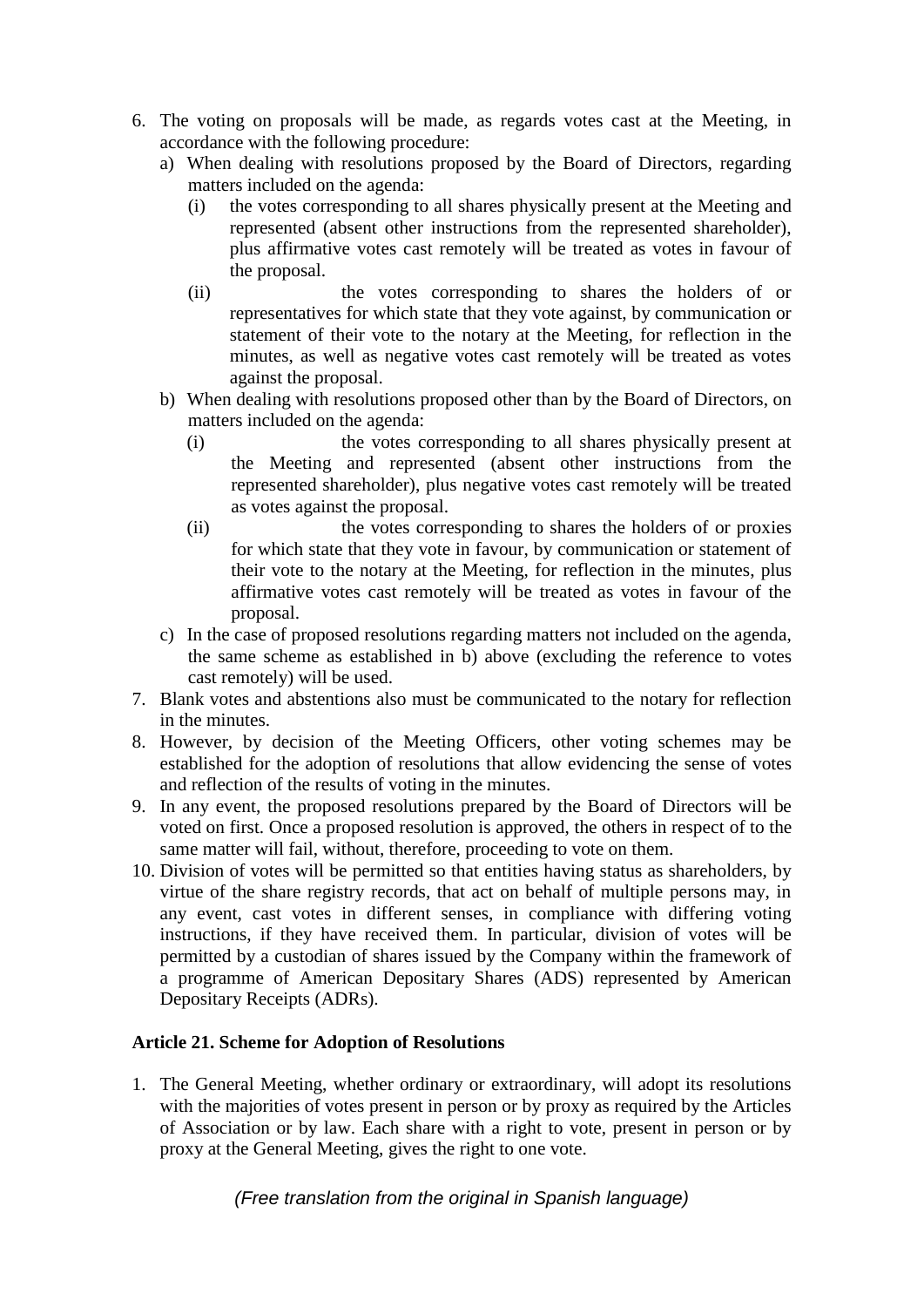- 2. Corporate resolutions will be adopted by simple majority of the votes of shareholders present at the Meeting in person or by proxy, a resolution being understood to have been adopted when it obtains more favourable than unfavourable votes.
- 3. Without prejudice to the provisions of law, the favourable vote of the absolute majority of the voting shares present in person or by proxy at the General Meeting of shareholders will be required if the capital present in person or by proxy is more than fifty percent (50%), or the favourable vote of two thirds of the capital present in person or by proxy at the Meeting when, on second call, shareholders are present that represent twenty-five percent (25%) or more of the subscribed voting capital without reaching fifty percent (50%), for approval of the following matters:
	- a. Articles amendments, including increase or reduction of capital, unless the law otherwise provides.
	- b. Issuance of bonds.
	- c. Transformation, merger or splitup in any of their forms, as well as bulk assignment of assets and liabilities and transfer of the Company's registered office abroad.
	- d. Disapplication or limitation of pre-emption rights for new shares.

# **Article 23. Minutes of Meeting**

- 1. If the Board of Directors has appointed a notary to prepare the minutes of the meeting, the notarial minutes will be considered to be an act of the Board, and its approval thereof will not be necessary.
- 2. Otherwise the Secretary of the Meeting will prepare minutes of the meeting, which will be entered in the Minute Book, and may be approved by the Meeting at the end thereof or, if not, within the term of fifteen (15) days, by the Chairman of the Meeting and two (2) participants, proposed by the Meeting Officers, one representing the majority and the other the minority. The minutes will be signed by the Secretary with the approval of the Chairman.

# **Article 24. Publicity of Resolutions**

Without prejudice to registration of registrable resolutions in the Commercial Registry and such legal provisions regarding publicity of corporate resolutions as may be applicable, on the same day as the holding of the Meeting or the immediately following business day the Company will send the text of the approved resolutions to the National Securities Market Commission, by way of the corresponding material disclosure. The full text of the resolutions and results of votes will be published on the Company's website within the five (5) days following the end of the Meeting.

# **Article 25. Dissemination of Meeting Regulation**

The Board of Directors will adopt the measures necessary to ensure dissemination of this Regulation among the shareholders, by communicating it to the National Securities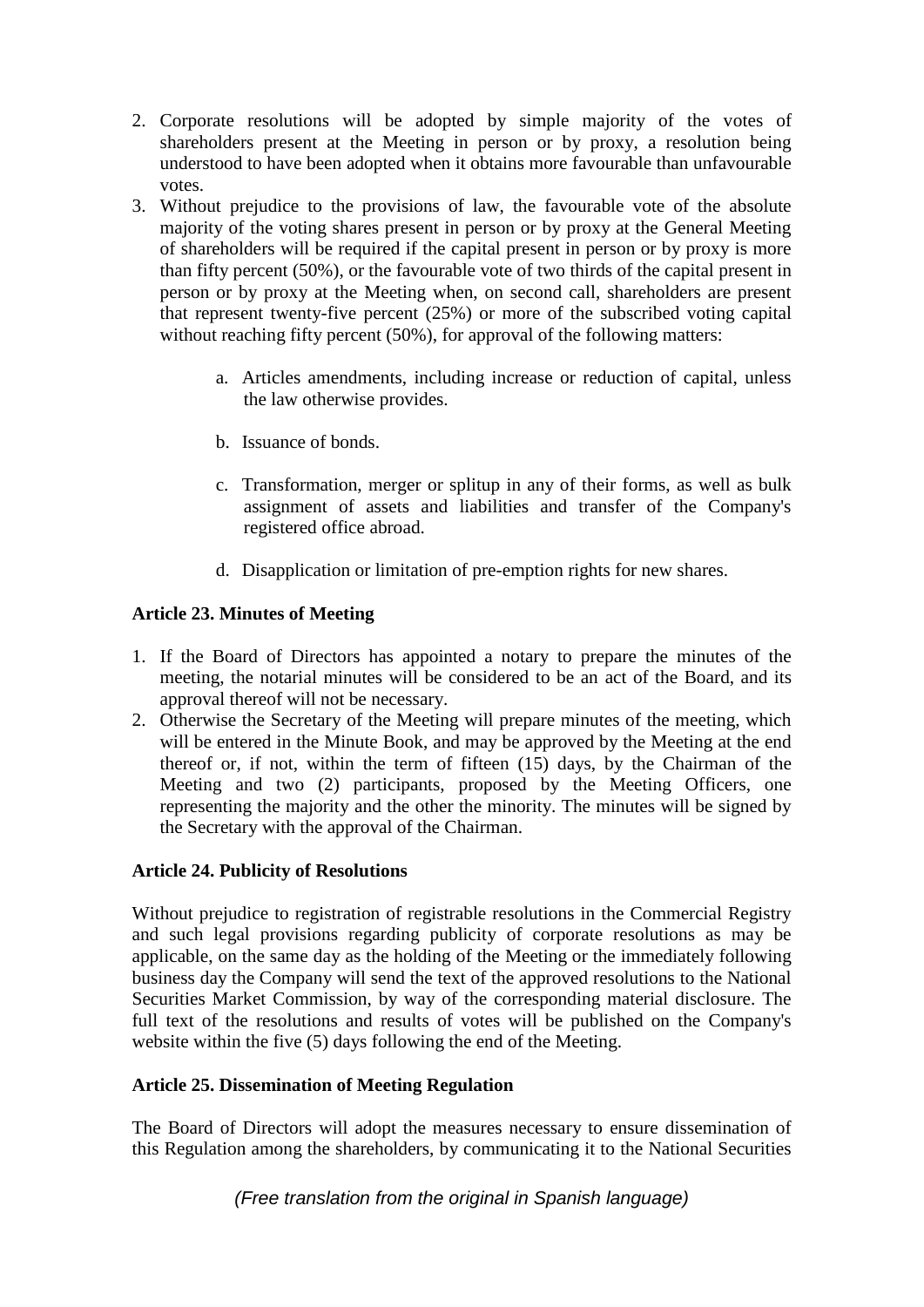Market Commission, registering it in the Commercial Registry and publishing it on the Company's website.

## **Article 26. Interpretation and Amendment**

- 1. This Regulation completes and develops the provisions of the Articles of Association regarding the General Meeting. It therefore must be interpreted by the Board of Directors consistently with the Articles and the applicable legal provisions. Such doubts as may arise during the holding of the General Meeting regarding interpretation of this Regulation will be resolved by the Chairman of the Meeting with the assistance of the Secretary of the Meeting.
- 2. Any amendment of this Regulation must be approved by the General Meeting, meeting with the quorum under article 17.1 above, with the required report of the administrators or shareholders making the amendment proposal, explaining it.

## **Article 27. Approval and Effectiveness**

This Regulation will apply once it is approved by the General Shareholders Meeting of the Company, communicated to the National Securities Market Commission and registered in the Commercial Registry.

The effectiveness of these amendments is conditional upon the approval of the amendments to the Bylaws proposed in item five on the agenda of this General Meeting and their registration in the Companies Register.

To approve the following consolidated text of the Regulation of the General Meeting of Shareholders, solely for the purposes of including the articles that have been amended in this resolution and ensuring that all the provisions of the Regulation of the General Meeting of Shareholders are incorporated into a single public document:

#### **GENERAL MEETING REGULATION OF PROMOTORA DE INFORMACIONES, S.A. (PRISA)**

## **Article 1. The General Meeting.**

The General Meeting is the supreme corporate authority. Its resolutions are binding on all shareholders.

#### **Article 2. Powers of the Board.**

1. The following powers in particular are reserved to the General Meeting:

a) Approval of the annual accounts, the consolidated annual accounts, corporate management and allocation of profits.

b) Determination of the number of members of the Board of Directors.

c) Appointment and removal of Directors, as well as ratification of the Directors appointed by the Board of Directors by way of co-option.

d) Appointment, re-election and removal of the Statutory Auditors, as well as the liquidators.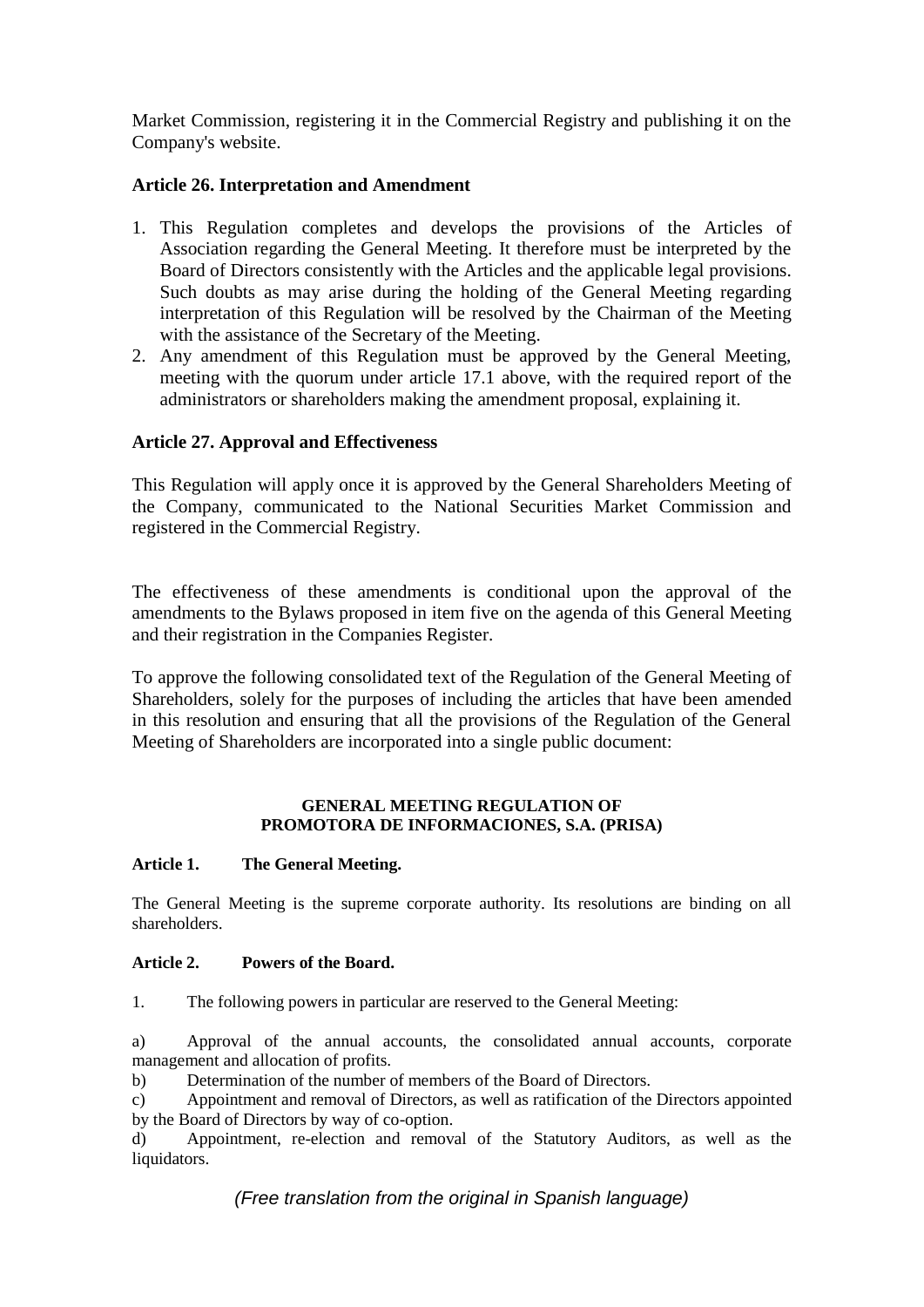e) Amendment of the Articles of Association.

f) Increase and reduction of the company's capital.

g) Disapplication or limitation of pre-emption rights.

h) Issuance of bonds and, in general, securities of any kind, including preferred shares.

i) Transformation, merger, splitup or bulk transfer of assets and liabilities and transfer of the registered office abroad.

j) Acquisition, disposition or contribution to another company of essential assets, as well as transfer to subsidiaries of essential activities theretofore undertaken by the Company, even if it maintains full ownership thereof.

k) Authorisation to the Board of Directors to increase capital, in accordance with law, and to issue bonds of any kind, and delegation to the Board of Directors of any other powers in accordance with law and the Articles.

l) Approval and amendment of the General Meeting Regulation, subject to the provisions of law and the Articles.

m) Annual approval of the compensation of the Board of Directors, in accordance with article 22 of the Articles of Association.

n) Approval of the compensation policy for Directors, in accordance with the provisions of applicable legislation and the Articles.

o) Authorisation of compensation of Directors consisting of delivery of shares or options on shares or compensation indexed to the value of the shares.

p) Winding-up and liquidation of the Company, as well as transactions the effect of which is equivalent to that of liquidation of the Company.

q) Approval of the final liquidation balance sheet.

r) The exercise of any other authority given to it by law or the Articles and being advised of or deciding any other matter the Board of Directors resolves to report to or have decided by the Meeting because it is of special relevance to the interests of the company.

2. The Meeting may not give instructions to the Board of Directors or submit adoption by it of resolutions regarding management matters to authorisation of the Meeting.

3. The Board of Directors may interpret, correct, implement and develop the resolutions adopted by the General Meeting and appoint the persons that are to execute the corresponding public or private documents

#### **Article 3. Kinds of Meetings**

1. General Shareholders' Meetings may be either Ordinary or Extraordinary.

2. The Ordinary General Meeting, which will necessarily meet within the first six months of each financial year, will be the one the purpose of which is, if applicable, to approve corporate management and the accounts for the preceding financial year and to resolve on allocation of profits, and to decide regarding any other matter appearing on the agenda.

3. The other Meetings held by the Company will be considered to be Extraordinary General Meetings.

#### **Article 4. Call.**

1. The General Meetings will be called by the Board of Directors, which will establish the agenda therefor.

The Board of Directors must call the Ordinary Meeting on the terms contemplated by law, and the Extraordinary Meeting whenever it has been requested through a notary by a number of shareholders holding at least three percent (3%) of capital. Under such circumstances the Board of Directors will call the Meeting to be held within the two (2) months following the date it is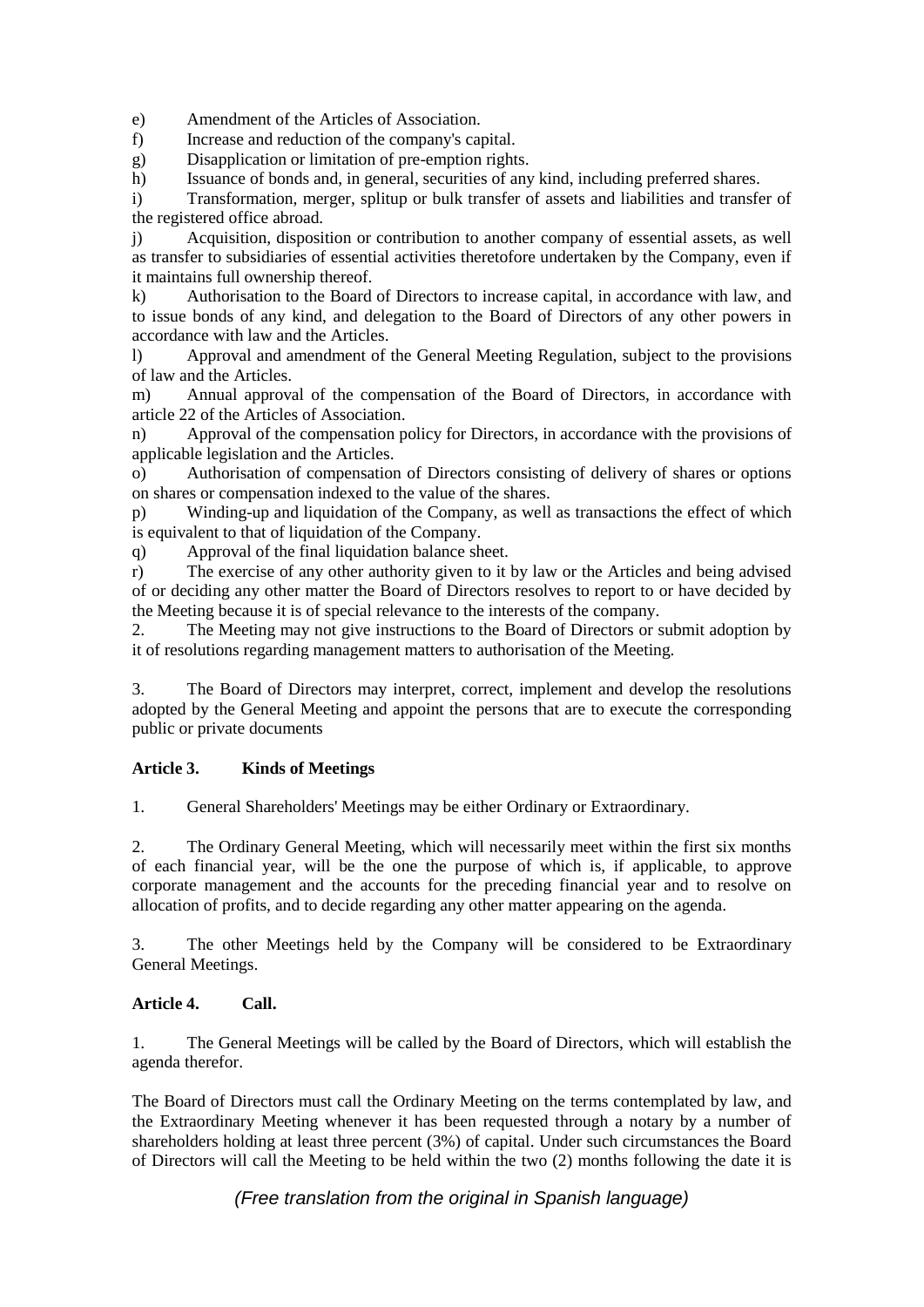requested to do so through a notary, advising of this circumstance in the notice calling it, and will prepare an agenda that necessarily will include the matters included in the request.

2. If the Ordinary or Extraordinary General Meeting is not called within the prescribed term, as contemplated in the preceding point, it may be called by the commercial judge having jurisdiction over the registered office, on the terms contemplated by law.

## **Article 5. Publication of Call.**

1. The General Meetings, both Ordinary and Extraordinary, must be called by the Board of Directors by notice published in at least the following media: a) the Official Commercial Registry Gazette or one of the newspapers of broad circulation in Spain, b) the website of the National Securities Market Commission and c) the Company's website.

There must be a term of at least one month between the call and the date contemplated for holding the meeting. The date, if any, when the Meeting will be held on second call will be stated in the call. In this case, between the first and second meeting there must be a term of at least twenty-four (24) hours.

2. Shareholders representing at least three percent (3%) of capital may request the publication of a supplement to the call of the ordinary General Meeting, including one or more points on the agenda, provided that the new points are accompanied by an explanation or, if applicable, an explained proposed resolution. That right may in no case be exercised in respect of the call of Extraordinary General Meetings. Exercise of this right must be by certifiable notice, which must be received at the registered office within the five (5) days following publication of the call. The supplement to the call must be published at least fifteen (15) days before the scheduled Meeting date.

3. Shareholders representing at least three percent (3%) of capital may, within the same term as indicated in section 2 above, present supported proposed resolutions regarding matters already included or that should be included on the agenda for the Meeting called. The Company will see to dissemination of these proposed resolutions and such documentation as may be attached thereto to the other shareholders, in accordance with the provisions of article 6.6 of this Regulation.

4. The notice of call will state the name of the Company, the place, date and time of the meeting on first and, if applicable, on second call, the agenda for the meeting (which will include the matters to be considered), the position of the person or persons issuing the call, the date a shareholder must have shares registered in its name in order to be able to participate and vote in the General Meeting, and the other requirements imposed by law, the Articles and this Regulation.

5. The notice of call of the General Meeting will state the right of the shareholders to obtain, from the date of its publication, immediately and without charge, the documentation required by law and the Articles of Association, and the address of the Company's website on which the information will be available.

It also will include the necessary details on the Shareholder Services Office, indicating the telephone numbers, email address, offices and hours they are open.

In addition, the notice will contain clear and accurate information on the steps shareholders must take to participate and cast votes in the General Meeting, in particular including the matters contemplated in the applicable regulations regarding procedures for remote or proxy voting.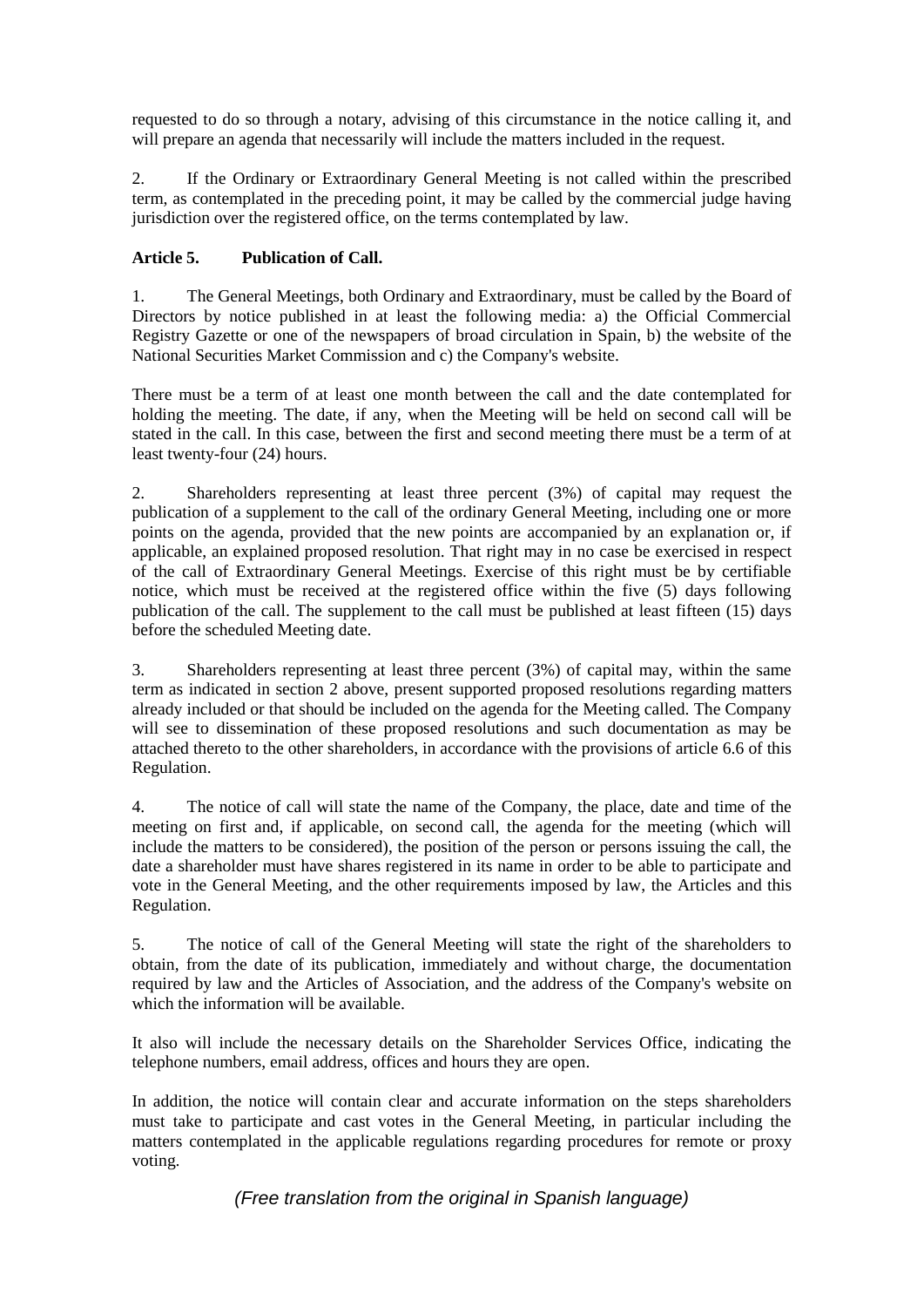## **Article 6. Shareholders' Right to Information Prior to Meeting.**

1. The shareholders, in writing, until the fifth (5th) day prior to the day set for the Meeting, may request information or clarifications, or pose questions regarding the matters included on the agenda and the public information provided by the Company to the National Securities Market Commission since the holding of the most recent General Meeting, and regarding the auditor's report.

Valid requests for information or clarification or questions made in writing, and the Directors' answers provided in writing, will be included on the Company's website.

2. The information requested pursuant to the provisions of this article will be provided to the one requesting it by the Board of Directors or, by its delegation, by any of its members authorised to do so, by the Chief Executive Officer, by Its Secretary or by any employee or expert in the subject matter. The information will be provided in writing, within the term up to the day the General Meeting is held, through the Shareholder Services Office.

3. Nonetheless, the information requested may be denied in the cases contemplated in article 19.3 of this Regulation.

4. The person making the request must prove his identity in the case of a written request by means of a photocopy of his National Identity Document or Passport and, in the case of legal persons, a document that sufficiently proves his representative capacity.

In addition the person making the request must prove his status as a shareholder or provide sufficient details (number of shares, custodian, etc.) to allow verification by the Company.

5. If the right to information is exercised by way of electronic correspondence or other online means of communication, a procedure similar to the one contemplated in article 11.2 of this Regulation will be used and the identity of the shareholder will be shown subject to the same requirements as established in the aforesaid article 11.2.

6. From the date of publication of the notice of call until the General Meeting is held, the following will be included on the Company's website, without interruption, in addition to any other required documentation:

a) The notice of call.

b) The total number of shares and voting rights on the date of the call, broken down by classes of shares, if any.

c) The documents that must be presented to the General Meeting, in particular the reports of administrators, statutory auditors and independent experts.

d) The complete texts of the proposed resolutions regarding each and every one of the points on the agenda or, as regards those points that are of a merely informative nature, a report of the competent bodies, commenting on each of those points. To the extent they been received, proposed resolutions presented by shareholders also will be included.

e) In the event of appointment, ratification or re-election of members of the Board of Directors, the identity, résumé and category to which each of them belongs, as well as the required proposals and reports of the Appointment and Remuneration Committee. In the case of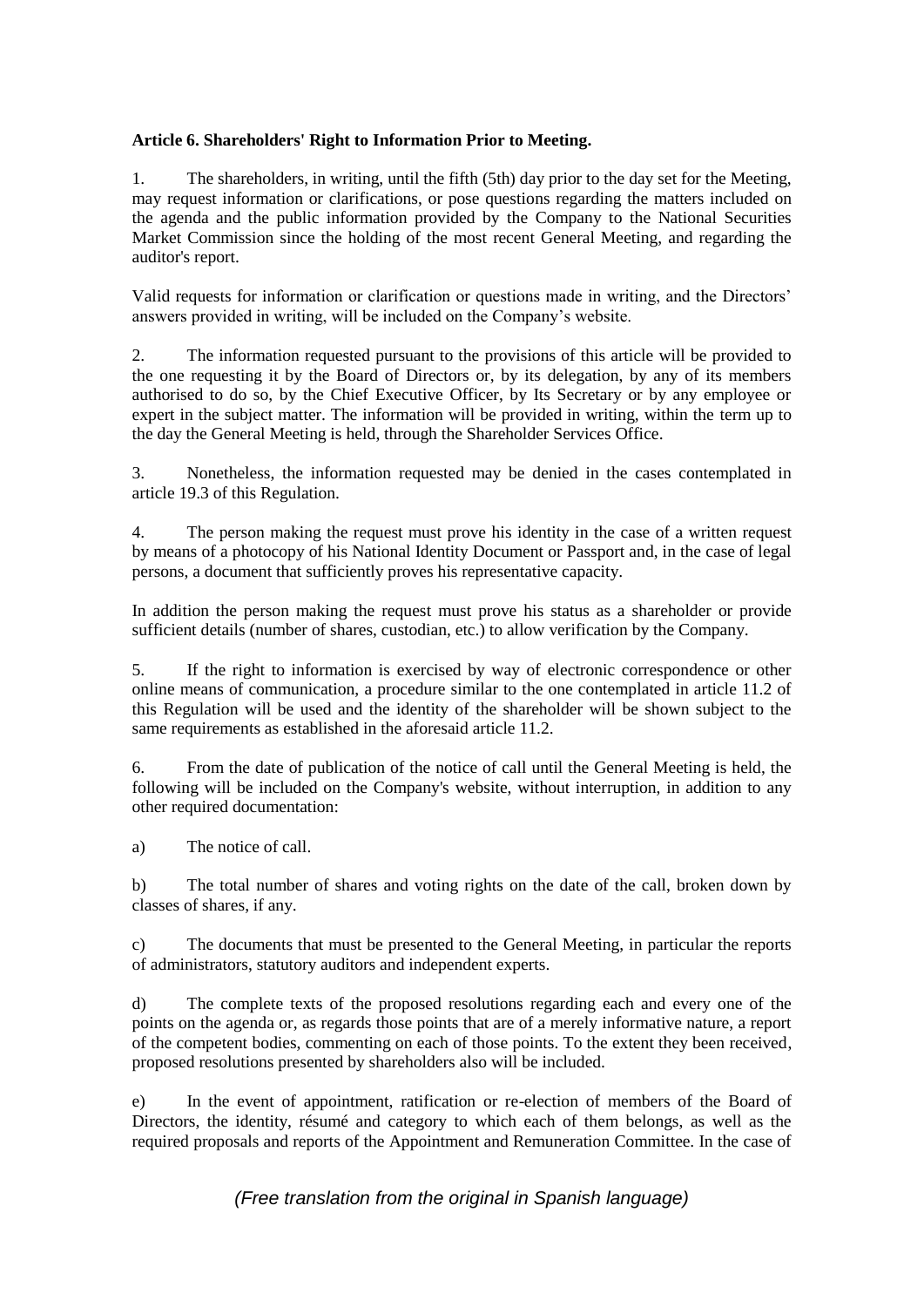a legal person, the information must include information on the individual that is to be appointed for permanent exercise of the functions inherent in the position.

f) The forms that must be used for proxy and remote voting.

The documentation contemplated in a), c), d) and e) above also will be communicated to the National Securities Market Commission.

The publication of the proposed resolutions will not exclude their modification prior to the General Meeting, if legally possible.

7. Upon call of the General Meeting, to the extent provided by applicable legislation, and on the terms upon which the legislation is technically and legally developed, on the Company's website there will be an Electronic Shareholder Forum, which may be accessed with the due guarantees by both individual shareholders and such voluntary associations as may be established, in order to facilitate their communication prior to the holding of General Meetings. Any supplementary proposals to the agenda announced in the notice of the general meeting may be posted on the Forum, together with requests for support for such proposals, initiatives to reach the percentage required to exercise statutory non-controlling shareholder rights and any offers or requests to act as a voluntary proxy. The Board of Directors of the Company will set the rules that from time to time will govern the functioning of the Forum established for the General Meeting, which will be publicised on the website.

## **Article 7. Right of Attendance.**

1. Those holding at least sixty (60) shares may attend General Shareholders Meetings, provided that, five (5) days prior to the day the meeting is to be held, they are registered in the corresponding books and remain so until the meeting is held.

The holders of a smaller number of shares may group together to reach sixty (60) shares, appointing their representative.

2. To exercise the right of attendance, a shareholder must be previously authorised by way of the corresponding attendance card issued by any of the affiliated participants in Iberclear, or in any other manner permitted by applicable legislation.

3. The Board of Directors will attend the Meeting, and the Officers, Managers and Technicians of the Company and the companies in which it holds interests may attend, as may any other person whose attendance is authorised by the Chairman of the Meeting, without prejudice to the right of the Meeting to revoke that authorisation.

Nonetheless the attendance of the Board of Directors will not be required for the establishment of a quorum for the Meeting.

4. For purposes of showing the identity of the shareholders, or those validly representing them, at the entry to the premises where the General Meeting is held the National Identity Document or any other generally-accepted official document may be requested, together with presentation of the attendance card.

Legal persons will act through those legally representing them, , which representation must be evidenced.

## **Article 8. Proxies**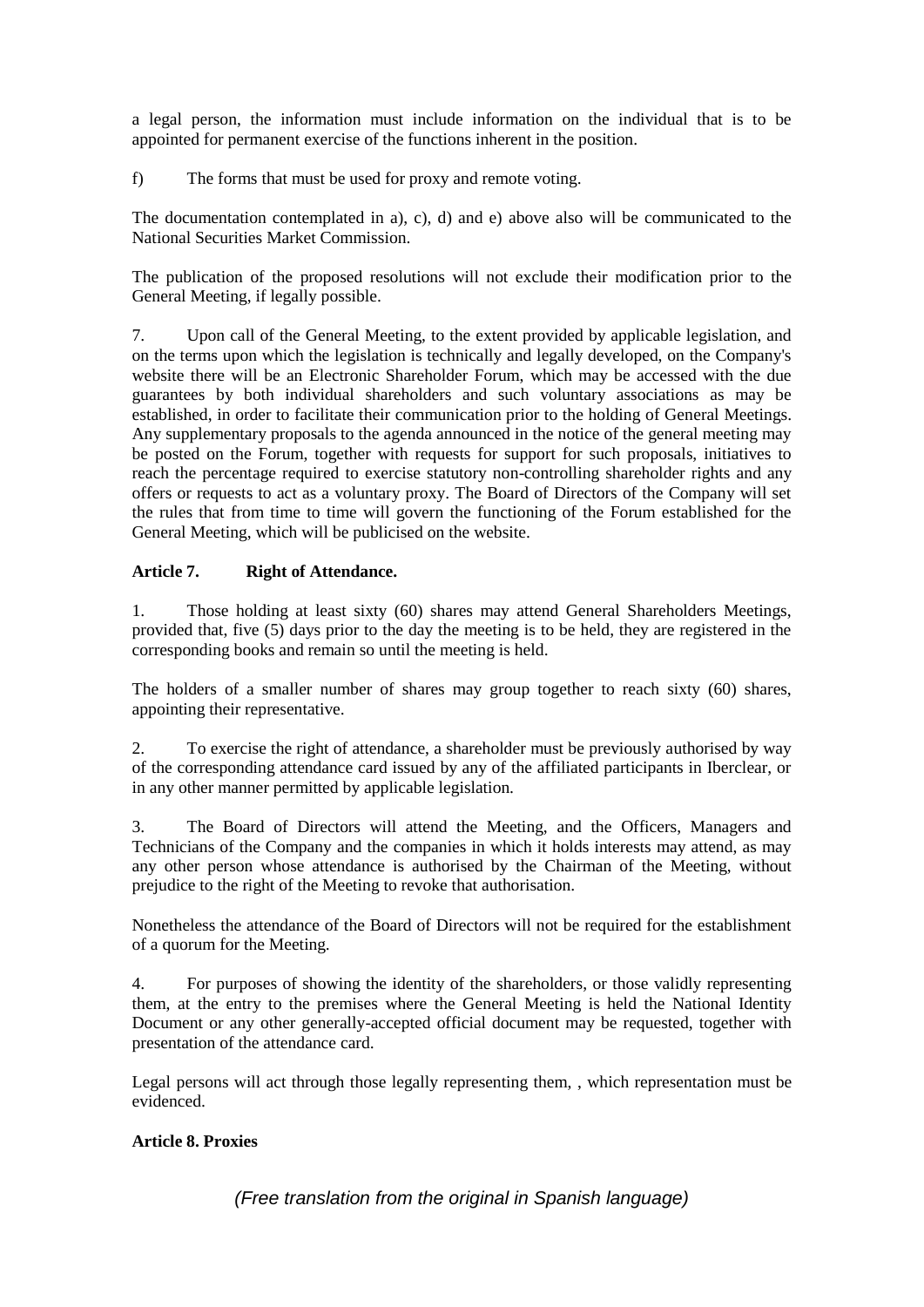1. A shareholder may grant a proxy to another person. The proxy will be specific to the Meeting in question. A proxy will be evidenced in any of the following documents, in all cases with a handwritten signature: (i) the attendance card issued by the custodians participating in Iberclear, (ii) a letter or (iii) the standard form made available by the Company for these purposes to the shareholders.

The document evidencing the proxy must contain or attach the agenda.

2. When the representative is the spouse, ascendant or descendent of the represented shareholder, or when the representative has a general power of attorney granted in a public document with authority to manage all property the represented shareholder has in the country, it will not be necessary for the proxy to be granted specifically for a given Meeting, or for the proxy to be evidenced by a handwritten signature on one of the documents contemplated in the first section of this article. However, the representative must attach the attendance card issued by the custodian participants in Iberclear in favour of the represented shareholder.

3. If a proxy is extended in favour of the Board of Directors, or if the proxy does not state the name of the person to which the proxy is granted, it will be understood to have been granted to the Chairman of the Board of Directors, or, if applicable, to the person chairing the General Meeting.

4. If the represented shareholder has not given voting instructions, it will be understood that the representative may vote in the sense it deems to be most appropriate to the interests of the shareholder.

5. If the appointed representative is in a conflict of interests in voting on any of the proposals that, whether or not on the Agenda, are submitted for approval of the General Meeting, and the represented shareholder has not given precise voting instructions, the representative must refrain from voting on the matters that, having a conflict of interest, it is to vote on on behalf of the shareholder.

Without prejudice to the foregoing, if the designated representative is the Chairman of the Board or any member of the Board of Directors, is in a conflict of interests and has not received precise voting instructions, it will be replaced as representative by the Secretary of the Board of Directors.

If the Secretary also is in a conflict of interests, it must refrain from voting on the matters that, having a conflict of interest, it is to vote on on behalf of the shareholder.

6. A proxy granted to one who by law cannot act as such will not be valid or effective.

7. A proxy also may be granted by remote electronic means of communication. For this purpose the procedure contemplated in article 11.2 of this Regulation will be used, to the extent not incompatible with the nature of a proxy. The identity of the shareholder will be shown subject to the same requirements as established in the aforesaid article 11.2, with the term established in article 11.3 of this Regulation also being applicable to valid receipt of the proxy. For identification of the representative appointed by the shareholder, the identifying information required for such purposes must be entered in the electronic form.

8. Proxies are always revocable, and considered to be revoked by casting a remote vote or personal attendance at the Meeting by the represented shareholder.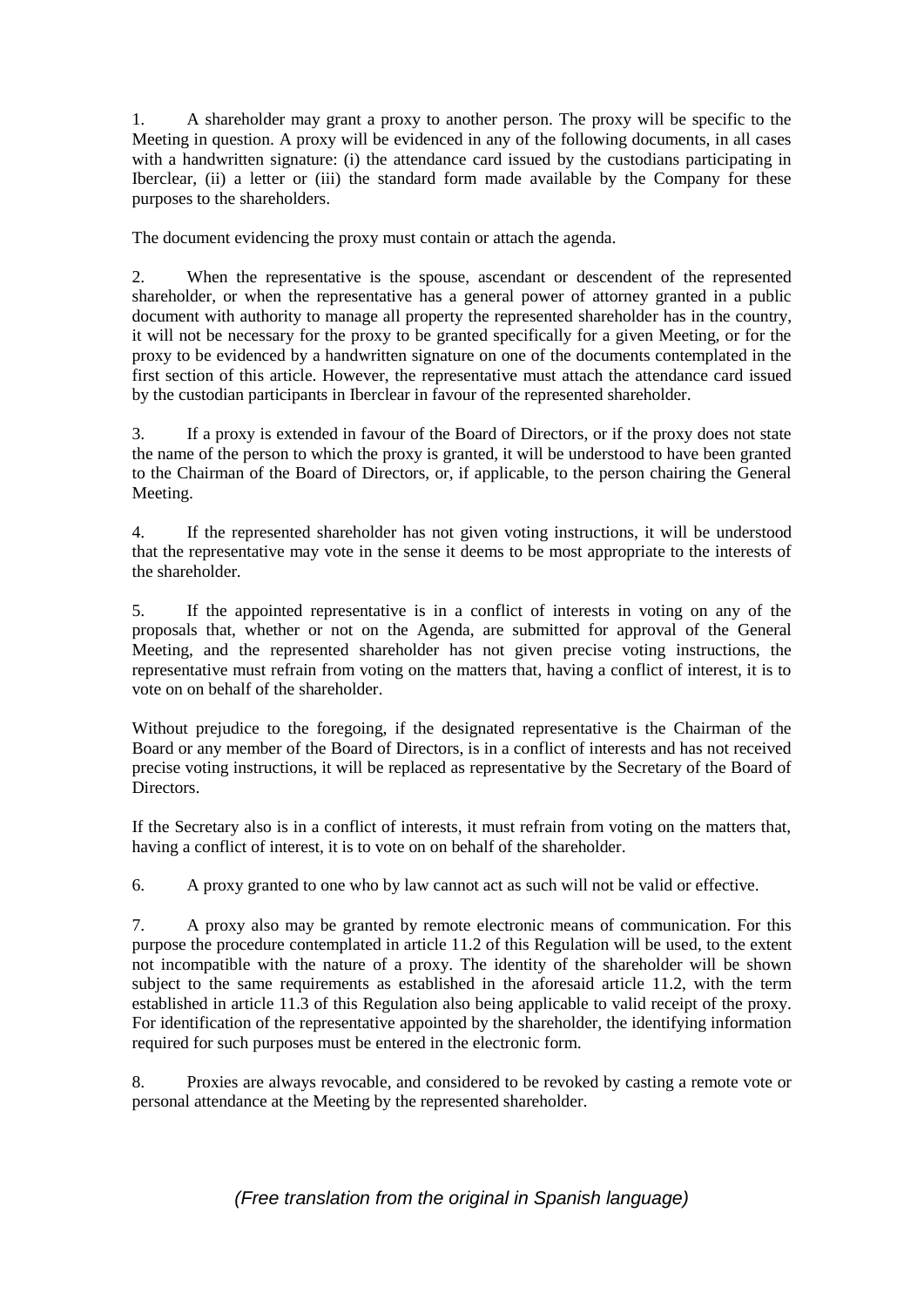9. The representative may represent more than one shareholder, with no limit regarding the number of shareholders represented. When a representative represents multiple shareholders, it may cast conflicting votes based on the instructions given by each shareholder.

10. In any event, the number of represented shares will be used in the calculation of a quorum for the Meeting.

11. The Board of Directors is authorised to develop the foregoing provisions, establishing the rules, resources and procedures appropriate to the state of the art to implement voting and grant of proxies using electronic means, if applicable in compliance with the rules issued in this regard and the Articles of Association.

In particular, the Board of Directors may (i) regulate the use of guarantees of electronic signatures for the grant of proxies by electronic correspondence and (ii) reduce the advance term established above for receipt by the Company of proxies granted by mail or email.

12. The Chairman and the Secretary of the General Meeting will have the broadest authority to accept the validity of the document or form of evidencing representation.

13. Also, entities having status as shareholders, by virtue of the share registry records, that act on behalf of multiple persons may, in any event, divide votes and exercise them in different senses, in compliance with differing voting instructions, if they have received them.

The intermediary entities referred to in the preceding paragraph may grant proxies to each of the indirect holders or the third parties designated by them, with no limitation on the number of proxies granted.

## **Article 9. Public Proxy Solicitation**

1. A public proxy solicitation in all cases must be made in accordance with the rules in effect from time to time.

2. In addition to complying with the duties provided for that purpose by law, if a proxy is granted in response to a public solicitation and the represented shareholder has not given voting instructions, it will be understood that the proxy (i) refers to all points on the Agenda for the General Meeting, (ii) requires a favourable vote on all resolutions proposed by the Board of Directors and (iii) also extends to such matters as may arise apart from the agenda, in respect of which the representative will vote in the sense it deems to be most appropriate to the interests of the shareholder. If the Director is in a conflict of interests in voting on any of the proposals, whether or not on the Agenda, the provisions of article 8.5 of this Regulation will apply.

In any event, a Director will be deemed to have a conflict of interests in respect of the following decisions:

- His appointment, re-election or ratification as a Director.
- His removal, withdrawal or dismissal as a Director.
- Exercise of the corporate action for liability against the Director.

- Approval or ratification, when applicable, of transactions of the Company with the Director in question, companies controlled thereby or persons representing or acting on behalf thereof.

## **Article 10. Voting by Mail or Remote Electronic Means of Communication**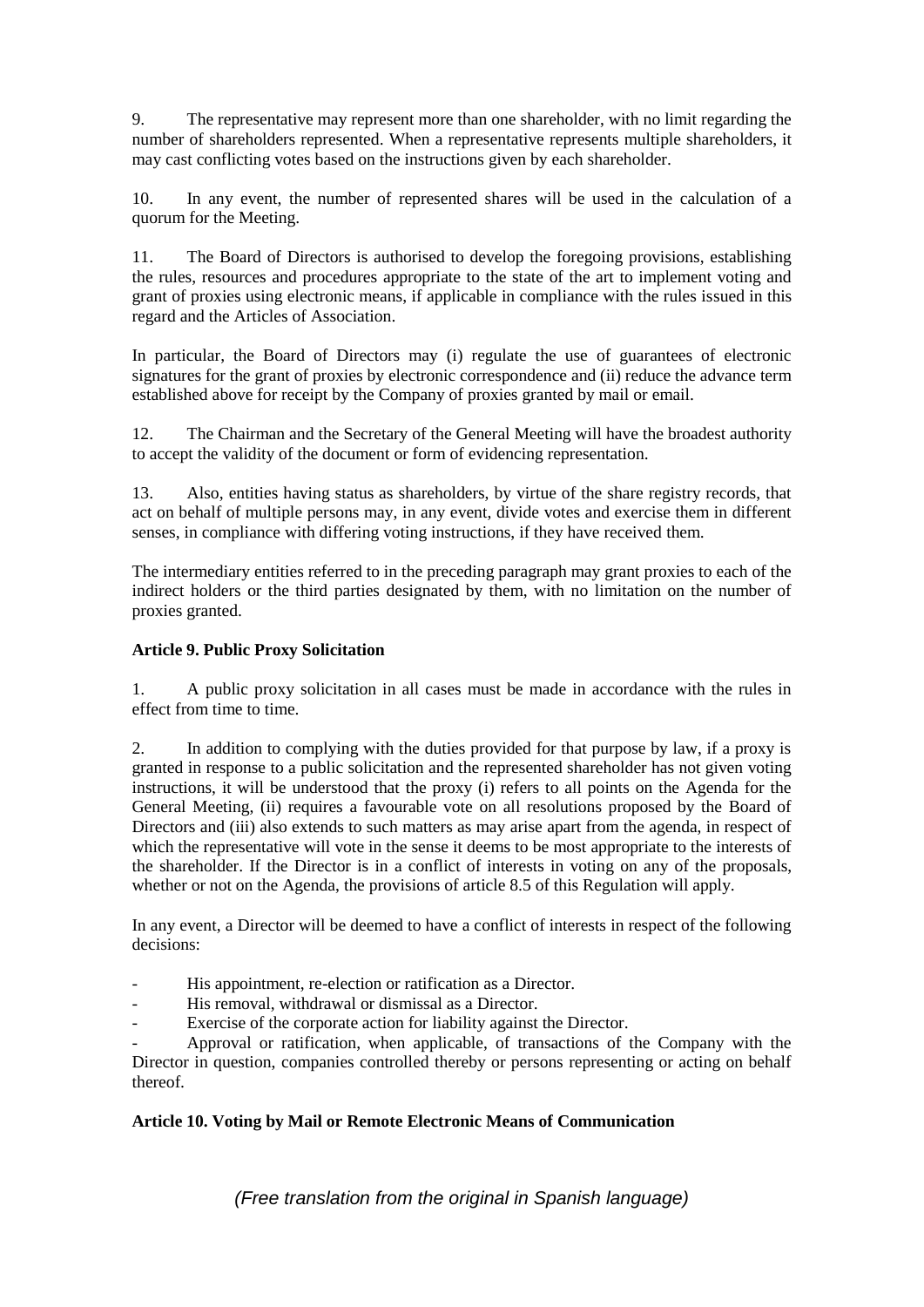Voting on proposals on points on the agenda of any kind of General Meeting may be exercised by the shareholder by mail or remote electronic means of communication, provided that the identity of the person exercising the voting right is duly guaranteed in accordance with the requirements established in article 11 of this Regulation.

#### **Article 11. Formal Requirements and Terms for Voting by Mail or Remote Electronic Means of Communication.**

1. Voting by mail:

a) To cast votes by mail shareholders must complete and sign a standard form to be provided by the Company for these purposes, which will include the information necessary to evidence status as a shareholder, the signature of the shareholder being required to be attested by a notary or acknowledged by a custodian participating in Iberclear or shown by other means considered to be sufficient by the Board of Directors. In the case of legal persons, the form must be accompanied by the corresponding document sufficiently showing the representative capacity in which the signatory acts.

b) The form will be available on the Company's website from the date of publication of the notice of call of the General Meeting. Also, shareholders so wishing may, from the date of publication of the notice of call of the General Meeting, through the Shareholder Services Office, request that the aforesaid form be sent by mail.

c) The shareholder must send the duly completed form to the Company, for processing and computation.

2. Voting by way of remote electronic means of communication:

a) To cast a vote by remote electronic means of communication, shareholders must complete a standard form to be provided by the Company for these purposes, which will include the information necessary to evidence status as a shareholder.

b) The form will be available on the Company's website from the date of publication of the notice of call of the General Meeting.

c) The shareholder must send the duly completed form to the Company, for processing and computation, by way of an electronic document that must include a recognised electronic signature, used by the shareholder, or another kind of electronic signature that the Board of Directors, based on the state of the art and the legal rules applicable from time to time, has declared to be sufficient by prior resolution adopted for that purpose, because it has adequate guarantees of authenticity and identification of the shareholder exercising its voting right.

3. A vote cast by any of the means contemplated in preceding sections 11.1 and 11.2 must be in the possession of the Company, at its headquarters, at least twenty-four (24) hours in advance of the time contemplated for holding the General Meeting on first call. Otherwise, the vote will be deemed not to have been cast. The Board of Directors in the call of each General Meeting may specify a shorter advance term.

4. It is the shareholder that must, if applicable, show that the vote was received by the Company within the indicated term and it complied with all requirements established for that purpose.

5. The casting by a shareholder of a remote vote will result in prior proxies issued by the shareholder being deemed to be revoked, and those granted subsequently being taken as not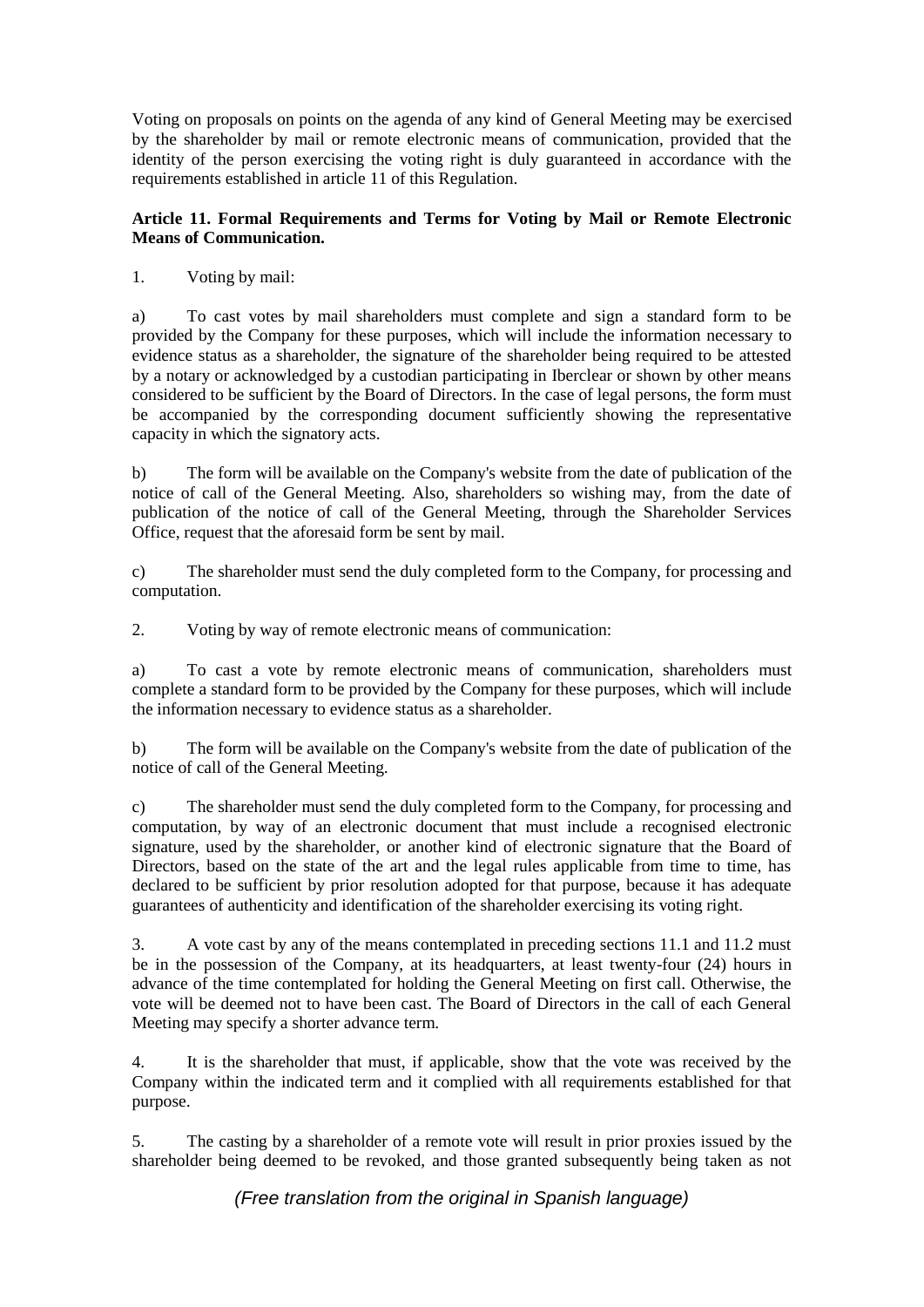having been granted. A vote cast remotely will be of no effect if the shares the ownership of which gave the transferor voting rights are transferred, when that resulted in the appropriate registration in the accounting book entry record, at least five (5) days in advance of the holding of the Meeting, if the new holder of the shares exercises its voting right.

6. The Board of Directors is authorised to develop the foregoing provisions, establishing the rules, resources and procedures appropriate to the state of the art to implement voting and grant of proxies using electronic means, if applicable in compliance with the rules issued in this regard and the Articles of Association.

In particular, the Board of Directors may (i) regulate the use of alternative guarantees of electronic signatures for the casting of electronic votes and (ii) reduce the advance term established above for receipt by the Company of votes cast by mail or email.

7. In any event, the Board of Directors will adopt the measures necessary to avoid possible duplication and ensure that one voting or granting a proxy by mail or electronically is duly authorised to do so in accordance with the provisions of the Articles of Association and this Regulation.

8. The procedural rules adopted by the Board of Directors by virtue of the provisions of this section will be published on the Company's website.

## **Article 12. Place of Meeting.**

1. General Meetings will be held in the location where the Company has its registered office, or the place resolved by the Board of Directors as provided in the Articles of Association, in the place and on the date indicated in the call. Sessions of the General Meeting may be postponed for one or more consecutive days on proposal of the General Meeting Officers, or on request of a number of shareholders representing at least one fourth of capital, present at the Meeting.

2. By way of exception, if anything occurs that substantially changes the proper order of the General Meeting, or there are other extraordinary circumstances preventing normal conduct thereof, the Chairman of the Board may order suspension thereof for such time as may be necessary to re-establish conditions permitting its continuation. If such circumstances persist the Meeting Officers will propose postponement of the General Meeting to the following day, as contemplated in the preceding paragraph.

## **Article 13. Security and Logistics.**

1. To ensure security and order in the conduct of the General Meeting, surveillance and protection measures will be established, including systems for control of access and the measures required to guarantee security, good order and conduct of the meeting.

2. There may be provisions for direct retransmission of the Meeting, audio-visual recording thereof, presence of the media and, in general, such measures as may contribute to publicity of the General Meeting.

## **Article 14. Meeting Officers, Chairman and Secretary of the General Meeting.**

1. The General Meeting Officers will be the Chairman and the Secretary of the General Meeting, as well as any members of the Board of Directors who may be in attendance.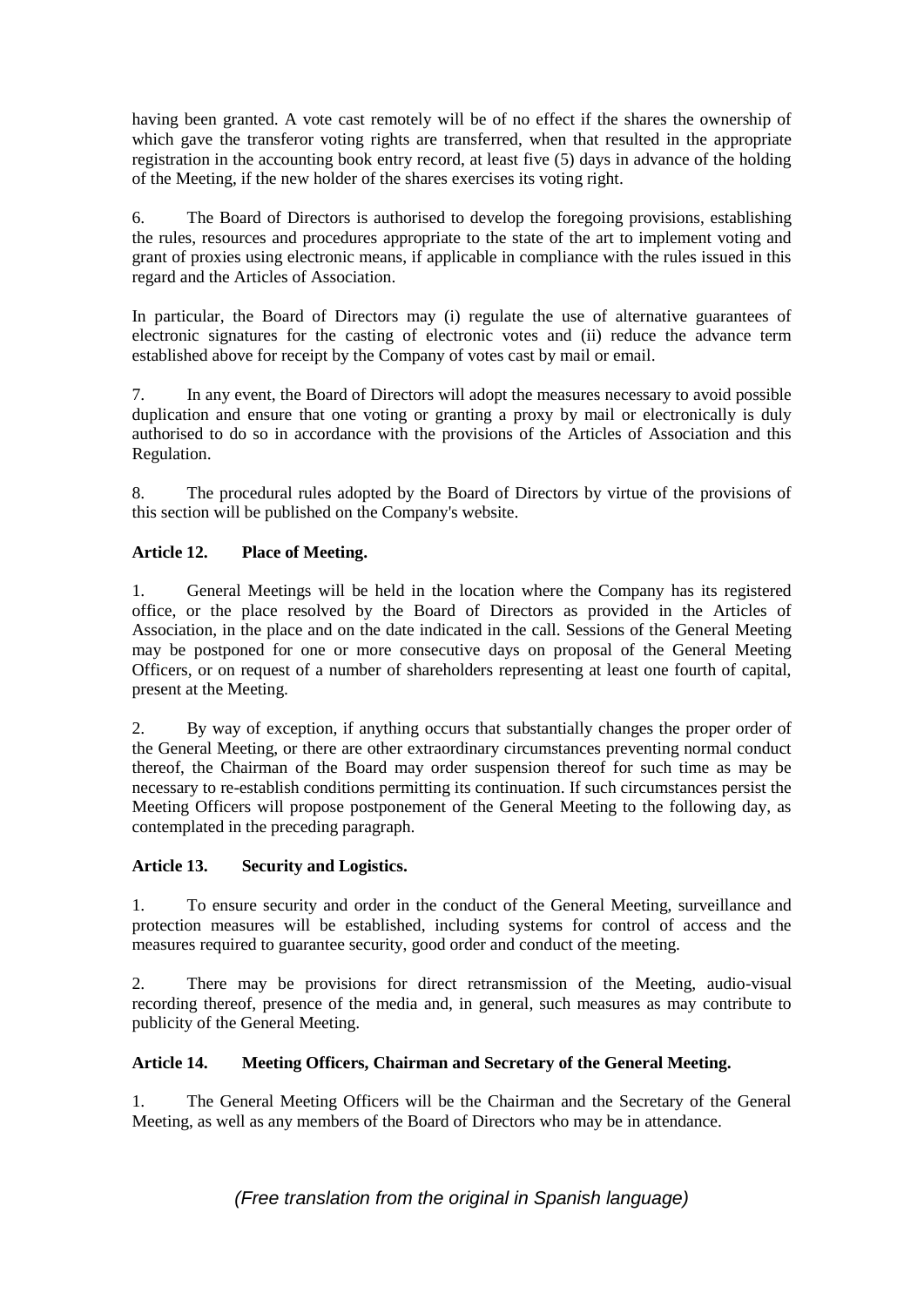2. The General Meeting will be chaired by the person, if any, determined by the Board of Directors. In the absence of a specific decision by the Board, the Meeting will be chaired by the Chairman of the Board of Directors. In his absence, if any, it will be chaired by the Deputy Chairman, and in the absence of both, by the attending Director with greatest seniority in the position and, in the absence of all of them, by the shareholder in each case chosen by the shareholders attending the meeting.

3. The Secretary of the Board of Directors of the Company or, in his absence, if any, the Deputy Secretary of the Board of Directors and, in his absence, the person chosen by the shareholders attending the Meeting will act as Secretary of the General Meeting.

4. It is the duty of the Chairman to open the meeting when a quorum is present; direct the discussion and establish the order of speakers; terminate discussions when a matter is deemed to have been sufficiently discussed; set time limits for speeches and, optionally, bring the debate to an end in respect of the resolution in question; set the order of voting; decide any questions that may be raised about the agenda; and, in general, exercise the powers vested in the office of Chairman to ensure that the meeting is conducted in an orderly manner, where necessary interpreting the provisions of this Regulation, with the assistance of the Secretary.

## **Article 15. Required Presence of Notary**

1. The Board of Directors may require the presence of a notary to prepare the Minutes of the Meeting, and will be required to do so if, five (5) days in advance of the date set for holding the General Meeting shareholders representing at least one percent (1%) of capital so request.

2. When the Meeting is held without having required the presence of a notary, references made thereto in this Regulation will be understood to be made to the Secretary of the Board.

## **Article 16. List of Attendees**

1. At least a half-hour in advance of the time set in the call of the General Meeting, unless otherwise indicated in that notice, the shareholders and representatives will be given access to the facilities at the indicated place, in order for the Meeting organisation services to verify the attendance cards and proxies and, if applicable, the documents evidencing them.

2. Shareholders or their representatives who arrive late, once the doors have been closed, may enter the hall if the Company so decides, but under no circumstances may they be included in the attendance list nor may they vote.

3. The list of attendees will be prepared before commencing deliberation of matters on the agenda.

4. The Secretary of the General Meeting is responsible for preparing the list of attendees, subject to the judgment of the Chairman regarding recognition and admission of the shareholders to the General Meeting, as well as regarding admission of the votes cast by mail and electronic means and the representation of shareholders.

For preparation of the list, the Secretary of the Board will have the assistance of the organisation services of the Company.

5. The list of attendees will be made available to the shareholders so requesting at the beginning of the General Meeting.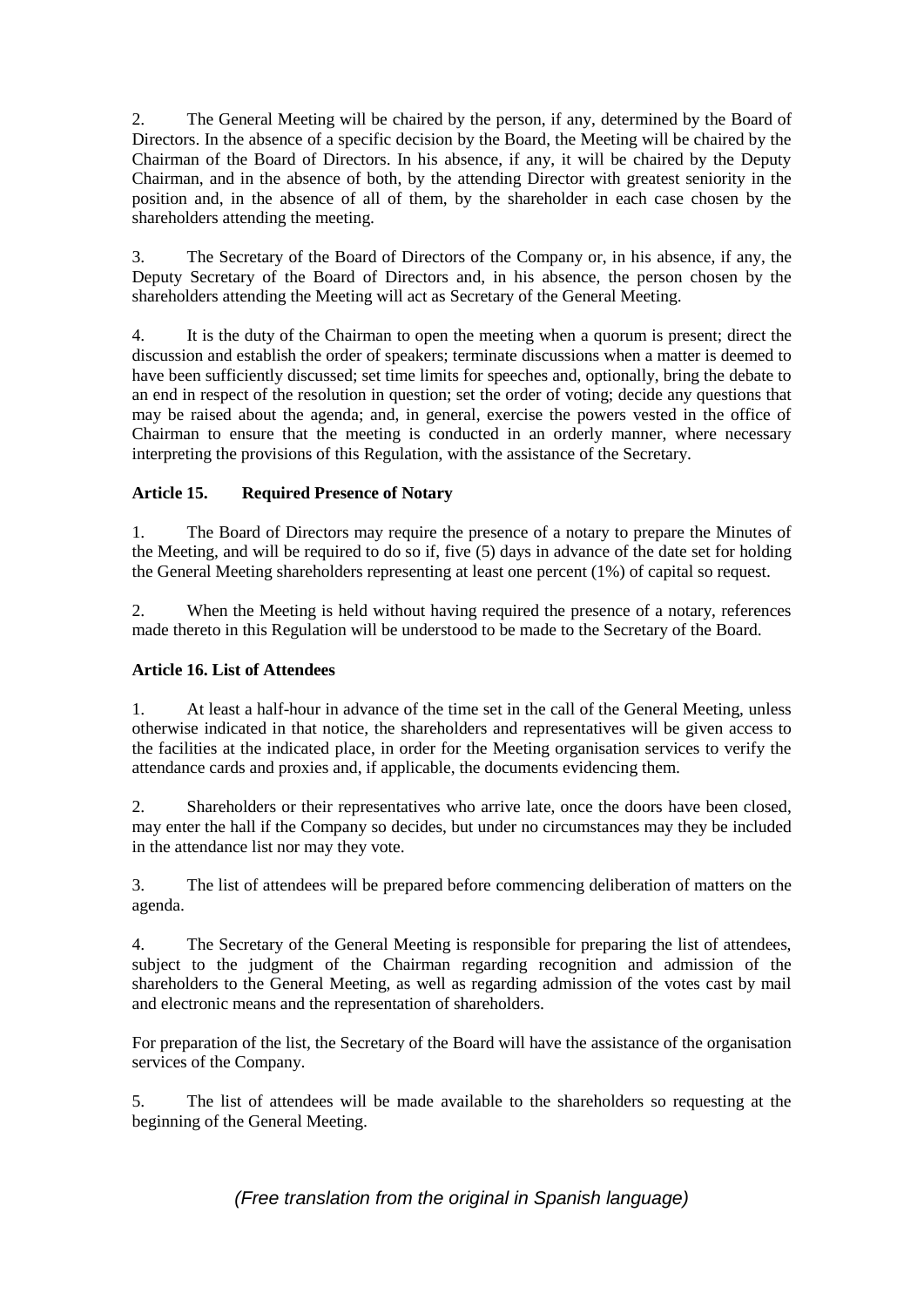6. The list of those attending will be attached to the minutes of the General Meeting, as an annex signed by the Secretary with the approval of the Chairman.

7. The list of those attending may also be prepared as a file or placed on computer media. In these cases, the media used will be stated in the minutes, and the sealed cover of the file or media will bear the relevant identification note signed by the Secretary with the approval of the Chairman.

## **Article 17. Quorum**

1. The quorum, on first call, for both Ordinary and Extraordinary General Meetings will be the presence in person or by proxy of shareholders holding at least twenty-five percent (25%) of the subscribed voting capital. On second call, the Meeting will be validly constituted whatever the percentage of capital in attendance.

2. The quorum, on first call, for resolutions of the Ordinary or Extraordinary General Meeting authorising the issue of bonds, increase or reduction of capital, transformation, merger, splitup or bulk assignment of assets and liabilities, transfer of domicile abroad, disapplication or limitation of pre-emption rights for new shares and, in general, any amendment of the Articles of Association, will be the presence in person or by proxy of shareholders owning at least fifty percent (50%) of the subscribed voting capital.

On second call, the presence of twenty-five percent (25%) of the said capital will be sufficient.

3. If the required capital is not in attendance on first call, the Meeting will be held on second call.

4. Shareholders who cast remote votes will be treated for purposes of constitution of a quorum for the General Meeting as being present, this Regulation being applicable as regards the requirements and guarantees imposed for their validity.

5. For purposes of determining the quorum for the General Meeting as provided by law, treasury shares of the Company will be included within capital for purposes of calculating the amounts necessary for establishment of a quorum and adoption of resolutions, although the exercise of voting rights and other political rights incorporated in the treasury shares of the Company will be in suspense.

6. Before considering the agenda, the Secretary will report the number of shareholders in attendance, both in person and by proxy, the number of shares, the nominal amount of capital and the percentage thereof present in person and by proxy.

7. This information having been publicly disclosed, the Chairman will declare the General Shareholders Meeting to have been duly and validly constituted, on first or second call, as applicable.

8. Shareholders present may state to the notary, for due reflection in the minutes of the Meeting, any reservation or protest they may have regarding the quorum for the Meeting or the general details of the list of attendees that have been read in public.

## **Article 18. Conduct of General Meeting**

1. After such reports and communications to the Meeting as the Chair deems to be appropriate, presentations of shareholders regarding matters on the agenda will begin.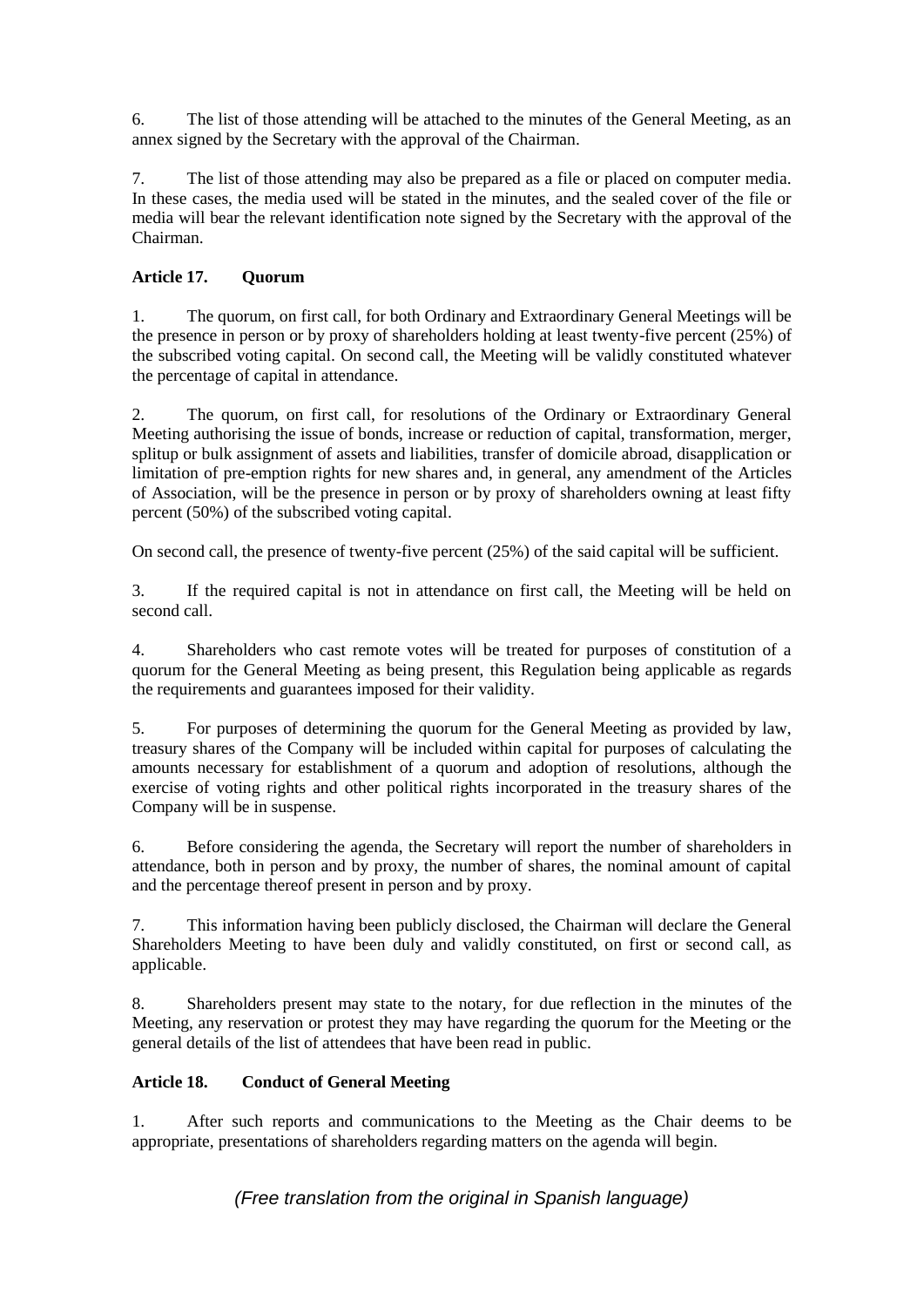2. Shareholders wishing to speak at the Meeting will identify themselves to the notary or, at the direction of the notary, to the personnel assisting the notary, stating their names, the number of shares they hold and those they represent and the points of the agenda in respect of which they will speak. If they intend to request that their presentation be reflected literally in the minutes of the Meeting, they must deliver it in writing, at that time, to the notary, so that the notary will be in a position to check the shareholder's presentation against the written version when the presentation is made.

3. Once the Chairman or Secretary has the list of shareholders wishing to participate, and before the voting on the matters on the agenda, the presentations of shareholders will begin, with the shareholders appearing in the order in which they are called.

4. Considering the number of such requests and other circumstances, the Chairman will decide how much time to allocate to each speaker, each speaker being given the same amount of time.

The Chairman has the right to allow shareholders to speak beyond their allotted time or cut their presentations short; to take such measures or decisions as may be necessary in order to maintain or re-establish order at the General Meeting when participants flout the rules or abuse their rights; and, for the benefit of the General Meeting as a whole, even to ask unruly members to leave the premises and, if necessary, take the necessary steps to ensure that they do so.

# **Article 19. Request for Information during General Meeting**

1. When it is their turn to speak, shareholders may verbally request such information or clarifications as they deem to be appropriate regarding the matters on the agenda as well as on the information available to the public that has been provided by the company to the National Securities Market Commission since the last General Meeting, and on the auditor's report.

2. The administrators will be required to provide the requested information, unless it is not available at the Meeting, in which case the administrators will be required to provide the information in writing within the seven (7) days following the end of the Meeting, without prejudice to the provisions of the following section.

3. Information need not be delivered when it is not necessary for the protection of the rights of the shareholder, or there are objective reasons to believe that it could be used other than for corporate purposes, or its disclosure would harm the Company or related companies. The request for information may not be refused for this reason if it is supported by shareholders representing at least twenty-five per cent (25%) of capital.

Also, when, prior to the request, the information requested is available in a clear, express and direct manner to all shareholders on the Company's website in question and answer format, the administrators may limit their answer to remitting to the information provided in that format.

4. The information or clarification requested of members of the Board will be provided by the Chairman, by the Chief Executive Officer, by the Secretary or, on direction of the Chairman, by a Director, by the Chairman of the Audit Committee or by any employee or expert in the subject matter.

5. The Chairman will decide the order of responses to shareholders and whether they will be given after each presentation, or collectively after the last of the presentations. Shareholders have no right of reply, unless the Chairman grants it based on the importance of the matter.

# **Article 20. Voting**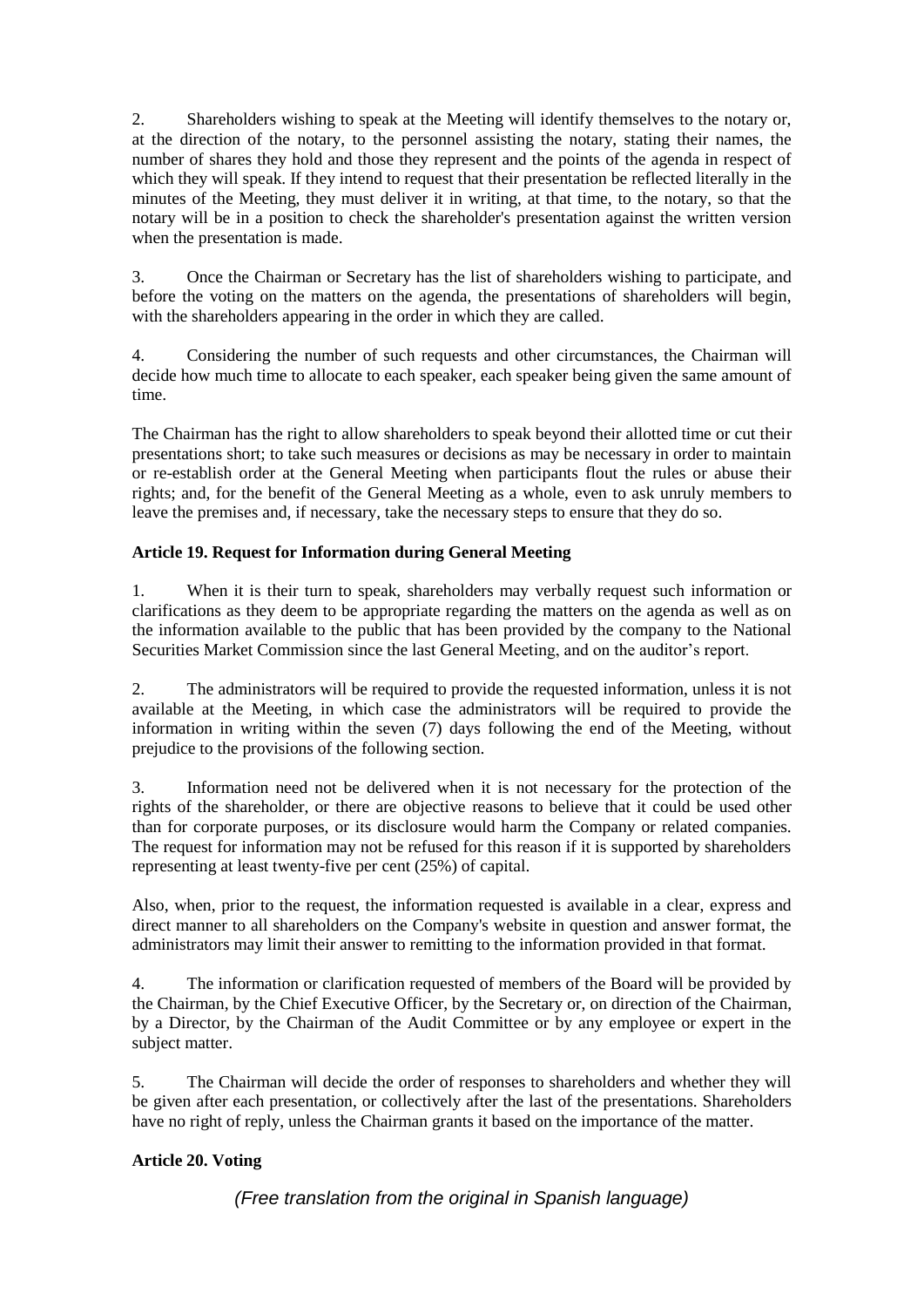1. Once all shareholder questions and comments have concluded and answers have been provided as contemplated in this Regulation, the shareholders will vote on the resolutions proposed on the matters on the agenda, and such others as are not required by law to be included thereon.

2. The reading of proposed resolutions by the Secretary of the Meeting may be dispensed with, resumed or provided in extracted form, in the discretion of the Chairman, absent express opposition of shareholders representing at least one percent (1%) of capital.

3. Full reading of proposals will however be necessary if the text thereof has not been made available to shareholders at least fifteen days before the date set for holding the Meeting, on the terms set forth in this Regulation.

4. If any of the proposals made available or provided to the shareholders was modified by the Board of Directors, the aforesaid modification must be read before voting on the proposal.

5. Those matters that are substantially independent of each other must be voted on separately. In any event, the following must be voted on separately:

a) the appointment, ratification, re-election or separation of each Director, and

b) when amending the Articles of Association, each section or group of articles that are independent of the others.

6. The voting on proposals will be made, as regards votes cast at the Meeting, in accordance with the following procedure:

a) When dealing with resolutions proposed by the Board of Directors, regarding matters included on the agenda:

(i) the votes corresponding to all shares physically present at the Meeting and represented (absent other instructions from the represented shareholder), plus affirmative votes cast remotely will be treated as votes in favour of the proposal.

(ii) the votes corresponding to shares the holders of or representatives for which state that they vote against, by communication or statement of their vote to the notary at the Meeting, for reflection in the minutes, as well as negative votes cast remotely will be treated as votes against the proposal.

b) When dealing with resolutions proposed other than by the Board of Directors, on matters included on the agenda:

(i) the votes corresponding to all shares physically present at the Meeting and represented (absent other instructions from the represented shareholder), plus negative votes cast remotely will be treated as votes against the proposal.

(ii) the votes corresponding to shares the holders of or proxies for which state that they vote in favour, by communication or statement of their vote to the notary at the Meeting, for reflection in the minutes, plus affirmative votes cast remotely will be treated as votes in favour of the proposal.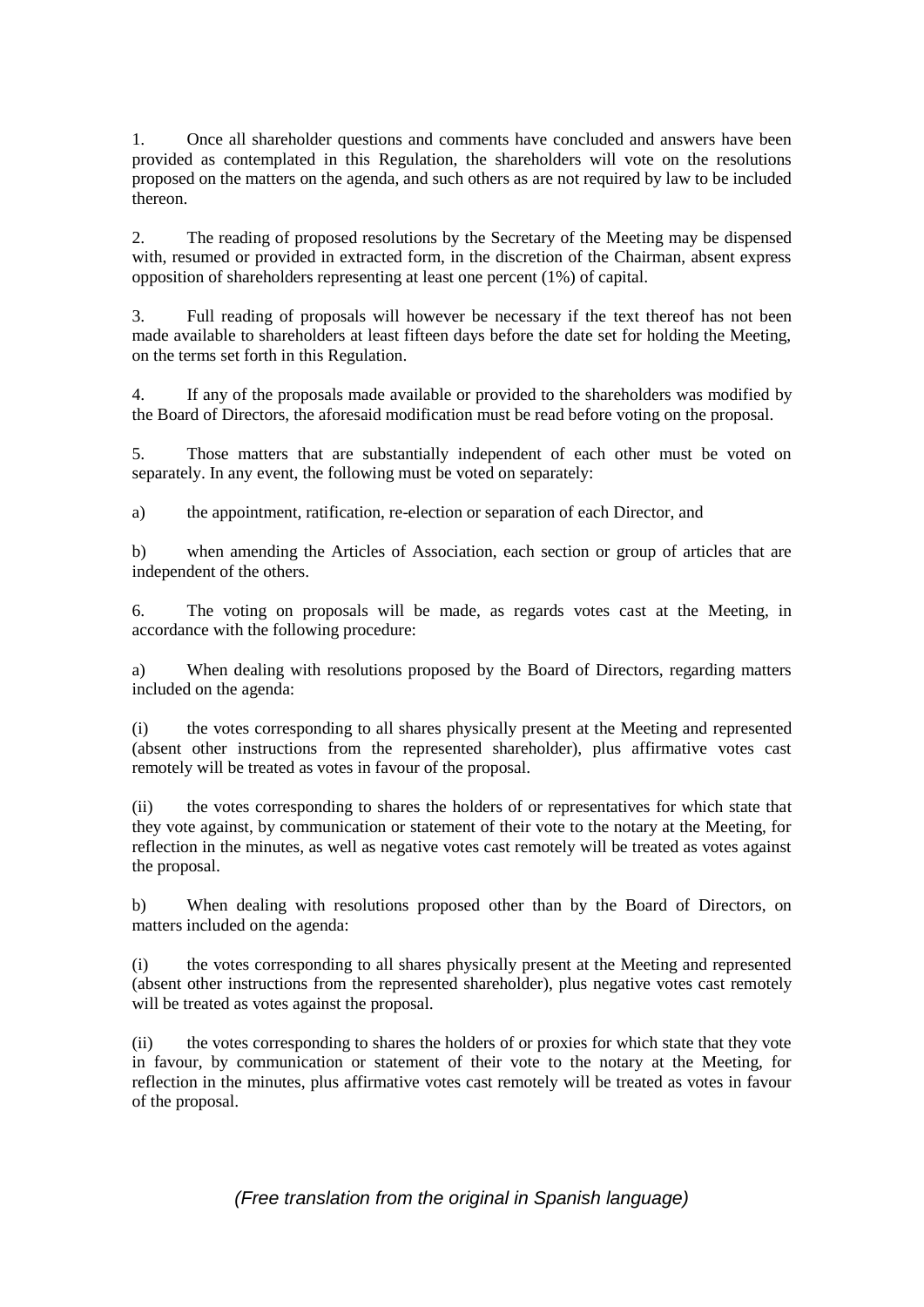c) In the case of proposed resolutions regarding matters not included on the agenda, the same scheme as established in b) above (excluding the reference to votes cast remotely) will be used.

7. Blank votes and abstentions also must be communicated to the notary for reflection in the minutes.

8. However, by decision of the Meeting Officers, other voting schemes may be established for the adoption of resolutions that allow evidencing the sense of votes and reflection of the results of voting in the minutes.

9. In any event, the proposed resolutions prepared by the Board of Directors will be voted on first. Once a proposed resolution is approved, the others in respect of to the same matter will fail, without, therefore, proceeding to vote on them.

10. Division of votes will be permitted so that entities having status as shareholders, by virtue of the share registry records, that act on behalf of multiple persons may, in any event, cast votes in different senses, in compliance with differing voting instructions, if they have received them. In particular, division of votes will be permitted by a custodian of shares issued by the Company within the framework of a programme of American Depositary Shares (ADS) represented by American Depositary Receipts (ADRs).

## **Article 21. Scheme for Adoption of Resolutions**

1. The General Meeting, whether ordinary or extraordinary, will adopt its resolutions with the majorities of votes present in person or by proxy as required by the Articles of Association or by law. Each share with a right to vote, present in person or by proxy at the General Meeting, gives the right to one vote.

2. Corporate resolutions will be adopted by simple majority of the votes of shareholders present at the Meeting in person or by proxy, a resolution being understood to have been adopted when it obtains more favourable than unfavourable votes.

3. Without prejudice to the provisions of law, the favourable vote of the absolute majority of the voting shares present in person or by proxy at the General Meeting of shareholders will be required if the capital present in person or by proxy is more than fifty percent (50%), or the favourable vote of two thirds of the capital present in person or by proxy at the Meeting when, on second call, shareholders are present that represent twenty-five percent (25%) or more of the subscribed voting capital without reaching fifty percent (50%), for approval of the following matters:

a) Articles amendments, including increase or reduction of capital, unless the law otherwise provides.

b) Issuance of bonds.

c) Transformation, merger or splitup in any of their forms, as well as bulk assignment of assets and liabilities and transfer of the Company's registered office abroad.

d) Disapplication or limitation of pre-emption rights for new shares.

## **Article 22. Conclusion of Meeting**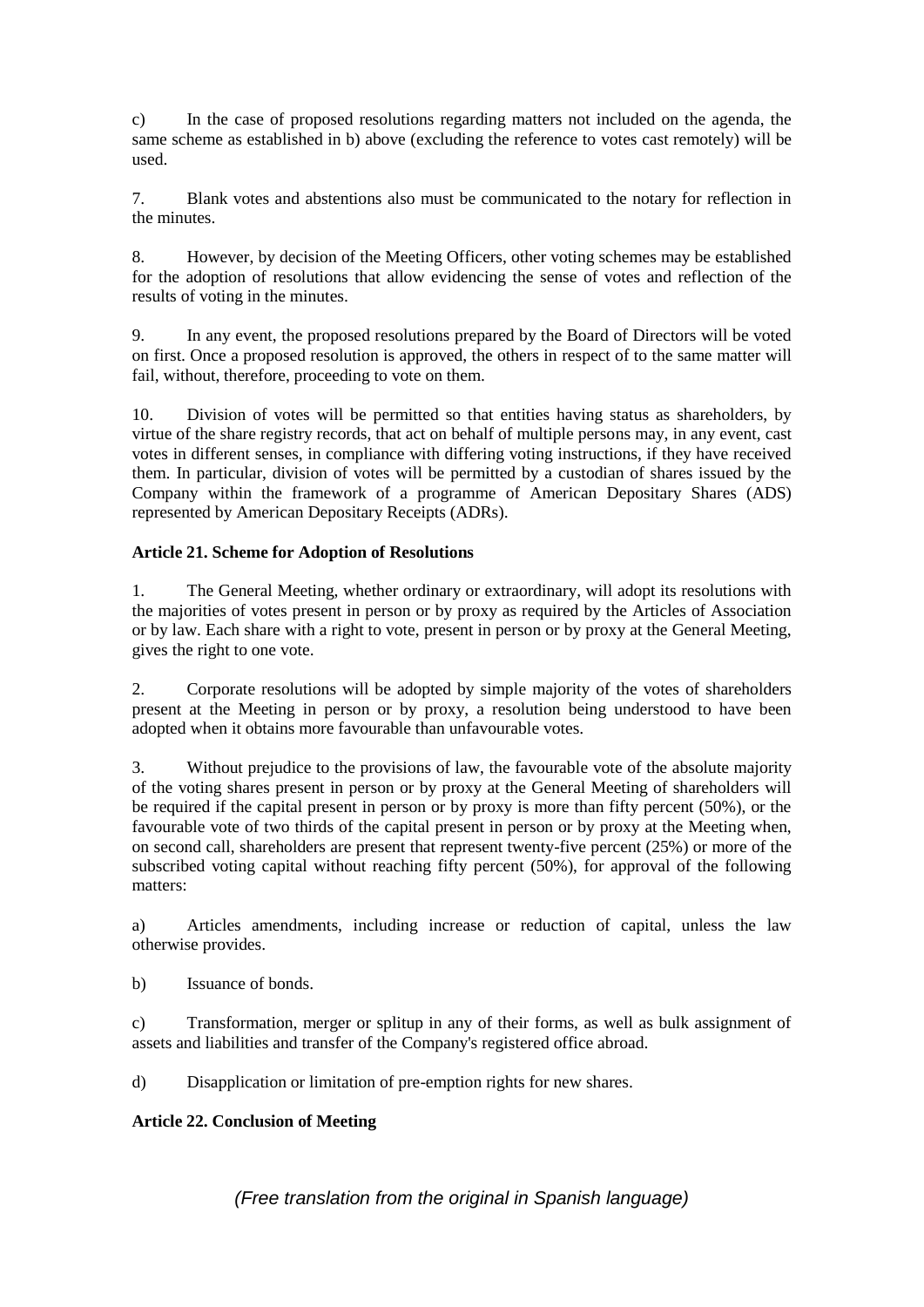Once the result of voting is announced the Chairman of the Meeting may close the proceedings, adjourning the meeting.

## **Article 23. Minutes of Meeting**

1. If the Board of Directors has appointed a notary to prepare the minutes of the meeting, the notarial minutes will be considered to be an act of the Board, and its approval thereof will not be necessary.

2. Otherwise the Secretary of the Meeting will prepare minutes of the meeting, which will be entered in the Minute Book, and may be approved by the Meeting at the end thereof or, if not, within the term of fifteen (15) days, by the Chairman of the Meeting and two (2) participants, proposed by the Meeting Officers, one representing the majority and the other the minority. The minutes will be signed by the Secretary with the approval of the Chairman.

## **Article 24. Publicity of Resolutions**

Without prejudice to registration of registrable resolutions in the Commercial Registry and such legal provisions regarding publicity of corporate resolutions as may be applicable, on the same day as the holding of the Meeting or the immediately following business day the Company will send the text of the approved resolutions to the National Securities Market Commission, by way of the corresponding material disclosure. The full text of the resolutions and results of votes will be published on the Company's website within the five (5) days following the end of the Meeting.

## **Article 25. Dissemination of Meeting Regulation**

The Board of Directors will adopt the measures necessary to ensure dissemination of this Regulation among the shareholders, by communicating it to the National Securities Market Commission, registering it in the Commercial Registry and publishing it on the Company's website.

## **Article 26. Interpretation and Amendment**

1. This Regulation completes and develops the provisions of the Articles of Association regarding the General Meeting. It therefore must be interpreted by the Board of Directors consistently with the Articles and the applicable legal provisions. Such doubts as may arise during the holding of the General Meeting regarding interpretation of this Regulation will be resolved by the Chairman of the Meeting with the assistance of the Secretary of the Meeting.

2. Any amendment of this Regulation must be approved by the General Meeting, meeting with the quorum under article 17.1 above, with the required report of the administrators or shareholders making the amendment proposal, explaining it.

## **Article 27. Approval and Effectiveness**

This Regulation will apply once it is approved by the General Shareholders Meeting of the Company, communicated to the National Securities Market Commission and registered in the Commercial Registry.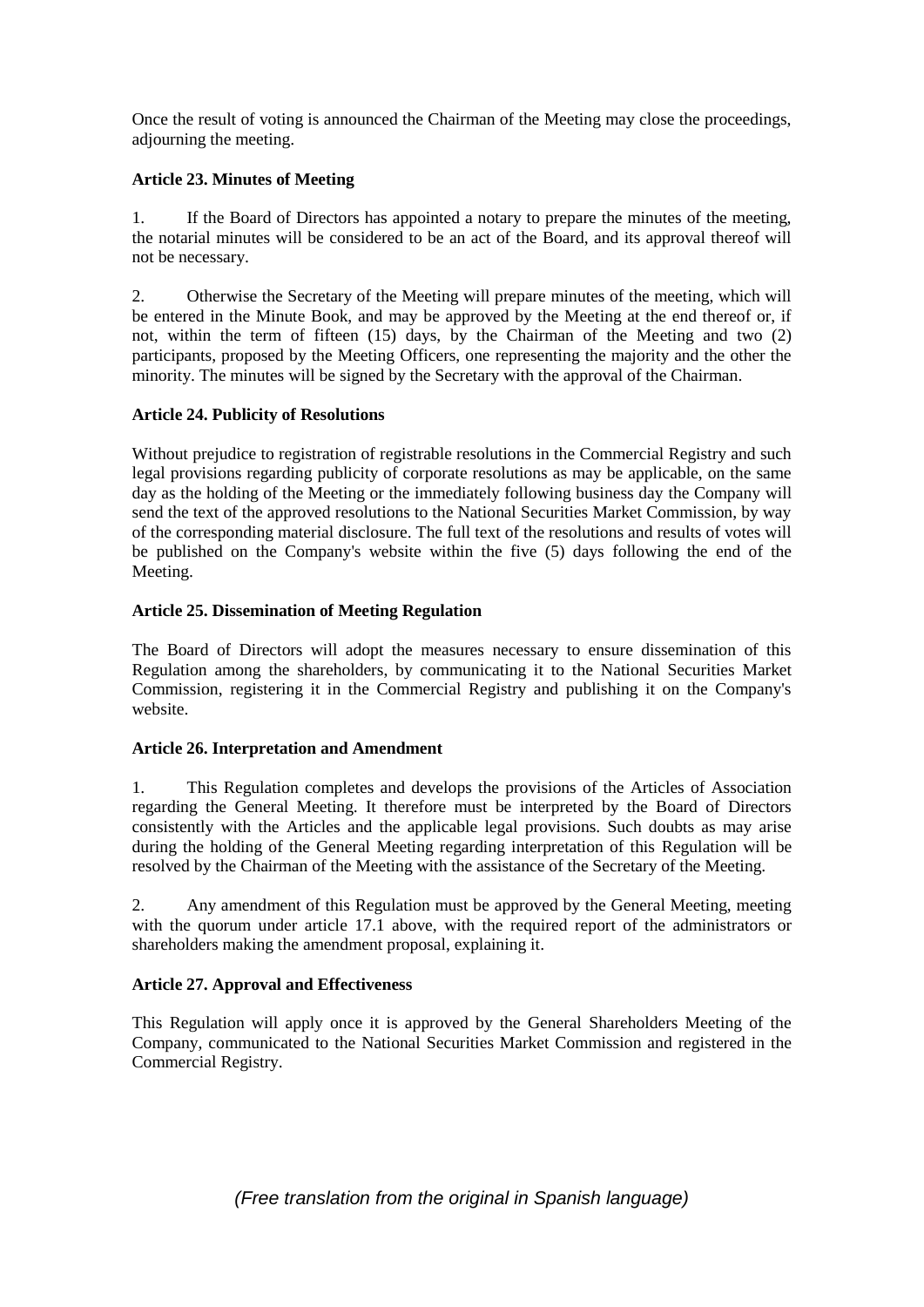#### **SEVEN**

**Delegation of authority to the Board of Directors to increase capital, on one or more occasions, with or without share premium -with the power to exclude preemption rights, if any-, on the terms and conditions and at the times contemplated in Article 297(1)(b) of the Capital Companies Act. Revocation of the authorisation granted at the General Shareholders Meeting of 22 June 2013 under the point nine of the agenda thereof.** 

1.- To revoke the unused part of the resolution adopted under item nine on the Agenda of the Ordinary General Meeting of Shareholders held on 22 June 2013 in relation to the delegation to the Board of Directors of the power to increase the share capital in accordance with the provisions of article 297.1.b) of the Capital Companies Act.

2.- To authorise the Board of Directors, in the broadest and most effective way possible in law and in accordance with the provisions of article 297.1.b) of the Capital Companies Act, within a period of no more than five years from the date of adoption of this resolution and without the need to hold a General Meeting or have a resolution adopted by it, to resolve on one or more occasions, if and to the extent that in the view of the Board the needs of the Company so require, up to the maximum amount of the equivalent of half of the share capital at the time when the increase is authorised, issuing and placing in circulation for this purpose the corresponding new shares, both ordinary shares and shares of any other kind and/or class permitted by the Act, ordinary or preference shares, including redeemable shares, with or without voting rights, with or without issue premium. The consideration must consist of cash contributions and the resolution must expressly provide for the possibility of an incomplete subscription of the shares issued in accordance with the provisions of article 311.1 of the Capital Companies Act and the Board of Directors may fix the terms and conditions of the increase, all in accordance with the provisions of article 297.1.b) of the Capital Companies Act. The powers attributed to the Board of Directors include the power to fix the terms and conditions of each capital increase and the characteristics of the shares, along with the power freely to offer the new shares not subscribed in the preemption period or periods, to redraft the article of the Bylaws dealing with capital, to take all necessary steps to enable the new shares that are the subject of the capital increase to be admitted for trading on the stock exchanges on which the Company's shares are quoted in accordance with the procedures of each of the said exchanges, and to request the inclusion of the new shares in the accounting records of Sociedad de Gestión de los Sistemas de Registro, Compensación y Liquidación de Valores, S.A.U. (Iberclear). This authorisation may be used to cover any remuneration scheme or agreement by means of the delivery of shares and share options for members of the Board of Directors and Company executives that may be in force from time to time. The Board also has the power totally or partly to exclude the pre-emption right in the terms of article 506 in conjunction with article 308 of the same Act. The Board is also authorised to substitute the powers that have been delegated to it by this General Meeting of Shareholders in relation to this resolution in favour of the Executive Committee, the Chairman of the Board of Directors or the Managing Director.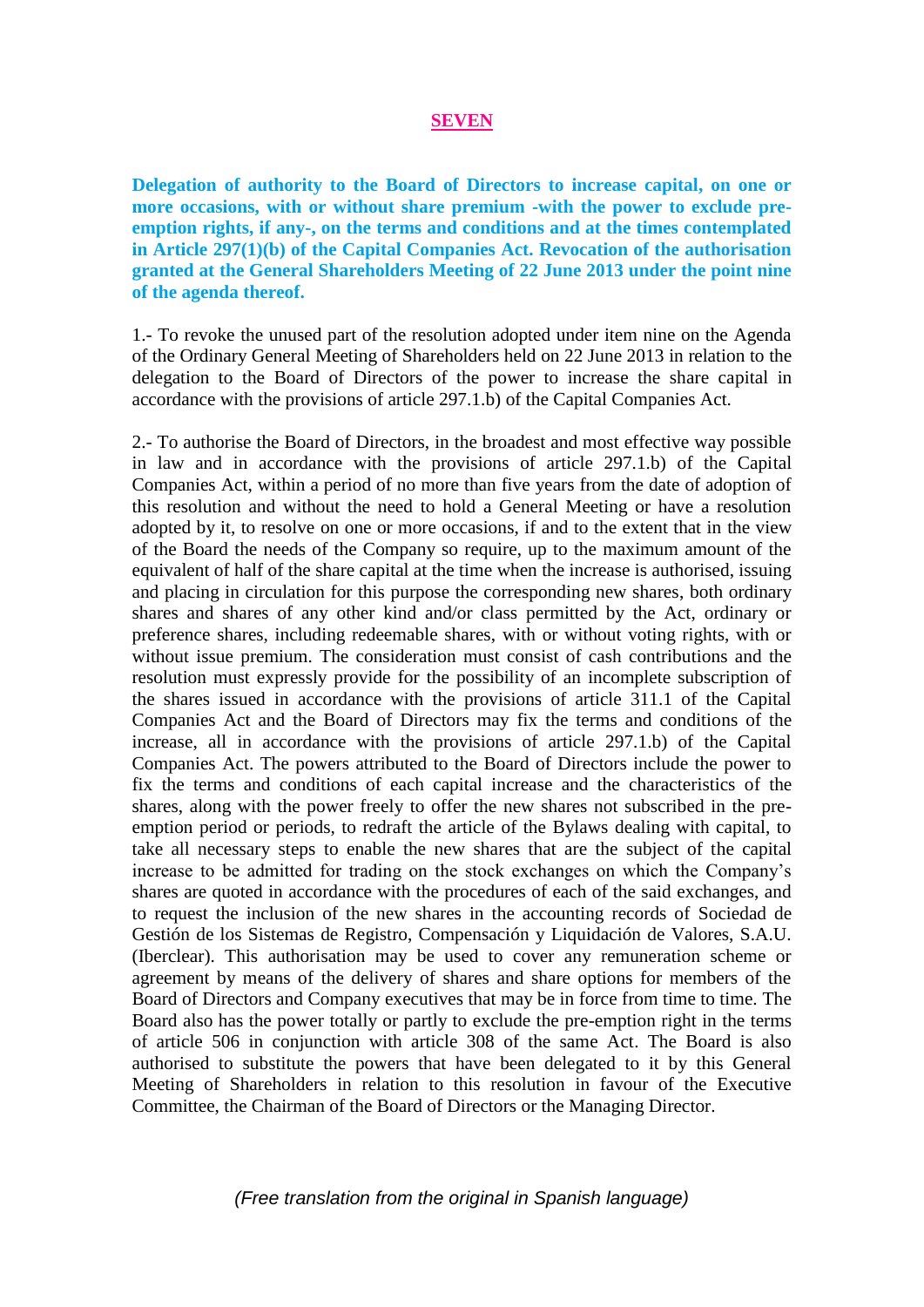## **EIGHT**

**Delegation of authority to the Board of Directors to issue fixed income securities, both straight and convertible into shares of new issuance and/or exchangeable for shares that have already been issued of Promotora de Informaciones, S.A. (Prisa) or other companies, warrants (options to subscribe new shares or to acquire shares of Prisa or other companies), bonds and preferred shares. In the case of convertible and/or exchangeable securities or warrants, setting the criteria to determine the basis of and the methods of conversion, exchange or exercise; delegation of powers to the Board of Directors to increase capital by the amount required for the conversion of securities or for the exercise of warrants, as well as for the exclusion of pre-emption rights of shareholders and holders of convertible debentures or warrants on newly-issued shares.** 

**Revocation, in the unused part, of the resolution delegating authority for issuance of convertible and/or exchangeable bonds adopted by the General Meeting of shareholders of 22 June 2013, under point ten of the agenda therefor.**

"I) To revoke the unused part of the resolution adopted under item 10 on the agenda of the General Meeting of Shareholders held on 22 June 2013 in relation to the delegation of powers to issue convertible and/or exchangeable debentures, along with warrants and other similar securities.

II) To delegate to the Board of Directors of Promotora de Informaciones, S.A. ("Prisa" or the "Company"), in accordance with the general regime for the issue of debentures, pursuant to the provisions of article 319 of the Companies Registry Regulation and applying by analogy the provisions of article 297.1.b) of the Capital Companies Act, the power to issue, on one or more occasions, both non-convertible and convertible and/or exchangeable fixed income securities, including warrants, along with promissory notes and preference shares or debt instruments of a similar kind, in accordance with the following conditions:

1. Securities being issued. The securities to which this delegation refers may be debentures, bonds and other fixed income securities of a similar kind, both nonconvertible securities and securities convertible into newly issued shares of the Company and/or exchangeable for shares in the Company. This delegation may also be used to issue debentures that can be exchanged for shares in another company that are already in circulation, which may or may not be a company in the Prisa Group (the "Group"), for the issue of warrants or other similar securities that may give a direct or indirect right to subscribe or acquire newly issued shares or shares already in circulation of the Company or another company, whether or not a Group company, to be settled by means of the physical delivery of the shares, or, as the case may be, by net settlement, which may, where appropriate, be linked to or connected in any way with each issue of debentures, bonds and other non-convertible fixed income securities of a similar kind made pursuant to this delegation, or with other loans or financing instruments by which the Company acknowledges or creates a debt. The delegation may also be used to issue promissory notes or preference shares.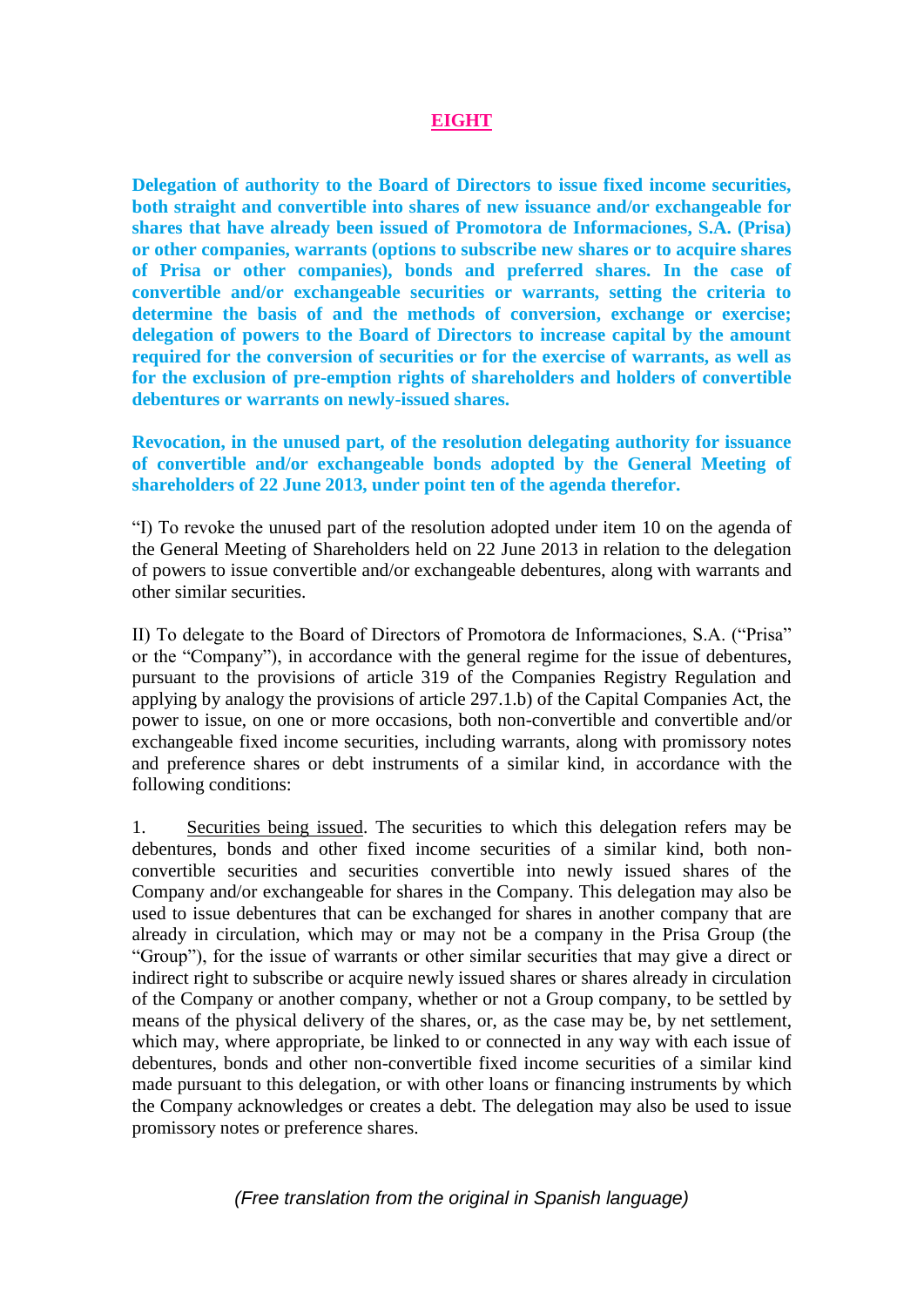2. Duration. The issue of the securities may take place on one or more occasions at any time within the maximum period of five (5) years from the date on which this resolution is adopted.

3. Maximum amount. The maximum aggregate amount of the issue or issues of securities resolved pursuant to this delegation will be one thousand million euros  $(€1,000,000,000)$  or its equivalent in another currency.

For the purposes of calculating the above limit, in the case of warrants, the sum of the premiums and exercise prices of the warrants of each issue resolved pursuant to this delegation will be taken into account. In turn, in the case of promissory notes, the outstanding balance of the promissory notes issued pursuant to the delegation will be computed for the purposes of the above limit.

It is noted for the record that in accordance with the provisions of article 510 of the Capital Companies Act, the limit contemplated in article 405.1 of the Act does not apply to Prisa.

4. Scope of the delegation. When using the delegation of powers resolved here and by way of illustration and without limitation, the Board of Directors will be responsible for determining, for each issue, its amount, which must always be within the expressed global quantitative limit; the place of issue – domestic or foreign – and the currency and, in the case of a foreign issue, its equivalent in euros; the denomination, whether bonds or debentures – including subordinated ones – warrants (which in turn may be settled by the physical delivery of the shares or, where appropriate, by net settlement), promissory notes, preference shares or any other security acceptable in law; the issue date or dates; whether the securities are compulsorily or voluntarily convertible and/or exchangeable, including on a contingent basis, and in the event that they are voluntarily convertible, whether this is at the election of the holder of the securities or the issuer; if the securities are not convertible, the possibility that they may be fully or partly exchangeable for shares in the issuing Company itself or in another company, whether or not a Group company, or may incorporate a right to buy the aforementioned shares, the number of securities and their nominal value, which, in the case of convertible and/or exchangeable securities, will not be less than the nominal value of the shares; the interest rate, dates and procedures for payment of the coupon; whether they are perpetual (including, where appropriate, the possibility of retirement by the issuer) or redeemable and, in the latter case, the redemption period and the expiry date; the reimbursement rate, premiums and lots, the guarantees, the form of representation, by certificates or book entries; pre-emption right, if appropriate, and subscription regime; anti-dilution clauses; priority and, if appropriate, subordination regime; applicable legislation; to apply, where appropriate, for the securities issued to be admitted to trading on official or unofficial secondary markets, organised or unorganised, domestic or foreign, with the requirements laid down in each case by the current rules and regulations, and, in general, to fix any other condition of the issue (including its subsequent modification), and, where appropriate, to appoint the trustee and approve the basic rules that are to govern the legal relations between the Company and the syndicate of holders of the securities issued, in the event that this is necessary or if the constitution of that syndicate so decides. In relation to each specific issue made pursuant to this delegation, the Board of Directors may determine all matters not covered in this resolution. The delegation also includes the grant to the Board of Directors of the power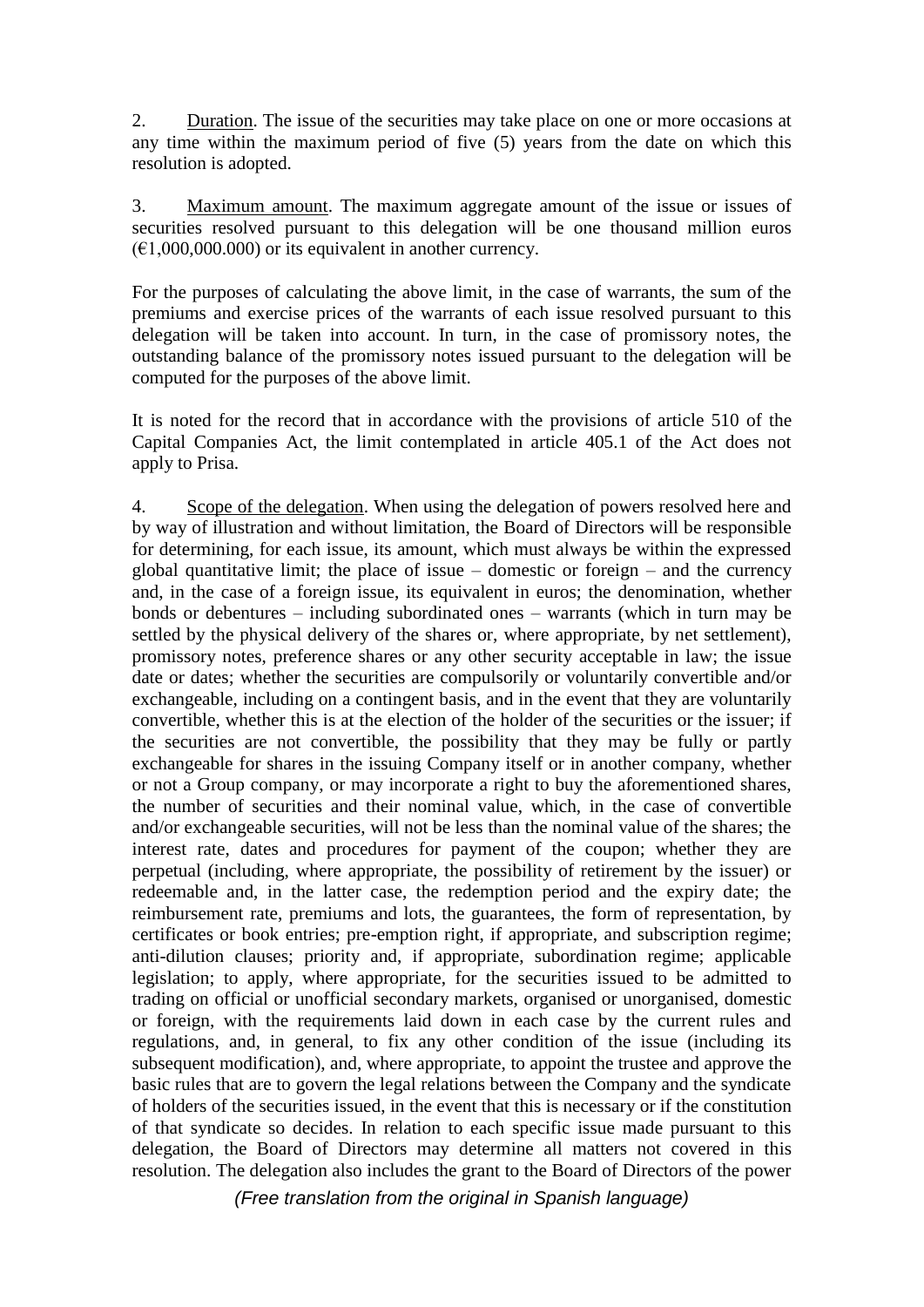to decide on the terms for redemption of the securities issued using this authorisation in each case, with the power to use the collection methods referred to in article 430 of the Capital Companies Act, to the extent that they are applicable, or any other methods that may be applicable. Likewise the Board of Directors has the power, if it deems fit and subject to obtaining the necessary official authorisations and, where appropriate, the approval of the assemblies of the corresponding syndicates or representative bodies of the holders of the securities, to modify the terms for the redemption of the securities issued and their respective duration and the rate of interest which, where appropriate, accrues on the securities in each of the issues made pursuant to this authorisation.

5. Bases and methods for the conversion and/or exchange. In the event of an issue of convertible and/or exchangeable debentures or bonds and for the purposes of determining the bases and methods for the conversion and/or exchange, it is resolved to establish the following criteria:

(i) The securities issued pursuant to this resolution may be convertible into new Prisa shares and/or exchangeable for shares already in circulation of the Company itself, any of the Group companies or any other company, in accordance with a determined or determinable conversion and/or exchange ratio, with the Board of Directors having the power to determine whether they are convertible and/or exchangeable and to determine whether they are compulsorily or voluntarily convertible and/or exchangeable and, in the event that they are voluntarily convertible and/or exchangeable, whether this is at the election of the holder or the issuer, with the frequency and during the period established in the issue resolution, which may not exceed fifteen (15) years from the issue date.

(ii) The Board may also establish, in a case where the issue is convertible and exchangeable, that the issuer reserves the right to choose at any time between conversion into new shares or exchange for shares already in circulation, specifying the type of shares to be delivered at the time when the conversion or exchange takes place, and it may even have the right to elect to deliver a combination of newly issued shares and pre-existing shares or a cash equivalent. In all cases the issuer must ensure equality of treatment between all the holders of the fixed income securities being converted and/or exchanged on a given date.

(iii) For the purposes of the conversion and/or exchange, the fixed income securities will be valued at their nominal value and the shares at the rate determined in the resolution of the Board of Directors in which use is made of this delegation, or at the rate determinable on the date or dates indicated in the Board resolution itself and by reference to the quoted price of Prisa shares on the stock exchange on the date/s or period/s taken as the reference in the resolution itself, with or without a premium or with or without a discount on that quoted price, and in any event with a minimum of the greater of (a) the average of the weighted average prices of Prisa shares on the Continuous Market of the Spanish stock exchanges during the period to be determined by the Board of Directors, not more than three (3) months or less than fifteen (15) calendar days prior to the date on which the resolution to issue the fixed income securities is adopted by the Board, and (b) the closing price of Prisa shares on the same Continuous Market on the stock exchange business day prior to the date on which the aforementioned issue resolution is adopted. The Board may determine that the share valuation for the purposes of the conversion and/or exchange may be different for each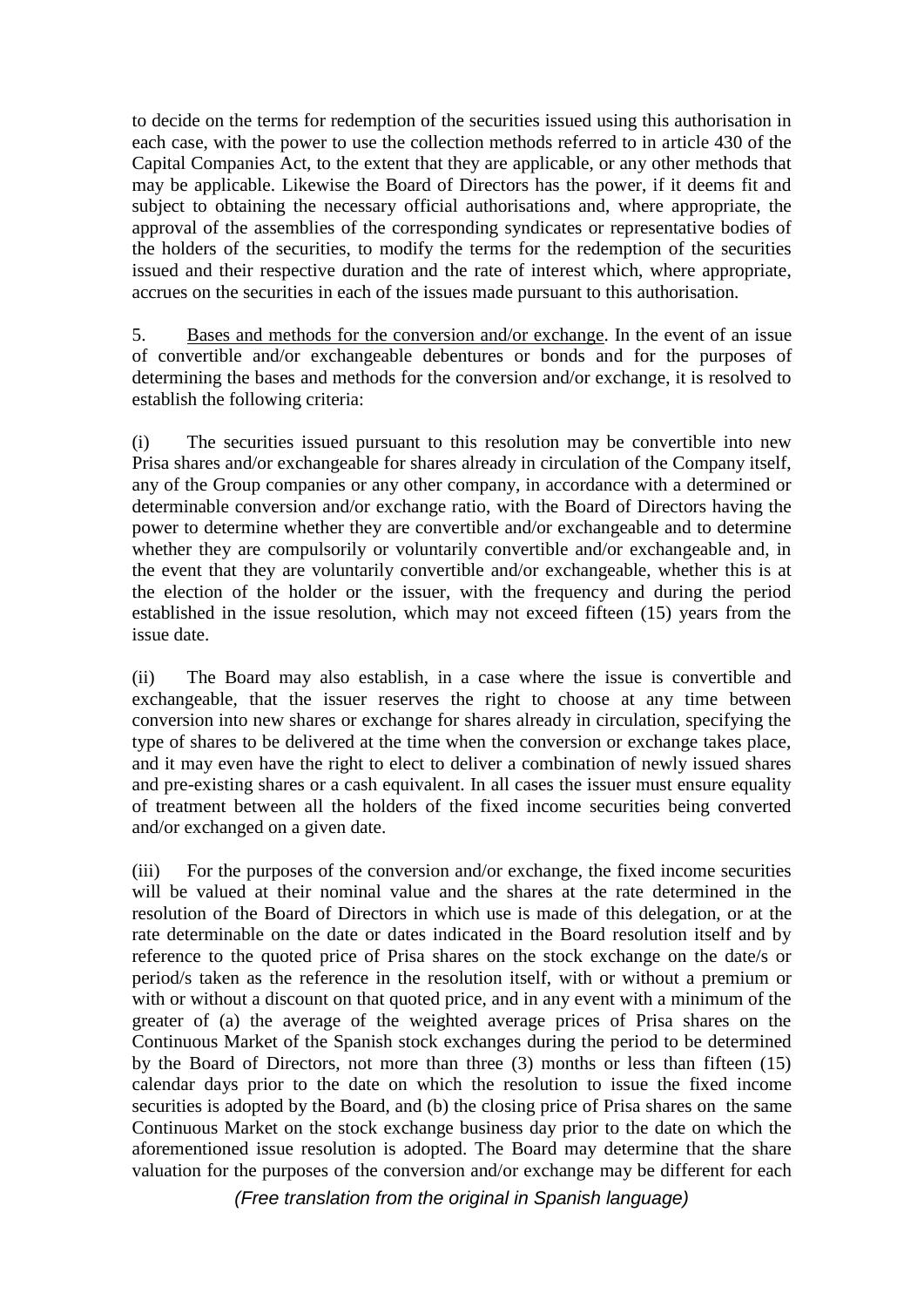conversion and/or exchange date. The same rules will be applied in the case of exchange for shares in another company (whether or not a Group company), to the extent that they are required and with such adaptations as may be necessary, albeit that they will be referable to the quoted price of the shares of that company on the corresponding market.

(iv) The Board may establish, in a case where the issue is convertible and exchangeable, that the issuer reserves the right to choose at any time between conversion into new shares or exchange for shares already in circulation, specifying the type of shares to be delivered at the time when the conversion or exchange takes place, and it may even have the right to elect to deliver a combination of newly issued shares and pre-existing shares. In any event the issuer must ensure equality of treatment between all the holders of the fixed income securities being converted and/or exchanged on a given date.

(v) Where the conversion or exchange occurs, any fractions of shares that may have to be delivered to the holder of the debentures will be rounded down to the whole number immediately below. It will be up to the Board to decide whether to pay each holder any difference that may arise in such a situation in cash.

(vi) In no case may the share value for the purposes of the conversion ratio of the debentures for shares be less than their nominal value. In accordance with the provisions of article 415.2 of the Capital Companies Act, debentures may not be converted into shares if the nominal value of the debentures is less than the nominal value of the shares. Likewise convertible debentures may not be issued for a figure below their nominal value.

At the time when it adopts a resolution for a convertible debenture issue pursuant to the authorisation conferred by the General Meeting, the Board of Directors will issue a report from the directors detailing and specifying the bases and methods for the conversion applicable to the issue in question, starting from the criteria described above. This report will be accompanied by the related report from the auditors as provided in article 414.2 of the Capital Companies Act.

6. Bases and form of the exercise of the warrants. In the case of an issue of warrants that are convertible into and/or exchangeable for shares, to which the provisions of the Capital Companies Act in respect of convertible debentures will apply by analogy, and for the purposes of the determination of the bases and methods for their exercise, it is resolved to establish the following criteria:

(i) The warrants issued pursuant to this resolution may give the right to subscribe new shares issued by the Company or to acquire shares in Prisa or another company, whether or not a Group company, that are already in circulation, or a combination of the two. In all cases the Company may reserve the right to choose, at the time of the exercise of the warrant, between delivering new shares, old shares or a combination of the two, and to proceed to a net settlement.

(ii) The time period for the exercise of the warrants will be determined by the Board of Directors and may not exceed fifteen (15) years starting from the issue date.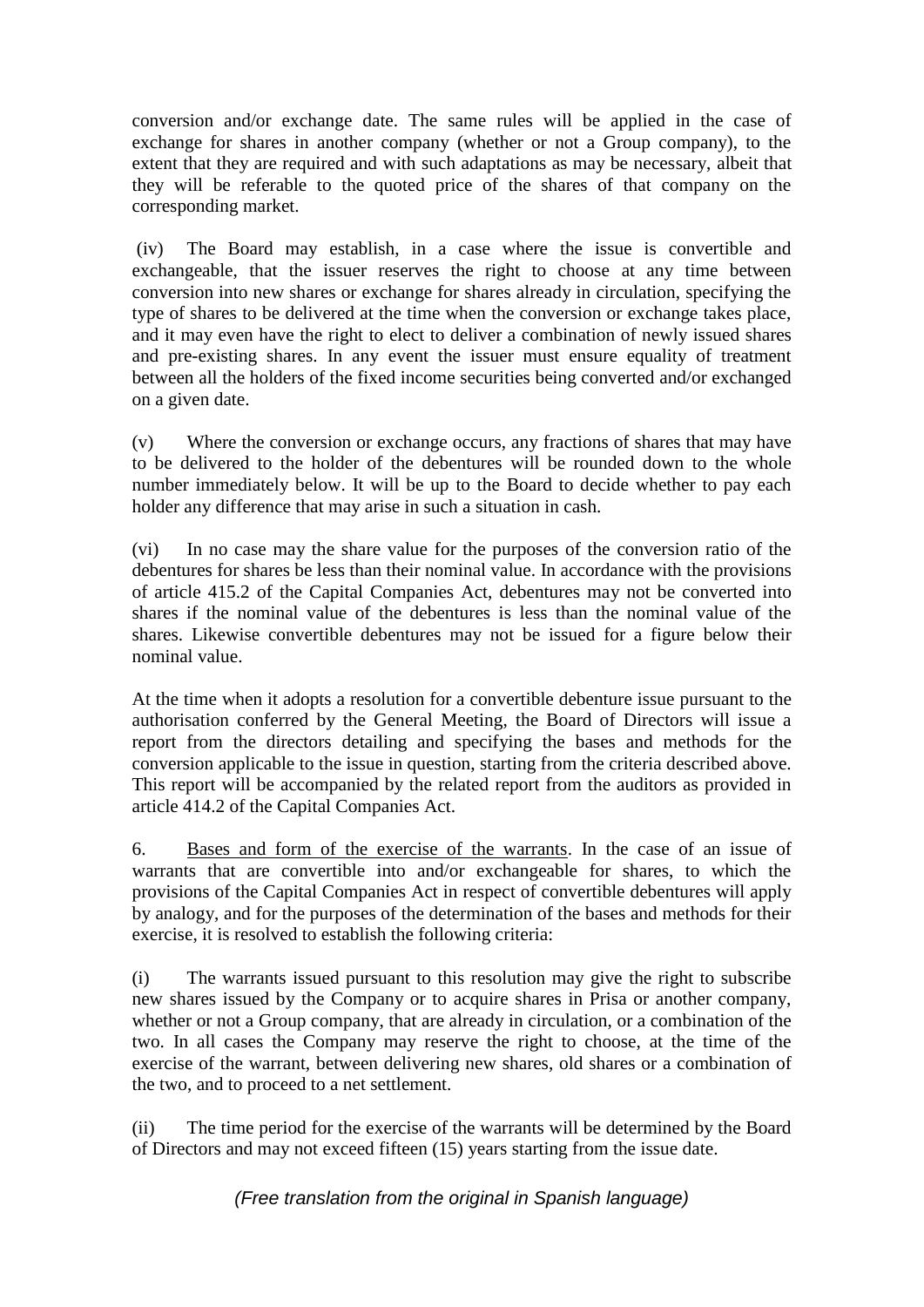(iii) The exercise price of the warrants may be fixed or variable depending on the date/s or period/s taken as the reference. Thus the price will be determined by the Board of Directors at the time of issue or will be determinable at a later date in accordance with the criteria fixed in the resolution itself. In all cases the share price to be considered may not be less than the greater of (a) the average of the weighted average prices of Prisa shares on the Continuous Market of the Spanish stock exchanges during the period to be determined by the Board of Directors, not more than three (3) months or less than fifteen (15) calendar days prior to the date on which the issue resolution is adopted by the Board, and (b) the closing price of the Company's shares on the same Continuous Market on the stock exchange business day prior to the date on which the aforementioned issue resolution is adopted. In the case of a call option over existing shares in another company (whether or not a Group company) the same rules will be applied, to the extent that they are required and with such adaptations as may be necessary, albeit that they will be referable to the quoted price of the shares of that company on the corresponding market.

(iv) When warrants are issued with simple exchange ratios or at par – that is to say one share for each warrant – the sum of the premium or premiums paid for each warrant and its exercise price may not in any case be less than the value of the underlying share considered in accordance with the provisions of paragraph (iii) above, or less than its nominal value.

When warrants are issued with multiple exchange ratios – that is to say ratios other than one share for each warrant – the sum of the premium or premiums paid for the warrants issued as a whole and their aggregate exercise price may not in any case be less than the result of multiplying the number of shares underlying the total warrants issued by the value of the underlying shares considered in accordance with the provisions of paragraph (iii) above, or less than the nominal value as a whole at the time of issue.

When it adopts a resolution to issue warrants pursuant to this authorisation, the Board of Directors will issue a report developing and specifying the bases and methods for exercise specifically applicable to the issue in question, starting from the criteria described in the preceding paragraph. This report will be accompanied by the related report from the auditors as provided in article 414.2 of the Capital Companies Act.

7. Rights of the holders of convertible securities. While the conversion and/or exchange of any fixed income securities that may be issued or the exercise of the warrants is possible, their holders will have whatever rights the current legislation recognises and, in particular, where appropriate, the rights relating to the pre-emption right (in the case of convertible debentures or warrants over newly issued shares) and an anti-dilution clause in the circumstances provided by law, without prejudice to the provisions of paragraph 8 (i) below.

8. Capital increase and exclusion of the pre-emption right in the case of convertible securities. The delegation to the Board of Directors also includes, by way of illustration and without limitation, the following powers: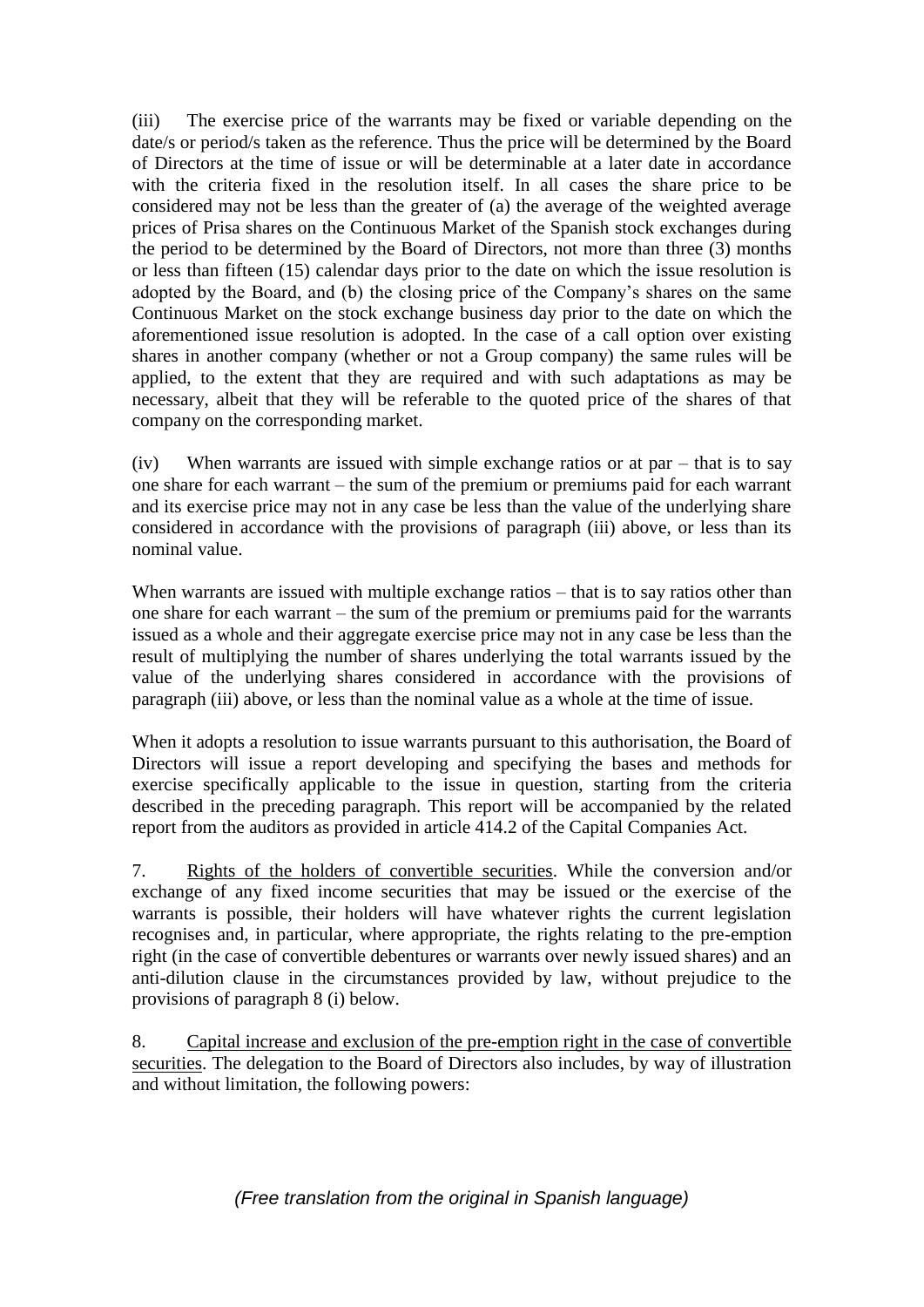- (i) The power to enable the Board of Directors, pursuant to the provisions of article 308, 417 and 511 of the Capital Companies Act, totally or partly to exclude the pre-emption right of shareholders and holders of convertible debentures and, where appropriate, of warrants over newly issued shares if this is required in the context of a particular issue of convertible debentures or of warrants over newly issued shares in order to obtain funds on the international markets, to use bookbuilding techniques or to incorporate industrial or financial investors who may facilitate the creation of value and the attainment of the Group's strategic objectives, or if the Company's interests justify it in some other way. In any event, if the Board decides to exclude the pre-emption right in relation to a particular issue of convertible debentures or warrants that it may decide to make pursuant to this authorisation, when it approves the issue and in accordance with the applicable rules and regulations it will issue a report detailing the specific reasons why the Company's interests justify that measure, which will be the subject of the related report from the auditors in the terms established in article 417.2 and 511.3 of the Capital Companies Act. Those reports will be made available to the shareholders and holders of convertible debentures and warrants over newly issued shares and communicated to the first General Meeting held after the issue resolution is adopted.
- (ii) The power to increase the capital by the amount necessary to meet the requests for conversion or the exercise of warrants over newly issued shares. This power may only be exercised to the extent that the Board, when adding the capital being increased to meet the issue of convertible obligations or the exercise of warrants to any other capital increases that may have been resolved pursuant to the authorisations granted by the Board, does not exceed the limit of half of the amount of the share capital established in article 297.1.b) of the Capital Companies Act. This authorisation to increase the capital includes the authorisation to issue and place in circulation, on one or more occasions, the shares that represent it that are needed to give effect to the conversion or the exercise of the warrant, together with the authority to redraft the article of the Bylaws relating to the amount of the share capital and, where appropriate, to cancel the part of that capital increase that turned out not to be necessary for the conversion into shares or for the exercise of the warrant.
	- (iii) The power to develop and specify the bases and methods of the conversion and/or exchange, bearing in mind the criteria established in paragraphs 5 and 6 above, including, among other matters, fixing the time of the conversion and/or exchange or exercise of the warrants and, in general and in the broadest possible terms, determining whatever matters and conditions may be necessary or advisable for the issue.

In the successive General Meetings that the Company holds, the Board of Directors will inform the shareholders of any use that has been made, as the case may be, of the delegation of the authority to issue securities to which this resolution refers up to that point in time.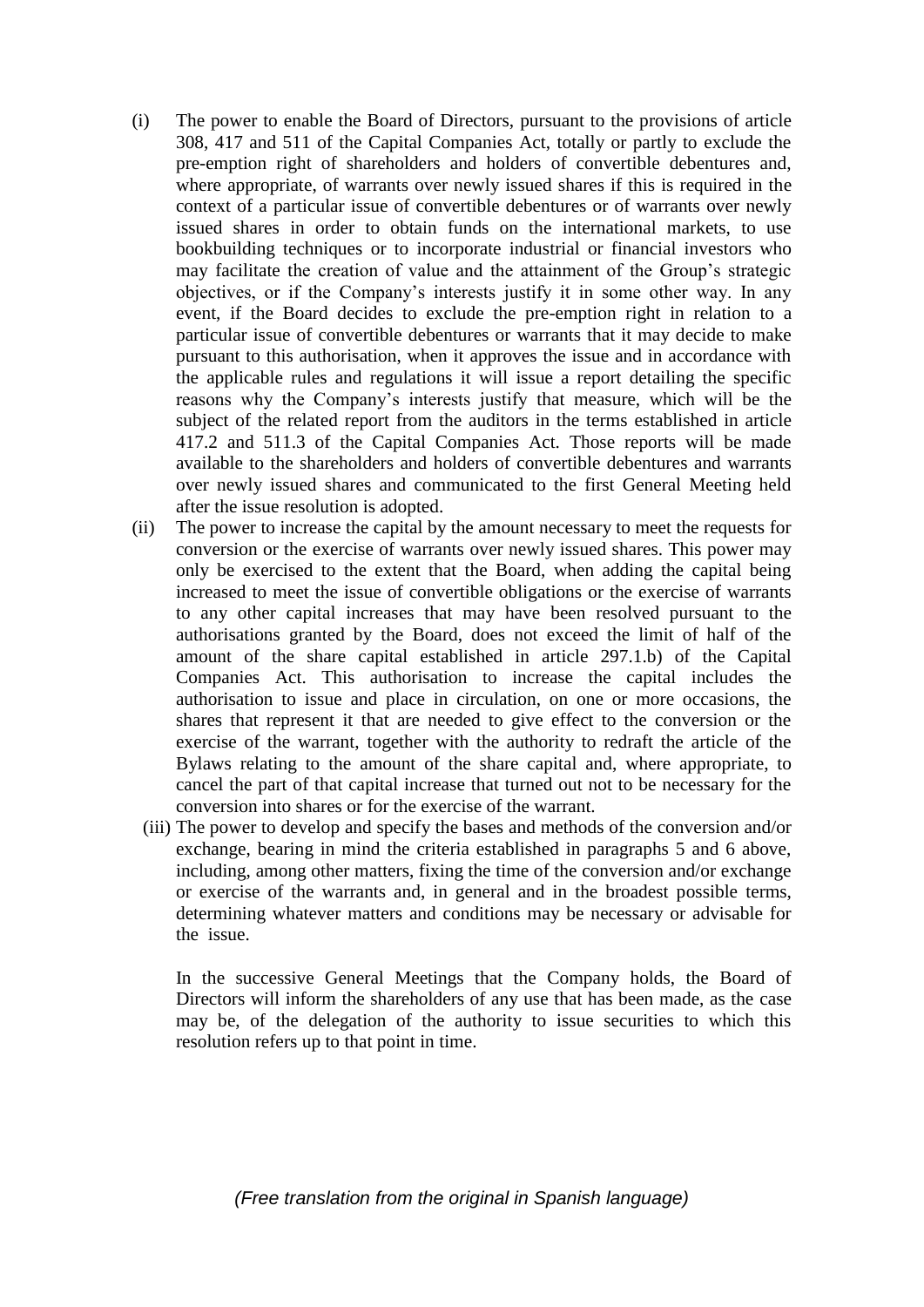- 9. Admission to trading. The Company will apply, where appropriate, for the admission of the debentures, bonds, preference shares, warrants and any other securities that may be issued pursuant to this delegation to trading on official or unofficial secondary markets, whether organised or unorganised, domestic or foreign, authorising the Board to take the necessary steps and actions to secure the admission to trading with the competent bodies of the different domestic or foreign stock markets.
- 10. Guarantee of issues of fixed income securities. The Board of Directors is also authorised, for a period of five years, to guarantee on behalf of the Company and within the limit indicated above, any issues that Group companies may make of fixed income securities, convertible and/or exchangeable as the case may be, including warrants, along with promissory notes and preference shares.
- 11. Substitution. The Board of Directors is authorised to delegate the powers conferred by this resolution which are capable of delegation to the Executive Committee, the Chairman or the Managing Director.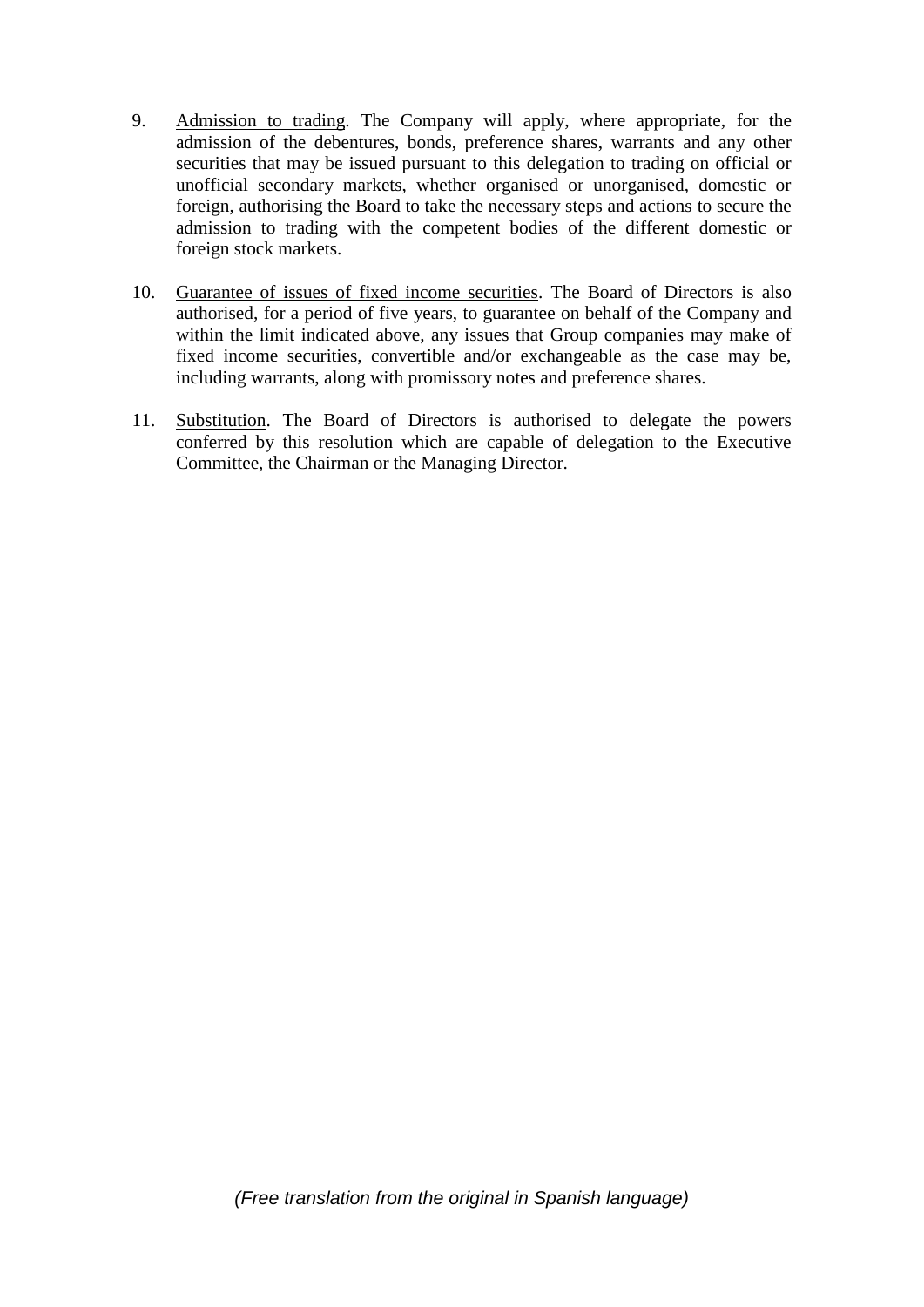## **NINE**

**9º.- Capital Decrease for the sole purpose of permitting the adjustment of the number of shares for the reverse stock split and subsequent reverse stock split in a ratio of one (1) new share for every thirty old shares.** 

**9.1. Capital Decrease for the sole purpose of permitting the adjustment of the number of shares for the reverse stock split proposed in item 9.2. on the agenda and amendment to Section 6.1. of the Company's Bylaws**

It was resolved to reduce the Company's share capital figure by the amount and in the manner set out below. The share capital reduction is prompted by a technical requirement to enable the consolidation of shares resulting from the reverse stock split proposed to the General Meeting as item 9.2 of the agenda, so as to comply with Section 90 of the Spanish Companies Act.

The share capital reduction amounts to:

- (i) One euro and sixty cents  $(61.60)$ , that is, from two hundred and twenty nine million nine hundred and fifty eight thousand eight hundred and eighteen euros and sixty cents  $(6229.958.818.60)$  to two hundred and twenty-nine million nine hundred and fifty-eight thousand eight hundred and seventeen  $(\text{\textsterling}229.958.817)$ by redeeming sixteen (16) shares with a par value of ten cents ( $\epsilon$ 0.10). The share capital reduction in this amount is subject to the share capital increase addressed to the company International Media Group Ltd amounting to  $\epsilon$ 74,999,999.49 and approved by this Board of Directors and announced in a significant event on 27 February 2015 (the "**Media Group Share Capital Increase**") having been executed as at the date of this report (the "**Condition Precedent I**"). If on the date of the General Meeting the Media Group Share Capital Increase has not been executed and, therefore, Condition Precedent I has not been fulfilled, this option will not be effective; or alternatively
- (ii) One euro and thirty cents  $(\text{\textsterling}1.30)$ , that is, from two hundred and fifteen million eight hundred and seven thousand eight hundred and seventy-five euros and thirty cents ( $\epsilon$ 215,807,875.30) to two hundred and fifteen million eight hundred and seven thousand eight hundred and seventy four euros ( $\epsilon$ 215,807,874) by redeeming thirteen (13) shares with a par value of ten cents ( $\epsilon$ 0.10). The share capital reduction in this amount is subject to the Media Group Share Capital Increase not having been executed as at the date of this report (the "**Condition Precedent II**"). If on the date of the General Meeting the Media Group Share Capital Increase has been executed and, therefore, Condition Precedent II has not been fulfilled, this option will not be effective.

The proposed capital reduction shall proceed by redeeming treasury shares so as to increase the statutory reserve. Accordingly, and pursuant to Section 335.b) of the Spanish Companies Act, no creditors of the Company shall have a right to object to this transaction.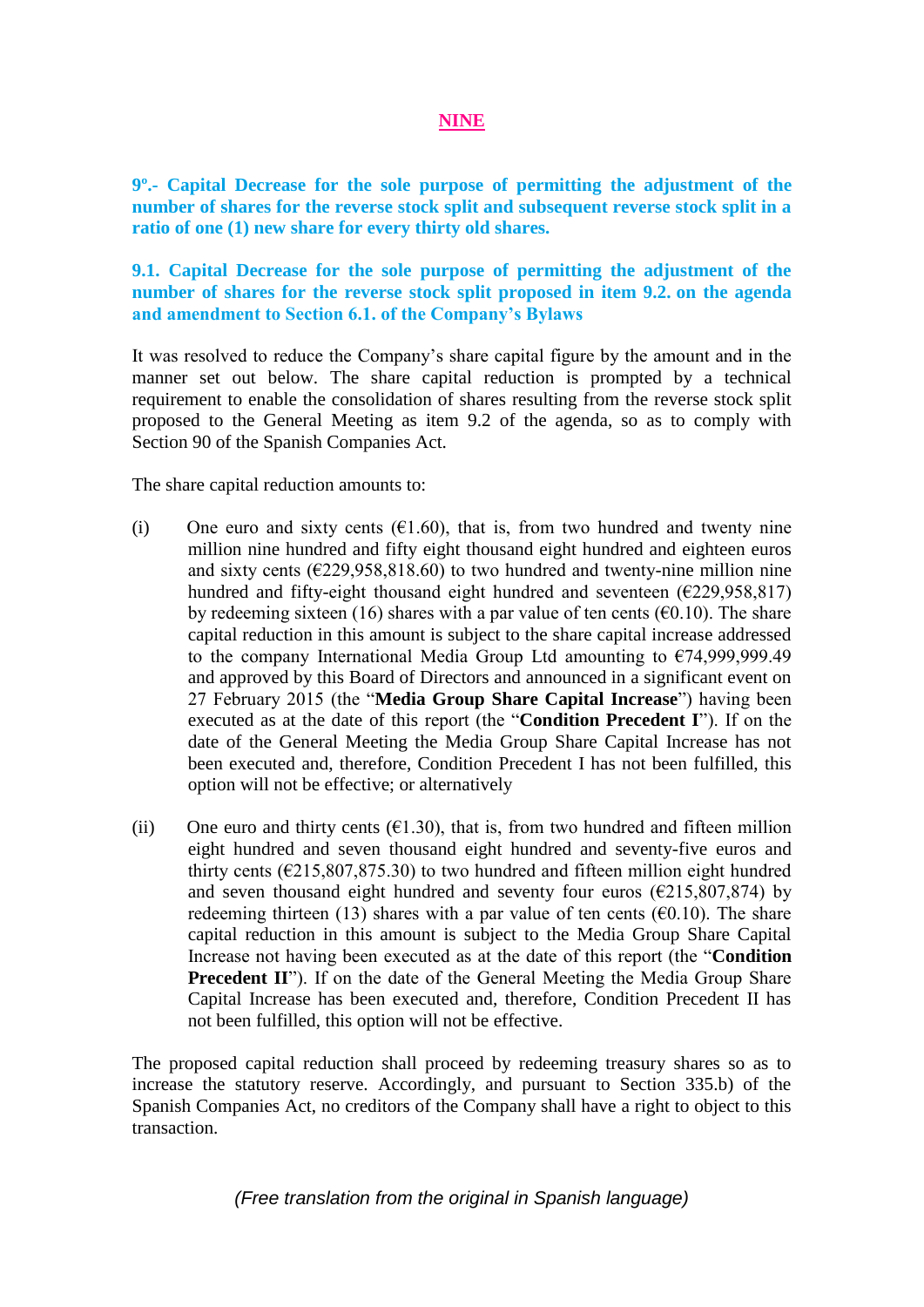The balance sheet considered to approve the share capital reduction has been the Company's balance sheet closed on December 31, 2014, as reviewed by the Company's auditors, i.e., Deloitte, S.L. on March 2, 2015 and approved by the General Meeting of the Company in item 1 on the agenda.

Given its nature, this reduction shall take effect immediately upon execution hereof. Accordingly, it was resolved to amend Section 6.1 of the Company's By-Laws.

(i) If as of the date of the General Meeting the Media Group Share Capital Increase has been executed and, therefore, Condition Precedent I has been fulfilled, this section shall hereinafter read as follows:

*The share capital is two hundred and twenty-nine million nine hundred and fifty-eight thousand eight hundred and seventeen EUROS (€229,958,817), and is represented by: two thousand two hundred and ninety-nine million five hundred and eighty-eight thousand one hundred and seventy (2,299,588,170) ordinary shares, all of the same class and series, having a nominal value of TEN CENTS ON THE EURO (€0.10) each, consecutively numbered from 1 to 2,299,588,170.* 

(ii) If as of the date of the General Meeting the Media Group Share Capital Increase has not been executed and, therefore, Condition Precedent II has been fulfilled, this section shall hereinafter read as follows:

*The share capital is two hundred and fifteen million eight hundred and seven thousand eight hundred and seventy-four EUROS (215,807,874 €), and is represented by: two thousand one hundred and fifty-eight million seventy-eight thousand seven hundred and forty (2,158,078,740) ordinary shares, all of the same class and series, having a nominal value of TEN CENTS ON THE EURO (€0.10) each, consecutively numbered from 1 to 2,158,078,740.* 

Without prejudice to any other authority that may be available to the Board of Directors, it was resolved to delegate to the Board of Directors any and all authority –including the authority to delegate on the Executive Committee, the Chairman and the Managing Director– expressly granted to it in this resolution, as well as the authority to establish any terms and conditions not expressly provided for herein and to carry out any and all actions and proceedings necessary or convenient to ensure the implementation and completion of the share capital decrease and, specifically and without limitation:

(a) To complete any relevant procedures before the Spanish *Comisión Nacional del Mercado de Valores*, the Governing Bodies (*Sociedades Rectoras*) of the Madrid, Barcelona, Bilbao and Valencia Stock Exchanges, the *Sociedad de Bolsas*, the *Sociedad de Gestión de Sistemas de Registro, Compensación y Liquidación de Valores, S.A. Unipersonal* (Iberclear), the *Servicio de Liquidación y Compensación de Valores* or any other Spanish or foreign entity, authority, public and/or private registry, and to take any necessary measures to comply with all requirements in the Spanish Companies Act, the Securities Market Act, the Royal Decree governing securities in book-entry form and any other applicable regulations, including specifically to perform all acts necessary in respect of any American depositary shares issued by the Company;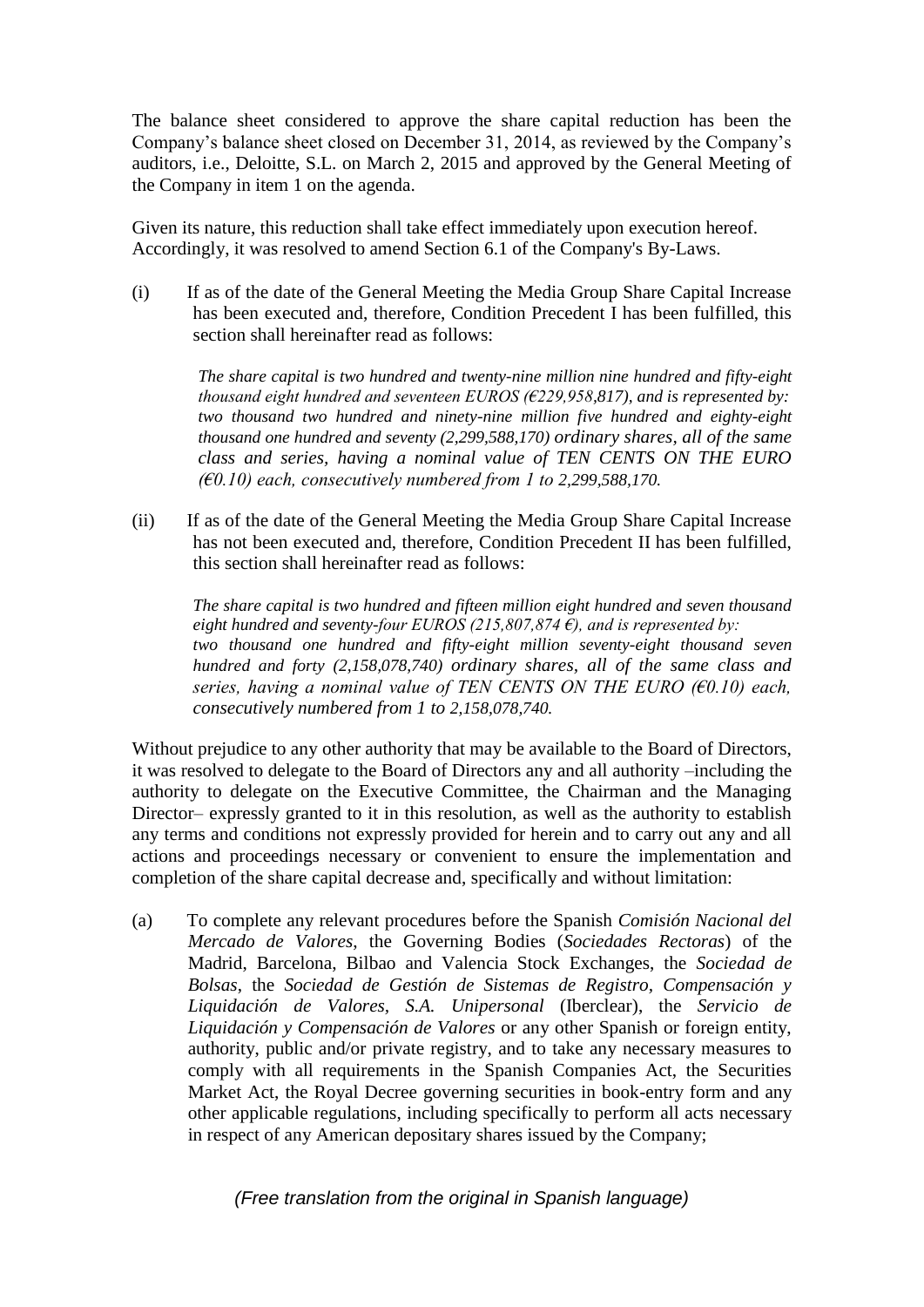- (b) To appear before any Spanish Notary to record the share capital reduction and amendment of the by-laws resolution as a public deed, and to perform any actions as may be required and approve and formalize any public and private documents as may be necessary or convenient to ensure full effectiveness thereof and, specifically, to correct any deficiencies, omissions or errors evidenced or disclosed as a result of any oral or written description (*calificación*) by the Commercial Registrar;
- (c) To draft and publish any required or appropriate notices.

This share capital reduction resolution, either in the amount of one euro and sixty cents  $(\text{\textsterling}1.60)$  or one euro and thirty cents  $(\text{\textsterling}1.30)$  is subject to resolution 9.2 below being passed.

## **9.2. Reverse stock split in a ratio of one (1) new share for every thirty old shares and amendment to Section 6.1. of the Company's Bylaws.**

It was resolved to approve a stock consolidation in respect of the outstanding shares in the Company, which shall proceed by consolidating every thirty (30) existing shares valued at par at ten Euro cents ( $\epsilon$ 0.10) each into one (1) new share valued at par at three Euros  $(63)$  each. The number of shares resulting from the stock consolidation will be the following:

- (i) if as a result of the share capital reduction proposed in item 9.1 on the agenda, the number of shares is set at 2,299,588,170 shares, the share capital will be composed of 76,652,939 shares without this entailing a change in the Company's share capital; or alternatively
- (ii) if as a result of the share capital reduction proposed in item 9.1 on the agenda, the number of shares is set at 2,158,078,740 shares, the share capital will be composed of 71,935,958 shares without this entailing a change in the Company's share capital.

The newly-issued shares shall be ordinary shares held in book-entry form and registered with the *Sociedad de Gestión de los Sistemas de Registro, Compensación y Liquidación de Valores, S.A.U*. (Iberclear) and its participating entities. The new shares shall be of the same class and series and have the same economic and voting rights as the existing shares, prorated to each new share's face value.

In accordance with Sections 26.1.b) and 41.1 a) of Royal Decree 1310/2005, of 4 November (implementing Spanish Act 24/1988, of 28 July, on the Securities Market in respect of the admission of securities to trading in official secondary markets, public offerings or subscriptions and the relevant prospectus), the Company shall not, as a result of this transaction, be required to publish such a prospectus, as the new shares shall be issued to replace older shares of the same class which have already been issued and thus there is no share capital increase.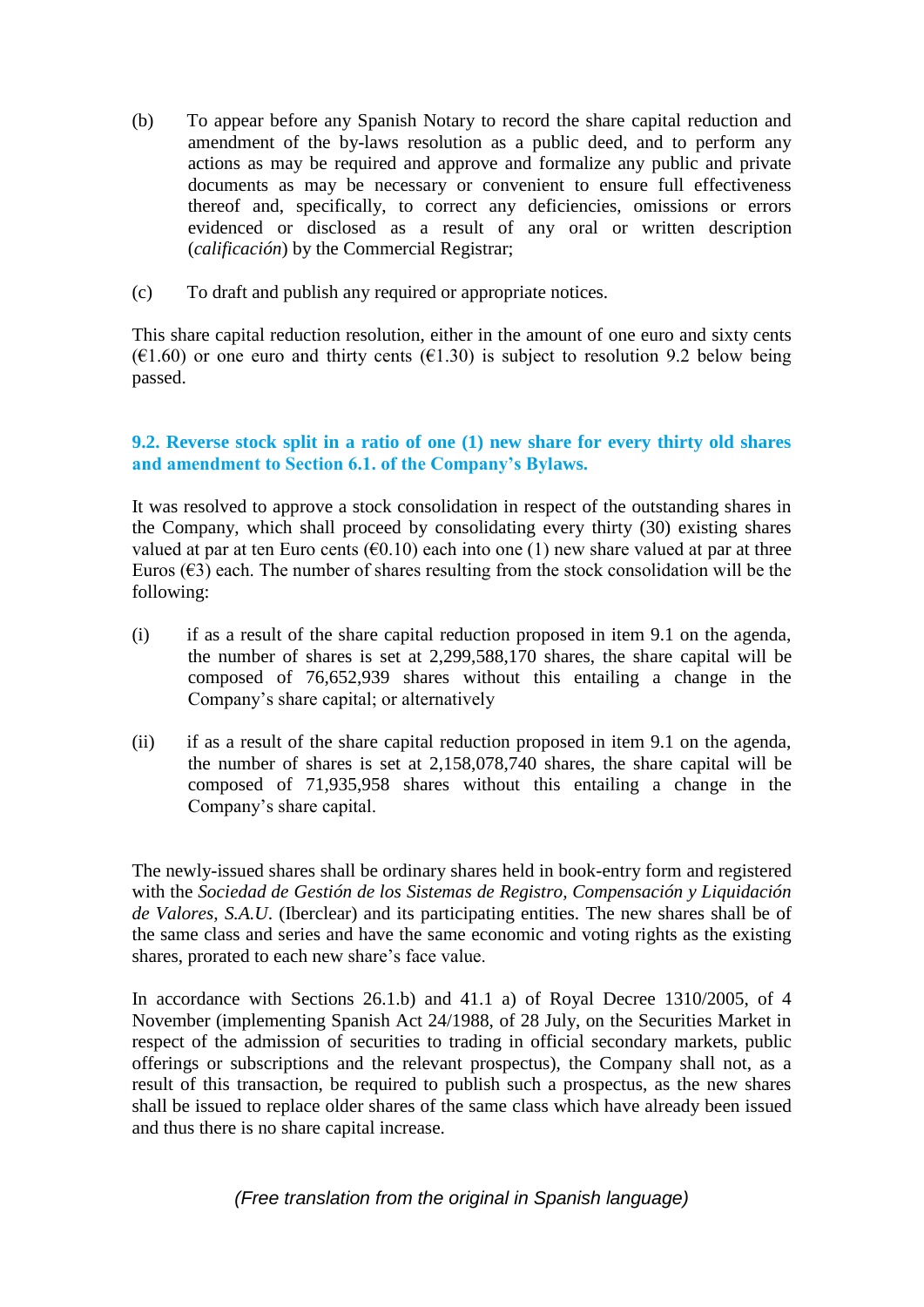# **1. EFFECTIVE DATE AND EXCHANGE PROCEDURE**

The share exchange shall be effective on the date determined by the Board of Directors, following registration of the reverse split resolution and the relevant amendment to the by-laws with the Commercial Registry. The exchange shall proceed from the date specified in the notices to be published in the Official Bulletin of the Commercial Registry, a national newspaper, on the Company's website and, where mandatory, in the Listing Bulletins of the Spanish Stock Exchanges. Such date shall also be disclosed by publishing the relevant notice of a significant event.

Any shareholders in the Company registered as such with the *Sociedad de Gestión de los Sistemas de Registro, Compensación y Liquidación de Valores, S.A.U.* ("**Iberclear**") and Iberclear's participating entities on the effective day determined by the Board of Directors shall have a right to receive one (1) new share for every thirty (30) old shares. This exchange shall proceed automatically.

The exchange shall further proceed pursuant to the procedures established for securities in book-entry form, through the relevant participating entities, in accordance with the instructions issued by Iberclear and, if appointed, by the agent.

# **2. REMAINING SHARES**

Shareholders who, after applying the exchange ratio resulting from the reverse split, hold a number of shares that is not a multiple of thirty (30) may:

- (i) acquire or transfer any relevant number of shares necessary to own a multiple of the number fixed in the exchange ratio; or
- (ii) join other shareholders to reach a number of shares that is a multiple of the number fixed in the exchange ratio.

If, following the closing of the market session the day before that on which the share exchange is to take effect as described above, a shareholder still holds any number of shares that is not a multiple of the number fixed in the exchange ratio, such shares shall be purchased by the Company itself.

The purchase price shall be the closing price for that day, and the sale shall proceed at no cost to the selling shareholders, except for any charges and brokerage fees charged by their own custodian.

The price for such sale shall be paid by the Company to the relevant participating entities in Iberclear, to be credited to the accounts held with such entities by the selling shareholders. Payment shall proceed between the effective date of the exchange and the third following business day. The Board of Directors may, if it deems necessary, appoint an agent bank and give such bank a mandate to acquire, on behalf of the Company, any such remaining shares.

# **3. APPLICATION FOR ADMISSION TO TRADING**

It was resolved to apply –following registration with the Madrid Commercial Registry of the public deed recording the consolidation of the outstanding shares and the exchange thereof for the newly-issued shares and the amendment to their face value–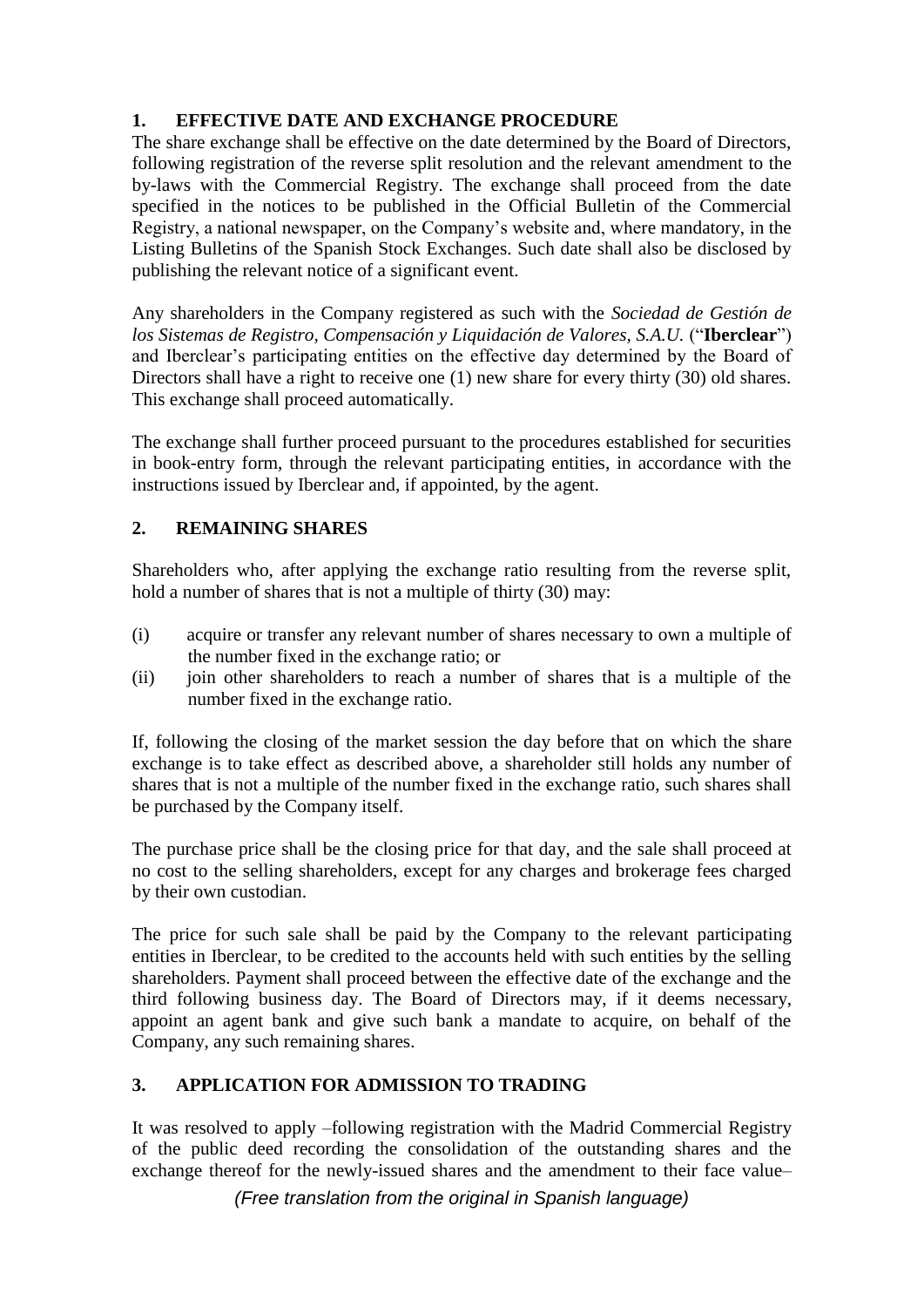for the old shares and the new shares to be simultaneously excluded and admitted, respectively, from and to trading on the Madrid, Barcelona, Bilbao and Valencia Stock Exchanges (where the Company's shares are currently listed) on the Spanish Automated Quotation System (*Mercado Continuo*) and on any other Stock Markets where such shares are so listed; and further resolved to take any actions and complete any procedures before the relevant regulatory bodies required to have any new shares issued as a result of the foregoing resolution admitted to trading. The Company expressly submits to any applicable stock market regulations or future regulations, including without limitation any regulations governing securities trading, maintenance and exclusion from trading.

It is expressly noted that, if a delisting of the Company shares is subsequently applied for, any such delisting shall comply with any applicable rules and procedures and, in such a case, the rights of any shareholders opposing or voting against the delisting resolution shall be guaranteed as required by the Spanish Companies Act and related provisions, in accordance with Spanish Act 24/1988, of 28 July, on the Securities Market and any implementing regulations in force from time to time.

# **4. CONDITION PRECEDENT**

This stock consolidation resolution is subject to a condition precedent that the resolution in 9.1 above is passed.

# **5. DELEGATION OF POWERS TO THE BOARD OF DIRECTORS**

It was resolved to delegate to the Board of Directors any and all authority, as broadly as required in law –including the authority to delegate on the Executive Committee, the Chairman and the Managing Director– to implement the reverse stock split, including without limitation the authority:

- (i) to implement the reverse split resolution. The effective date of the share exchange shall be timely advised by notice to the Governing Bodies (*Sociedades Rectoras*) of the Stock Exchanges and the *Comisión Nacional del Mercado de Valores*, and announced on the Official Bulletin of the Commercial Registry;
- (ii) to prepare, notify and deal with any document, publication or certificate required in relation to the reverse split process;
- (iii) to determine the precise number of new shares, following completion of the reverse split process, and the effective date of the consolidation; and to declare such process duly completed;
- (iv) to draft the new wording for Section 6.1 of the Company by-laws regarding the Company's share capital, in order to adapt it to the outcome of the reverse split process;
- (v) to complete all required formalities so that the new shares are registered on the accounting records held by Iberclear in accordance with applicable regulatory procedures;
- (vi) to file, whenever deemed appropriate, with the CNMV, the Governing Bodies (*Sociedades Rectoras*) of the Madrid, Barcelona, Valencia and Bilbao Stock Exchanges, the *Sociedad de Bolsas*, Iberclear and any other Spanish or foreign public or private authority, the relevant application to have all new shares in the Company admitted to trading on the Madrid, Barcelona, Valencia and Bilbao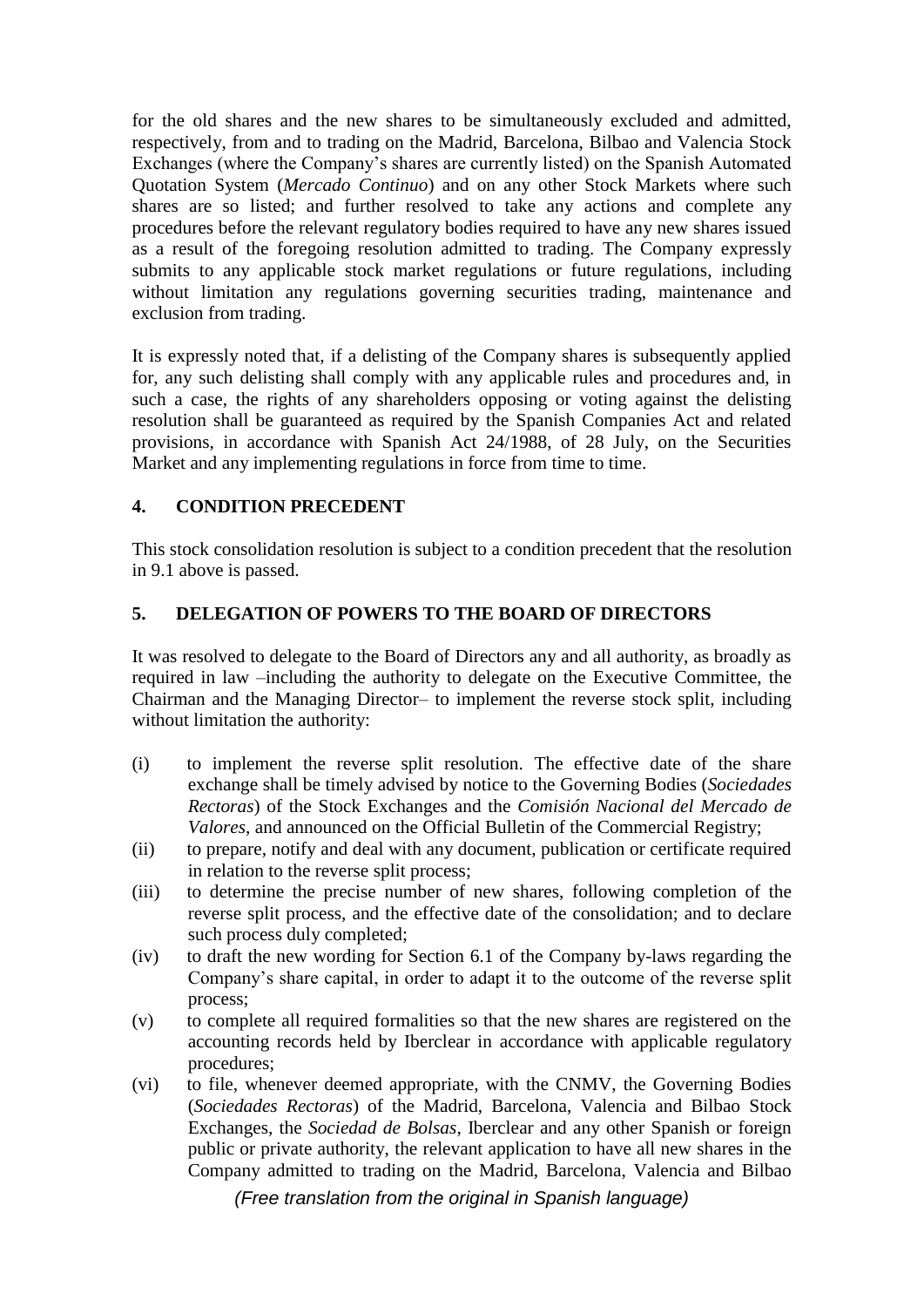Stock Exchanges and on the Automated Quotation System (*Mercado Continuo*) and, simultaneously, to have the old shares delisted from such markets; and to that end carry out any procedures, take any actions and issue any declarations as necessary or convenient, including without limitation for the purposes of obtaining the authorisation, verification and admission to trading of the new shares, and to draft and publish any announcements required or convenient for such purposes; and to take any measures required to comply with any and all obligations of the Company arising in respect of any American depositary shares issued by the Company;

- (vii) to take any actions as may be necessary or convenient to implement and formalise the reverse split transaction before any public and/or private Spanish and/or foreign bodies and entities, including without limitation in order to clarify, supplement or rectify any errors or omissions that may prevent or hinder full effectiveness of the foregoing resolutions;
- (viii) to select, where appropriate, any entities to be engaged in the process to coordinate the transaction (including without limitation to appoint an agent bank and to give a mandate to such bank under the terms stated above) and generally to determine any criteria to be followed in the process;
- (ix) to agree and sign any undertakings, commitments, agreements or any other documents with any entity related to the transaction, in whatever terms may be deemed appropriate;
- (x) to execute any public and/or private documents as may be appropriate to implement, wholly or in part, the reverse split; to carry out any actions as may be convenient in connection with the foregoing resolutions in order to have them duly registered with the Spanish Commercial Registry and any other registries including without limitation with authority to appear before a Spanish notary and execute any deeds necessary or convenient to that effect and to correct, rectify, ratify, construe or supplement such resolutions and execute any other public and/or private document necessary or convenient to ensure full registration thereof, without a need for a new resolution; and
- (xi) generally to take such actions and execute such public and/or private documents as required or deemed appropriate by the Board of Directors, the Executive Committee, the Chairman and the Managing Director or, where appropriate, by any delegating authority, to ensure full effectiveness of and compliance with the foregoing resolutions.

## **6. AMENDMENT TO SECTION 6.1 OF THE COMPANY'S BY-LAWS**

Following completion of the reverse stock split, Section 6.1 in the Company's by-laws shall be amended. This amendment shall be carried out as follows:

(i) if the share capital prior to the execution of this stock combination resolution is composed of 2,299,588,170 shares, Section 6.1 of the Company's by-laws shall read as follows:

*The share capital is two hundred and twenty-nine million nine hundred and fifty-eight thousand eight hundred and seventeen EUROS (229,958,817 €), and is represented by: seventy-six million six hundred and fifty-two thousand nine hundred and thirty-nine (76,652,939) ordinary shares, all of the same class and series, having a nominal*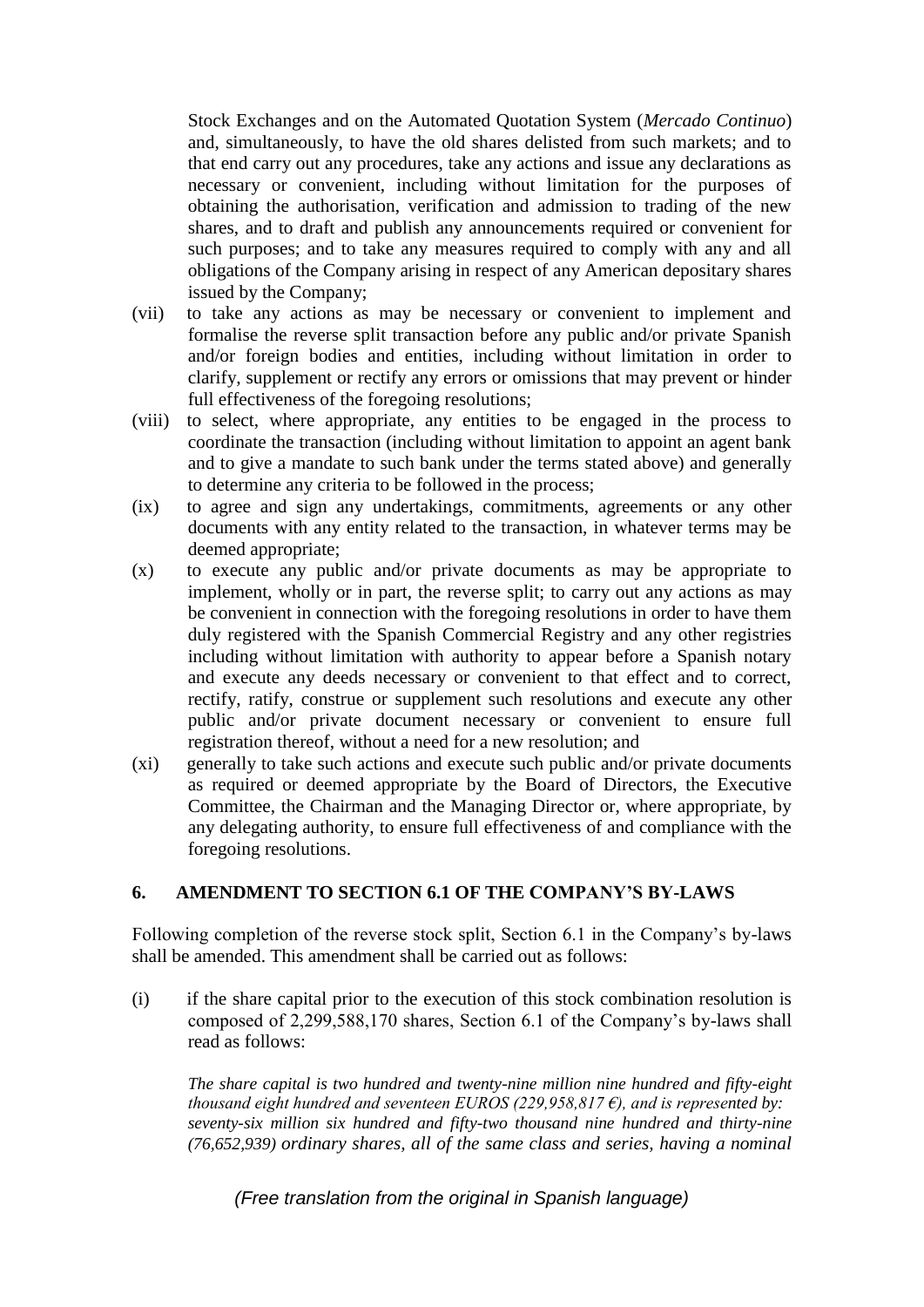*value of THREE EUROS (€3) each, consecutively numbered from 1 to 76,652,939.*

(ii) if the share capital prior to the execution of this stock combination resolution is composed of 2,158,078,740 shares, Section 6.1 of the Company's by-laws shall read as follows:

*The share capital is two hundred and fifteen million eight hundred and seven thousand eight hundred and seventy-four EUROS (€ 215,807,874), and is represented by: seventy-one million nine hundred and thirty-five thousand nine hundred and fifty-eight (71,935,958) ordinary shares, all of the same class and series, having a nominal value of THREE EUROS (€3) each, consecutively numbered from 1 to 71,935,958.*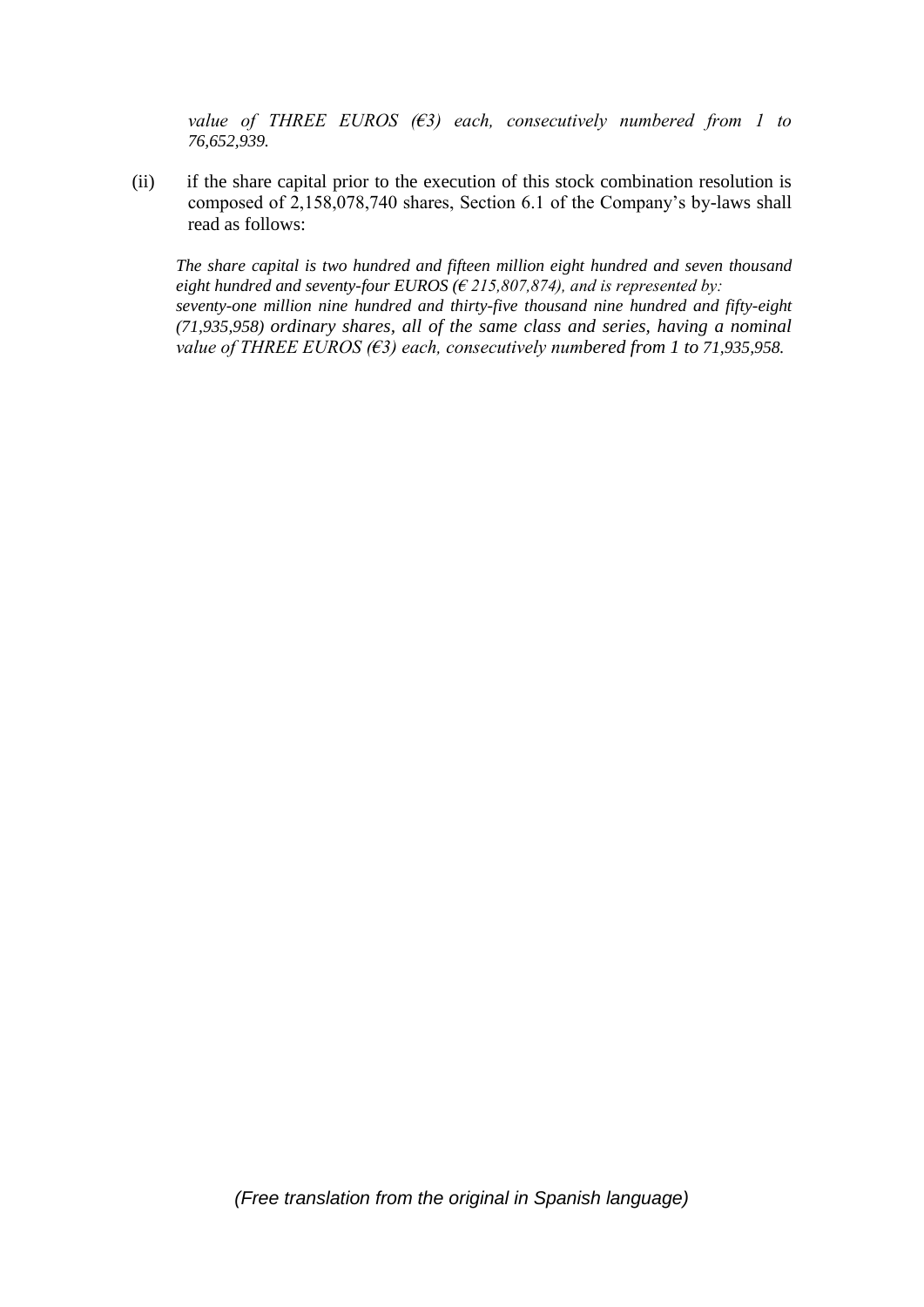### **Non-binding voting on the Annual Report on [Remuneration of the Directors.](http://www.prisa.com/uploads/ficheros/arboles/descargas/201403/descargas-remuneration-policy-report-en.pdf)**

In accordance with Article 541 of the Capital Companies Act and Article 12.2. of Order ECC/461/2013, approve in an advisory capacity, the Annual Report on Remuneration of Directors approved by the Board of Directors, on a proposal from the Nominations and Compensations Committee, regarding the remuneration policy of the Board of Directors for 2015, with information on how the remuneration policy applied during the year 2014, whose full text was made available to the shareholders along with the rest of the documentation of this general meeting.

By virtue of the terms of the Transitional Provision of Act 31/2014 of 3 December 2014, the Company's remuneration policy contained in the Annual Report on Remuneration of Directors will be deemed to have been approved for the purposes of the provisions of article 529 novodecies of the Capital Companies Act as well.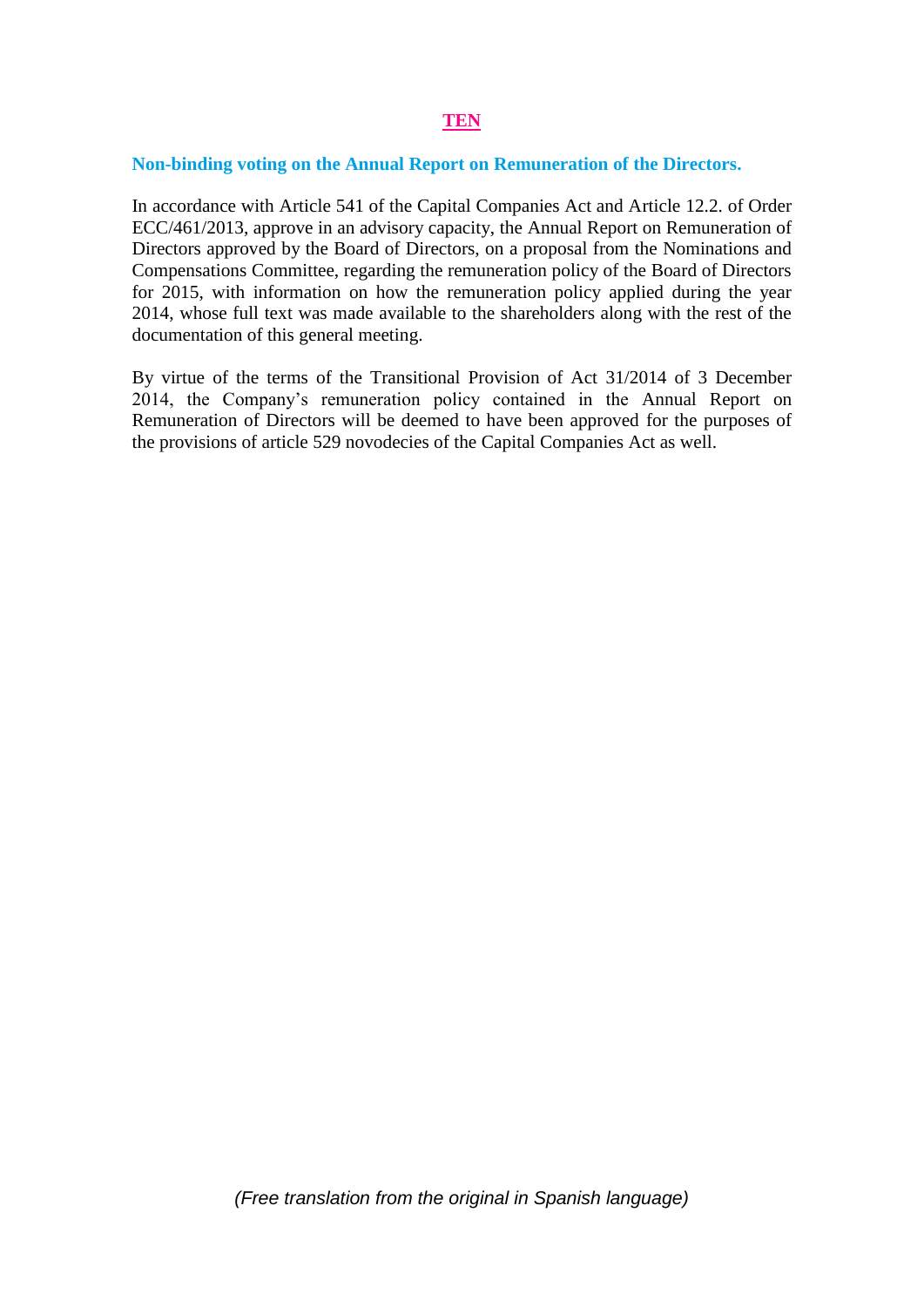### **ELEVEN**

## **Information to the Shareholders on amendments to the Regulations of the Board of Directors.**

In accordance with Article 528 of Companies Act, the General Shareholders Meeting is informed that the Regulation of the Board of Directors of Promotora de Informaciones, SA has been amended by resolution of the Board of Directors held on February 27, 2015, in the terms explained in the report that the Board has made available to the shareholders when convened this Shareholders Meeting.